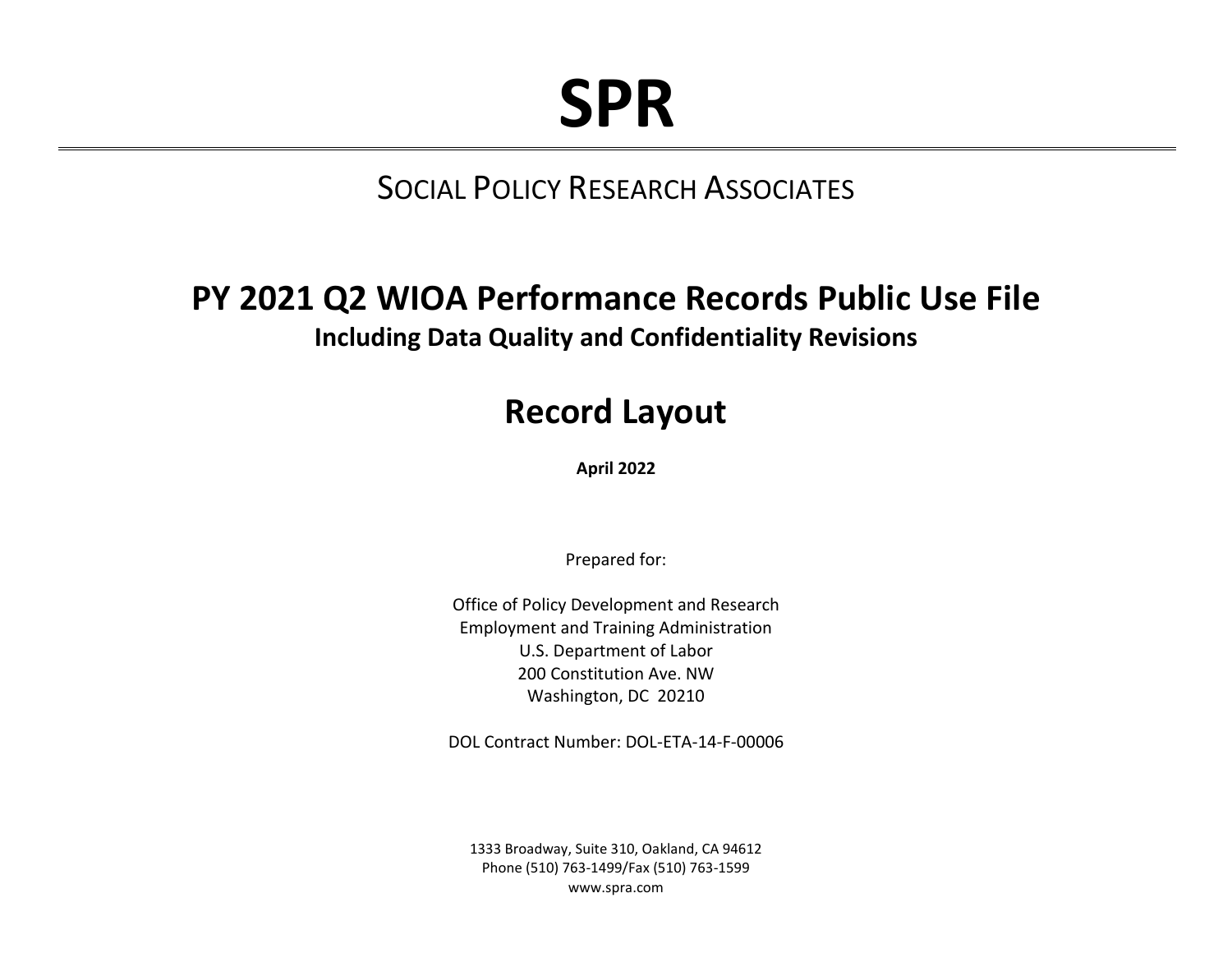### **Overview of PY [2021](#page-0-0) Q2 WIOA Performance Records Public Use Data File**

The Participant Individual Record Layout (PIRL) is the major reporting system that the Department of Labor (DOL) uses to obtain information about the individuals served, services provided, and outcomes attained under the Workforce Innovation and Opportunity Act (WIOA). WIOA replaced the Workforce Investment Act (WIA) on July 1, 2015 and reporting in the PIRL format began on July 1, 2016. Modifications to the PIRL were effective PY 2018 Quarter 1 and PY 2021 Quarter 1.

### **Universe**

The WIOA performance records data include only PIRL items applicable to persons served by WIOA Title I (Adult, Dislocated Worker, Youth, Dislocated Worker Grants), Title III (Wagner-Peyser), Veterans' Programs, and reportable individuals.

The data contains information on individuals who were served by these programs between July 1, 2019 and December 31, 2021 (those served in all four quarters of PY 2019 and PY 2020 and the first two quarters of PY 2021). It contains everyone who began participation before January 1, 2022 and either exited on or after July 1, 2019 or had not exited as of September 30, 2021. It includes information on all participants served by local funds, statewide funds, Dislocated Worker Grants (DWGs), Wagner-Peyser, or Veterans' Program funds. It also includes information on all reportable individuals served by these programs during the five most recent quarters (October 1, 2020 to December 31, 2021). Individuals served only by rapid response have been excluded.

### **Information Provided**

The WIOA Performance Records data are provided in six sections:

- A) Individual Information. This section provides basic information on participants, including date of birth, gender, race/ethnicity, disability status, and demographic characteristics. This information is gathered at program entry and is not updated subsequently. For example, highest educational level completed represents the education level at program entry. It is not updated if the person completes additional education during program participation.
- B) One Stop Center Program Participation. This section provides information on participation in WIOA programs and participation in partner programs.
- C) One Stop Services and Activities. This section provides information on the receipt of services, including basic career, individualized career, training, and supportive services. Services are counted if (1) they were funded by WIOA or Wagner-Peyser or (2) they were partially or completely funded by partner programs and were coordinated with the individual's WIOA/Wagner-Peyser activities, possibly through formal co-enrollment or by inclusion in the individual's WIOA/Wagner-Peyser service plan.
- D) Program Outcomes Information. This section provides information on the outcomes received by individuals. These outcomes typically represent achievements after exiting the programs. Many of these outcomes are based on data derived from UI wage records, which is the primary source of employment information. Due to the lags in availability of wage records, outcome data on the data file is missing for many exiters. These data will be collected in subsequent quarterly PIRL submissions.
- E) New Data Elements Specific to Some Programs.
- F) Calculated Items. Items intended to make the data easier to use. These calculated items were not submitted by states; rather they were calculated based on the standard PIRL fields. They include calculations of the WIOA performance measures. These data provide substantial information on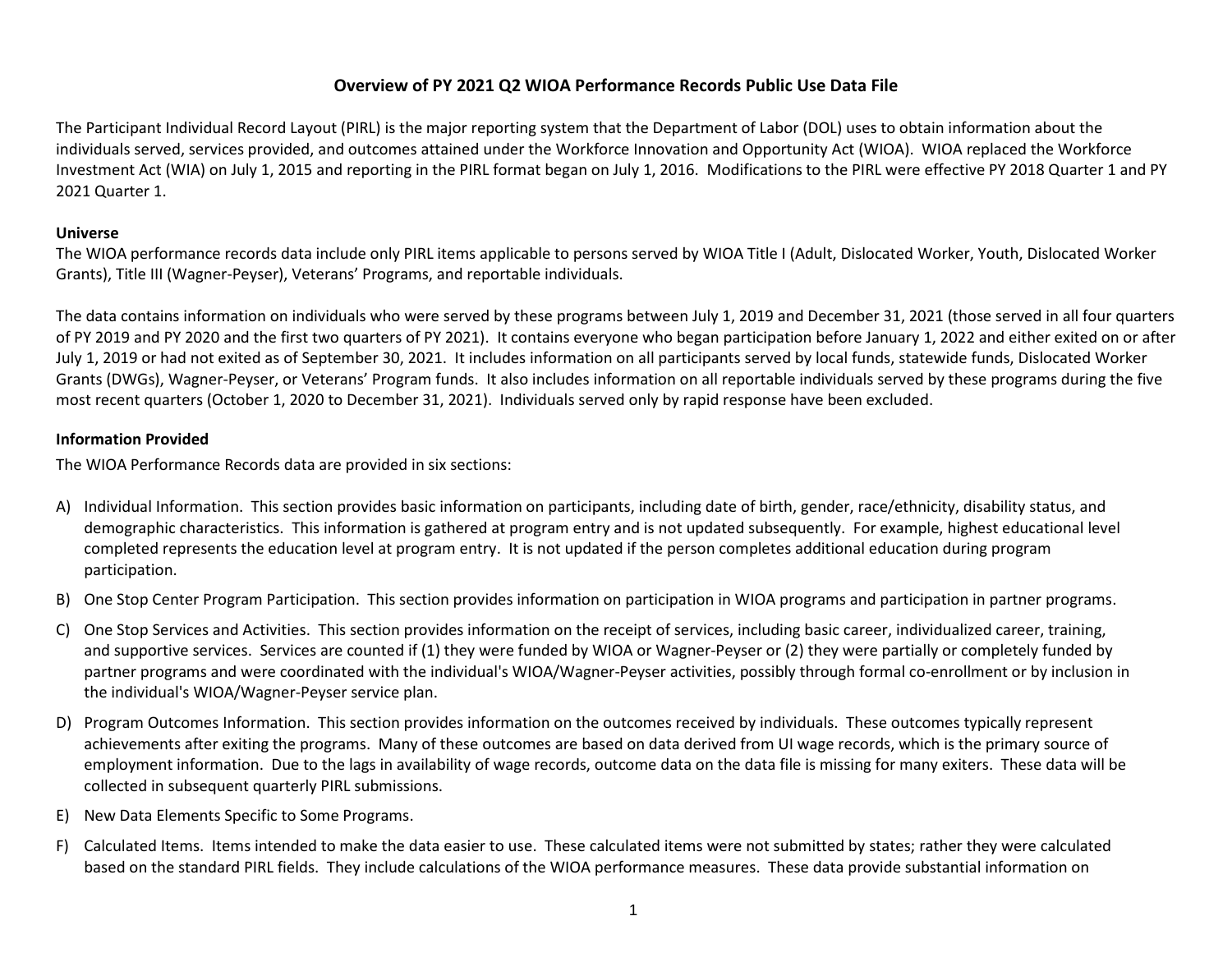exiters, their characteristics, the services they receive, and the outcomes they attain. These calculated items are listed in Appendix A, Detailed Record Layout, starting with item 4000.

### *Data Structure*

There is generally one record for each person for a period of participation, regardless of the number of funding streams that served the individual.<sup>1</sup> Unique records are defined by three fields: the state, individual ID and the exit date. Records with overlapping periods of participation and records with periods of participation separated by less than 90 days are combined into a single record.

The data items available for an individual depend on the funding streams that provided services to the individual. The funding streams are:

- **Adult** local and statewide funds
- **Dislocated worker** local and statewide funds
- **Youth** local and statewide funds
- **National Dislocated Worker Grants**
- **Wagner-Peyser**
- **Veterans' Programs**
- **Reportable Individuals**

When items are not available for an individual, the data in the field is blank. **Blanks should not be treated as zero or 'no'.**

Because some items are available only for subsets of the data, the user should be aware of when the items being examined are available. If an individual was served by more than one funding stream, that person's data should include the data required for each of the funding steams. As a result, some items will be available in unexpected situations. For example, fields required only for adults and dislocated workers will be available for youth who also received adult services. Items required for each funding stream are indicated by an 'R' in the program columns of Appendix A, Detailed Record Layout.

### *Data Cleaning*

In developing the public use file, we conducted some limited data cleaning. Our approach to data cleaning was to make changes to the data only when there was a clear and obvious problem. Thus, the user of the data should not assume that the data have been completely cleaned. In particular, we:

- Set to blank some data items in states that appeared to be reporting incorrectly. Only obvious problems were treated this way. Other cases of incorrect reporting may still exist at the state or local level.
- Set to blank those items that were not supposed to be reported for a given funding stream or service mix.

 $1$  There are exceptions that allow multiple records for a person, such as when the individual is served independently by two WIOA programs. However, these records have been combined in this data set.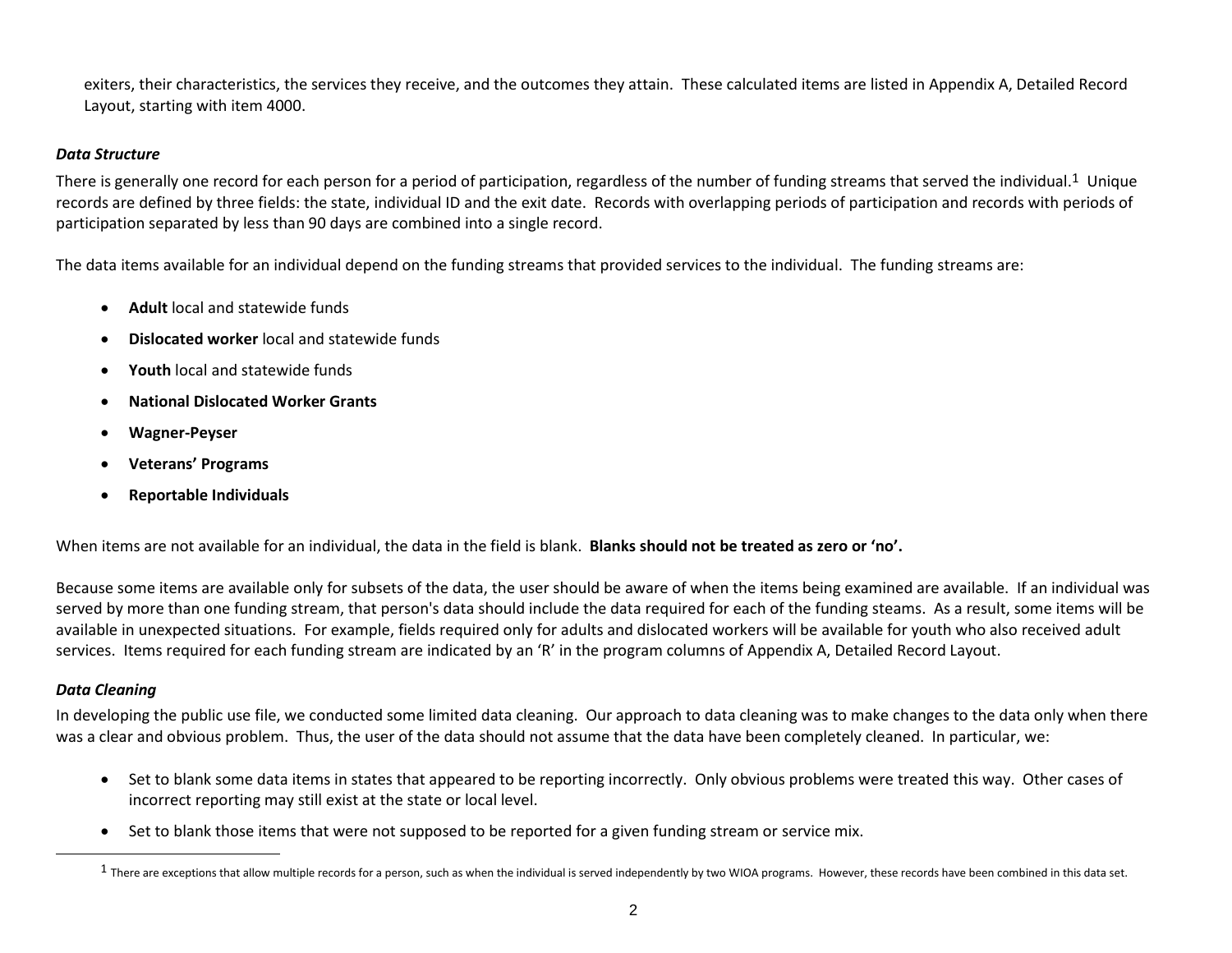- Set to blank outcomes when it was too soon to report complete data on the submission date.
- Recoded a few items where it was possible to correct invalid coding used by states.
- Combined duplicate records. Records with overlapping periods of participation or with periods of participation separated by less than 90 days are considered duplicates.

Details on data cleaning are presented in Appendix B for Title I programs Adults, Dislocated Workers, Youth, and DWG participants) and in Appendix C for Title III program (Wagner-Peyser and Veteran's program participants).

### *Confidentiality*

The Public Use File has been modified to help assure participant confidentiality as follows:

- If a local area (PIRL 108-A WIB) had 50 or fewer exiters in a program year, those exiters where excluded from the file. This deletion did not apply to statewide programs.
- The ID (PIRL 100) was encrypted.
- The date of birth (PIRL 200) was set to blank and a calculated integer age was provided (PIRL 4039).
- The DWG grant numbers (PIRL 2003) were set to blank if there were fewer than 3 exiters in a program year for any DWG.
- The special project IDs (PIRL 105, 106, 107) were set to blank if there were fewer than 3 exiters in a program year for any project ID.
- Codes for employed in quarters after exit (PIRL 1600, 1602, 1604, 1606) and type of employment match in quarters after exit quarter (PIRL 1601, 1603, 1605, 1607) have been modified to avoid disclosing the data source.
- Occupation code of employment prior to participation (PIRL 403) and after exit quarter (PIRL 1610, 1612, 1613) have been truncated to 6-digits and modified to display at the minor group (3-digit) or major group (2-digit) level if there otherwise would be fewer than 3 participants in a local area or set to blank if there otherwise were fewer than 3 participants in the major group (2-digit) level in a local area. Trailing zeros have been added to display 6-digits.
- Industry code of employment in quarters prior to participation (PIRL 404, 405, 406) or after exit quarter (PIRL 1614, 1615, 1616, 1617) have been modified to display at the industry group (4-digit), sub sector (3-digit) or sector (2-digit) level if there otherwise would be fewer than 3 participants in a local area or set to blank if there otherwise were fewer than 3 participants in the sector (2-digit) level in a local area. Trailing zeros have been added to display 6-digits.
- Wages prior to participation (PIRL 1700, 1701, 1702) and after exit quarter (PIRL 1703, 1704, 1705, 1706) have been rounded to the nearest whole dollar and randomly altered so that adjusted, rather than actual wages, are displayed. These adjusted wages retain the same underlying statistical properties in the aggregate as the actual wages.
- Several fields have been set to blank as noted in the detailed record layout in Appendix A.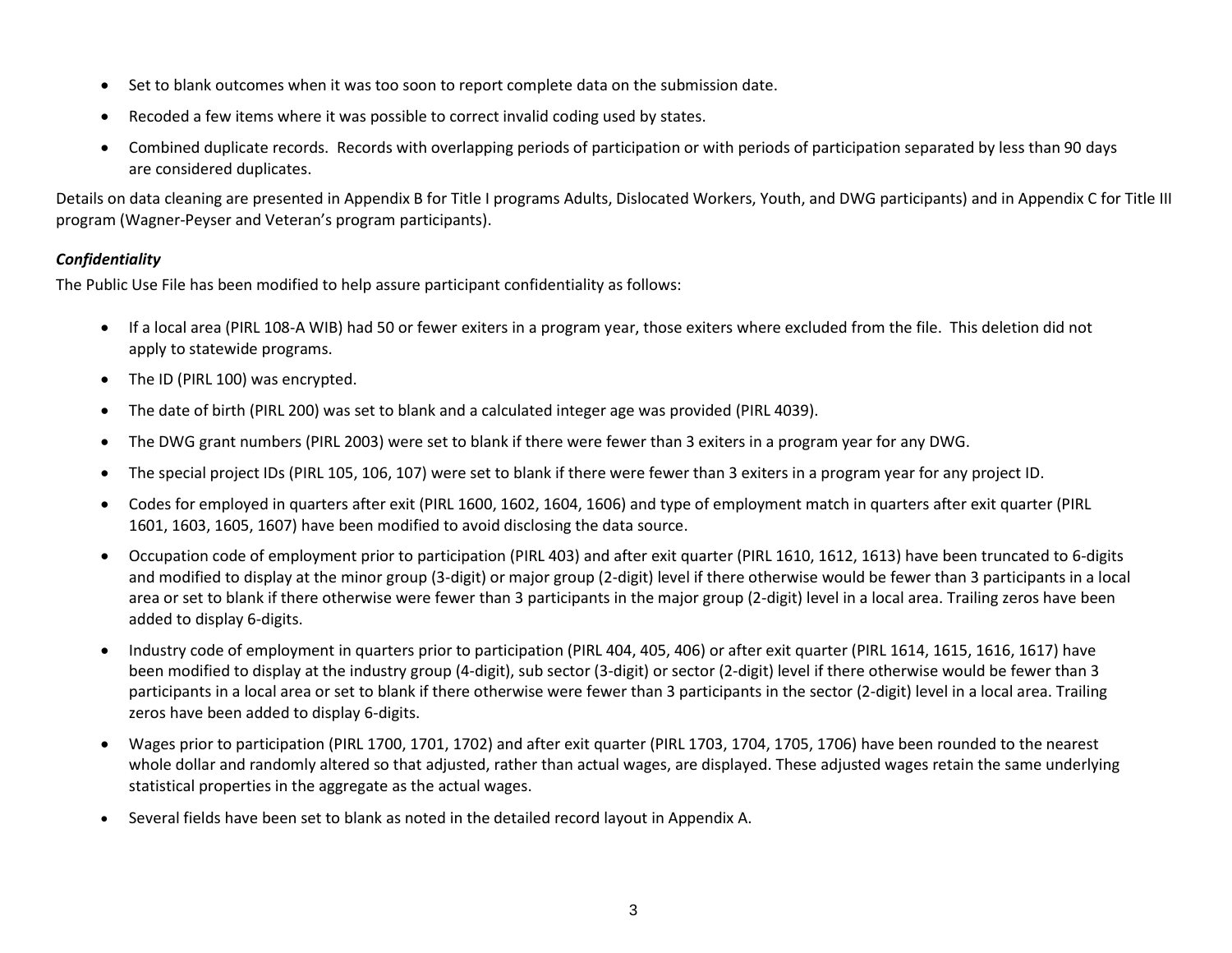**Appendix A**

# **Detailed Record Layout**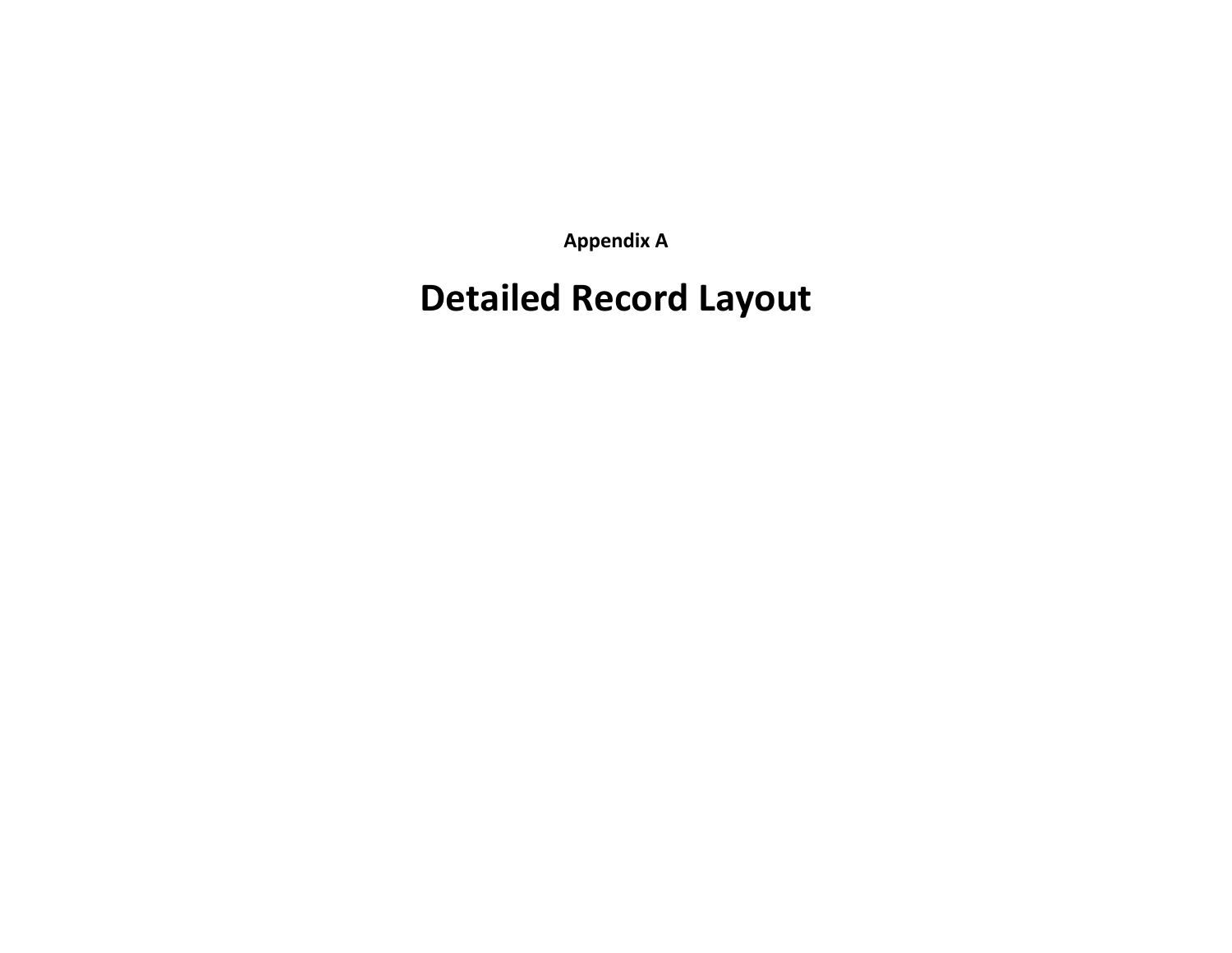| <b>DATA</b><br><b>ELEMENT NO.</b> | <b>DATA ELEMENT NAME</b>                  | <b>DATA TYPE/</b><br><b>FIELD LENGTH</b> | DATA ELEMENT DEFINITIONS/INSTRUCTIONS                                                                                                                                                                                                                                                                                                                                                                                                                                                                                                                                                                                                                                                                                                                                                                                                               | <b>CODE VALUE</b> | <b>Notes</b>                                                                                                                                            | rtable Individ | <b>her-Peyser</b> | <b>IOA Adults</b> | IOA Dislocated<br>kers | <b>IOA</b> Youth | <b>located Wor</b><br>ខ្ច | : for Veterans'<br>e Grants (JVSG) |
|-----------------------------------|-------------------------------------------|------------------------------------------|-----------------------------------------------------------------------------------------------------------------------------------------------------------------------------------------------------------------------------------------------------------------------------------------------------------------------------------------------------------------------------------------------------------------------------------------------------------------------------------------------------------------------------------------------------------------------------------------------------------------------------------------------------------------------------------------------------------------------------------------------------------------------------------------------------------------------------------------------------|-------------------|---------------------------------------------------------------------------------------------------------------------------------------------------------|----------------|-------------------|-------------------|------------------------|------------------|---------------------------|------------------------------------|
|                                   | <b>SECTION A - INDIVIDUAL INFORMATION</b> |                                          |                                                                                                                                                                                                                                                                                                                                                                                                                                                                                                                                                                                                                                                                                                                                                                                                                                                     |                   |                                                                                                                                                         |                |                   |                   |                        |                  |                           |                                    |
|                                   | <b>SECTION A.01 - IDENTIFYING DATA</b>    |                                          |                                                                                                                                                                                                                                                                                                                                                                                                                                                                                                                                                                                                                                                                                                                                                                                                                                                     |                   |                                                                                                                                                         |                |                   |                   |                        |                  |                           |                                    |
| 100                               | Unique Individual Identifier<br>(WIOA)    | AN 12                                    | Record the unique identification number assigned to the participant. At a<br>minimum, this identifier for a person must be the same for each program entry<br>and exit (i.e., "period of participation") that an participant has during a program<br>year so that a unique count of participants may be calculated for the program<br>year. NOTE: For Titles I, II, and III, unless specifically directed in program guidance,<br>this field cannot contain a social security number.                                                                                                                                                                                                                                                                                                                                                               | XXXXXXXXXXX       | Encrypted                                                                                                                                               | R              | R                 | R                 | R                      | R                | R                         | R                                  |
| 101                               | State Code of Residence<br>(WIOA)         | AN <sub>2</sub>                          | Record the 2-letter FIPS alpha code of the state of the primary domicile of the<br>participant. For example, the State of Alabama would be represented as "AL."<br>Primary domicile is that location established or claimed as the permanent<br>residence or "home" of the participant.<br>If primary domicile is outside the United States, use the following numeric codes:<br>77 = All Other Countries<br>88 = Mexico<br>99 = Canada<br>For persons on active military duty, states should record the two-letter Air/Army<br>Post Office (APO) or Fleet Post Office (FPO) as defined by the Military Postal<br>Service Agency.<br>AE (ZIPs 09xxx) for Armed Forces Europe which includes Canada, Middle East, and<br>Africa<br>AP (ZIPs 962xx - 966xx) for Armed Forces Pacific<br>AA (ZIPs 340xx) for Armed Forces (Central and South) Americas | XX                | This Item is blank in public use file to<br>preserve participant confidentiality. See<br>Item 4000 which provides the state that<br>submitted the data. | R              | R                 | R                 | $\mathsf{R}$           | R                | $\mathsf{R}$              | R                                  |
| 102                               | County Code of Residence                  | IN <sub>3</sub>                          | Record the 3-digit FIPS Code of the County of the primary domicile of the<br>participant. Primary domicile is that location established or claimed as the<br>permanent residence or "home" of the participant.<br>If primary domicile is outside the United States, use the following codes:<br>777 = All Other Countries<br>888 = Mexico<br>999 = Canada                                                                                                                                                                                                                                                                                                                                                                                                                                                                                           | 000               | This Item is blank in public use file to<br>preserve participant confidentiality.                                                                       | R              | R                 | R                 | R                      | R                | R                         | R                                  |
| 103                               | Zip Code of Residence                     | IN <sub>5</sub>                          | Record the 5-digit zip code of the primary domicile of the participant. Primary<br>domicile is that location established or claimed as the permanent residence or<br>"home" of the participant.<br>f primary domicile is outside the United States, use the following codes:<br>77777 = All Other Countries<br>88888 = Mexico<br>99999 = Canada<br>For persons on active military duty, states should record the zip code associated<br>with the APO or FPO as defined by the Military Postal Service Agency.                                                                                                                                                                                                                                                                                                                                       | 00000             | This Item is blank in public use file to<br>preserve participant confidentiality.                                                                       | R              | R                 | R                 | R                      | R                | R                         | R                                  |
| 105                               | Special Project ID - 1                    | AN <sub>7</sub>                          | Record the 7-digit alpha-numeric ID assigned by DOL for Special Projects or<br>populations served under this program. Refer to ETA guidance for instructions on<br>its use.                                                                                                                                                                                                                                                                                                                                                                                                                                                                                                                                                                                                                                                                         | XXXXXXX           | This Item is blank in public use file to<br>preserve participant confidentiality if fewer<br>than 3 participants in a program year.                     |                | R                 | R                 | $\mathsf{R}$           | $\mathsf{R}$     | R                         | R                                  |
| 106                               | Special Project ID - 2                    | AN <sub>7</sub>                          | Record the 7-digit alpha-numeric ID assigned by DOL for Special Projects or<br>populations served under this program. Refer to ETA guidance for instructions on<br>its use. Use this second Project ID in the event that a participant falls under more<br>than one Special Project category.                                                                                                                                                                                                                                                                                                                                                                                                                                                                                                                                                       | XXXXXXX           | This Item is blank in public use file to<br>preserve participant confidentiality if fewer<br>than 3 participants in a program year.                     |                | $\mathsf{R}$      | $\mathsf{R}$      | $\mathsf{R}$           | $\mathsf{R}$     | $\mathsf{R}$              | R                                  |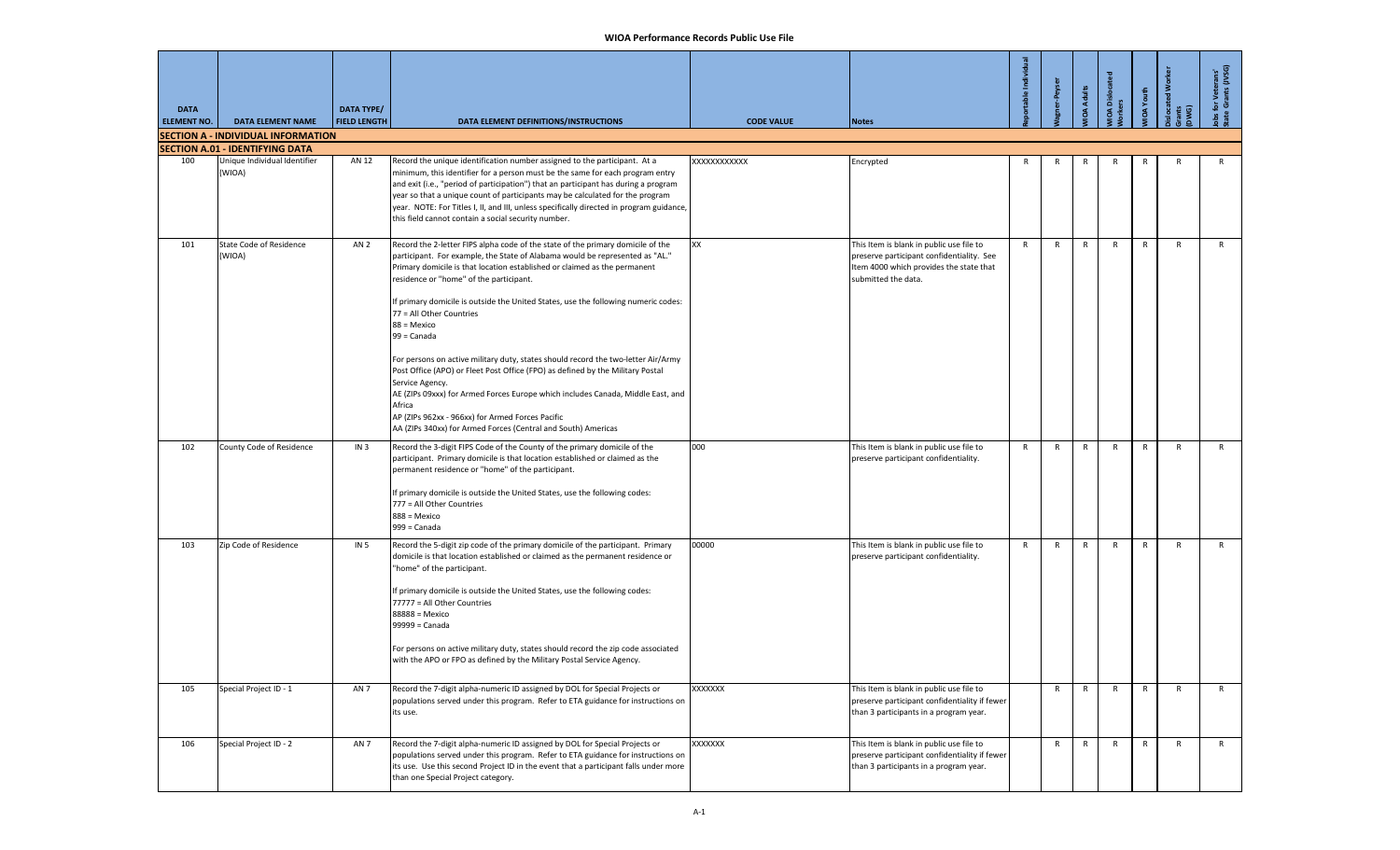| <b>DATA</b><br><b>ELEMENT NO.</b> | <b>DATA ELEMENT NAME</b>                                     | <b>DATA TYPE/</b><br><b>FIELD LENGTH</b> | DATA ELEMENT DEFINITIONS/INSTRUCTIONS                                                                                                                                                                                                                                                                                                                                                                                                                                                                                                                                                                                                  | <b>CODE VALUE</b> | <b>Notes</b>                                                                                                                        | portable Individual | <b>Vagner-Peyser</b> | <b>JIDA Adults</b> | <b>MOA Dislocat</b> | MIOA Youth   | <b>Dislocated Worke</b><br>Grants<br>DWG) | Jobs for Veterans'<br>State Grants (JVSG) |
|-----------------------------------|--------------------------------------------------------------|------------------------------------------|----------------------------------------------------------------------------------------------------------------------------------------------------------------------------------------------------------------------------------------------------------------------------------------------------------------------------------------------------------------------------------------------------------------------------------------------------------------------------------------------------------------------------------------------------------------------------------------------------------------------------------------|-------------------|-------------------------------------------------------------------------------------------------------------------------------------|---------------------|----------------------|--------------------|---------------------|--------------|-------------------------------------------|-------------------------------------------|
| 107                               | Special Project ID - 3                                       | AN 7                                     | Record the 7-digit alpha-numeric ID assigned by DOL for Special Projects or<br>populations served under this program. Refer to ETA guidance for instructions on<br>its use. Use this third Project ID in the event that a participant falls under more<br>than two Special Project categories.<br>NOTE: If Data Element 930 (Pay-for-Performance) = 1, Record Pay-for-<br>Performance Provider ID in this field.                                                                                                                                                                                                                       | XXXXXXX           | This Item is blank in public use file to<br>preserve participant confidentiality if fewer<br>than 3 participants in a program year. |                     | R                    | $\mathsf{R}$       | $\mathsf{R}$        | $\mathsf{R}$ | R                                         | R                                         |
| 108-A                             | ETA-Assigned 1st Local<br>Workforce Board Code               | IN <sub>5</sub>                          | Record the 5-digit ETA assigned Local Board/Statewide code where the participant 00000<br>was determined eligible to participate in the program and received his/her first<br>service financially assisted by the program. If the participant was served by the<br>local area and also by other non-local funds (e.g., statewide funds or a Dislocated<br>Worker Grant), record the code for the Local Board. If participant record is a liable<br>state record, record 99999.<br>This Is the primary ETA Assigned Local Workforce Board Code. It triggers inclusion<br>in state reports as well as the identified Local Area reports. |                   | Record removed from public use file to<br>preserve participant confidentiality if fewer<br>than 50 participants in a program year.  |                     | $\mathsf{R}$         | $\mathsf{R}$       | $\mathsf{R}$        | $\mathsf{R}$ | $\mathsf{R}$                              | $\mathsf{R}$                              |
| 108-B                             | <b>ETA-Assigned 2nd Local</b><br><b>Workforce Board Code</b> | <b>IN 5</b>                              | Record the 5-digit ETA assigned Local Board where the participant was<br>determined eligible to participate in the program and received his/her first service<br>financially assisted by the program. If the participant was served by the local area<br>and also by other non-local funds (e.g., statewide funds or a Dislocated Worker<br>Grant), record the code for the Local Board. If participant record is a liable state<br>record, record 99999.<br>This Is the secondary ETA Assigned Local Workforce Board Code. It triggers<br>inclusion in the reports for the identified Local Area only                                 | 00000             |                                                                                                                                     |                     | $\mathsf{R}$         | R                  | $\mathsf{R}$        | $\mathsf{R}$ | $\mathsf{R}$                              | $\mathsf{R}$                              |
| 108-C                             | <b>ETA-Assigned 3rd Local</b><br>Workforce Board Code        | <b>IN 5</b>                              | Record the 5-digit ETA assigned Local Board where the participant was<br>determined eligible to participate in the program and received his/her first service<br>financially assisted by the program. If the participant was served by the local area<br>and also by other non-local funds (e.g., statewide funds or a Dislocated Worker<br>Grant), record the code for the Local Board. If participant record is a liable state<br>record, record 99999.<br>This Is the tertiary ETA Assigned Local Workforce Board Code. It triggers inclusion<br>in the reports for the identified Local Area only.                                 | 00000             |                                                                                                                                     |                     | $\mathsf{R}$         | $\mathsf{R}$       | $\mathsf{R}$        | $\mathsf{R}$ | $\mathsf{R}$                              | $\mathsf{R}$                              |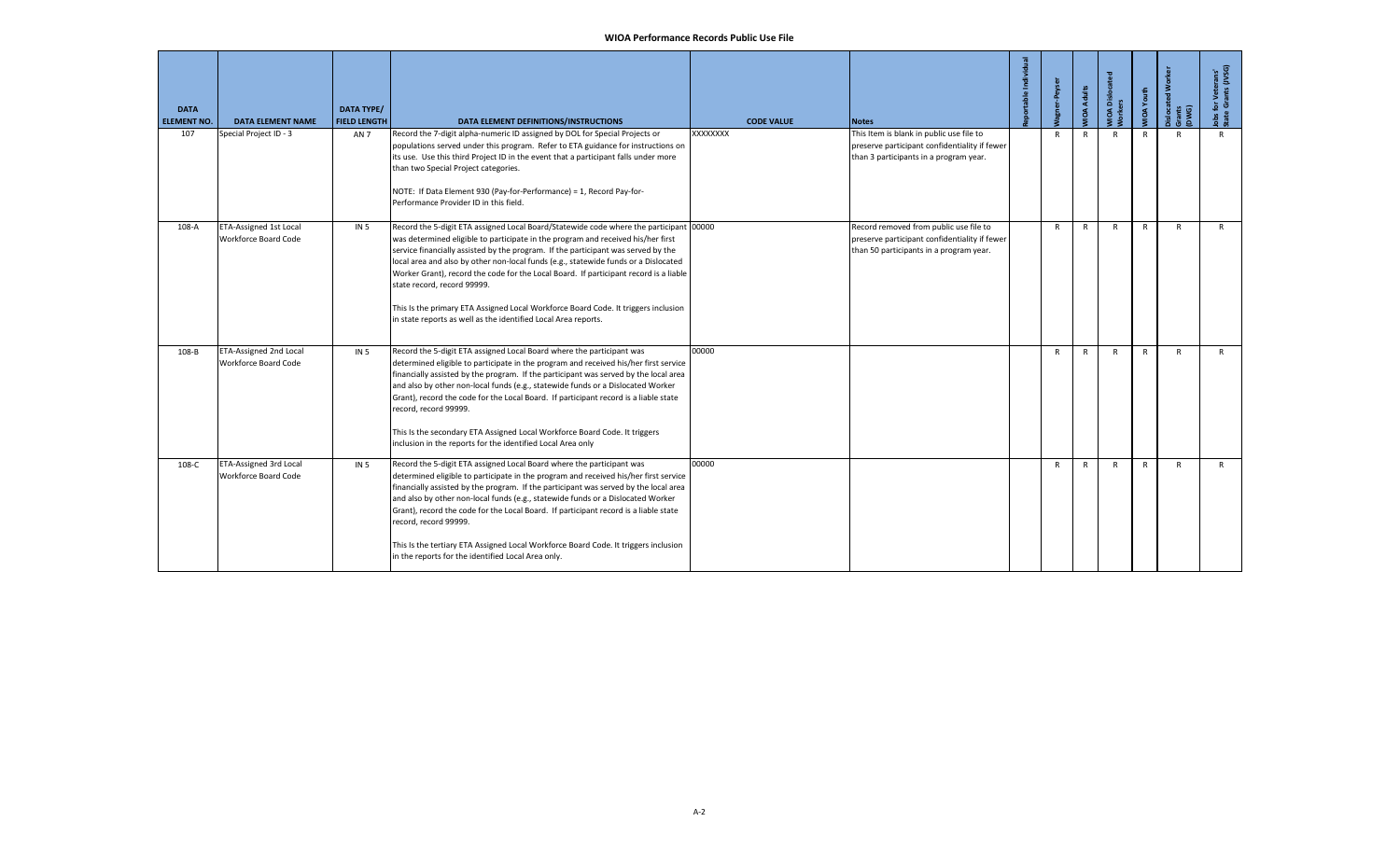| <b>DATA</b><br><b>ELEMENT NO.</b> | <b>DATA ELEMENT NAME</b>                                          | <b>DATA TYPE/</b><br><b>FIELD LENGTH</b> | DATA ELEMENT DEFINITIONS/INSTRUCTIONS                                                                                                                                                                                                                                                                                                                                                                                                                                                                                                                                                                                                                                                                                                                                                                                                                                                                                                           | <b>CODE VALUE</b>                                                                                                                                                                                                                                                                                                                         | <b>Notes</b>                                                                          | rtable Individu | er-Peyser    | <b>IOA Adults</b> | 공<br>IOA Dislocate<br>ers | IOA Youth    | slocated Wor<br>끝 후 | for Veterans'<br><b>a</b> Grants (JVSG) |
|-----------------------------------|-------------------------------------------------------------------|------------------------------------------|-------------------------------------------------------------------------------------------------------------------------------------------------------------------------------------------------------------------------------------------------------------------------------------------------------------------------------------------------------------------------------------------------------------------------------------------------------------------------------------------------------------------------------------------------------------------------------------------------------------------------------------------------------------------------------------------------------------------------------------------------------------------------------------------------------------------------------------------------------------------------------------------------------------------------------------------------|-------------------------------------------------------------------------------------------------------------------------------------------------------------------------------------------------------------------------------------------------------------------------------------------------------------------------------------------|---------------------------------------------------------------------------------------|-----------------|--------------|-------------------|---------------------------|--------------|---------------------|-----------------------------------------|
| 200                               | SECTION A.02-EQUAL OPPORTUNITY INFORMATION<br>Date of Birth(WIOA) | DT8                                      | Record the participant's date of birth.                                                                                                                                                                                                                                                                                                                                                                                                                                                                                                                                                                                                                                                                                                                                                                                                                                                                                                         | YYYYMMDD                                                                                                                                                                                                                                                                                                                                  | This Item is blank in public use file to<br>preserve participant confidentiality. See | $\mathsf{R}$    | R            | R                 | R                         | R            | $\mathsf{R}$        | R                                       |
|                                   |                                                                   |                                          |                                                                                                                                                                                                                                                                                                                                                                                                                                                                                                                                                                                                                                                                                                                                                                                                                                                                                                                                                 |                                                                                                                                                                                                                                                                                                                                           | Item 4039 for age at program entry.                                                   |                 |              |                   |                           |              |                     |                                         |
| 201                               | Sex (WIOA)                                                        | IN <sub>1</sub>                          | Record 1 if the participant indicates that he is male.<br>Record 2 if the participant indicates that she is female.<br>Record 9 if the participant did not self-identify their sex.                                                                                                                                                                                                                                                                                                                                                                                                                                                                                                                                                                                                                                                                                                                                                             | $1 = Male$<br>$2$ = Female<br>9 = Participant did not self-identify                                                                                                                                                                                                                                                                       |                                                                                       | $\mathsf{R}$    | $\mathsf{R}$ | $\mathsf{R}$      | $\mathsf{R}$              | $\mathsf{R}$ | $\mathsf{R}$        | R                                       |
| 202                               | Individual with a Disability<br>(WIOA)                            | IN <sub>1</sub>                          | Record 1 if the participant indicates that he/she has any "disability", as defined in<br>Section 3(2)(a) of the Americans with Disabilities Act of 1990 (42 U.S.C. 12102).<br>Under that definition, a "disability" is a physical or mental impairment that<br>substantially limits one or more of the person's major life activities.<br>Record 0 if the participant indicates that he/she does not have a disability that<br>meets the definition.<br>Record 9 if the participant did not self-identify.                                                                                                                                                                                                                                                                                                                                                                                                                                      | $1 = Yes$<br>$0 = No$<br>9 = Participant did not self-identify                                                                                                                                                                                                                                                                            |                                                                                       | $\mathsf{R}$    | $\mathsf{R}$ | $\mathsf{R}$      | $\mathsf{R}$              | $\mathsf{R}$ | $\mathsf{R}$        | R                                       |
| 203                               | Category Of Disability                                            | <b>IN9</b>                               | For those participants where Individual With A Disability (WIOA) = 1:<br>Record 1 if the impairment is primarily physical, due to a chronic health condition.<br>Record 2 if the impairment is primarily physical, including mobility.<br>Record 3 if, because of a mental illness, psychiatric disability, or emotional<br>condition, the participant has serious difficulty concentrating, remembering, or<br>making decisions.<br>Record 4 if the participant is blind or has serious difficulty seeing.<br>Record 5 if the participant is deaf or has serious difficulty hearing.<br>Record 6 if the participant has a learning disability.<br>Record 7 if the participant has a cognitive or intellectual disability.<br>Record 9 if the participant does not wish to disclose his/her category of disability.<br>Record 0 if the participant has no disability.<br>Record all that apply if the participant has more than one impairment. | 1 = Physical/Chronic Health Condition<br>2 = Physical/Mobility Impairment<br>3 = Mental or Psychiatric Disability<br>4 = Vision-related disability<br>5 = Hearing-related disability<br>6 = Learning Disability<br>7 = Cognitive/Intellectual disability<br>9 = Participant did not disclose type of<br>disability<br>$0 = No$ disability | Separate responses are coded in Items<br>4021 to 4029.                                |                 | $\mathsf{R}$ | $\mathsf{R}$      | $\mathsf{R}$              | $\mathsf{R}$ | $\mathsf{R}$        | $\mathsf{R}$                            |
| 204                               | Individual With A Disability<br><b>SDDA Services</b>              | IN <sub>1</sub>                          | For those participants where Individual With A Disability (WIOA) = $1:$<br>Record 1 if the participant has received services funded by the State<br>Developmental Disabilities Agency (SDDA).<br>Record 0 if the participant does not meet any of the conditions described above.<br>Leave blank if this data element does not apply to this participant.                                                                                                                                                                                                                                                                                                                                                                                                                                                                                                                                                                                       | $1 = SDDA$<br>$0 = No$                                                                                                                                                                                                                                                                                                                    |                                                                                       |                 | $\mathsf{R}$ | $\mathsf{R}$      | $\mathsf{R}$              | $\mathsf{R}$ | $\mathsf{R}$        | R                                       |
| 205                               | Individual With A Disability<br>LSMHA Services                    | IN <sub>1</sub>                          | For those participants where Individual With A Disability (WIOA) = 1: Record 1 if<br>the participant has received services funded by a local or state mental health<br>agency (LSMHA).<br>Record 0 if the participant does not meet any of the conditions described above.<br>Leave blank if this data element does not apply to this participant.                                                                                                                                                                                                                                                                                                                                                                                                                                                                                                                                                                                              | $1 =$ LSMHA<br>$0 = No$                                                                                                                                                                                                                                                                                                                   |                                                                                       |                 | $\mathsf{R}$ | $\mathsf{R}$      | $\mathsf{R}$              | $\mathsf{R}$ | $\mathsf{R}$        | R                                       |
| 206                               | Individual With A Disability<br><b>Medicaid HCBS Services</b>     | IN <sub>1</sub>                          | For those participants where Individual With A Disability (WIOA) = 1:<br>Record 1 if the participant has received services funded via a state Medicaid HCBS $ 0 = No$<br>waiver.<br>Record 0 if the participant does not meet any of the conditions described above.<br>Leave blank if this data element does not apply to this participant.                                                                                                                                                                                                                                                                                                                                                                                                                                                                                                                                                                                                    | $1 = HCBS$ waiver                                                                                                                                                                                                                                                                                                                         |                                                                                       |                 | $\mathsf{R}$ | $\mathsf{R}$      | $\mathsf{R}$              | $\mathsf{R}$ | $\mathsf{R}$        | $\mathsf{R}$                            |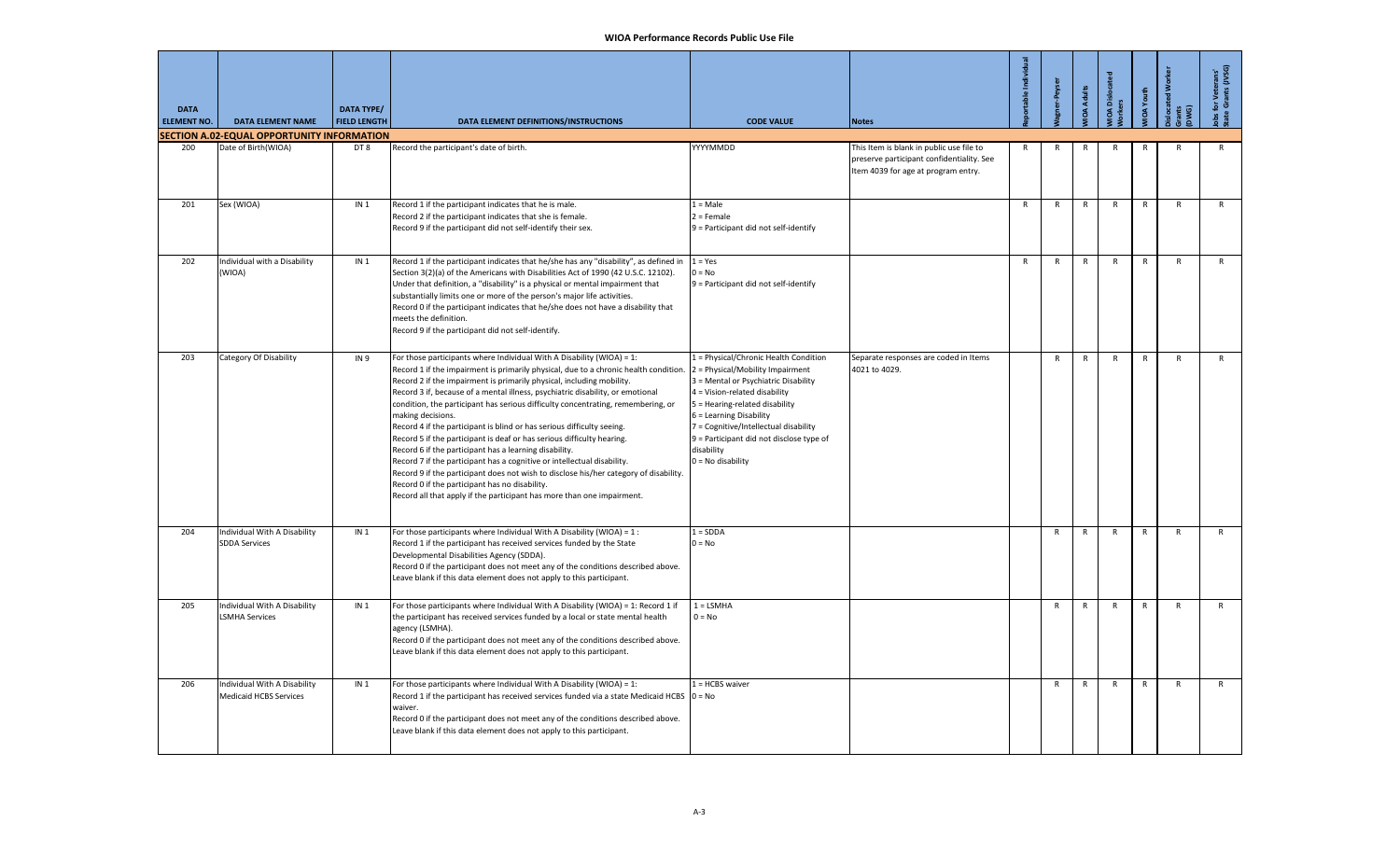| <b>DATA</b><br><b>ELEMENT NO.</b> | <b>DATA ELEMENT NAME</b>                                                                         | <b>DATA TYPE/</b><br><b>FIELD LENGTH</b> | <b>DATA ELEMENT DEFINITIONS/INSTRUCTIONS</b>                                                                                                                                                                                                                                                                                                                                                                                                                                                                                                                                                                                                                                                                                                                                                                         | <b>CODE VALUE</b>                                                                                                                                                                                                                                                                      | <b>Notes</b>                                             | rtable Individua | lagner-Peyse | <b>JIDA Adults</b> | MIOA Dislocate<br>Morkers | VIOA Youth   | <b>Dislocated Wo</b><br>Gwa<br>D | lobs for Veterans'<br>State Grants (JVSG) |
|-----------------------------------|--------------------------------------------------------------------------------------------------|------------------------------------------|----------------------------------------------------------------------------------------------------------------------------------------------------------------------------------------------------------------------------------------------------------------------------------------------------------------------------------------------------------------------------------------------------------------------------------------------------------------------------------------------------------------------------------------------------------------------------------------------------------------------------------------------------------------------------------------------------------------------------------------------------------------------------------------------------------------------|----------------------------------------------------------------------------------------------------------------------------------------------------------------------------------------------------------------------------------------------------------------------------------------|----------------------------------------------------------|------------------|--------------|--------------------|---------------------------|--------------|----------------------------------|-------------------------------------------|
| 207                               | Individual With A Disability<br><b>Work Setting</b>                                              | IN <sub>1</sub>                          | For those participants where Individual With A Disability (WIOA) = 1:<br>Record 1 if the participant is working in competitive, integrated employment (CIE). 2 = Individual Supported Employment<br>Record 2 if the participant was formerly employed in supported employment (e.g.<br>use of job coach, with integrated placement at competitive wages).<br>Record 3 if the participant is working in group supported employment (i.e., work<br>crews, enclaves, etc.).<br>Record 4 if the participant is working in a sheltered workshop (i.e., center- or<br>facility-based employment).<br>Record 5 if the participant is working in two or more of the above listed settings.<br>Record 0 if the participant is not currently employed.<br>Leave blank if this data element does not apply to this participant. | 1 = Competitive Integrated Employment<br>3 = Group Supported Employment<br>$4 =$ Sheltered workshop<br>5 = Combination of two or more settings<br>$0 = Not$ Employed                                                                                                                   |                                                          |                  | $\mathsf{R}$ | $\mathsf{R}$       | $\mathsf{R}$              | $\mathsf{R}$ | $\mathsf{R}$                     | $\mathsf{R}$                              |
| 208                               | Individual With A Disability<br><b>Type of Customized</b><br><b>Employment Services Received</b> | IN <sub>1</sub>                          | For those participants where Individual With A Disability (WIOA) = 1:<br>If the participant received customized employment services (CES) to attain most<br>recent employment or current employment:<br>Record 1 if the participant received discovery assessment services.<br>Record 2 if the participant developed a customized employment search plan.<br>Record 3 if the participant received employer negotiation services.<br>Record 4 if the participant received secure employment as a result of receiving<br>customized employment services and received extended support services.<br>Record 0 if the participant does not meet the condition described above.<br>Leave blank if this data element does not apply to this participant.                                                                    | 1 = Discovery assessment services<br>2 = Developed a customized employment<br>search plan<br>3 = Employer negotiation services<br>4 = Secured employment as a result of<br>receiving customized employment services<br>and received extended support services<br>$0 = No CES$ services |                                                          |                  | $\mathsf{R}$ | R                  | $\mathsf{R}$              | $\mathsf{R}$ | $\mathsf{R}$                     | $\mathsf{R}$                              |
| 209                               | Individual With A Disability<br><b>Financial Capability</b>                                      | IN <sub>1</sub>                          | For those participants where Individual With A Disability (WIOA) = 1:<br>Record 1 if the participant has a receipt and has received benefit planning<br>services.<br>Record 2 if participant has a receipt and has received financial capability/asset<br>development services.<br>Record 3 if participant has a receipt and has received both benefit planning<br>services and financial capability/asset development services.<br>Record 0 if the participant has no received the services described above.<br>Leave blank if this data element does not apply to this participant.                                                                                                                                                                                                                                | 1 = Benefit planning services<br>2 = Financial capability/asset development<br>services<br>3 = Benefit planning services and financial<br>capability/asset development services<br>$0 = No$                                                                                            |                                                          |                  | $\mathsf{R}$ | R                  | $\mathsf{R}$              | R            | R                                | R                                         |
| 210                               | Ethnicity: Hispanic / Latino<br>(WIOA)                                                           | IN <sub>1</sub>                          | Record 1 if the participant indicates that he/she is a person of Cuban, Mexican,<br>Puerto Rican, South or Central American, or other Spanish culture in origin,<br>regardless of race.<br>Record 0 if the participant indicates that he/she does not meet any of these<br>conditions.<br>Record 9 if the participant did not self-identify his/her ethnicity.                                                                                                                                                                                                                                                                                                                                                                                                                                                       | $1 = Yes$<br>$0 = No$<br>9 = Participant did not self-identify                                                                                                                                                                                                                         | Single response race/ethnicity is coded in<br>Item 4020. | $\mathsf{R}$     | $\mathsf{R}$ | $\mathsf{R}$       | $\mathsf{R}$              | $\mathsf{R}$ | $\mathsf{R}$                     | R                                         |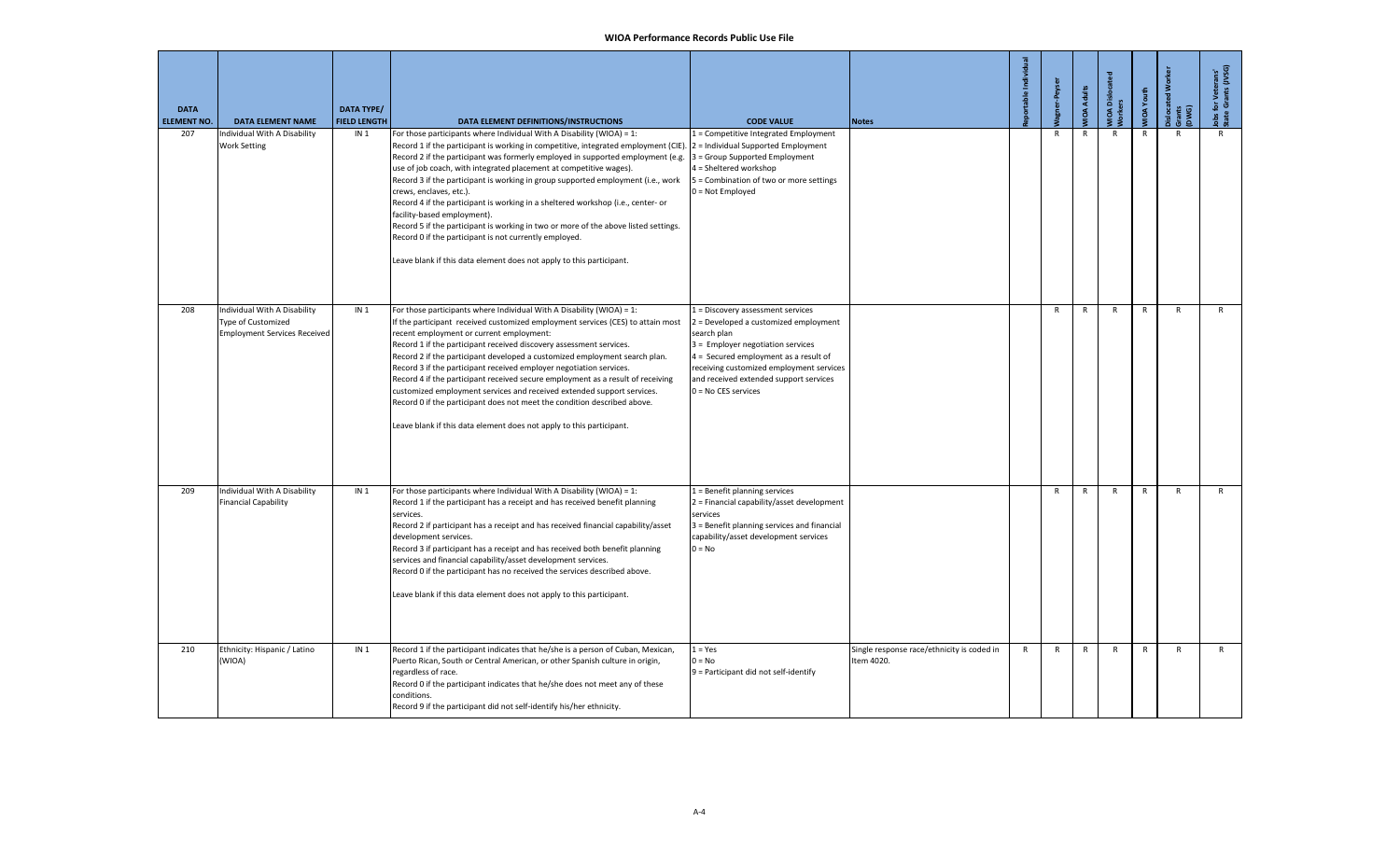| <b>DATA</b><br><b>ELEMENT NO.</b> | <b>DATA ELEMENT NAME</b>                          | <b>DATA TYPE/</b><br><b>FIELD LENGTH</b> | DATA ELEMENT DEFINITIONS/INSTRUCTIONS                                                                                                                                                                                                                                                                                                                                                                                                                                                                                                                                                                                                                                                 | <b>CODE VALUE</b>                                  | <b>Notes</b>                                             | portable Individua | gner-Peyser  | <b>VIOA Adults</b> | VIOA Dislocat<br><b>Vorkers</b> | <b>MIOA Youth</b> | <b>Dislocated</b><br>Grants<br>(DWG) | Jobs for Veterans'<br>State Grants (JVSG) |
|-----------------------------------|---------------------------------------------------|------------------------------------------|---------------------------------------------------------------------------------------------------------------------------------------------------------------------------------------------------------------------------------------------------------------------------------------------------------------------------------------------------------------------------------------------------------------------------------------------------------------------------------------------------------------------------------------------------------------------------------------------------------------------------------------------------------------------------------------|----------------------------------------------------|----------------------------------------------------------|--------------------|--------------|--------------------|---------------------------------|-------------------|--------------------------------------|-------------------------------------------|
| 211                               | American Indian / Alaska<br>Native (WIOA)         | IN <sub>1</sub>                          | Record 1 if the participant indicates that he/she is a member of an Indian tribe,<br>band, nation, or other organized group or community, including any Alaska Native $ 0 = No$<br>village or regional or village corporation as defined in or established pursuant to<br>the Alaska Native Claims Settlement Act (85 Stat. 688) [43 U.S.C. 1601 et seq.],<br>which is recognized as eligible for the special programs and services provided by<br>the United States to Indians because of their status as Indians.<br>Record 0 if the participant indicates that he/she does not meet any of these<br>conditions.<br>Record 9 if the participant did not self-identify his/her race. | $1 = Yes$<br>9 = Participant did not self-identify | Single response race/ethnicity is coded in<br>Item 4020. | $\mathsf{R}$       | $\mathsf{R}$ | $\mathsf{R}$       | $\mathsf{R}$                    | R                 | R                                    | $\mathsf{R}$                              |
| 212                               | Asian (WIOA)                                      | IN <sub>1</sub>                          | Record 1 if the participant indicates that he/she is a person having origins in any of $1 = Yes$<br>the original peoples of the Far East, Southeast Asia, or the Indian Subcontinent<br>(e.g., India, Pakistan, Bangladesh, Sri Lanka, Nepal, Sikkim, and Bhutan). This area<br>includes, for example, Cambodia, China, Japan, Korea, Malaysia, Pakistan, the<br>Philippine Islands, Thailand, and Vietnam.<br>Record 0 if the participant indicates that he/she does not meet any of these<br>conditions.<br>Record 9 if the participant did not self-identify his/her race.                                                                                                         | $0 = No$<br>9 = Participant did not self-identify  | Single response race/ethnicity is coded in<br>Item 4020. | $\mathsf{R}$       | $\mathsf{R}$ | R                  | R                               | R                 | R                                    | $\mathsf{R}$                              |
| 213                               | Black / African American<br>(WIOA)                | IN <sub>1</sub>                          | Record 1 if the participant indicates that he/she is a person having origins in any of $1 = Yes$<br>the black racial groups of Africa.<br>Record 0 if the participant indicates that he/she does not meet any of these<br>conditions.<br>Record 9 if the participant did not self-identify his/her race.                                                                                                                                                                                                                                                                                                                                                                              | $0 = No$<br>9 = Participant did not self-identify  | Single response race/ethnicity is coded in<br>Item 4020. | R                  | $\mathsf{R}$ | $\mathsf{R}$       | $\mathsf{R}$                    | R                 | R                                    | $\mathsf{R}$                              |
| 214                               | Native Hawaiian / Other Pacific<br>Islander WIOA) | IN <sub>1</sub>                          | Record 1 if the participant indicates that he/she is a person having origins in any of $1 = Yes$<br>the original peoples of Hawaii, Guam, Samoa, or other Pacific Islands.<br>Record 0 if the participant indicates that he/she does not meet any of these<br>conditions.<br>Record 9 if the participant did not self-identify his/her race.                                                                                                                                                                                                                                                                                                                                          | $0 = No$<br>9 = Participant did not self-identify  | Single response race/ethnicity is coded in<br>Item 4020. | $\mathsf{R}$       | $\mathsf{R}$ | R                  | R                               | $\mathsf{R}$      | R                                    | $\mathsf{R}$                              |
| 215                               | White (WIOA)                                      | IN <sub>1</sub>                          | Record 1 if the participant indicates that he/she is a person having origins in any of $1 = Yes$<br>the original peoples of Europe, the Middle East, or North Africa.<br>Record 0 if the participant indicates that he/she does not meet any of these<br>conditions.<br>Record 9 if the participant did not self-identify his/her race.                                                                                                                                                                                                                                                                                                                                               | $0 = No$<br>9 = Participant did not self-identify  | Single response race/ethnicity is coded in<br>Item 4020. | $\mathsf{R}$       | $\mathsf{R}$ | $\mathsf{R}$       | $\mathsf{R}$                    | $\mathsf{R}$      | R                                    | $\mathsf{R}$                              |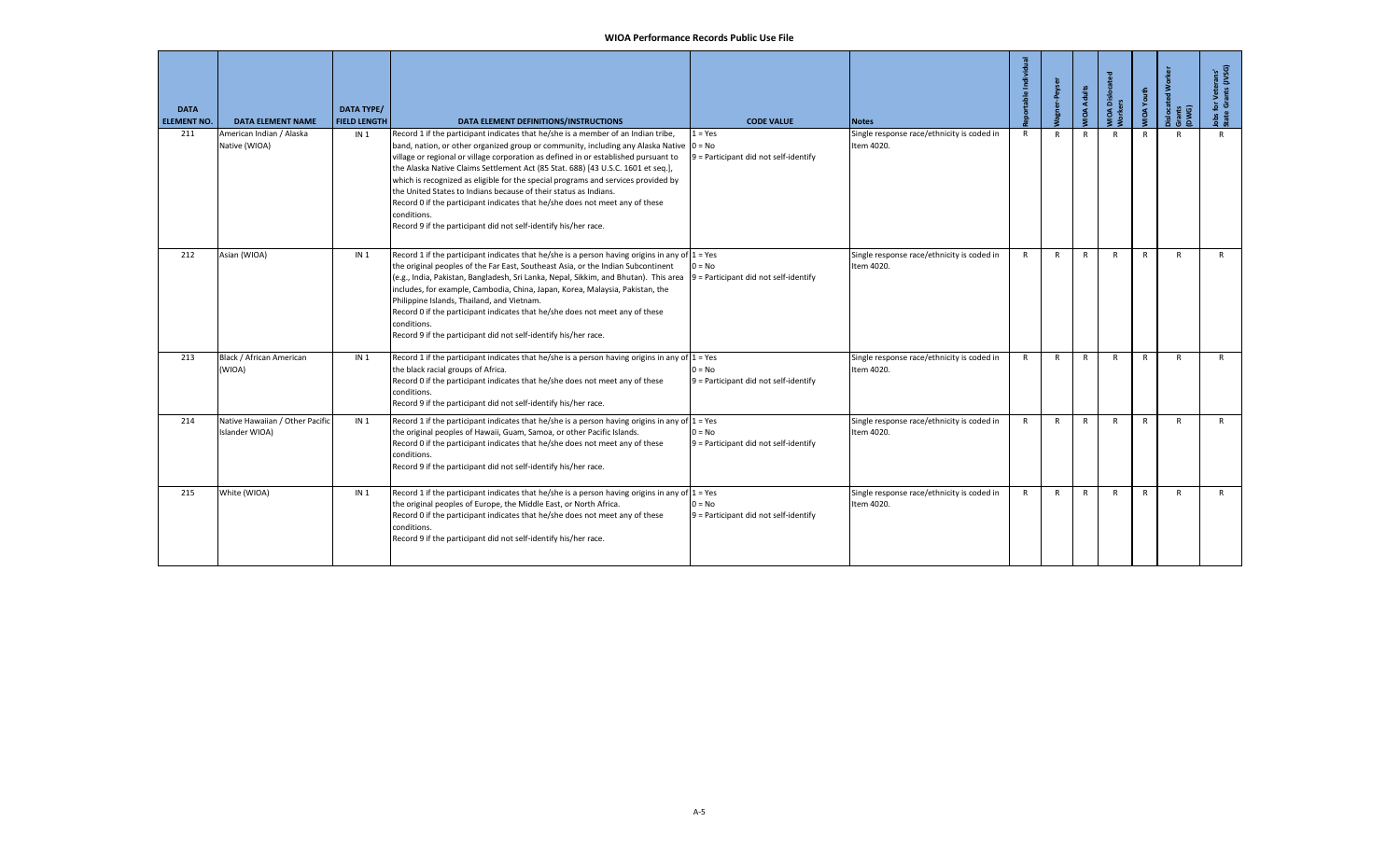| <b>DATA</b><br><b>ELEMENT NO.</b> | <b>DATA ELEMENT NAME</b>                                      | <b>DATA TYPE/</b><br><b>FIELD LENGTH</b> | DATA ELEMENT DEFINITIONS/INSTRUCTIONS                                                                                                                                                                                                                                                                                                                                                                                                                                                                                                                                                                                                                                                                                                                                                                                                                                                                                                                                                                                                                                                                                                                                                                                                                                                                                                                                                                                                                                                                                                                                                                                                                                                                                                                                                                                                                                                                                          | <b>CODE VALUE</b>                                                                                          | <b>Notes</b> | oortable Individual | er-Peyser    | <b>OA Adults</b> | <b>IOA</b> Dislocated<br>kers | <b>IOA</b> Youth | slocated Wo<br>ants<br>WG) | for Veterans'<br>e Grants (JVSG) |
|-----------------------------------|---------------------------------------------------------------|------------------------------------------|--------------------------------------------------------------------------------------------------------------------------------------------------------------------------------------------------------------------------------------------------------------------------------------------------------------------------------------------------------------------------------------------------------------------------------------------------------------------------------------------------------------------------------------------------------------------------------------------------------------------------------------------------------------------------------------------------------------------------------------------------------------------------------------------------------------------------------------------------------------------------------------------------------------------------------------------------------------------------------------------------------------------------------------------------------------------------------------------------------------------------------------------------------------------------------------------------------------------------------------------------------------------------------------------------------------------------------------------------------------------------------------------------------------------------------------------------------------------------------------------------------------------------------------------------------------------------------------------------------------------------------------------------------------------------------------------------------------------------------------------------------------------------------------------------------------------------------------------------------------------------------------------------------------------------------|------------------------------------------------------------------------------------------------------------|--------------|---------------------|--------------|------------------|-------------------------------|------------------|----------------------------|----------------------------------|
| 300                               | <b>SECTION A.03-VETERAN CHARACTERISTICS</b><br>Veteran Status | IN <sub>1</sub>                          | Record 1 if the participant is a person who served on active duty in the armed                                                                                                                                                                                                                                                                                                                                                                                                                                                                                                                                                                                                                                                                                                                                                                                                                                                                                                                                                                                                                                                                                                                                                                                                                                                                                                                                                                                                                                                                                                                                                                                                                                                                                                                                                                                                                                                 | $1 = Yes$                                                                                                  |              | $\mathsf{R}$        | $\mathsf{R}$ | R                | $\mathsf{R}$                  | $\mathsf{R}$     | $\mathsf{R}$               | R                                |
|                                   |                                                               |                                          | forces and who was discharged or released from such service under conditions<br>other than dishonorable.<br>Record 0 if the participant does not meet the condition described above.<br>Record 9 if participant does not disclose veteran status.                                                                                                                                                                                                                                                                                                                                                                                                                                                                                                                                                                                                                                                                                                                                                                                                                                                                                                                                                                                                                                                                                                                                                                                                                                                                                                                                                                                                                                                                                                                                                                                                                                                                              | $0 = No$<br>9 = Status not known                                                                           |              |                     |              |                  |                               |                  |                            |                                  |
| 301                               | Eligible Veteran Status                                       | IN <sub>1</sub>                          | Record 1 if the participant is a person who served in the active U.S. military, naval,<br>or air service for a period of less than or equal to 180 days, and who was<br>discharged or released from such service under conditions other than<br>dishonorable.<br>Record 2 if the participant served on active duty for a period of more than 180<br>days and was discharged or released with other than a dishonorable discharge; or<br>was discharged or released because of a service connected disability; or as a<br>member of a reserve component under an order to active duty pursuant to<br>section 167(a), (d), or (g), 673 (a) of Title 10, U.S.C., served on active duty during a<br>period of war or in a campaign or expedition for which a campaign badge is<br>authorized and was discharged or released from such duty with other than a<br>dishonorable discharge.<br>Record 3 if the participant is: (a) the spouse of any person who died on active duty<br>or of a service connected disability, (b) the spouse of any member of the Armed<br>Forces serving on active duty who at the time of application for assistance under<br>this part, is listed, pursuant to 38 U.S.C 101 and the regulations issued there<br>under, by the Secretary concerned, in one or more of the following categories and<br>has been so listed for more than 90 days: (i) missing in action; (ii) captured in the<br>line of duty by a hostile force; or (iii) forcibly detained or interned in the line of<br>duty by a foreign government or power; or (c) the spouse of any person who has a<br>total disability permanent in nature resulting from a service connected disability<br>or the spouse of a veteran who died while a disability so evaluated was in<br>existence.<br>Record 0 if the participant does not meet any one of the conditions described<br>above.<br>Leave "blank" if the data is not available. | $1 = Yes \le 180 \text{ days}.$<br>2 = Yes, Eligible Veteran<br>3 = Yes, Other Eligible Person<br>$0 = No$ |              | $\mathsf{R}$        | R            | $\mathsf{R}$     | $\mathsf{R}$                  | $\mathsf{R}$     | $\mathsf{R}$               | $\mathsf{R}$                     |
| 302                               | Campaign Veteran                                              | IN <sub>1</sub>                          | Record 1 if the participant is an eligible veteran (i.e., coding value 1 in Element<br>#301) who served on active duty in the U.S. armed forces during a war or in a<br>campaign or expedition for which a campaign badge or expeditionary medal has<br>been authorized as identified and listed by the Office of Personnel Management<br>(OPM). A current listing of the campaigns can be found at OPM's website<br>http://www.opm.gov/policy-data-oversight/veterans-services/vet-guide.<br>Record 0 if the participant does not meet the condition described above.<br>Leave blank if data element does not apply to the participant.                                                                                                                                                                                                                                                                                                                                                                                                                                                                                                                                                                                                                                                                                                                                                                                                                                                                                                                                                                                                                                                                                                                                                                                                                                                                                       | $1 = Yes$<br>$0 = No$                                                                                      |              |                     | R            |                  |                               |                  |                            | R                                |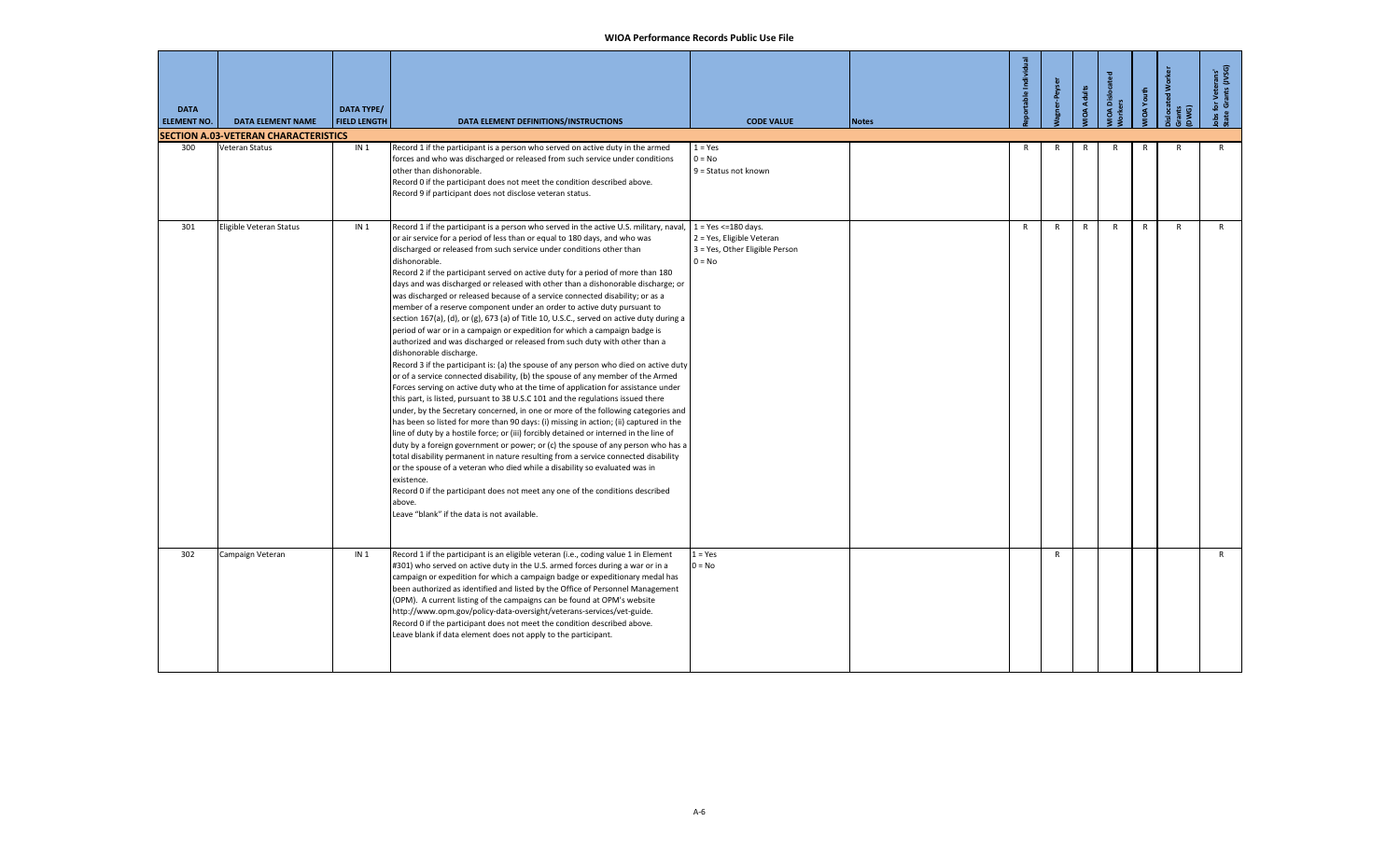| <b>DATA</b><br><b>ELEMENT NO.</b> | <b>DATA ELEMENT NAME</b> | DATA TYPE/<br><b>FIELD LENGTH</b> | DATA ELEMENT DEFINITIONS/INSTRUCTIONS                                                                                                                                                                                                                                                                                                                                                                                                                                                                                                                                                                                                                                                                                                                                                                                                                                                                                                                                                                                                                                                                                                | <b>CODE VALUE</b>                      | <b>Notes</b> |   | Adults<br>ă | គ័ |  |  |
|-----------------------------------|--------------------------|-----------------------------------|--------------------------------------------------------------------------------------------------------------------------------------------------------------------------------------------------------------------------------------------------------------------------------------------------------------------------------------------------------------------------------------------------------------------------------------------------------------------------------------------------------------------------------------------------------------------------------------------------------------------------------------------------------------------------------------------------------------------------------------------------------------------------------------------------------------------------------------------------------------------------------------------------------------------------------------------------------------------------------------------------------------------------------------------------------------------------------------------------------------------------------------|----------------------------------------|--------------|---|-------------|----|--|--|
| 303                               | Disabled Veteran         | IN <sub>1</sub>                   | Record 1 if the participant is a veteran who served on active duty in the U.S.<br>armed forces and who is entitled to compensation regardless of rating (including<br>those rated at 0%); or who but for the receipt of military retirement pay would be $\begin{bmatrix} 0 = No \end{bmatrix}$<br>entitled to compensation, under laws administered by the Department of<br>Veterans Affairs (DVA); or was discharged or released from activity duty because<br>of a service-connected disability.<br>Record 2 if the participant is a veteran who served on active duty in the U.S.<br>armed forces and who is entitled to compensation (or who, but for the receipt of<br>military retirement pay would be entitled to compensation) under laws<br>administered by the DVA for a disability, (i) rated at 30 percent or more or, (ii)<br>rated at 10 or 20 percent in the case of a veteran who has been determined by<br>DVA to have a serious employment handicap.<br>Record 0 if the participant does not meet any one of the conditions described<br>above.<br>Leave blank if data element does not apply to the participant. | $1 = Yes$<br>2 = Yes, special disabled |              | R |             |    |  |  |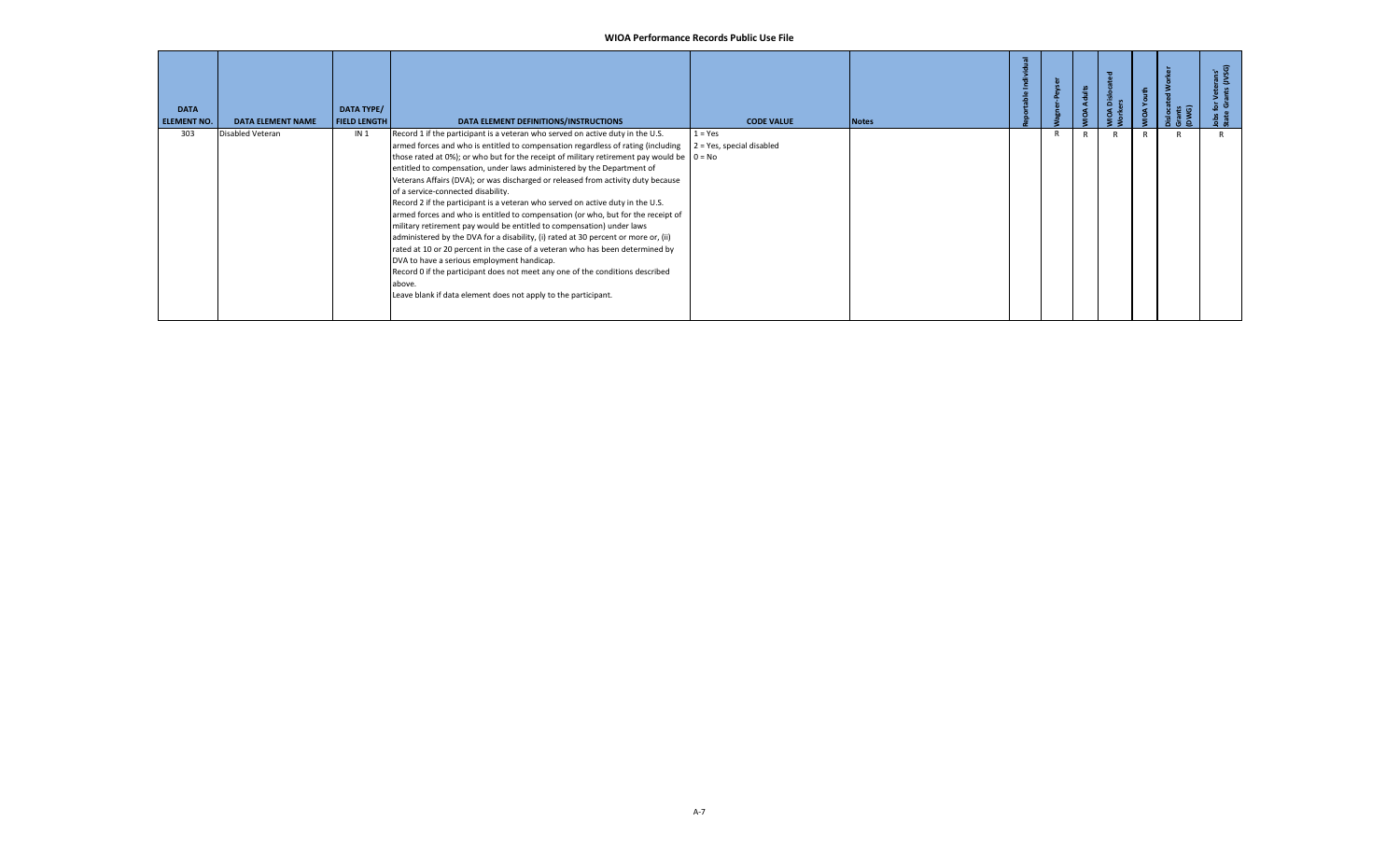| <b>DATA</b><br><b>ELEMENT NO.</b> | <b>DATA ELEMENT NAME</b>                                              | <b>DATA TYPE/</b><br><b>FIELD LENGTH</b> | DATA ELEMENT DEFINITIONS/INSTRUCTIONS                                                                                                                                                                                                                                                                                                                                                                                         | <b>CODE VALUE</b>                                                                                                                                                                                                                                                                                              | <b>Notes</b> | portable Indiv | Vagner-Peyse | <b>VIOA Adults</b> | VIOA Dislocat<br><b>Vorkers</b> | <b>JIOA</b> Youth | Dislocated Wo<br>Grants<br>DWG) | Jobs for Veterans'<br>State Grants (JVSG) |
|-----------------------------------|-----------------------------------------------------------------------|------------------------------------------|-------------------------------------------------------------------------------------------------------------------------------------------------------------------------------------------------------------------------------------------------------------------------------------------------------------------------------------------------------------------------------------------------------------------------------|----------------------------------------------------------------------------------------------------------------------------------------------------------------------------------------------------------------------------------------------------------------------------------------------------------------|--------------|----------------|--------------|--------------------|---------------------------------|-------------------|---------------------------------|-------------------------------------------|
| 304                               | Date of Actual Military<br>Separation                                 | DT8                                      | Record the date on which the participant separated from active duty with the U.S. YYYYMMDD<br>armed forces.<br>Leave blank if data element does not apply to the participant.                                                                                                                                                                                                                                                 |                                                                                                                                                                                                                                                                                                                |              |                | R            | R                  | $\mathsf{R}$                    | $\mathsf{R}$      | $\mathsf{R}$                    | $\mathsf{R}$                              |
| 305                               | <b>Transitioning Service Member</b>                                   | IN <sub>1</sub>                          | Record 1 if the participant is a person who is on active military duty status<br>(including separation leave) with the U.S. armed forces and within 24 months of<br>retirement or 12 months of separation from the armed forces.<br>Record 0 if the participant does not meet the condition described above.<br>Leave blank if data element does not apply to the participant.                                                | $1 = Yes$<br>$0 = No$                                                                                                                                                                                                                                                                                          |              |                | $\mathsf{R}$ | R                  | R                               | $\mathsf{R}$      | $\mathsf{R}$                    | $\mathsf{R}$                              |
| 306                               | Covered Person Entry Date                                             | DT8                                      | Record the date on which the Covered Person first made contact with the<br>workforce system, either at a physical location or through an electronic resource.<br>Leave blank if this data element does not apply to the participant                                                                                                                                                                                           | YYYYMMDD                                                                                                                                                                                                                                                                                                       |              | R              | $\mathsf{R}$ | R                  | $\mathsf{R}$                    | $\mathsf{R}$      | $\mathsf{R}$                    | $\mathsf{R}$                              |
| 307                               | TAP Workshop in 3 Prior Years                                         | IN <sub>1</sub>                          | Record 1 if the Veteran or TSM attended a TAP Workshop in 3 year period prior to $1 = Yes$<br>Date of Participation.                                                                                                                                                                                                                                                                                                          | $0 = No$                                                                                                                                                                                                                                                                                                       |              |                | $\mathsf{R}$ |                    |                                 |                   |                                 | $\mathsf{R}$                              |
| 309                               | Homeless Veterans'<br>Reintegration Program<br>Participant            | IN <sub>1</sub>                          | Record 1 if the participant is a veteran who is enrolled in the Homeless Veterans'<br>Reintegration Program (HVRP), Incarcerated Veterans Transition Program (IVTP),<br>or Homeless Female Veterans and Veterans with Families (HFVVWF) Reintegration<br>Program in their area.<br>Record 0 if the participant does not meet the condition described above.<br>Leave blank if data element does not apply to the participant. | $1 = Yes$<br>$0 = No$                                                                                                                                                                                                                                                                                          |              |                | R            | R                  | R                               | ${\sf R}$         |                                 | ${\sf R}$                                 |
| 310                               | Homeless Veterans'<br>Reintegration Program<br>Grantee                | IN <sub>5</sub>                          | Record the first five numbers of the DOL Grant number for the corresponding<br>program in PIRL 309. (Should be provided by the local grantee/service provider<br>making the referral.)<br>Leave blank if data element does not apply to the participant.                                                                                                                                                                      | 00000                                                                                                                                                                                                                                                                                                          |              |                | $\mathsf{R}$ | $\mathsf{R}$       | $\mathsf{R}$                    | $\mathsf{R}$      |                                 | $\mathsf{R}$                              |
| 311                               | Homeless Veterans'<br>Reintegration Program<br>Grantee #2             | IN <sub>5</sub>                          | If the participant is receiving services from a second HVRP grantee, record the first 00000<br>five numbers of the DOL Grant number. (Should be provided by the local HVRP<br>grantee/service provider making the referral.)<br>Leave blank if data element does not apply to the participant.                                                                                                                                |                                                                                                                                                                                                                                                                                                                |              |                | $\mathsf{R}$ |                    |                                 |                   |                                 | $\mathsf{R}$                              |
| 312                               | Reason the participant is being<br>served by a second HVRP<br>grantee | IN <sub>2</sub>                          | Record 1 if the participant stated the grantee is no longer a DOL grantee.<br>Record 2 if the participant stated the services provided were not capable to her or no longer a DOL grantee.<br>his needs.<br>Record 3 if the participant left the service area of grantee #1.<br>Record 4 if the participant lost touch with the HVRP counselor #1 and recruited by needs.<br>HVRP grantee #2                                  | 01= If the participant stated the grantee is<br>02= If the participant stated the services<br>provided were not capable to her or his<br>03= If the participant left the service area<br>of grantee #1.<br>04= If the participant lost touch with the<br>HVRP counselor #1 and recruited by HVRP<br>grantee #2 |              |                | $\mathsf{R}$ |                    |                                 |                   |                                 | R                                         |
| 313                               | Homeless Veterans'<br><b>Reintegration Program</b><br>Grantee #3      | IN <sub>5</sub>                          | If the participant is receiving services from a third HVRP grantee, Record the first<br>five numbers of the DOL Grant number. (Should be provided by the local HVRP<br>grantee/service provider making the referral.)<br>Leave blank if data element does not apply to the participant.                                                                                                                                       | 00000                                                                                                                                                                                                                                                                                                          |              |                | $\mathsf{R}$ |                    |                                 |                   |                                 | $\mathsf{R}$                              |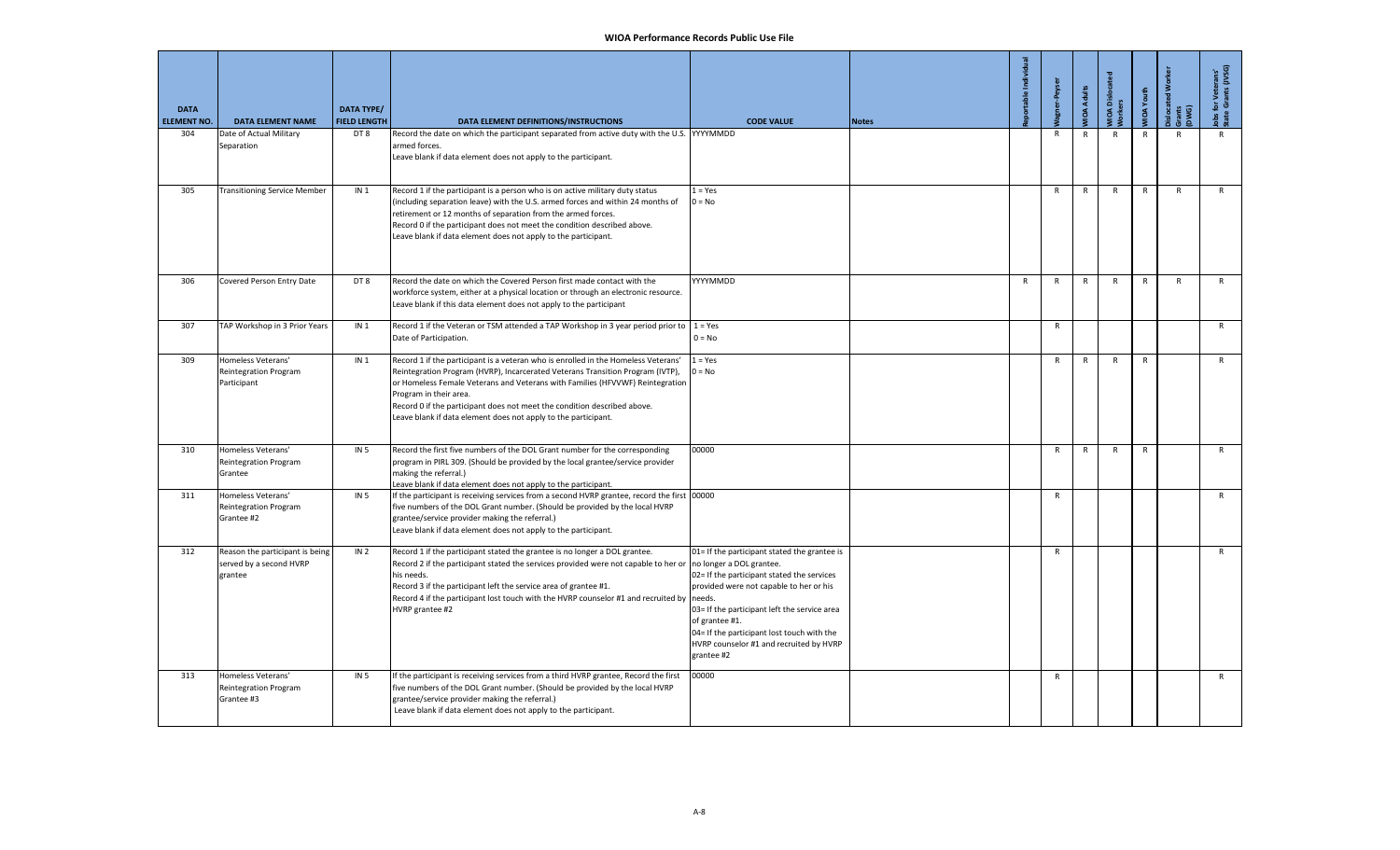| <b>DATA</b><br><b>ELEMENT NO.</b> | <b>DATA ELEMENT NAME</b>                                          | <b>DATA TYPE/</b><br><b>FIELD LENGTH</b> | DATA ELEMENT DEFINITIONS/INSTRUCTIONS                                                                                                                                                                                                                                                                                                                                                                                                                                                                                                                                                                                                                                                                  | <b>CODE VALUE</b>                                                                                                                                                                                                                                                                         | <b>Notes</b> | ÷ |   | <b>OA Adults</b> | <b>JOA</b> Disloc | IOA Youth | irants<br>DWG) | ٩            |
|-----------------------------------|-------------------------------------------------------------------|------------------------------------------|--------------------------------------------------------------------------------------------------------------------------------------------------------------------------------------------------------------------------------------------------------------------------------------------------------------------------------------------------------------------------------------------------------------------------------------------------------------------------------------------------------------------------------------------------------------------------------------------------------------------------------------------------------------------------------------------------------|-------------------------------------------------------------------------------------------------------------------------------------------------------------------------------------------------------------------------------------------------------------------------------------------|--------------|---|---|------------------|-------------------|-----------|----------------|--------------|
| 314                               | Reason the participant is being<br>served by a third HVRP grantee | IN <sub>2</sub>                          | Record 1 if the participant stated the grantee is no longer a DOL grantee.<br>Record 2 if the participant stated the services provided were not capable to his<br>needs.<br>Record 3 if the participant left the service area of grantee #2.<br>Record 4 if the participant lost touch with the HVRP counselor #2 and recruited by 03= If the participant left the service area<br>HVRP grantee #3                                                                                                                                                                                                                                                                                                     | 01= If the participant stated the grantee is<br>no longer a DOL grantee.<br>02= If the participant stated the services<br>provided were not capable to his needs.<br>of grantee #2.<br>04=If the participant lost touch with the<br>HVRP counselor #2 and recruited by HVRP<br>grantee #3 |              |   |   |                  |                   |           |                |              |
| 315                               | Other Significant Barrier to<br>Employment                        | IN <sub>1</sub>                          | Record 1 if the veteran or eligible person has a significant barrier to employment<br>not captured elsewhere.<br>Record 0 if there is no other significant barrier to employment.<br>NOTE: The rationale for this data element is that certain significant barriers to<br>employment are captured in other data elements. For instance, "special disabled"<br>or "disabled veteran" is captured in #303, "homeless veterans" is captured in<br>#308; "recently separated" is captured in #304; "ex-offender" is captured in #801,<br>"no secondary school diploma" is captured in #408, and "low income" is<br>captured in #802.<br>Leave blank if this data element does not apply to the participant | $1 = Yes$ , Other<br>$0 = No$                                                                                                                                                                                                                                                             |              |   | R |                  |                   |           |                | $\mathsf{R}$ |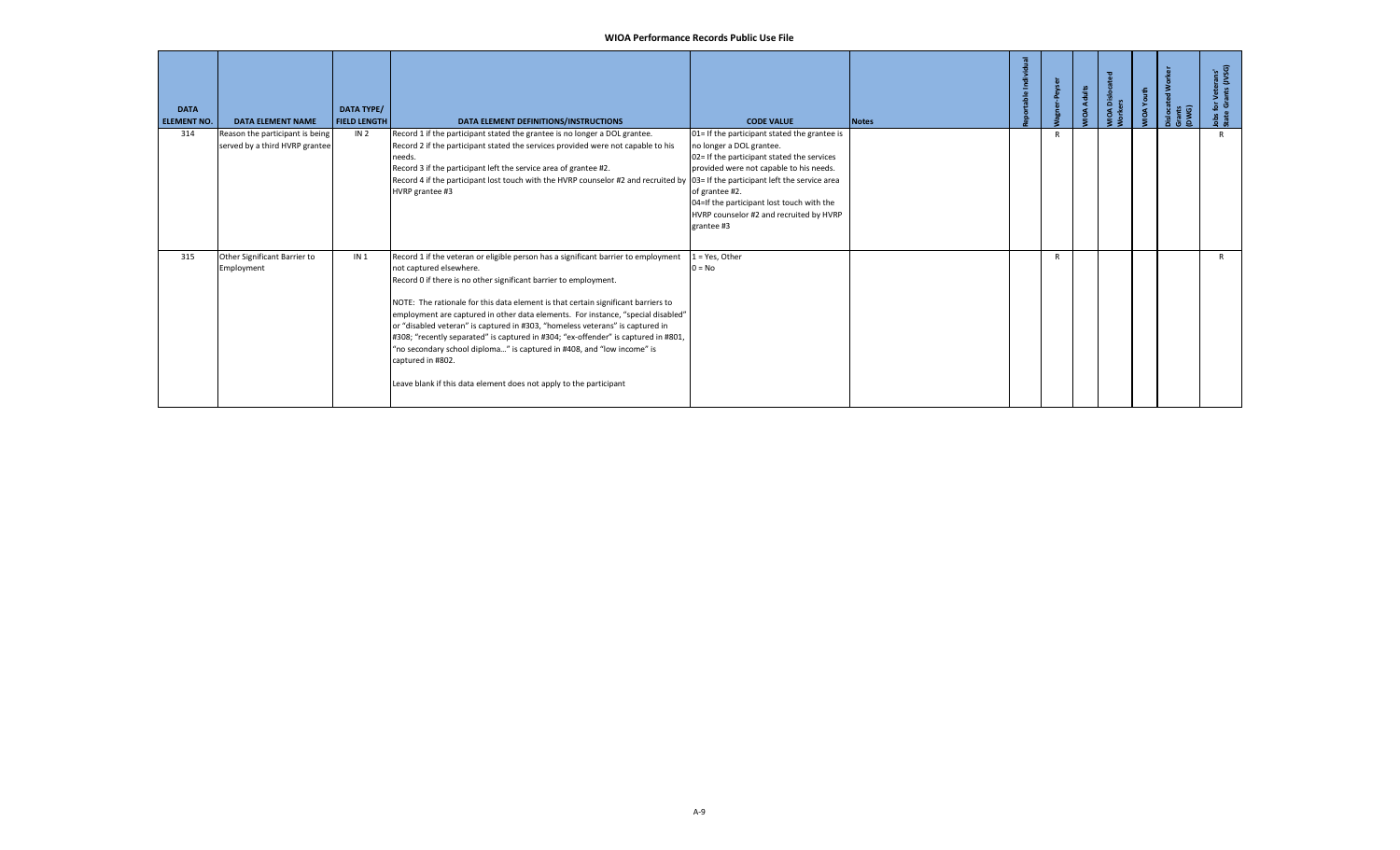| <b>DATA</b><br><b>ELEMENT NO.</b> | <b>DATA ELEMENT NAME</b>                            | <b>DATA TYPE/</b><br><b>FIELD LENGTH</b> | DATA ELEMENT DEFINITIONS/INSTRUCTIONS                                                                                                                                                                                                                                                                                                                                                                                                                                                                                                                                                                                                                                                                                                                                                                                                                                                                                                                                                                                                                                                                                                                                                                                                                                                                                                                                                                                                                                                                                                                                                                                                                                                        | <b>CODE VALUE</b>                                                                                                                                                                                        | <b>Notes</b>                                                                      | able Individe | er-Peyser    | <b>VIOA Adults</b> | VIOA Dislocated<br><b>Jorkers</b> | <b>VIOA</b> Youth | slocated Wo<br>irants<br>JWG) | Jobs for Veterans'<br>State Grants (JVSG) |
|-----------------------------------|-----------------------------------------------------|------------------------------------------|----------------------------------------------------------------------------------------------------------------------------------------------------------------------------------------------------------------------------------------------------------------------------------------------------------------------------------------------------------------------------------------------------------------------------------------------------------------------------------------------------------------------------------------------------------------------------------------------------------------------------------------------------------------------------------------------------------------------------------------------------------------------------------------------------------------------------------------------------------------------------------------------------------------------------------------------------------------------------------------------------------------------------------------------------------------------------------------------------------------------------------------------------------------------------------------------------------------------------------------------------------------------------------------------------------------------------------------------------------------------------------------------------------------------------------------------------------------------------------------------------------------------------------------------------------------------------------------------------------------------------------------------------------------------------------------------|----------------------------------------------------------------------------------------------------------------------------------------------------------------------------------------------------------|-----------------------------------------------------------------------------------|---------------|--------------|--------------------|-----------------------------------|-------------------|-------------------------------|-------------------------------------------|
| 316                               | <b>Active Duty Military Spouse</b>                  | IN <sub>1</sub>                          | Record 1 if participant is the spouse of a member of the Armed Forces on active                                                                                                                                                                                                                                                                                                                                                                                                                                                                                                                                                                                                                                                                                                                                                                                                                                                                                                                                                                                                                                                                                                                                                                                                                                                                                                                                                                                                                                                                                                                                                                                                              | $1 = Yes$                                                                                                                                                                                                |                                                                                   |               | $\mathsf{R}$ | R                  | $\mathsf{R}$                      | R                 | R                             | R                                         |
|                                   | SECTION A.04-EMPLOYMENT AND EDUCATION INFORMATION   |                                          |                                                                                                                                                                                                                                                                                                                                                                                                                                                                                                                                                                                                                                                                                                                                                                                                                                                                                                                                                                                                                                                                                                                                                                                                                                                                                                                                                                                                                                                                                                                                                                                                                                                                                              |                                                                                                                                                                                                          |                                                                                   |               |              |                    |                                   |                   |                               |                                           |
| 400                               | <b>Employment Status at Program</b><br>Entry (WIOA) | IN <sub>1</sub>                          | Record 1 if the participant, at program entry, (a) is currently performing any work<br>at all as a paid employee, (b) is currently performing any work at all in his or her<br>own business, profession, or farm, (c) is currently performing any work as an<br>unpaid worker in an enterprise operated by a member of the family, or (d) is one<br>who is not working, but currently has a job or business from which he or she is<br>temporarily absent because of illness, bad weather, vacation, labor-management<br>dispute, or personal reasons, whether or not paid by the employer for time-off,<br>and whether or not seeking another job.<br>Record 2 if the participant, at program entry, is a person who, although employed,<br>either (a) has received a notice of termination of employment or the employer has<br>issued a Worker Adjustment and Retraining Notification (WARN) or other notice<br>that the facility or enterprise will close, or (b) is a transitioning service member<br>(i.e., within 12 months of separation or 24 months of retirement).<br>Record 3 if the participant, at program entry, is not in the labor force (i.e., those<br>who are not employed and are not actively looking for work, including those who<br>are incarcerated).<br>Record 0 if the participant, at program entry, is not employed but is seeking<br>employment, makes specific effort to find a job, and is available for work.                                                                                                                                                                                                                                              | $1 =$ Employed<br>2 = Employed, but Received Notice of<br>Termination of Employment or Military<br>Separation is pending<br>3 = Not in labor force<br>$0 =$ Unemployed                                   |                                                                                   |               | R            | R                  |                                   | R                 | R                             | $\mathsf{R}$                              |
| 401                               | UC Eligible Status                                  | IN <sub>1</sub>                          | Record 1 if the participant is a person who (a) filed a claim and has been<br>determined eligible for benefit payments under one or more State or Federal<br>Unemployment Compensation (UC) programs and whose benefit year or<br>compensation, by reason of an extended duration period, has not ended and who<br>has not exhausted his/her benefit rights, and (b) was referred based on<br>participation in the Reemployment Services and Eligibility Assessment (RESEA)<br>program.<br>Record 2 if the participant is a person who (a) filed a claim and has been<br>determined eligible for benefit payments under one or more State or Federal<br>Unemployment Compensation (UC) programs and whose benefit year or<br>compensation, by reason of an extended duration period, has not ended and who<br>has not exhausted his/her benefit rights, and (b) was referred to service through<br>the state's Worker Profiling and Reemployment Services (WPRS) system.<br>Record 3 if the participant is a person who meets condition 2 (a) described above,<br>but was not referred to service through the state's WPRS system or the RESEA<br>program.<br>Record 4 if the participant meets condition 2(a), but has exhausted all UC benefit<br>rights for which he/she has been determined eligible, including extended<br>supplemental benefit rights.<br>Record 5 if the participant is claimant who is exempt from normal work search<br>requirements according state law, and does not have to perform work search<br>activities.<br>Record 0 if the participant was neither a UC Claimant nor an Exhaustee.<br>Leave blank if this data element does not apply to the participant. | 1 = Claimant Referred by RESEA<br>2 = Claimant Referred by WPRS<br>3 = Claimant Not Referred by RESEA or<br><b>WPRS</b><br>4 = Exhaustee<br>5 = Claimant is Exempt<br>0 = Neither Claimant nor Exhaustee | This Item is blank in public use file to<br>preserve participant confidentiality. |               | R            | R                  | R                                 | R                 | $\mathsf{R}$                  | R                                         |
| 402                               | Long-Term Unemployed at<br>Program Entry (WIOA)     | IN <sub>1</sub>                          | Record 1 if the participant, at program entry, has been unemployed for 27 or more 1 = Yes, Unemployed ≥ 27 consecutive<br>consecutive weeks.<br>Record 0 if the participant does not meet the condition described above.                                                                                                                                                                                                                                                                                                                                                                                                                                                                                                                                                                                                                                                                                                                                                                                                                                                                                                                                                                                                                                                                                                                                                                                                                                                                                                                                                                                                                                                                     | weeks<br>$0 = No$                                                                                                                                                                                        |                                                                                   |               | R            | R                  | R                                 | R                 | R                             | R                                         |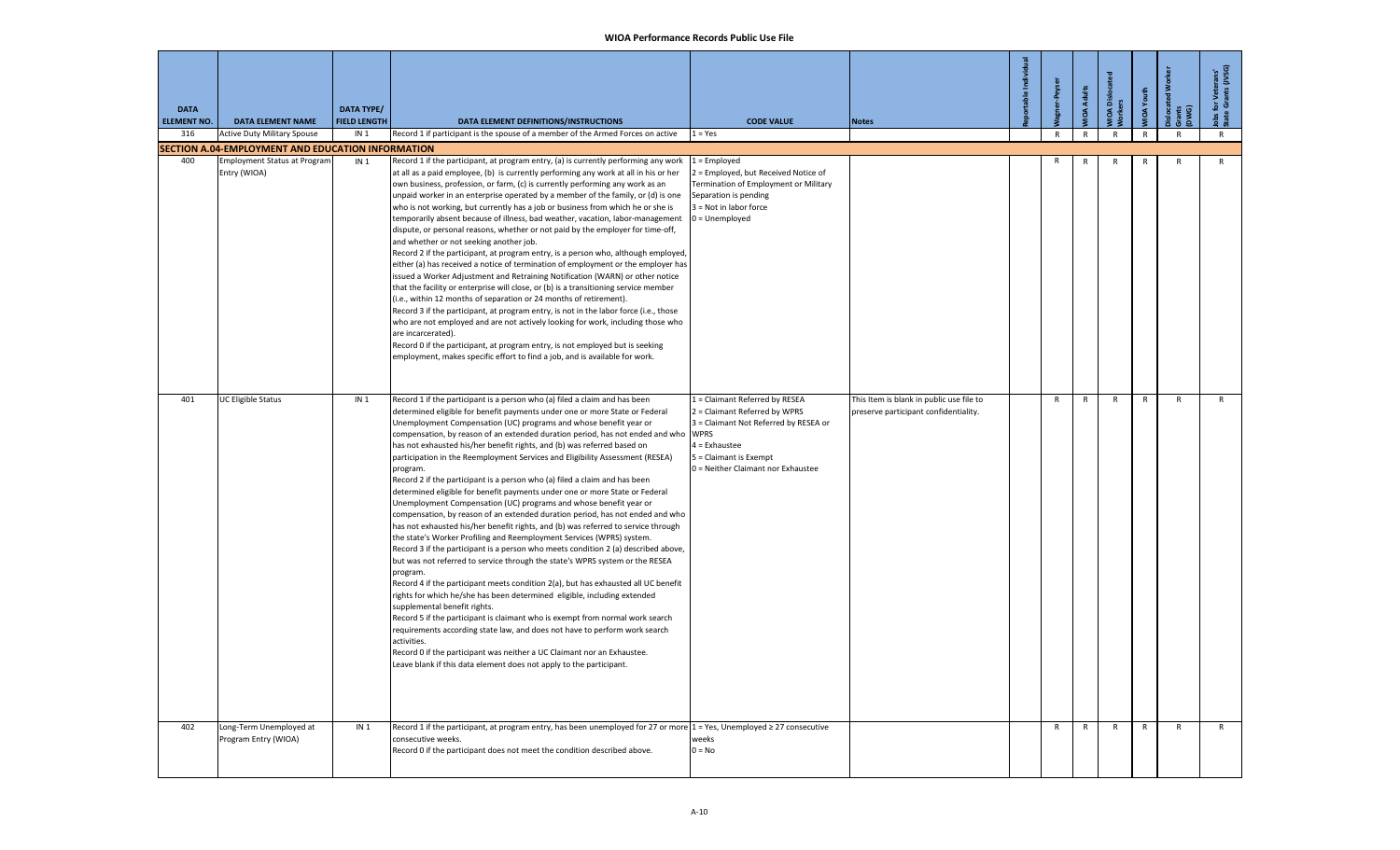| <b>DATA</b><br><b>ELEMENT NO.</b> | <b>DATA ELEMENT NAME</b>                                                                | DATA TYPE/<br><b>FIELD LENGTH</b> | DATA ELEMENT DEFINITIONS/INSTRUCTIONS                                                                                                                                                                                                                                                                                                                                                                                                                                                                                                                                                                                                                                                                                                                                                                                 | <b>CODE VALUE</b>                                                                 | <b>Notes</b>                                                                                                                                                                                                                                                                                                                                                                                                              | portable Individua | Vagner-Peyse | <b>VIOA Adults</b> | VIOA Disloca<br><b>Norkers</b> | <b>MIOA Youth</b> | <b>Dislocated Worker</b><br>Grants<br>DWG) | Jobs for Veterans'<br>State Grants (JVSG) |
|-----------------------------------|-----------------------------------------------------------------------------------------|-----------------------------------|-----------------------------------------------------------------------------------------------------------------------------------------------------------------------------------------------------------------------------------------------------------------------------------------------------------------------------------------------------------------------------------------------------------------------------------------------------------------------------------------------------------------------------------------------------------------------------------------------------------------------------------------------------------------------------------------------------------------------------------------------------------------------------------------------------------------------|-----------------------------------------------------------------------------------|---------------------------------------------------------------------------------------------------------------------------------------------------------------------------------------------------------------------------------------------------------------------------------------------------------------------------------------------------------------------------------------------------------------------------|--------------------|--------------|--------------------|--------------------------------|-------------------|--------------------------------------------|-------------------------------------------|
| 403                               | Occupational Code of Most<br>Recent Employment Prior to<br>Participation (if available) | IN 6                              | Record the 8-digit occupational code that best describes the participant's<br>employment using the O*Net Version 4.0 (or later versions) classification system.<br>This information is based on the most recent job held before participating in the<br>program.<br>Leave blank if occupational code is not available or not known, or the data<br>element does not apply.<br>Additional Notes: This information must be based on the most recent job held<br>prior to participating in the program and only applies to adults, and dislocated<br>workers. If all 8 digits of the occupational skills code are not collected, record as<br>many digits as are available. If the participant had multiple jobs, use the<br>occupational skills code of the job where the participant earned the highest gross<br>wage. | 000000                                                                            | Original codes were cross walked to the<br>O*Net 10.0 code, modified to display at the<br>minor group (3-digit) or major group (2-<br>digit) level if fewer than 3 participants in a<br>local area, truncated to 6 digits with trailing<br>Os added if fewer than 6 digits. Blank if the<br>reported occupation code was not valid or<br>fewer than 3 participants in the major<br>group (2-digit) level in a local area. |                    | $\mathsf{R}$ | $\mathsf{R}$       | $\mathsf{R}$                   |                   | $\mathsf{R}$                               |                                           |
| 404                               | Industry Code of Employment<br>1st Quarter Prior to<br>Participation                    | IN 6                              | Record the 4 to 6-digit industry code that best describes the participant's<br>employment using the North American Industrial Classification System (NAICS). If<br>the participant had multiple jobs, then the NAICS associated with the highest<br>gross wage should be reported.<br>Enter 999999 if 'Wages 1st Quarter Prior to Participation Quarter exist and NAICS<br>Code is not known.<br>Leave blank if this data element does not apply to the person.                                                                                                                                                                                                                                                                                                                                                       | 000000                                                                            | Original codes were cross walked to the<br>2012 NAICS industry codes, modified to<br>display at the industry group (4-digit), sub<br>sector (3-digit) or sector (2-digit) level if<br>fewer than 3 participants in a local area,<br>and trailing 0s added if fewer than 6 digits.<br>Blank if the reported industry code was not<br>valid or fewer than 3 participants in the<br>sector (2-digit) level in a local area.  |                    | R            | $\mathsf{R}$       | $\mathsf{R}$                   |                   | $\mathsf{R}$                               | $\mathsf{R}$                              |
| 405                               | Industry Code of Employment<br>2nd Quarter Prior to<br>Participation                    | IN 6                              | Record the 4 to 6-digit industry code that best describes the participant's<br>employment using the North American Industrial Classification System (NAICS). If<br>the participant had multiple jobs, then the NAICS associated with the highest<br>gross wage should be reported.<br>Enter 999999 if 'Wages 2nd Quarter Prior to Participation Quarter exist and NAICS<br>Code is not known.<br>Leave blank if this data element does not apply to the person.                                                                                                                                                                                                                                                                                                                                                       | 000000                                                                            | Original codes were cross walked to the<br>2012 NAICS industry codes, modified to<br>display at the industry group (4-digit), sub<br>sector (3-digit) or sector (2-digit) level if<br>fewer than 3 participants in a local area,<br>and trailing 0s added if fewer than 6 digits.<br>Blank if the reported industry code was not<br>valid or fewer than 3 participants in the<br>sector (2-digit) level in a local area.  |                    | R            | $\mathsf{R}$       | R                              |                   | $\mathsf{R}$                               | $\mathsf{R}$                              |
| 406                               | Industry Code of Employment<br>3rd Quarter Prior to<br>Participation                    | IN 6                              | Record the 4 to 6-digit industry code that best describes the participant's<br>employment using the North American Industrial Classification System (NAICS). If<br>the participant had multiple jobs, then the NAICS associated with the highest<br>gross wage should be reported.<br>Enter 999999 if 'Wages 3rd Quarter Prior to Participation Quarter exist and NAICS<br>Code is not known.<br>Leave blank if this data element does not apply to the person.                                                                                                                                                                                                                                                                                                                                                       | 000000                                                                            | Original codes were cross walked to the<br>2012 NAICS industry codes, modified to<br>display at the industry group (4-digit), sub<br>sector (3-digit) or sector (2-digit) level if<br>fewer than 3 participants in a local area,<br>and trailing Os added if fewer than 6 digits.<br>Blank if the reported industry code was not<br>valid or fewer than 3 participants in the<br>sector (2-digit) level in a local area.  |                    | R            | $\mathsf{R}$       | R                              |                   | $\mathsf{R}$                               | ${\sf R}$                                 |
| 407                               | Highest School Grade<br>Completed at Program Entry<br>(WIOA)                            | IN <sub>2</sub>                   | Use the appropriate code to record the highest school grade completed by the<br>participant at program entry.<br>Record $1 - 12$ for the number of school grades completed by the participant.<br>Record 0 if no school grades were completed.                                                                                                                                                                                                                                                                                                                                                                                                                                                                                                                                                                        | $1 - 12$ = Number of school grades<br>completed<br>0 = No school grades completed |                                                                                                                                                                                                                                                                                                                                                                                                                           |                    | $\mathsf{R}$ | R                  | R                              | R                 | $\mathsf{R}$                               | $\mathsf{R}$                              |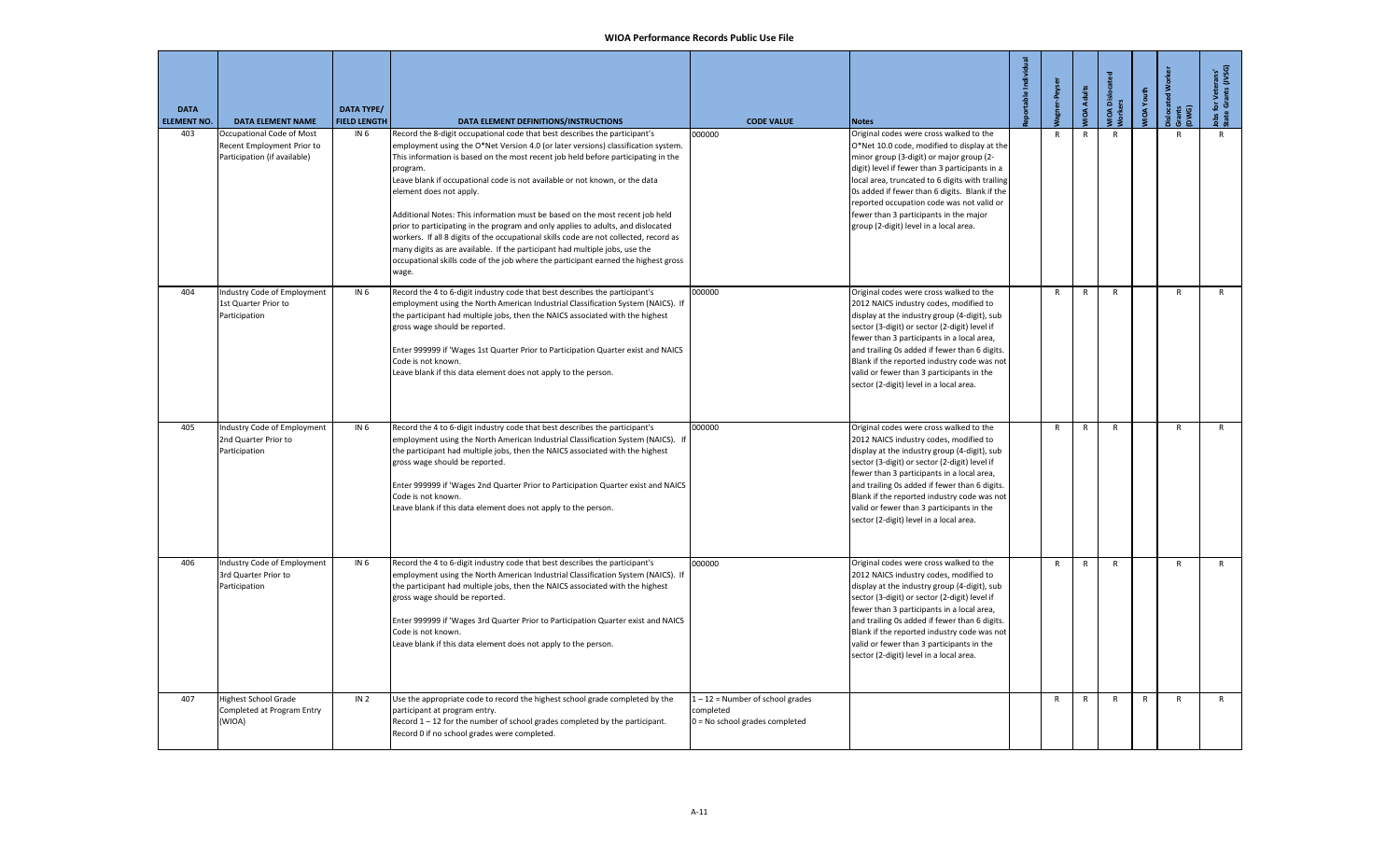| <b>DATA</b><br><b>ELEMENT NO.</b> | <b>DATA ELEMENT NAME</b>                                          | <b>DATA TYPE/</b><br><b>FIELD LENGTH</b> | DATA ELEMENT DEFINITIONS/INSTRUCTIONS                                                                                                                                                                                                                                                                                                                                                                                                                                                                                                                                                                                                                                                                                                                                                                                                                                                                                                                                                                                                                                                                                                                                                                                                                                                                                                                                                                                                                                                                                                                                                                               | <b>CODE VALUE</b>                                                                                                                                                                                                                                                                                                                                                                                                                                                                                                                                                                                      | <b>Notes</b> | portable Individual | lagner-Peyse | <b>JOA Adults</b> | MIOA Dislocate<br>Norkers | VIOA Youth | islocated Wo<br>Gwants<br>DWG) | lobs for Veterans'<br>State Grants (JVSG) |
|-----------------------------------|-------------------------------------------------------------------|------------------------------------------|---------------------------------------------------------------------------------------------------------------------------------------------------------------------------------------------------------------------------------------------------------------------------------------------------------------------------------------------------------------------------------------------------------------------------------------------------------------------------------------------------------------------------------------------------------------------------------------------------------------------------------------------------------------------------------------------------------------------------------------------------------------------------------------------------------------------------------------------------------------------------------------------------------------------------------------------------------------------------------------------------------------------------------------------------------------------------------------------------------------------------------------------------------------------------------------------------------------------------------------------------------------------------------------------------------------------------------------------------------------------------------------------------------------------------------------------------------------------------------------------------------------------------------------------------------------------------------------------------------------------|--------------------------------------------------------------------------------------------------------------------------------------------------------------------------------------------------------------------------------------------------------------------------------------------------------------------------------------------------------------------------------------------------------------------------------------------------------------------------------------------------------------------------------------------------------------------------------------------------------|--------------|---------------------|--------------|-------------------|---------------------------|------------|--------------------------------|-------------------------------------------|
| 408                               | lighest Educational Level<br>Completed at Program Entry<br>(WIOA) | IN <sub>1</sub>                          | Jse the appropriate code to record the highest educational level completed by<br>the participant at program entry.<br>Record 1 if the participant attained a secondary school diploma.<br>Record 2 if the participant attained a secondary school equivalency.<br>Record 3 if the participant has a disability and attained a certificate of<br>attendance/completion as a result of successfully completing an Individualized<br>Education Program (IEP).<br>Record 4 if the participant completed one of more years of postsecondary<br>education.<br>Record 5 if the participant attained a postsecondary certification, license, or<br>educational certificate (non-degree).<br>Record 6 if the participant attained an Associate's degree.<br>Record 7 if the participant attained a Bachelor's degree.<br>Record 8 if the participant attained a degree beyond a Bachelor's degree.<br>Record 0 if no educational level was completed.                                                                                                                                                                                                                                                                                                                                                                                                                                                                                                                                                                                                                                                                        | 1 = Attained secondary school diploma<br>2 = Attained a secondary school<br>equivalency<br>3 = The participant with a disability receives<br>a certificate of attendance/completion as a<br>result of successfully completing an<br>Individualized Education Program (IEP)<br>4 = Completed one of more years of<br>postsecondary education<br>5 = Attained a postsecondary technical or<br>vocational certificate (non-degree)<br>6 = Attained an Associate's degree<br>7 = Attained a Bachelor's degree<br>8 = Attained a degree beyond a Bachelor's<br>degree<br>0 = No Educational Level Completed |              |                     | $\mathsf{R}$ | $\mathsf{R}$      | $\mathsf{R}$              | R          | R                              | $\mathsf{R}$                              |
| 409                               | School Status at Program Entry<br>(WIOA)                          | IN <sub>1</sub>                          | Record 1 if the participant, at program entry, has not received a secondary school<br>diploma or its recognized equivalent and is attending any primary or secondary<br>school (including elementary, intermediate, junior high school, whether full or<br>part-time), or is between school terms and intends to return to school.<br>Record 2 if the participant, at program entry, has not received a secondary school<br>diploma or its recognized equivalent and is attending an alternative high school or<br>an alternative course of study approved by the local educational agency whether<br>full or part-time, or is between school terms and is enrolled to return to school.<br>Record 3 if the participant, at program entry, has received a secondary school<br>diploma or its recognized equivalent and is attending a postsecondary school or<br>program (whether full or part-time), or is between school terms and is enrolled to<br>return to school.<br>Record 4 if the participant, at program entry, is not within the age of compulsory<br>school attendance; and is no longer attending any school and has not received a<br>secondary school diploma or its recognized equivalent.<br>Record 5 if the participant, at program entry, is not attending any school and has<br>either graduated from secondary school or has attained a secondary school<br>equivalency.<br>Record 6 if the participant, at program entry, is within the age of compulsory<br>school attendance, but is not attending school and has not received a secondary<br>school diploma or its recognized equivalent. | 1 = In-school, secondary school or less<br>2 = In-school, Alternative School<br>3 = In-school, Postsecondary school.<br>4 = Not attending school or Secondary<br><b>School Dropout</b><br>5 = Not attending school; secondary school<br>graduate or has a recognized equivalent<br>6 = Not attending school; within age of<br>compulsory school attendance                                                                                                                                                                                                                                             |              |                     | $\mathsf{R}$ | $\mathsf{R}$      | ${\sf R}$                 | ${\sf R}$  | $\mathsf{R}$                   | $\mathsf{R}$                              |
| 410                               | Date of Actual Dislocation                                        | DT8                                      | Record the participant's date of actual dislocation from employment. This date is<br>the last day of employment at the dislocation job.<br>Leave blank if there is no dislocation job (e.g., displaced homemaker) or this data<br>element does not apply to the participant.                                                                                                                                                                                                                                                                                                                                                                                                                                                                                                                                                                                                                                                                                                                                                                                                                                                                                                                                                                                                                                                                                                                                                                                                                                                                                                                                        | YYYYMMDD                                                                                                                                                                                                                                                                                                                                                                                                                                                                                                                                                                                               |              |                     | R            | $\mathsf{R}$      | R                         |            | $\mathsf{R}$                   | $\mathsf{R}$                              |
| 412                               | Tenure with Employer at<br>Separation                             | IN <sub>3</sub>                          | Record the total number of months that the participant was employed with the<br>employer of record as of the participant's most recent qualifying date of<br>separation. Employment of at least one day but less than one month should be<br>recorded as "1".<br>eave blank if this data element does not apply to the participant.                                                                                                                                                                                                                                                                                                                                                                                                                                                                                                                                                                                                                                                                                                                                                                                                                                                                                                                                                                                                                                                                                                                                                                                                                                                                                 | 000                                                                                                                                                                                                                                                                                                                                                                                                                                                                                                                                                                                                    |              |                     |              |                   |                           |            |                                | R                                         |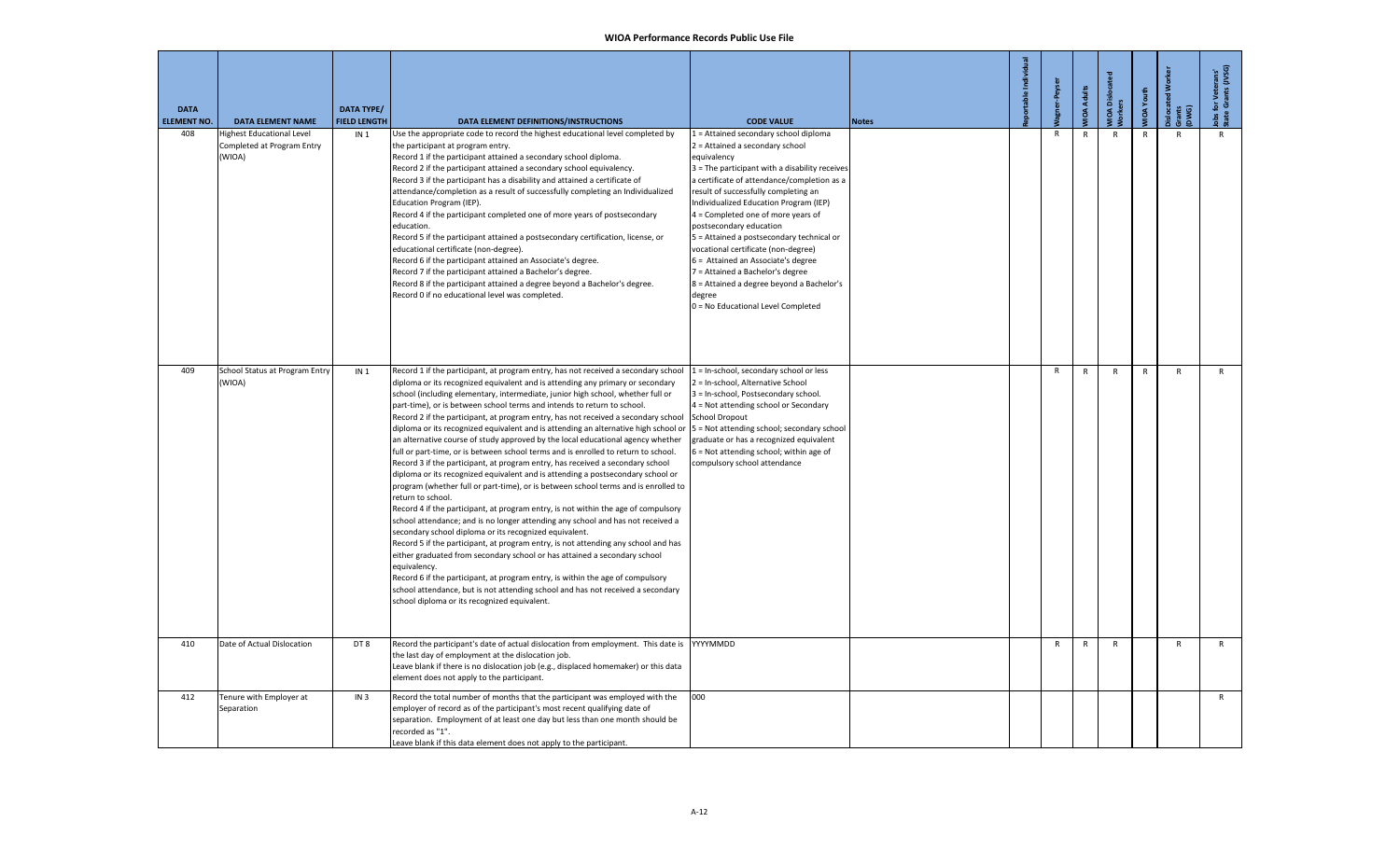| Jobs for Veterans'<br>State Grants (JVSG) |
|-------------------------------------------|
|                                           |
|                                           |
|                                           |
|                                           |
|                                           |
|                                           |
|                                           |
|                                           |
|                                           |
|                                           |
|                                           |
|                                           |
|                                           |
|                                           |
|                                           |
|                                           |
|                                           |
|                                           |
|                                           |
|                                           |
|                                           |
|                                           |
|                                           |
|                                           |
|                                           |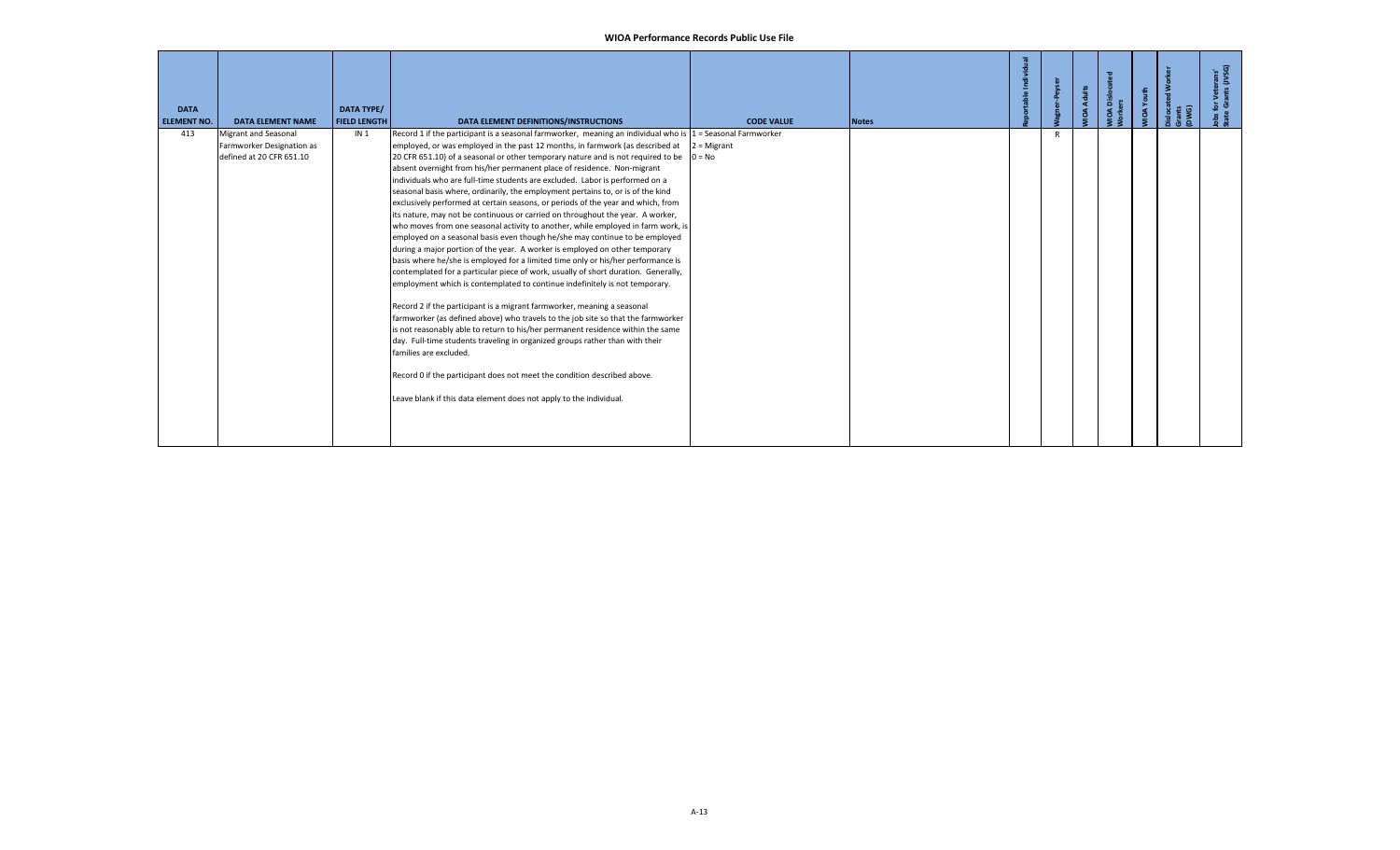| <b>DATA</b><br><b>ELEMENT NO.</b> | <b>DATA ELEMENT NAME</b>                                                                                            | <b>DATA TYPE/</b><br><b>FIELD LENGTH</b> | DATA ELEMENT DEFINITIONS/INSTRUCTIONS                                                                                                                                                                                                                                                                                                                                                                                                                                                                                                                                                                                                                                                                                                                                                                                                                                                                                                                                                                                                                                                                                                                                                                                                                                                                                                                                                                                                                                             | <b>CODE VALUE</b>                                                                                                       | <b>Notes</b> | table Indi | ler-Peyser   | <b>IOA Adults</b> | <b>OA</b> Dislocat | <b>IOA</b> Youth | ିତ           | obs for Veterans'<br>tate Grants (JVSG) |
|-----------------------------------|---------------------------------------------------------------------------------------------------------------------|------------------------------------------|-----------------------------------------------------------------------------------------------------------------------------------------------------------------------------------------------------------------------------------------------------------------------------------------------------------------------------------------------------------------------------------------------------------------------------------------------------------------------------------------------------------------------------------------------------------------------------------------------------------------------------------------------------------------------------------------------------------------------------------------------------------------------------------------------------------------------------------------------------------------------------------------------------------------------------------------------------------------------------------------------------------------------------------------------------------------------------------------------------------------------------------------------------------------------------------------------------------------------------------------------------------------------------------------------------------------------------------------------------------------------------------------------------------------------------------------------------------------------------------|-------------------------------------------------------------------------------------------------------------------------|--------------|------------|--------------|-------------------|--------------------|------------------|--------------|-----------------------------------------|
|                                   | <b>SECTION A.05-PUBLIC ASSISTANCE INFORMATION</b>                                                                   |                                          |                                                                                                                                                                                                                                                                                                                                                                                                                                                                                                                                                                                                                                                                                                                                                                                                                                                                                                                                                                                                                                                                                                                                                                                                                                                                                                                                                                                                                                                                                   |                                                                                                                         |              |            |              |                   |                    |                  |              |                                         |
| 600                               | Temporary Assistance to<br>Needy Families (TANF)                                                                    | IN <sub>1</sub>                          | Record 1 if the participant is listed on the welfare grant or has received cash<br>assistance or other support services from the TANF agency in the last six months<br>prior to participation in the program.<br>Record 0 if the participant does not meet the condition described above.<br>Leave blank if this data element does not apply to the participant.                                                                                                                                                                                                                                                                                                                                                                                                                                                                                                                                                                                                                                                                                                                                                                                                                                                                                                                                                                                                                                                                                                                  | $1 = Yes$<br>$0 = No$                                                                                                   |              |            | R            |                   | R                  |                  |              | R                                       |
| 601                               | <b>Exhausting TANF Within 2</b><br>Years (Part A Title IV of the<br>Social Security Act) at Program<br>Entry (WIOA) | IN <sub>1</sub>                          | Record 1 if the participant, at program entry, is within 2 years of exhausting<br>lifetime eligibility under part A of Title IV of the Social Security Act (42 U.S.C. 601<br>et seq.), regardless of whether receiving these benefits at program entry.<br>Record 0 if the participant does not meet the condition described above.<br>Record 9 if the data element does not apply to the participant (i.e., the participant<br>has never received TANF, or if the participant has already exhausted lifetime TANF<br>eligibility).                                                                                                                                                                                                                                                                                                                                                                                                                                                                                                                                                                                                                                                                                                                                                                                                                                                                                                                                               | $1 = Yes$<br>$0 = No$<br>9 = Not Applicable                                                                             |              |            | $\mathsf{R}$ | $\mathsf{R}$      | $\mathsf{R}$       | $\mathsf{R}$     | $\mathsf{R}$ | R                                       |
| 602                               | Supplemental Security<br>Income(SSI) / Social Security<br>Disability Insurance (SSDI)                               | IN <sub>1</sub>                          | Record 1 if the participant is receiving or has received SSI under Title XVI of the<br>Social Security Act in the last six months prior to participation in the program.<br>Record 2 if the participant is receiving or has received SSDI benefit payments<br>under Title XIX of the Social Security Act in the last six months prior to<br>participation in the program.<br>Record 3 if the participant is receiving or has received both SSI and SSDI in the last $6 =$ Both SSI and SSDI and A Ticket Holder<br>six months prior to participation in the program.<br>Record 4 if the participant is receiving or has received SSI under Title XVI of the<br>Social Security Act in the last six months prior to participation in the program and<br>is a Ticket to Work Program Ticket Holder issued by the Social Security<br>Administration.<br>Record 5 if the participant is receiving or has received SSDI benefit payments<br>under Title XIX of the Social Security Act in the last six months prior to<br>participation in the program and is a Ticket to Work Program Ticket holder issued<br>by the Social Security Administration.<br>Record 6 if the participant is receiving or has received both SSI and SSDI in the last<br>six months prior to participation in the program and is a Ticket to Work Program<br>Ticket holder issued by the Social Security Administration.<br>Record 0 if the participant does not meet any of the conditions described above. | $1 = SSI$<br>$2 = SSDI$<br>3 = Both SSI and SSDI<br>4 = SSI and Ticket Holder<br>5 = SSDI and Ticket Holder<br>$0 = No$ |              |            | $\mathsf{R}$ | $\mathsf{R}$      | $\mathsf{R}$       | $\mathsf{R}$     |              | $\mathsf{R}$                            |
| 603                               | Supplemental Nutrition<br>Assistance Program (SNAP)                                                                 | IN <sub>1</sub>                          | Record 1 if the participant is receiving assistance through the Supplemental<br>Nutrition Assistance Program (SNAP) under the Food and Nutrition Act of 2008 (7<br>USC 2011 et sea.)<br>Record 0 if the participant does not meet the above criteria.                                                                                                                                                                                                                                                                                                                                                                                                                                                                                                                                                                                                                                                                                                                                                                                                                                                                                                                                                                                                                                                                                                                                                                                                                             | $1 = Yes$<br>$0 = No$                                                                                                   |              |            | $\mathsf{R}$ | $\mathsf{R}$      | $\mathsf{R}$       | $\mathsf{R}$     |              | R                                       |
| 604                               | Other Public Assistance<br>Recipient                                                                                | IN <sub>1</sub>                          | Record 1 if the participant is a person who is receiving or has received cash<br>assistance or other support services from one of the following sources in the last<br>six months prior to participation in the program: General Assistance (GA)<br>(State/local government), or Refugee Cash Assistance (RCA). Do not include foster<br>child payments.<br>Record 0 if the participant does not meet the above criteria.<br>Leave blank if this data element does not apply to the participant.                                                                                                                                                                                                                                                                                                                                                                                                                                                                                                                                                                                                                                                                                                                                                                                                                                                                                                                                                                                  | $1 = Yes$<br>$0 = No$                                                                                                   |              |            |              | R                 | $\mathsf{R}$       | $\mathsf{R}$     |              |                                         |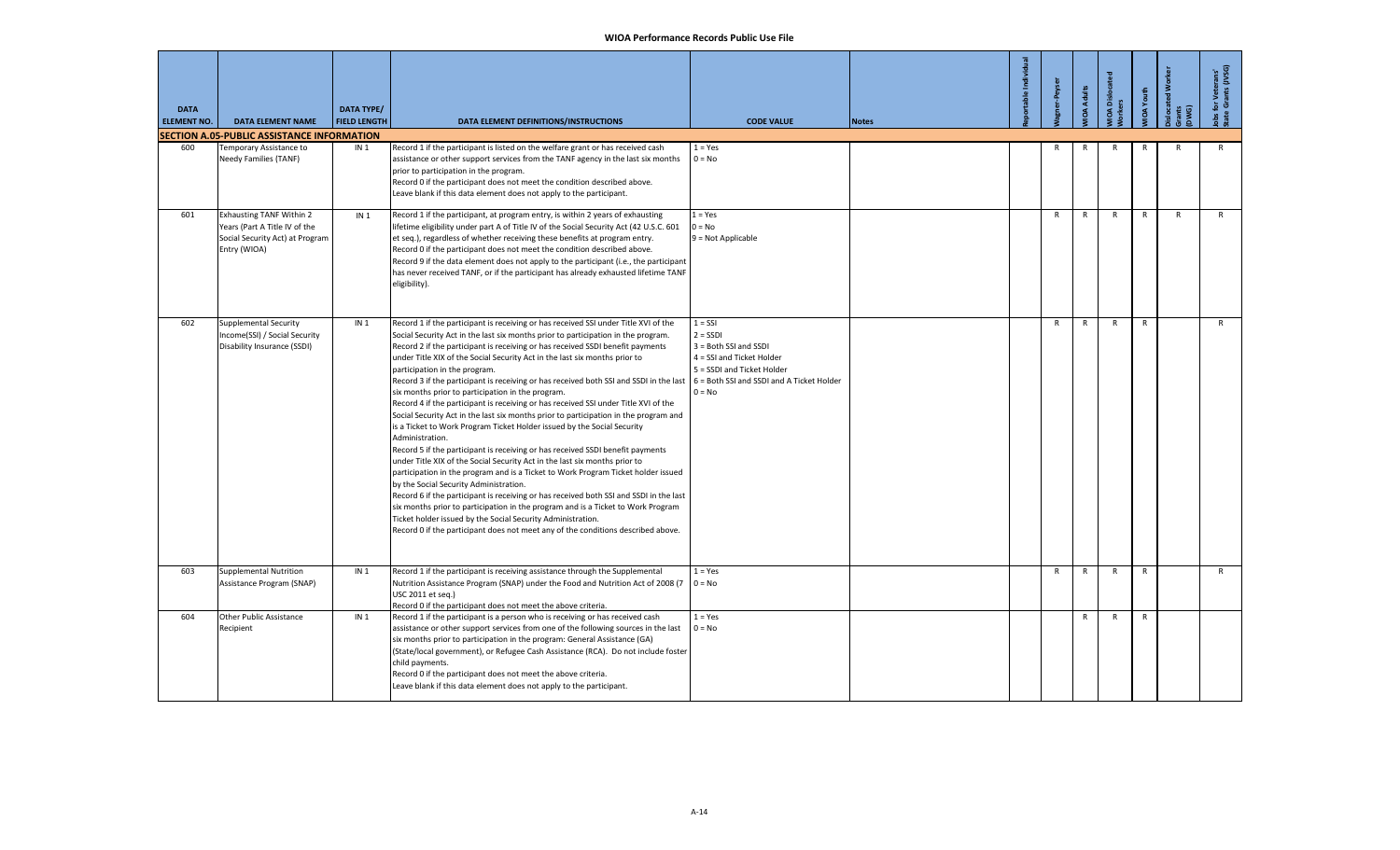| <b>DATA</b><br><b>ELEMENT NO.</b> | <b>DATA ELEMENT NAME</b><br><b>SECTION A.06-ADDITIONAL YOUTH CHARACTERTISTICS</b> | DATA TYPE/<br><b>FIELD LENGTH</b> | DATA ELEMENT DEFINITIONS/INSTRUCTIONS                                                                                                                                                                                                                                                                                                                                                                                                                                                                                                                                                          | <b>CODE VALUE</b>     | <b>Notes</b> |  | Adults | <b>A</b> Disloc | قح<br>ă      | $\widehat{\sigma}$ | Veterans<br>ants (JVSG)<br>$\frac{1}{2}$<br>ಕ ಠ |
|-----------------------------------|-----------------------------------------------------------------------------------|-----------------------------------|------------------------------------------------------------------------------------------------------------------------------------------------------------------------------------------------------------------------------------------------------------------------------------------------------------------------------------------------------------------------------------------------------------------------------------------------------------------------------------------------------------------------------------------------------------------------------------------------|-----------------------|--------------|--|--------|-----------------|--------------|--------------------|-------------------------------------------------|
| 701                               | Pregnant or Parenting Youth                                                       | IN <sub>1</sub>                   | Record 1 if the participant is a youth who is pregnant, or an individual (male or<br>female) who is providing custodial care for one or more dependents under age 18. $0 = No$<br>Record 0 if the participant does not meet the conditions described above.<br>Leave blank if the data is not available.                                                                                                                                                                                                                                                                                       | $1 = Yes$             |              |  |        |                 | к            |                    |                                                 |
| 702                               | Youth Who Needs Additional<br>Assistance                                          | IN <sub>1</sub>                   | Record 1 if the participant is an out-of-school youth who requires additional<br>assistance to enter or complete an educational program, or to secure and hold<br>employment or an in-school youth who requires additional assistance to complete<br>an educational program or to secure or hold employment as defined by State or<br>local policy. If the State Board defines a policy, the policy must be included in the<br>State Plan.<br>Record 0 if the participant does not meet the conditions described above.<br>Leave blank if this data element does not apply to the participant. | $1 = Yes$<br>$0 = No$ |              |  |        |                 | $\mathsf{R}$ |                    |                                                 |
| 704                               | Foster Care Youth Status at<br>Program Entry (WIOA)                               | IN <sub>1</sub>                   | Record 1 if the participant, at program entry, is a person aged 24 or under who is<br>currently in foster care or has aged out of the foster care system.<br>Record 0 if the participant does not meet the conditions described above.                                                                                                                                                                                                                                                                                                                                                         | $1 = Yes$<br>$0 = No$ |              |  |        |                 | R            |                    |                                                 |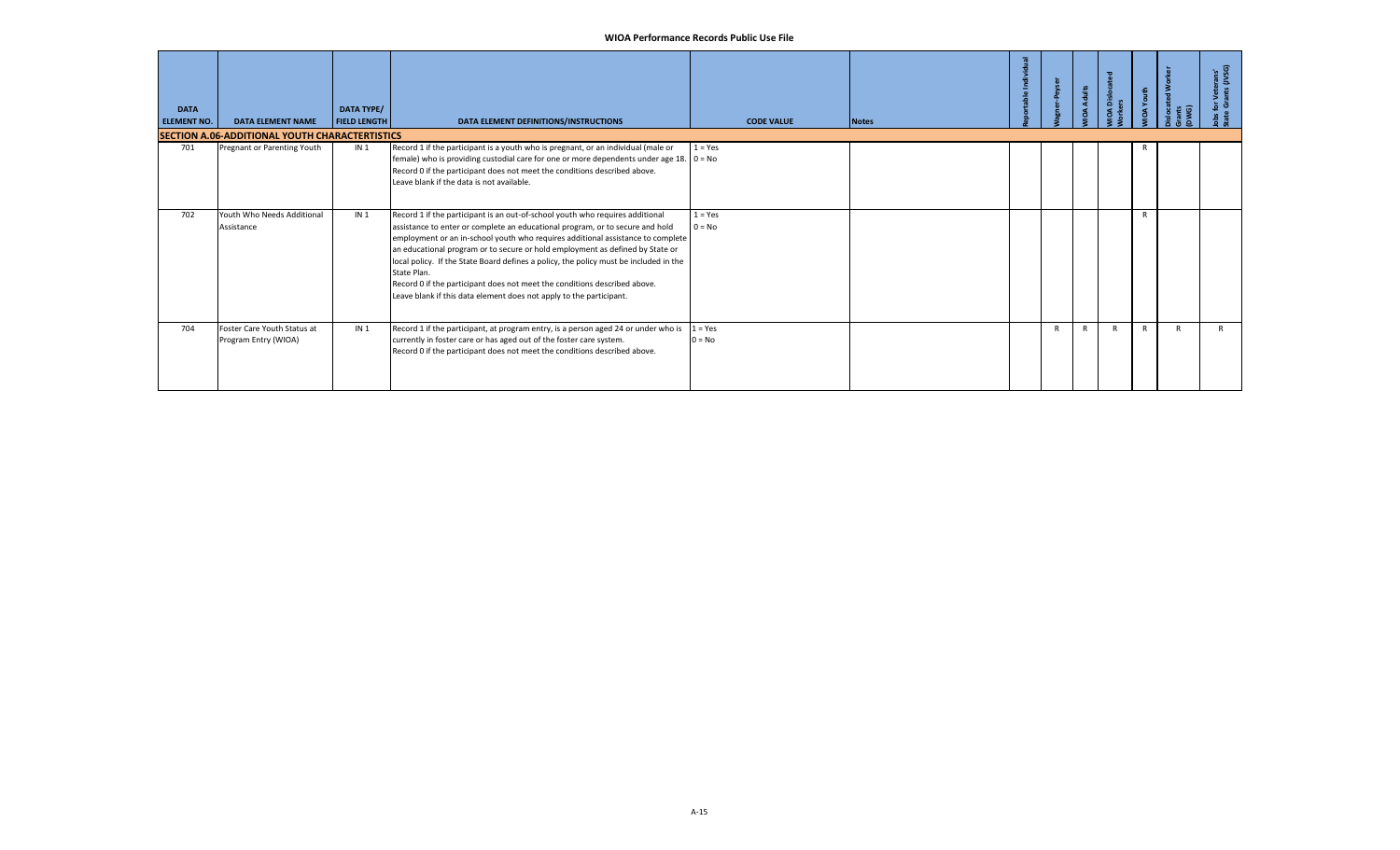| <b>DATA</b><br><b>ELEMENT NO.</b> | <b>DATA ELEMENT NAME</b>                                                                              | <b>DATA TYPE/</b><br><b>FIELD LENGTH</b> | DATA ELEMENT DEFINITIONS/INSTRUCTIONS                                                                                                                                                                                                                                                                                                                                                                                                                                                                                                                                                                                                                                                                                                                                                                                                                                                                                                                                                                                                                                                                                                                                                                                                                                                                                                                                                                                                                                                                                                                                                                                                                                                                                                                                | <b>CODE VALUE</b>     | <b>Notes</b> | table Indiv | ar-Peyse | <b>VIOA Adults</b> | 10A Disloca <sup>.</sup><br>forkers | <b>VIOA</b> Youth | Gwa<br>E     | obs for Veterans'<br>state Grants (JVSG) |
|-----------------------------------|-------------------------------------------------------------------------------------------------------|------------------------------------------|----------------------------------------------------------------------------------------------------------------------------------------------------------------------------------------------------------------------------------------------------------------------------------------------------------------------------------------------------------------------------------------------------------------------------------------------------------------------------------------------------------------------------------------------------------------------------------------------------------------------------------------------------------------------------------------------------------------------------------------------------------------------------------------------------------------------------------------------------------------------------------------------------------------------------------------------------------------------------------------------------------------------------------------------------------------------------------------------------------------------------------------------------------------------------------------------------------------------------------------------------------------------------------------------------------------------------------------------------------------------------------------------------------------------------------------------------------------------------------------------------------------------------------------------------------------------------------------------------------------------------------------------------------------------------------------------------------------------------------------------------------------------|-----------------------|--------------|-------------|----------|--------------------|-------------------------------------|-------------------|--------------|------------------------------------------|
|                                   | SECTION A.07-ADDITIONAL REPORTABLE CHARACTERISTICS                                                    |                                          |                                                                                                                                                                                                                                                                                                                                                                                                                                                                                                                                                                                                                                                                                                                                                                                                                                                                                                                                                                                                                                                                                                                                                                                                                                                                                                                                                                                                                                                                                                                                                                                                                                                                                                                                                                      |                       |              |             |          |                    |                                     |                   |              |                                          |
| 800                               | Homeless participant,<br>Homeless Children and Youths,<br>or Runaway Youth at Program<br>Entry (WIOA) | IN <sub>1</sub>                          | Record 1 if the participant, at program entry:<br>(a) Lacks a fixed, regular, and adequate nighttime residence; this includes a<br>participant who:<br>(i) is sharing the housing of other persons due to loss of housing, economic<br>hardship, or a similar reason;<br>(ii) is living in a motel, hotel, trailer park, or campground due to a lack of<br>alternative adequate accommodations;<br>(iii) is living in an emergency or transitional shelter;<br>(iv) is abandoned in a hospital; or<br>(v) is awaiting foster care placement;<br>(b) Has a primary nighttime residence that is a public or private place not designed<br>for or ordinarily used as a regular sleeping accommodation for human beings, such<br>as a car, park, abandoned building, bus or train station, airport, or camping<br>ground;<br>(c) Is a migratory child who in the preceding 36 months was required to move<br>from one school district to another due to changes in the parent's or parent's<br>spouse's seasonal employment in agriculture, dairy, or fishing work; or<br>(d) Is under 18 years of age and absents himself or herself from home or place of<br>legal residence without the permission of his or her family (i.e., runaway youth).<br>This definition does not include a participant imprisoned or detained under an Act<br>of Congress or State law. A participant who may be sleeping in a temporary<br>accommodation while away from home should not, as a result of that alone, be<br>recorded as homeless.<br>Record 0 if the participant does not meet the conditions described above.<br>Note: WIOA youth who meet the definition of homeless as defined in WIOA<br>section $681.210(c)(5)$ and $681.220(d)(4)$ are reported in this data element. | $1 = Yes$<br>$0 = No$ |              |             | R        | R                  | R                                   | R                 | R            | $\mathsf{R}$                             |
| 801                               | Ex-Offender Status at Program<br>Entry (WIOA)                                                         | IN <sub>1</sub>                          | Record 1 if the participant, at program entry, is a person who either (a) has been<br>subject to any stage of the criminal justice process for committing a status offense $ 0 = No$<br>or delinquent act, or (b) requires assistance in overcoming barriers to employment 9 = Did not disclose<br>resulting from a record of arrest or conviction.<br>Record 0 if the participant does not meet any one of the conditions described<br>above.<br>Record 9 if the participant did not disclose.                                                                                                                                                                                                                                                                                                                                                                                                                                                                                                                                                                                                                                                                                                                                                                                                                                                                                                                                                                                                                                                                                                                                                                                                                                                                      | $1 = Yes$             |              |             | R        | $\mathsf{R}$       | $\mathsf{R}$                        | $\mathsf{R}$      | $\mathsf{R}$ | $\mathsf{R}$                             |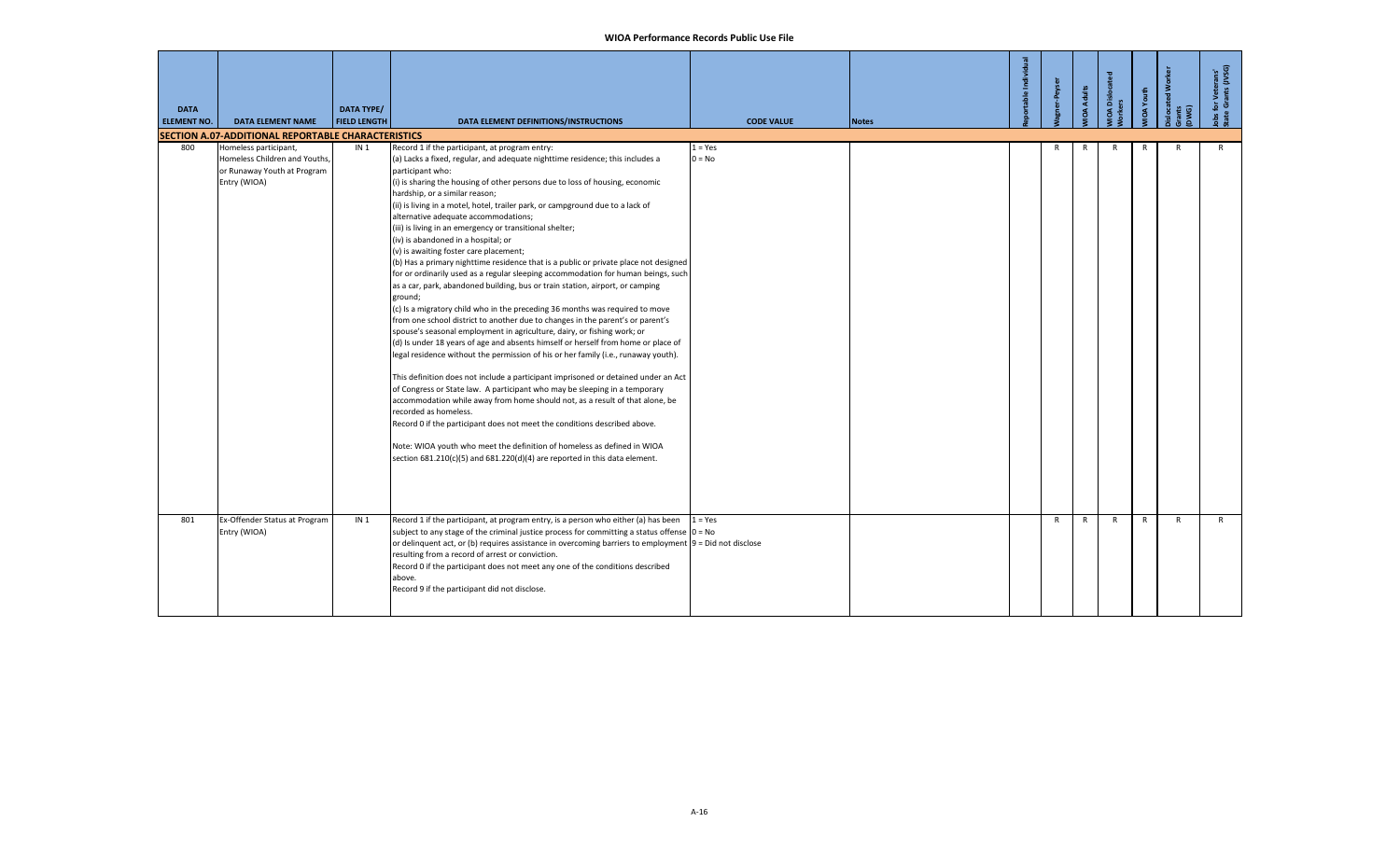| <b>DATA</b><br><b>ELEMENT NO.</b> | <b>DATA ELEMENT NAME</b>                                                   | <b>DATA TYPE/</b><br><b>FIELD LENGTH</b> | DATA ELEMENT DEFINITIONS/INSTRUCTIONS                                                                                                                                                                                                                                                                                                                                                                                                                                                                                                                                                                                                                                                                                                                                                                                                                                                                                                                                                                                                                                                                                                                                                                                                                                                                                                                                                                                                                                                                                                                                                                                                         | <b>CODE VALUE</b>                                  | <b>Notes</b> |              | <b>IOA Adults</b> | <b>IOA</b> Dislocar<br><b>Jorkers</b> | <b>JIOA</b> Youth | <b>located Wo</b><br>Gwants<br>DWG) | Jobs for Veterans'<br>State Grants (JVSG) |
|-----------------------------------|----------------------------------------------------------------------------|------------------------------------------|-----------------------------------------------------------------------------------------------------------------------------------------------------------------------------------------------------------------------------------------------------------------------------------------------------------------------------------------------------------------------------------------------------------------------------------------------------------------------------------------------------------------------------------------------------------------------------------------------------------------------------------------------------------------------------------------------------------------------------------------------------------------------------------------------------------------------------------------------------------------------------------------------------------------------------------------------------------------------------------------------------------------------------------------------------------------------------------------------------------------------------------------------------------------------------------------------------------------------------------------------------------------------------------------------------------------------------------------------------------------------------------------------------------------------------------------------------------------------------------------------------------------------------------------------------------------------------------------------------------------------------------------------|----------------------------------------------------|--------------|--------------|-------------------|---------------------------------------|-------------------|-------------------------------------|-------------------------------------------|
| 802                               | ow Income Status at Program<br>Entry (WIOA)                                | IN <sub>1</sub>                          | Record 1 if the participant, at program entry, is a person who:<br>(a) Receives, or in the 6 months prior to application to the program has received,<br>or is a member of a family that is receiving or in the past 6 months prior to<br>application to the program has received:<br>(i) Assistance through the supplemental nutrition assistance program (SNAP)<br>under the Food and Nutrition Act of 2008 (7 USC 2011 et seq.);<br>(ii) Assistance through the temporary assistance for needy families program under<br>part A of Title IV of the Social Security Act (42 USC 601 et seq.);<br>(iii) Assistance through the supplemental security income program under Title XVI<br>of the Social Security Act (42 USC 1381); or<br>(iv) State or local income-based public assistance.<br>(b) Is in a family with total family income that does not exceed the higher of the<br>poverty line or 70% of the lower living standard income level;<br>(c) Is an individual who receives, or is eligible to receive a free or reduced price<br>lunch under the Richard B. Russell National School Lunch Act (42 USC 1751 et<br>$seq.$ );<br>(d) Is a foster child on behalf of whom State or local government payments are<br>made;<br>(e) Is an participant with a disability whose own income is the poverty line but<br>who is a member of a family whose income does not meet this requirement;<br>(f) Is a homeless participant or a homeless child or youth or runaway youth (see<br>Data Element #800); or<br>(g) Is a youth living in a high-poverty area.<br>Record 0 if the participant does not meet the criteria presented above. | $1 = Yes$<br>$0 = No$                              |              | $\mathsf{R}$ | R                 | R                                     | R                 | R                                   |                                           |
| 803                               | English Language Learner at<br>Program Entry (WIOA)                        | IN <sub>1</sub>                          | Record 1 if the participant, at program entry, is a person who has limited ability in<br>speaking, reading, writing or understanding the English language and also meets<br>at least one of the following two conditions (a) his or her native language is a<br>language other than English, or (b) he or she lives in a family or community<br>environment where a language other than English is the dominant language.<br>Record 0 if the participant does not meet the conditions described above.                                                                                                                                                                                                                                                                                                                                                                                                                                                                                                                                                                                                                                                                                                                                                                                                                                                                                                                                                                                                                                                                                                                                        | $1 = Yes$<br>$0 = No$                              |              | $\mathsf{R}$ | R                 | $\mathsf{R}$                          | R                 | $\mathsf{R}$                        | $\mathsf{R}$                              |
| 804                               | <b>Basic Skills Deficient/Low</b><br>evels of Literacy at Program<br>Entry | IN <sub>1</sub>                          | Record 1 if the participant is, at program entry:<br>A) a youth, who has English reading, writing, or computing skills at or below the<br>8th grade level on a generally accepted standardized test; or<br>B) a youth or adult, who is unable to compute and solve problems, or read, write,<br>or speak English at a level necessary to function on the job, in the participant's<br>family, or in society.<br>Record 0 if the participant does not meet the conditions described above.                                                                                                                                                                                                                                                                                                                                                                                                                                                                                                                                                                                                                                                                                                                                                                                                                                                                                                                                                                                                                                                                                                                                                     | $1 = Yes$<br>$0 = No$                              |              | $\mathsf{R}$ | R                 | $\mathsf{R}$                          | $\mathsf{R}$      | $\mathsf{R}$                        | $\mathsf{R}$                              |
| 805                               | Cultural Barriers at Program<br>Entry WIOA)                                | IN <sub>1</sub>                          | Record 1 if the participant, at program entry, perceives him or herself as<br>possessing attitudes, beliefs, customs or practices that influence a way of thinking, $0 = No$<br>acting or working that may serve as a hindrance to employment.<br>Record 0 if the participant does not meet the conditions described above.<br>Record 9 if the participant did not self-identify.                                                                                                                                                                                                                                                                                                                                                                                                                                                                                                                                                                                                                                                                                                                                                                                                                                                                                                                                                                                                                                                                                                                                                                                                                                                             | $1 = Yes$<br>9 = Participant did not self-identify |              | $\mathsf{R}$ | $\mathsf{R}$      | $\mathsf{R}$                          | $\mathsf{R}$      | $\mathsf{R}$                        | $\mathsf{R}$                              |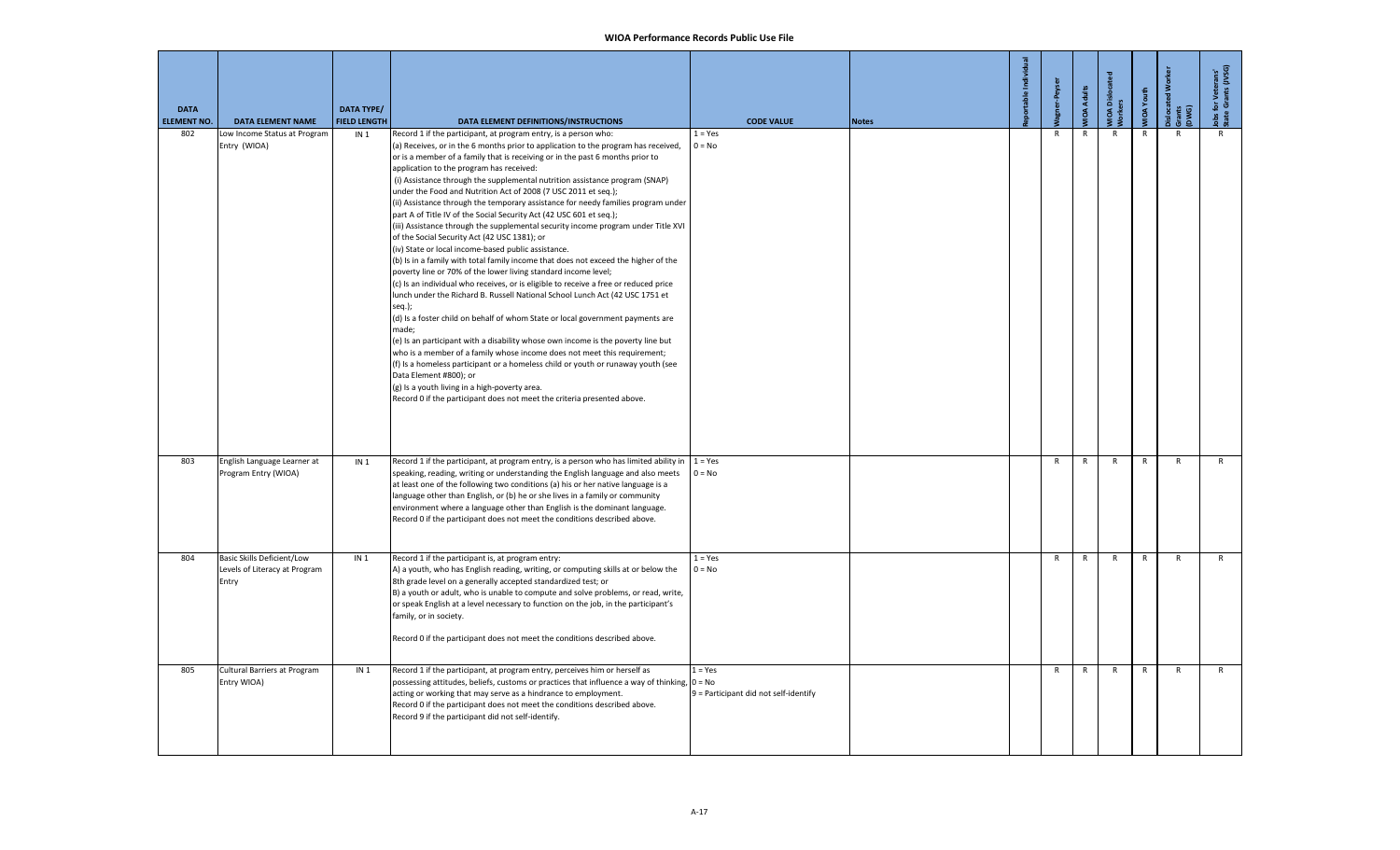| <b>DATA</b><br><b>ELEMENT NO.</b> | <b>DATA ELEMENT NAME</b>                                              | <b>DATA TYPE/</b><br><b>FIELD LENGTH</b> | DATA ELEMENT DEFINITIONS/INSTRUCTIONS                                                                                                                                                                                                                                                                                                                                                                                                                                                                                                                                                                                                                                                                                                                                                                                                                                                                                                                                                                                                                                                                                                                                                                                               | <b>CODE VALUE</b>                                                        | <b>Notes</b> | table Indi | -Peyse       | <b>MOA Adults</b> | MIOA Disloca<br>Morkers | <b>JIOA</b> Youth | isloca<br>Gwa<br>E | Jobs for Veterans'<br>State Grants (JVSG) |
|-----------------------------------|-----------------------------------------------------------------------|------------------------------------------|-------------------------------------------------------------------------------------------------------------------------------------------------------------------------------------------------------------------------------------------------------------------------------------------------------------------------------------------------------------------------------------------------------------------------------------------------------------------------------------------------------------------------------------------------------------------------------------------------------------------------------------------------------------------------------------------------------------------------------------------------------------------------------------------------------------------------------------------------------------------------------------------------------------------------------------------------------------------------------------------------------------------------------------------------------------------------------------------------------------------------------------------------------------------------------------------------------------------------------------|--------------------------------------------------------------------------|--------------|------------|--------------|-------------------|-------------------------|-------------------|--------------------|-------------------------------------------|
| 806                               | Single Parent at Program Entry<br>(WIOA)                              | IN <sub>1</sub>                          | Record 1 if the participant, at program entry, is single, separated, divorced or a<br>widowed individual who has primary responsibility for one or more dependent<br>children under age 18 (including single pregnant women).<br>Record 0 if the participant does not meet the condition described above.<br>Record 9 if the participant did not self-identify.                                                                                                                                                                                                                                                                                                                                                                                                                                                                                                                                                                                                                                                                                                                                                                                                                                                                     | $1 = Yes$<br>$0 = No$<br>9 = Participant did not self-identify           |              |            | $\mathsf{R}$ | $\mathsf{R}$      | $\mathsf{R}$            | $\mathsf{R}$      | $\mathsf{R}$       | $\mathsf{R}$                              |
| 807                               | Displaced Homemaker at<br>Program Entry (WIOA)                        | IN <sub>1</sub>                          | Record 1 if the participant, at program entry, has been providing unpaid services<br>to family members in the home and who:<br>(A)(i) has been dependent on the income of another family member but is no<br>longer supported by that income; or (ii) is the dependent spouse of a member of<br>the Armed Forces on active duty (as defined in section 101(d)(1) of title 10, United<br>States Code) and whose family income is significantly reduced because of a<br>deployment (as defined in section 991(b) of title 10, United States Code, or<br>pursuant to paragraph (4) of such section), a call or order to active duty pursuant<br>to a provision of law referred to in section 101(a)(13)(B) of title 10, United States<br>Code, a permanent change of station, or the service-connected (as defined in<br>section 101(16) of title 38, United States Code) death or disability of the member;<br>and<br>(B) is unemployed or underemployed and is experiencing difficulty in<br>obtaining or upgrading employment.<br>Record 0 if the participant does not meet the conditions described above.                                                                                                                         | $1 = Yes$<br>$0 = No$                                                    |              |            | $\mathsf{R}$ | $\mathsf{R}$      | $\mathsf{R}$            | $\mathsf{R}$      | $\mathsf{R}$       | $\mathsf{R}$                              |
| 808                               | Eligible Migrant and Seasonal<br>Farmworker Status (WIOA sec.<br>167) | IN <sub>1</sub>                          | Record 1 if the participant, at program entry, is a low-income individual (i) who for 1 = Seasonal Farmworker Adult<br>the 12 consecutive months out of the 24 months prior to application for the<br>program involved, has been primarily employed in agriculture or fish farming labor 3= MSFW Youth<br>that is characterized by chronic unemployment or underemployment; and (ii)<br>faces multiple barriers to economic self-sufficiency.<br>Record 2 if the participant, at program entry, is a seasonal farmworker and whose $\vert 0 = No$<br>agricultural labor requires travel to a job site such that the farmworker is unable<br>to return to a permanent place of residence within the same day.<br>Record 3 if the participant is a migrant farmworker or seasonal farmworker (as<br>defined above) aged 14-24.<br>Record 4 if the participant is an adult program participant and a dependent (as<br>defined in 20 CFR 685.110) of the individual described as a seasonal or migrant<br>seasonal farmworker above.<br>Record 5 if the participant is a youth program participant and a dependent (as<br>defined in 20 CFR 685.110) of the individual described as a seasonal or migrant<br>seasonal farmworker above. | 2 = Migrant Farmworker Adult<br>4= Dependent Adult<br>5= Dependent Youth |              |            | R            | $\mathsf{R}$      | $\mathsf{R}$            | $\mathsf{R}$      | $\mathsf{R}$       | $\mathsf{R}$                              |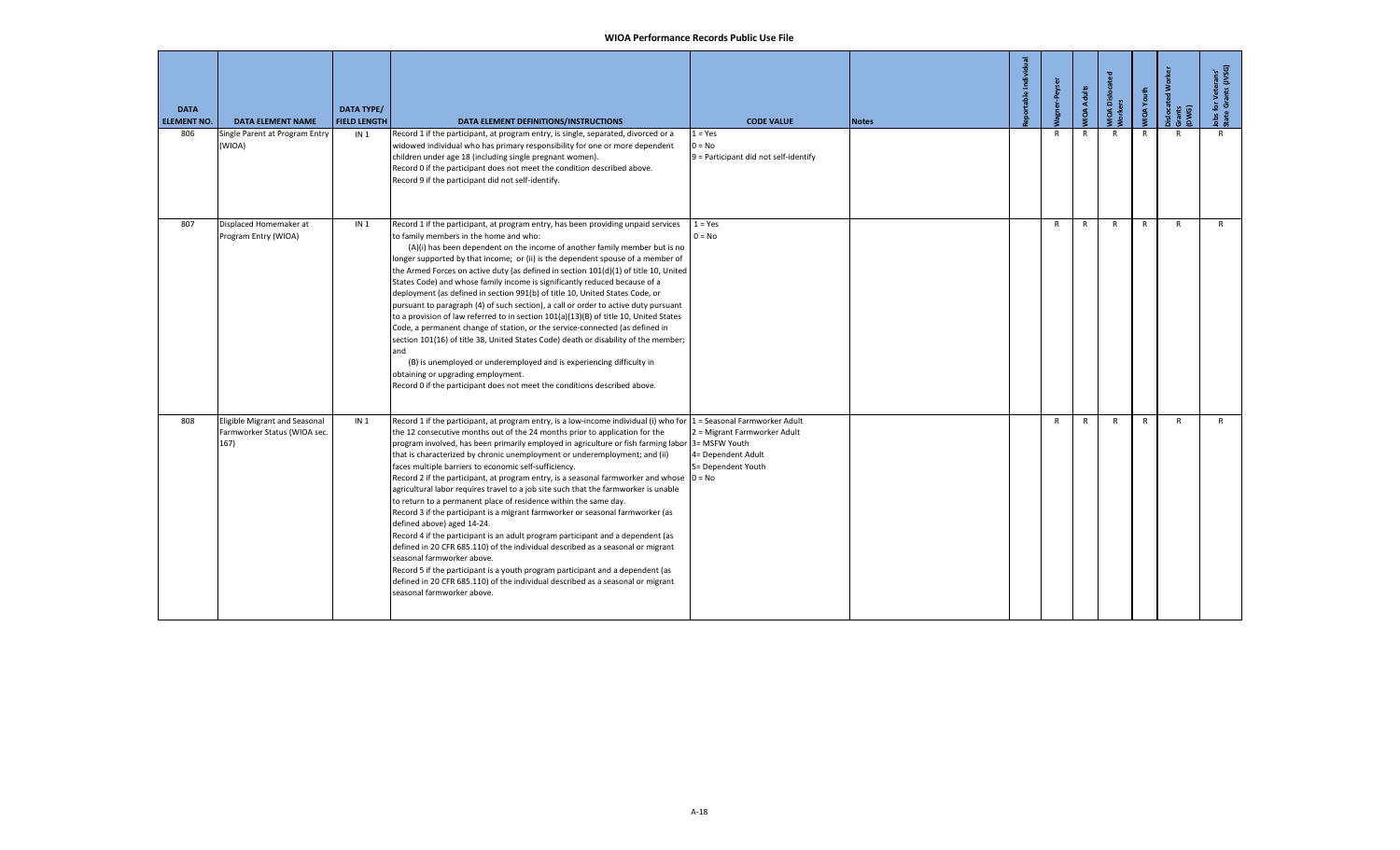| <b>DATA</b><br><b>ELEMENT NO.</b> | <b>DATA ELEMENT NAME</b>                                            | <b>DATA TYPE/</b><br><b>FIELD LENGTH</b> | DATA ELEMENT DEFINITIONS/INSTRUCTIONS                                                                                                                                                                                                                                                                                                                                                                                                                                                                                                                                                                                                                                                                                                                                                                           | <b>CODE VALUE</b>                                                                                     | <b>Notes</b> | Individu |              | <b>OA Adults</b> | <b>IOA</b> Disloo<br>ပ္ပ | IOA Youth    | <b>S</b> | · Veterans'<br>rants (JVSC<br>ទី<br>ទី ចិរ |
|-----------------------------------|---------------------------------------------------------------------|------------------------------------------|-----------------------------------------------------------------------------------------------------------------------------------------------------------------------------------------------------------------------------------------------------------------------------------------------------------------------------------------------------------------------------------------------------------------------------------------------------------------------------------------------------------------------------------------------------------------------------------------------------------------------------------------------------------------------------------------------------------------------------------------------------------------------------------------------------------------|-------------------------------------------------------------------------------------------------------|--------------|----------|--------------|------------------|--------------------------|--------------|----------|--------------------------------------------|
|                                   | <b>ISECTION B-ONE STOP CENTER PROGRAM PARTICIPATION INFORMATION</b> |                                          |                                                                                                                                                                                                                                                                                                                                                                                                                                                                                                                                                                                                                                                                                                                                                                                                                 |                                                                                                       |              |          |              |                  |                          |              |          |                                            |
| 900                               | Date of Program Entry (WIOA)                                        | DT8                                      | Record the date on which an individual became a participant as referenced in 20<br>CFR 677.150 satisfying applicable programmatic requirements for the provision of<br>services.<br>Leave blank if this data element does not apply.                                                                                                                                                                                                                                                                                                                                                                                                                                                                                                                                                                            | YYYYMMDD                                                                                              |              |          |              | R                |                          |              |          | R                                          |
| 901                               | Date of Program Exit (WIOA)                                         | DT8                                      | Record the last date the participant received services that are not self-service,<br>information-only, or follow up services. Record this last date of receipt of services<br>only if there are no future services, that are not self-service, information-only, or<br>follow up services, planned from the program. For Titles I, II and III, record the last<br>date of funded service(s). For Vocational Rehabilitation programs, record the date<br>when the participant's record of service is closed pursuant to 34 CFR 361.43 or<br>361.56.<br>Leave blank if this data element does not apply to the participant.                                                                                                                                                                                       | YYYYMMDD                                                                                              |              |          | $\mathsf{R}$ | R                | $\mathsf{R}$             | $\mathsf{R}$ | R        | $\mathsf{R}$                               |
| 903                               | Adult (WIOA)                                                        | IN <sub>1</sub>                          | Record 1 if the participant received services under WIOA section 133(b)(2)(A) as<br>an individual who is not less than age 18 at the time of program entry.<br>Record 2 if the participant received services under WIOA section 133(a)(1).<br>Record 3 if the participant received services under WIOA sections $133(b)(2)(A)$ and $4 =$ Reportable Individual<br>$133(a)(1)$ .<br>Record 4 if the individual has demonstrated an intent to use program services and<br>meets one of the following criteria---<br>(A) Individuals who provide identifying information;<br>(B) Individuals who only use the self-service system; or<br>(C) Individuals who only receive information-only services or activities.<br>Record 0 if the participant did not receive services under the condition described<br>above. | 1 = Yes, Local Formula<br>2 = Yes, Statewide<br>3 = Yes, Both Local Formula and Statewide<br>$0 = No$ |              | R        | R            | R                | $\mathsf{R}$             | $\mathsf{R}$ | R        | $\mathsf{R}$                               |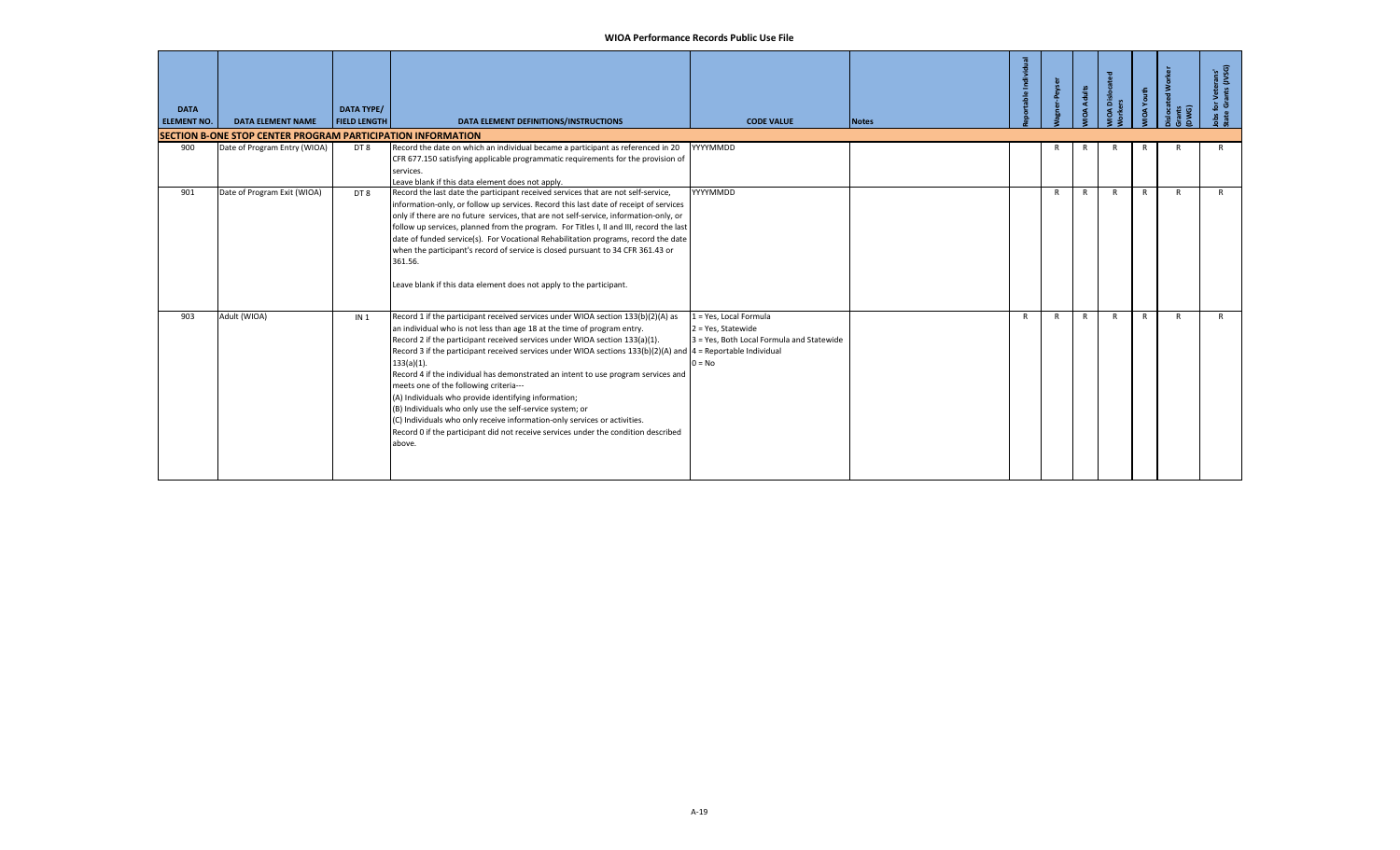| <b>DATA</b><br>ELEMENT NO. | <b>DATA ELEMENT NAME</b>            | <b>DATA TYPE/</b><br><b>FIELD LENGTH</b> | DATA ELEMENT DEFINITIONS/INSTRUCTIONS                                                                                                                                                                                                                                                                                                                                                                                                                                                                                                                                                                                                                                                                                                                                                                                                                                                                                                                                                                                                                                                                                                                                                                                                                                                                                                                                                                                                                                                                                                                                                                                                                                                                                                                                                                                                                                                                                                                                                                                                                                                                                                                                                                                                                                                                                                                                                                            | <b>CODE VALUE</b>                                                                                                            | <b>Notes</b> | 르            | -Peys        | <b>IOA Adults</b> | <b>IOA Disloca</b><br>orkers | IOA Youth    | Gwer<br>E | Jobs for Veterans'<br>State Grants (JVSG) |
|----------------------------|-------------------------------------|------------------------------------------|------------------------------------------------------------------------------------------------------------------------------------------------------------------------------------------------------------------------------------------------------------------------------------------------------------------------------------------------------------------------------------------------------------------------------------------------------------------------------------------------------------------------------------------------------------------------------------------------------------------------------------------------------------------------------------------------------------------------------------------------------------------------------------------------------------------------------------------------------------------------------------------------------------------------------------------------------------------------------------------------------------------------------------------------------------------------------------------------------------------------------------------------------------------------------------------------------------------------------------------------------------------------------------------------------------------------------------------------------------------------------------------------------------------------------------------------------------------------------------------------------------------------------------------------------------------------------------------------------------------------------------------------------------------------------------------------------------------------------------------------------------------------------------------------------------------------------------------------------------------------------------------------------------------------------------------------------------------------------------------------------------------------------------------------------------------------------------------------------------------------------------------------------------------------------------------------------------------------------------------------------------------------------------------------------------------------------------------------------------------------------------------------------------------|------------------------------------------------------------------------------------------------------------------------------|--------------|--------------|--------------|-------------------|------------------------------|--------------|-----------|-------------------------------------------|
| 904                        | Dislocated Worker (WIOA)            | IN <sub>1</sub>                          | Record 1 if the participant received services under WIOA Section 133(b)(2)(B) as a 1 = Yes, Local Formula<br>person who-<br>(A)(i) has been terminated or laid off, or who has received a notice of termination<br>or layoff, from employment; (ii)(I) is eligible for or has exhausted entitlement to<br>unemployment compensation; or (II) has been employed for a duration sufficient<br>to demonstrate, to the appropriate entity at a one-stop center referred to in<br>section 121(e), attachment to the workforce, but is not eligible for unemployment<br>compensation due to insufficient earnings or having performed services for an<br>employer that were not covered under a State unemployment compensation law;<br>and (iii) is unlikely to return to a previous industry or occupation;<br>(B)(i) has been terminated or laid off, or has received a notice of termination or<br>layoff, from employment as a result of any permanent closure of, or any<br>substantial layoff at, a plant, facility, or enterprise; (ii) is employed at a facility at<br>which the employer has made a general announcement that such facility will close<br>within 180 days; or (iii) for purposes of eligibility to receive services other than<br>training services described in WIOA Sec 134(c)(3), career services described in<br>WIOA Sec 134(c)(2)(A)(xii), or supportive services, is employed at a facility at<br>which the employer has made a general announcement that such facility will<br>close;<br>(C) was self-employed (including employment as a farmer, a rancher, or a<br>fisherman) but is unemployed as a result of general economic conditions in the<br>community in which the participant resides or because of natural disasters;<br>(D) is a displaced homemaker; or<br>(E)(i) is the spouse of a member of the Armed Forces on active duty (as defined in<br>section 101(d)(1) of title 10, United States Code), and who has experienced a loss<br>of employment as a direct result of relocation to accommodate a permanent<br>change in duty station of such member; or (ii) is the spouse of a member of the<br>Armed Forces on active duty and who meets the criteria described in WIOA<br>Section 3(16)(B).<br>Record 2 if the participant received services under WIOA section 133(a).<br>Record 3 if the participant received under WIOA sections 133(b)(2)(B) and 133(a). | 2 = Yes, Statewide<br>3 = Yes, Both Local Formula and Statewide<br>4 = Reportable Individual<br>$0 = No$                     |              | R            | R            | $\mathsf{R}$      | R                            |              | R         |                                           |
| 904.2                      |                                     |                                          | Record 4 if the individual has demonstrated an intent to use program services and<br>meets one of the following criteria---<br>(A) Individuals who provide identifying information;<br>(B) Individuals who only use the self-service system; or<br>(C) Individuals who only receive information-only services or activities.<br>Record 0 if the participant did not receive services under the condition described<br>above.                                                                                                                                                                                                                                                                                                                                                                                                                                                                                                                                                                                                                                                                                                                                                                                                                                                                                                                                                                                                                                                                                                                                                                                                                                                                                                                                                                                                                                                                                                                                                                                                                                                                                                                                                                                                                                                                                                                                                                                     |                                                                                                                              |              |              |              |                   |                              |              |           |                                           |
| 905                        | Youth (WIOA)                        | IN <sub>1</sub>                          | Record 1 if the participant received services under WIOA section 128(b).<br>Record 2 if the participant received services under WIOA section 128(a).<br>Record 3 if the participant received services under WIOA sections 128(b) and<br>$128(a)$ .<br>Record 4 If the individual fail to complete the program requirements for eligibility $\vert 0 = No$<br>or for participation.<br>Record 0 if the participant did not receive services under the conditions described<br>above.                                                                                                                                                                                                                                                                                                                                                                                                                                                                                                                                                                                                                                                                                                                                                                                                                                                                                                                                                                                                                                                                                                                                                                                                                                                                                                                                                                                                                                                                                                                                                                                                                                                                                                                                                                                                                                                                                                                              | 1 = Yes, Local Formula<br>2 = Yes, Statewide<br>3 = Yes, Both Local Formula and Statewide<br>4 = Youth Reportable Individual |              | $\mathsf{R}$ | $\mathsf{R}$ | $\mathsf{R}$      | $\mathsf{R}$                 | $\mathsf{R}$ | R         | $\mathsf{R}$                              |
| 906                        | Date of First WIOA Youth<br>Service | DT8                                      | Record the date on which the participant began receiving his/her first WIOA youth YYYYMMDD<br>service (i.e. 1 of the 14 youth program elements in WIOA §129(c)(2)).<br>Leave blank if the participant did not receive services funded by the WIOA Youth<br>program.                                                                                                                                                                                                                                                                                                                                                                                                                                                                                                                                                                                                                                                                                                                                                                                                                                                                                                                                                                                                                                                                                                                                                                                                                                                                                                                                                                                                                                                                                                                                                                                                                                                                                                                                                                                                                                                                                                                                                                                                                                                                                                                                              |                                                                                                                              |              |              |              |                   |                              | $\mathsf{R}$ |           |                                           |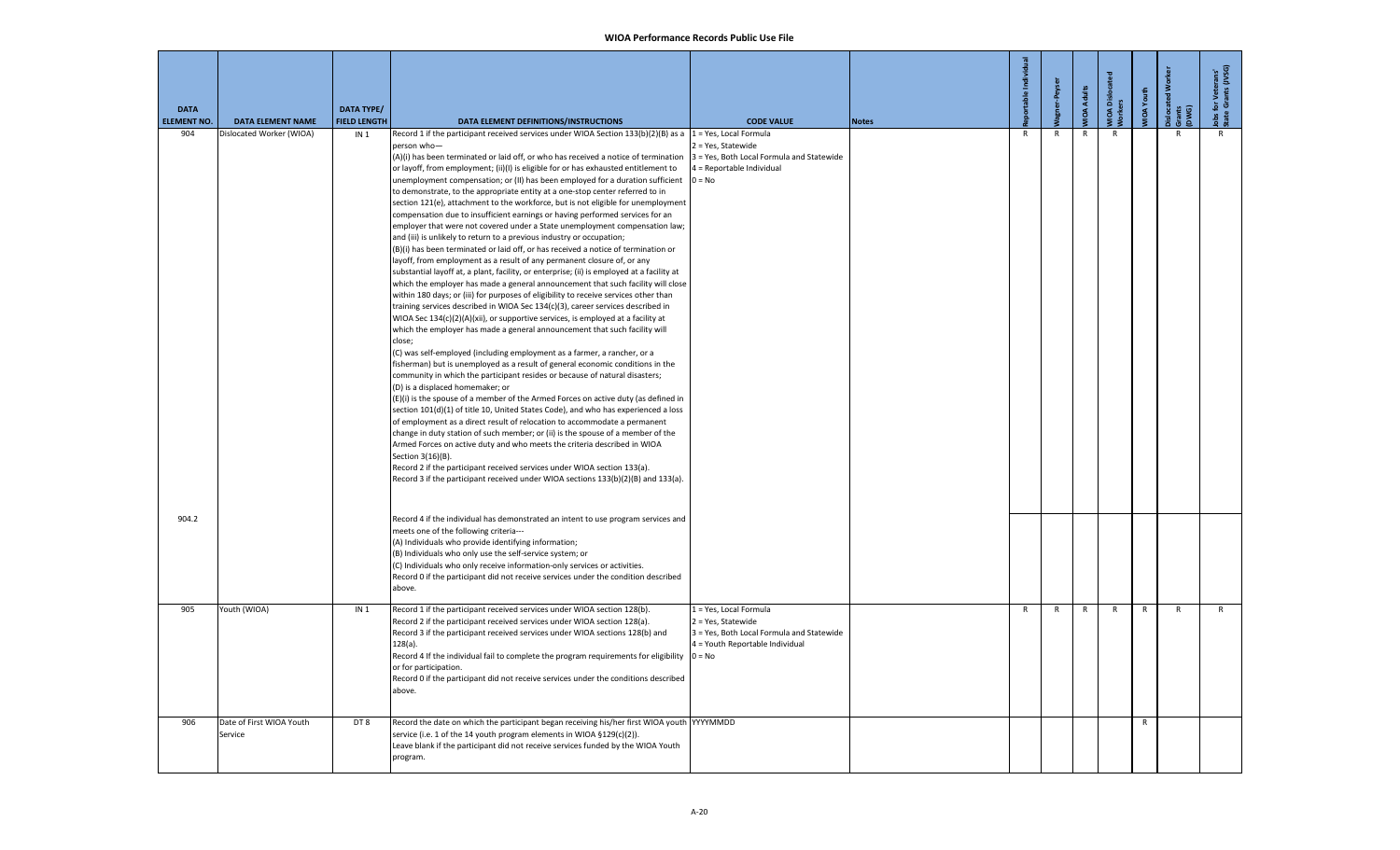| <b>DATA</b><br><b>ELEMENT NO.</b> | <b>DATA ELEMENT NAME</b>                         | <b>DATA TYPE/</b><br><b>FIELD LENGTH</b> | DATA ELEMENT DEFINITIONS/INSTRUCTIONS                                                                                                                                                                                                                                                                                                                                                                                                                                                                                                                                                                                                                                                                                                                                                                                                                                                                                                                                                                                                                                                                                                                                      | <b>CODE VALUE</b>                                                                                                                                                                          | <b>Notes</b> | table Individual | er-Peyser    | <b>IOA Adults</b> | <b>IOA</b> Dislocat<br><b>Jorkers</b> | <b>IOA</b> Youth | islocated<br>Gwer<br>E | Jobs for Veterans'<br>State Grants (JVSG) |
|-----------------------------------|--------------------------------------------------|------------------------------------------|----------------------------------------------------------------------------------------------------------------------------------------------------------------------------------------------------------------------------------------------------------------------------------------------------------------------------------------------------------------------------------------------------------------------------------------------------------------------------------------------------------------------------------------------------------------------------------------------------------------------------------------------------------------------------------------------------------------------------------------------------------------------------------------------------------------------------------------------------------------------------------------------------------------------------------------------------------------------------------------------------------------------------------------------------------------------------------------------------------------------------------------------------------------------------|--------------------------------------------------------------------------------------------------------------------------------------------------------------------------------------------|--------------|------------------|--------------|-------------------|---------------------------------------|------------------|------------------------|-------------------------------------------|
| 907                               | Recipient of Incumbent<br><b>Worker Training</b> | IN <sub>1</sub>                          | Record 1 if the participant received Incumbent Worker training services under<br>WIOA section 134(a)(3)(A)(i) and/or 134(a)(2)(A)(i).<br>Record 2 if the participant received Incumbent Worker training services by Local<br>Formula funds under WIOA section 134(d)(4).<br>Record 3 if the participant received Incumbent Worker training services under<br>both Statewide funds (Governor's Reserve and/or Rapid Response) WIOA section<br>134(a)(3)(A)(i) and/or 134(a)(2)(A)(i) and Local Formula funds under WIOA section 6 = NFJP funded grant<br>$134(d)(4)$ .<br>Record 4 if the participant received Incumbent Worker training services under<br>H1B.<br>Record 5 if the participant received incumbent Worker training services under a<br>National Dislocated Worker Grant (DWG) (WIOA section 170).<br>Record 6 if the participant received Incumbent Worker training services under a<br>National Farmworker Job Program (NFJP)(WIOA section 167).<br>Record 0 if the participant did not receive services under the condition described<br>above, or received services by a local area with statewide funds passed down from<br>the state to the local area. | 1 = Statewide 15% and/or Rapid Response<br>25% only<br>2 = Local Formula only (20%)<br>3 = Both Statewide and Local Formula<br>$4 = H-1B$ funded grant<br>5 = DWG funded grant<br>$0 = No$ |              |                  |              | R                 |                                       |                  |                        |                                           |
| 908                               | Rapid Response                                   | IN <sub>1</sub>                          | Record 1 if the participant participated in rapid response activities authorized at<br>WIOA section 134(a)(2)(A)(i)(l).<br>Record 0 if the participant did not receive services under the condition described<br>above.<br>Record 9 if grantee is unable to track enrollment in the program.<br>eave blank if this data element does not apply to the participant.                                                                                                                                                                                                                                                                                                                                                                                                                                                                                                                                                                                                                                                                                                                                                                                                         | $1 = Yes$<br>$0 = No$<br>$9 =$ Unknown                                                                                                                                                     |              |                  | $\mathsf{R}$ |                   | $\mathsf{R}$                          |                  | $\mathsf{R}$           | $\mathsf{R}$                              |
| 909                               | Rapid Response (Additional<br>Assistance)        | IN <sub>1</sub>                          | Record 1 if the individual participated in a program by WIOA section<br>134(a)(2)(A)(i)(II).<br>Record 0 if the participant did not participate in a program or otherwise receive<br>services under the condition described above or received services by a local area<br>with statewide funds passed down from the state to the local area.<br>Record 9 if grantee is unable to track enrollment in the program.<br>Leave blank if this data element does not apply to the individual.                                                                                                                                                                                                                                                                                                                                                                                                                                                                                                                                                                                                                                                                                    | $1 = Yes$<br>$0 = No$<br>$9 =$ Unknown                                                                                                                                                     |              |                  |              |                   | R                                     |                  | $\mathsf{R}$           |                                           |
| 910                               | <b>Adult Education (WIOA)</b>                    | IN <sub>1</sub>                          | Record 1 if the participant received services under WIOA Title II defined as<br>academic instruction and education services below the postsecondary level that<br>increases an individual's ability to---<br>(A) read, write, and speak in English and perform mathematics or other activities<br>necessary for the attainment of a secondary school diploma or its recognized<br>equivalent;<br>(B) transition to postsecondary education and training; and<br>C) obtain employment.<br>Record 0 if the participant did not receive any services under the conditions<br>described above.<br>Record 9 if the grantee is unable to track enrollment in the program.                                                                                                                                                                                                                                                                                                                                                                                                                                                                                                        | $1 = Yes$<br>$0 = No$<br>$9 =$ Unknown                                                                                                                                                     |              |                  | $\mathsf{R}$ | $\mathsf{R}$      | $\mathsf{R}$                          | $\mathsf{R}$     | $\mathsf{R}$           | $\mathsf{R}$                              |
| 911                               | Job Corps (WIOA)                                 | IN <sub>1</sub>                          | Record 1 if the participant received services under title I, chapter 4, subtitle C of<br>WIOA.<br>Record 2 if the individual received reportable individual services (as defined in<br>program specific guidance).<br>Record 0 if the individual did not receive any services under the conditions<br>described above.<br>Record 9 if grantee is unable to track enrollment in the program.                                                                                                                                                                                                                                                                                                                                                                                                                                                                                                                                                                                                                                                                                                                                                                                | $1 = Yes$<br>2 = Reportable Individual<br>$0 = No$<br>$9 =$ Unknown                                                                                                                        |              | $\mathsf{R}$     |              |                   |                                       | $\mathsf{R}$     |                        |                                           |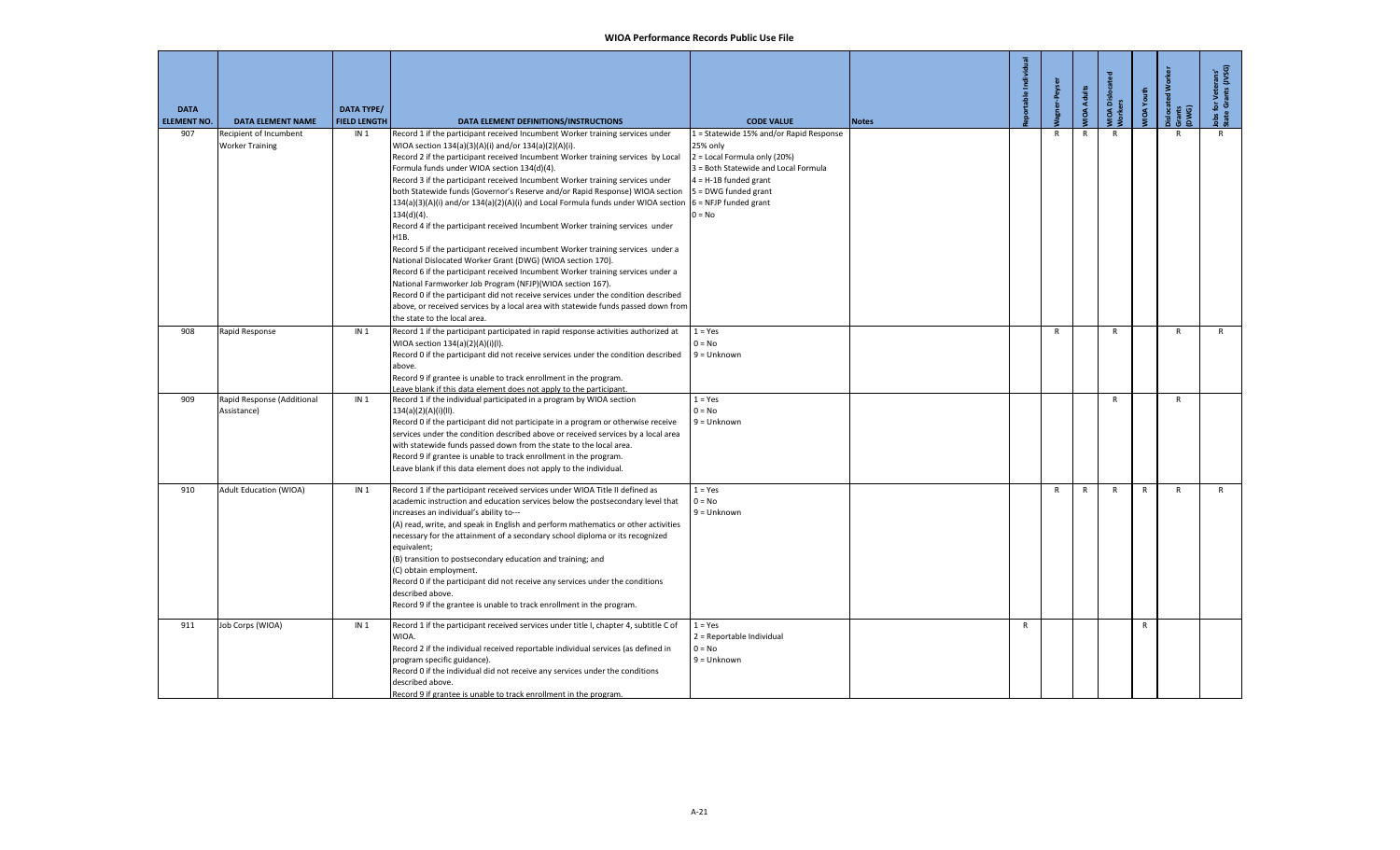| <b>DATA</b><br><b>ELEMENT NO.</b> | <b>DATA ELEMENT NAME</b>                   | DATA TYPE/<br><b>FIELD LENGTH</b> | DATA ELEMENT DEFINITIONS/INSTRUCTIONS                                                                                                                                                                                                                                                                                                                                                                                                                                                                                                                                                                                                                                                                                                                                                                                                                         | <b>CODE VALUE</b>                                                                 | <b>Notes</b> | able Indi    | -Peyse       | <b>MOA Adults</b> | <b>JIOA</b> Dislocar<br><b>lorkers</b> | VIOA Youth   | slocated<br>irants<br>DWG) | Jobs for Veterans'<br>State Grants (JVSG) |
|-----------------------------------|--------------------------------------------|-----------------------------------|---------------------------------------------------------------------------------------------------------------------------------------------------------------------------------------------------------------------------------------------------------------------------------------------------------------------------------------------------------------------------------------------------------------------------------------------------------------------------------------------------------------------------------------------------------------------------------------------------------------------------------------------------------------------------------------------------------------------------------------------------------------------------------------------------------------------------------------------------------------|-----------------------------------------------------------------------------------|--------------|--------------|--------------|-------------------|----------------------------------------|--------------|----------------------------|-------------------------------------------|
| 912                               | National Farmworker Jobs<br>Program        | AN 14                             | Record the 14 character grant number if the participant received services under<br>WIOA Title I-D, Section 167. The grant number should be entered in the following<br>format without dashes: Two alphabetic characters representing the grant program<br>code-Five numeric characters-Two numeric characters representing the fiscal year<br>when the grant was awarded-Two numeric characters identifying the type of grant<br>awarded-One alphabetic character identifying the relevant agency at ETA-Two<br>numeric characters identifying the state that received the grant was served under<br>(AA-12345-12-55-A-26). If the grant number is unknown, please enter<br>9999999999999.<br>Leave blank if the participant did not receive services funded by this program.                                                                                 | XXXXXXXXXXXXX                                                                     |              |              | $\mathsf{R}$ | R                 | $\mathsf{R}$                           | R            |                            | R                                         |
| 913                               | Indian and Native American<br>Programs     | IN <sub>1</sub>                   | Record 1 if the participant received services under WIOA Title I-D, Section 166<br>Record 2 if the individual has demonstrated an intent to use program services and<br>meets one of the following criteria---<br>(A) Individuals who provide identifying information;<br>(B) Individuals who only use the self-service system; or<br>(C) Individuals who only receive information-only services or activities.<br>Leave blank if the participant did not receive services funded by this program.                                                                                                                                                                                                                                                                                                                                                            | $1 = Yes$<br>2 = Reportable Individual                                            |              | $\mathsf{R}$ | $\mathsf{R}$ | $\mathsf{R}$      | $\mathsf{R}$                           | $\mathsf{R}$ |                            | R                                         |
| 914                               | Veterans' Programs                         | IN <sub>2</sub>                   | Record 1 if the participant received services from a Disabled Veterans Outreach<br>Program specialist (DVOP specialist).<br>Record 2 if the participant received services from a Local Veterans Employment<br>Representative (LVER).<br>Record 0 if the participant did not receive services under any of the conditions<br>described above.<br>Record 9 if grantee is unable to track enrollment in the program.                                                                                                                                                                                                                                                                                                                                                                                                                                             | 1 = Yes, DVOP specialist<br>2 = Yes, LVER specialist<br>$0 = No$<br>$9 = Unknown$ |              |              | R            | R                 | $\mathsf{R}$                           | $\mathsf{R}$ |                            | $\mathsf{R}$                              |
| 916                               | <b>Vocational Education</b>                | IN <sub>1</sub>                   | Record 1 if the participant received services under the Carl D. Perkins Vocational<br>and Applied Technology Education Act (20 USC 2301 et seq.).<br>Record 0 if the participant did not receive any services under the condition<br>described above.<br>Record 9 if unknown.<br>Leave blank if this data element does not apply to the participant.                                                                                                                                                                                                                                                                                                                                                                                                                                                                                                          | $1 = Yes$<br>$0 = No$<br>$9 =$ Unknown                                            |              |              |              | R                 | R                                      | R            | $\mathsf{R}$               |                                           |
| 917                               | <b>Vocational Rehabilitation</b><br>(WIOA) | IN <sub>1</sub>                   | Record 1 if the participant received services under parts A and B of title I of the<br>Rehabilitation Act of 1973 (29 USC 720 et seq.), WIOA title IV, and Sec. $411(B)(15)$ 2 = VR&E<br>defined as transition services for students with disabilities, that facilitate the<br>transition from school to postsecondary life, such as achievement of an<br>employment outcome in competitive integrated employment, or pre-employment 9 = Unknown<br>transition services.<br>Record 2 if the participant received services from the Vocational Rehabilitation<br>and Employment (VR&E) Program authorized by 38 USC Chapter 31.<br>Record 3 if the participant received services from both vocational rehabilitation<br>programs.<br>Record 0 if the participant did not receive any services under the conditions<br>described above.<br>Record 9 if unknown. | $1 = Yes$<br>3 = Both VR and VR&E<br>$0 = No$                                     |              |              | $\mathsf{R}$ | R                 | $\mathsf{R}$                           | $\mathsf{R}$ | ${\sf R}$                  | $\mathsf{R}$                              |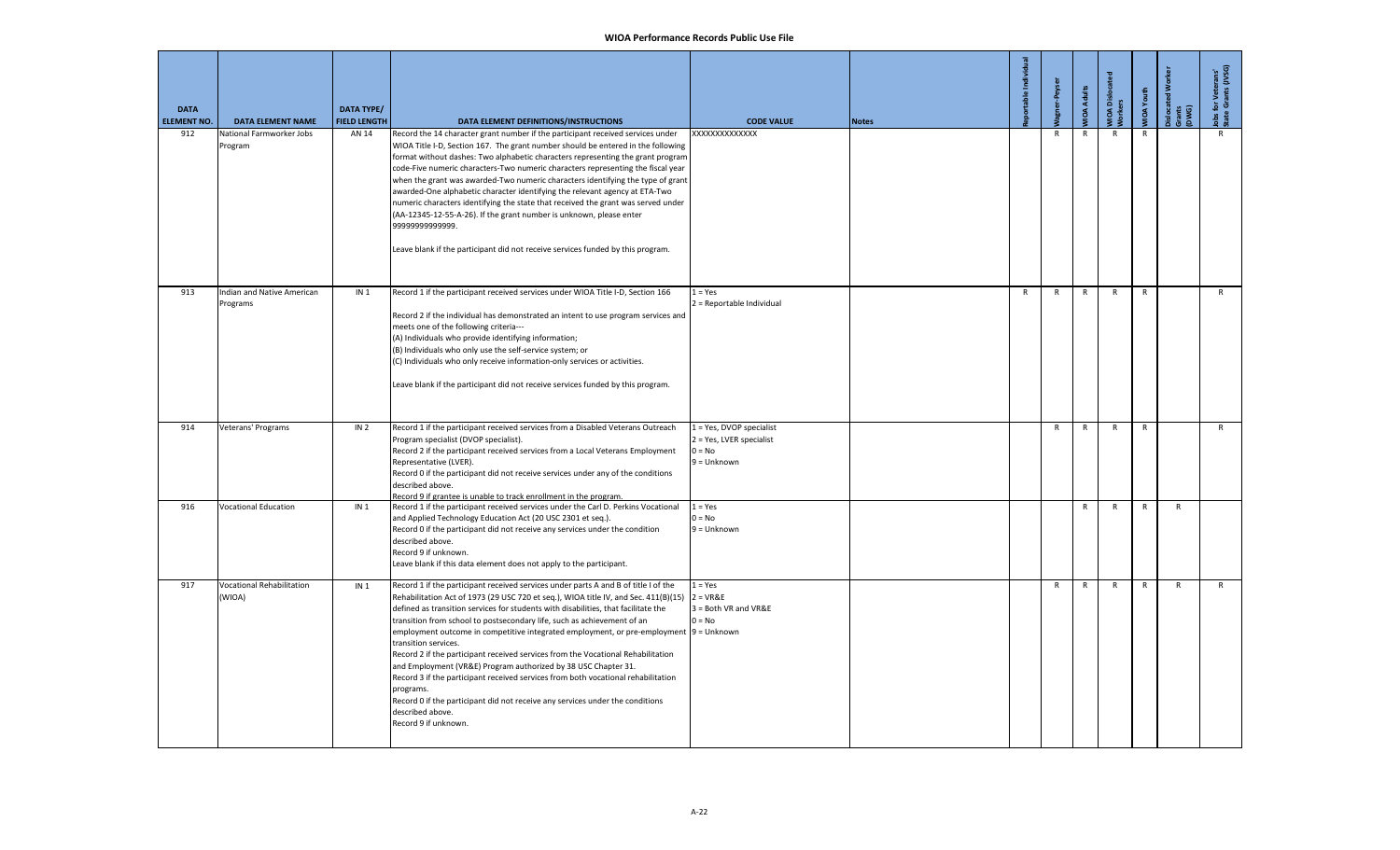| <b>DATA</b><br><b>ELEMENT NO.</b> | <b>DATA ELEMENT NAME</b>                                   | <b>DATA TYPE/</b><br><b>FIELD LENGTH</b> | DATA ELEMENT DEFINITIONS/INSTRUCTIONS                                                                                                                                                                                                                                                                                                                                                                                                                                                                                                                                                                                                                                                                                                                                                                                                                     | <b>CODE VALUE</b>                                                                                    | <b>Notes</b> | 혿<br>table   |              | <b>WIDA Adults</b> | <b>NIOA Disloca</b><br>Morkers | <b>MOA</b> Youth | islocated<br>Gwars<br>Dw | Jobs for Veterans'<br>State Grants (JVSG) |
|-----------------------------------|------------------------------------------------------------|------------------------------------------|-----------------------------------------------------------------------------------------------------------------------------------------------------------------------------------------------------------------------------------------------------------------------------------------------------------------------------------------------------------------------------------------------------------------------------------------------------------------------------------------------------------------------------------------------------------------------------------------------------------------------------------------------------------------------------------------------------------------------------------------------------------------------------------------------------------------------------------------------------------|------------------------------------------------------------------------------------------------------|--------------|--------------|--------------|--------------------|--------------------------------|------------------|--------------------------|-------------------------------------------|
| 918                               | Wagner-Peyser Employment<br>Service (WIOA)                 | IN <sub>1</sub>                          | Record 1 if the participant received services under the Wagner-Peyser Act (29 USC<br>49 et seg.)<br>Record 2 if the individual has demonstrated an intent to use program services and $\vert 0 = No$<br>meets one of the following criteria---<br>(A) Individuals who provide identifying information;<br>(B) Individuals who only use the self-service system; or<br>(C) Individuals who only receive information-only services or activities.<br>Record 0 if the participant did not receive services under the Wagner-Peyser Act.<br>Record 9 if the grantee is unable to track enrollment in the program.                                                                                                                                                                                                                                             | $1 = Yes$<br>2 = Reportable Individual<br>$9 =$ Unknown                                              |              | $\mathsf{R}$ | $\mathsf{R}$ | $\mathsf{R}$       | $\mathsf{R}$                   | $\mathsf{R}$     | R                        | $\mathsf{R}$                              |
| 919                               | YouthBuild (WIOA)                                          | AN 14                                    | Record the 14 character grant number if the participant received services under<br>the YouthBuild Program as authorized under WIOA section 171 The grant number<br>should be entered in the following format without dashes: Two alphabetic<br>characters representing the grant program code-Five numeric characters-Two<br>numeric characters representing the fiscal year when the grant was awarded-Two<br>numeric characters identifying the type of grant awarded-One alphabetic<br>character identifying the relevant agency at ETA-Two numeric characters<br>identifying the state that received the grant was served under (AA-12345-12-55-A-<br>26). If the grant number is unknown, please enter all 9s.<br>Leave blank if the participant did not receive services funded by this program.                                                    | XXXXXXXXXXXXX                                                                                        |              |              | $\mathsf{R}$ | R                  |                                | $\mathsf{R}$     |                          | R                                         |
| 920                               | Senior Community Service<br><b>Employment Program</b>      | AN 14                                    | Record the 14 character grant number if the participant received services under<br>Title V of the Older Americans Act of 2006, the Senior Community Service<br>Employment Program (SCSEP). The grant number should be entered in the<br>following format without dashes: Two alphabetic characters representing the<br>grant program code-Five numeric characters-Two numeric characters representing<br>the fiscal year when the grant was awarded-Two numeric characters identifying<br>the type of grant awarded-One alphabetic character identifying the relevant<br>agency at ETA-Two numeric characters identifying the state that received the<br>grant was served under (AA-12345-12-55-A-26). If the grant number is unknown,<br>please enter 99999999999999.<br>Leave blank if the participant did not receive services funded by this program. | XXXXXXXXXXXXXX                                                                                       |              |              | $\mathsf{R}$ | $\mathsf{R}$       | $\mathsf{R}$                   |                  | $\mathsf{R}$             | R                                         |
| 921                               | <b>Employment and Training</b><br>Services Related to SNAP | IN <sub>1</sub>                          | Record 1 if the participant received employment and training (E&T) services from<br>the Supplemental Nutrition Assistance Program (SNAP) (7 USC 2015(d)(4)) - NOTE: $0 = No$<br>This refers to the SNAP E&T program, NOT simply a SNAP recipient.<br>Record 0 if the participant did not receive any services under the condition<br>described above.<br>Leave blank if it is not known.                                                                                                                                                                                                                                                                                                                                                                                                                                                                  | $1 = Yes$                                                                                            |              |              | $\mathsf{R}$ | $\mathsf{R}$       |                                | $\mathsf{R}$     |                          | $\mathsf{R}$                              |
| 922                               | Other WIOA or Non-WIOA<br>Programs                         | IN <sub>1</sub>                          | Record 1 if the participant received services from any other WIOA or non-WIOA<br>program not listed above that provided the participant with services during their<br>period of participation.<br>Record 2 if the participant received services from the Intellectual and/or<br>Developmental Disability Program, Mental Health Program, or any other<br>Employment First State Leadership Mentoring Program (EFSLMP) during the<br>period of participation.<br>Record 0 if the participant did not receive any services under either of the<br>conditions described above.                                                                                                                                                                                                                                                                               | 1 = Yes, Other WIOA or Non-WIOA<br>Programs<br>2 = I/DD, MH or other disability programs<br>$0 = No$ |              |              | $\mathsf{R}$ |                    |                                |                  |                          | $\mathsf{R}$                              |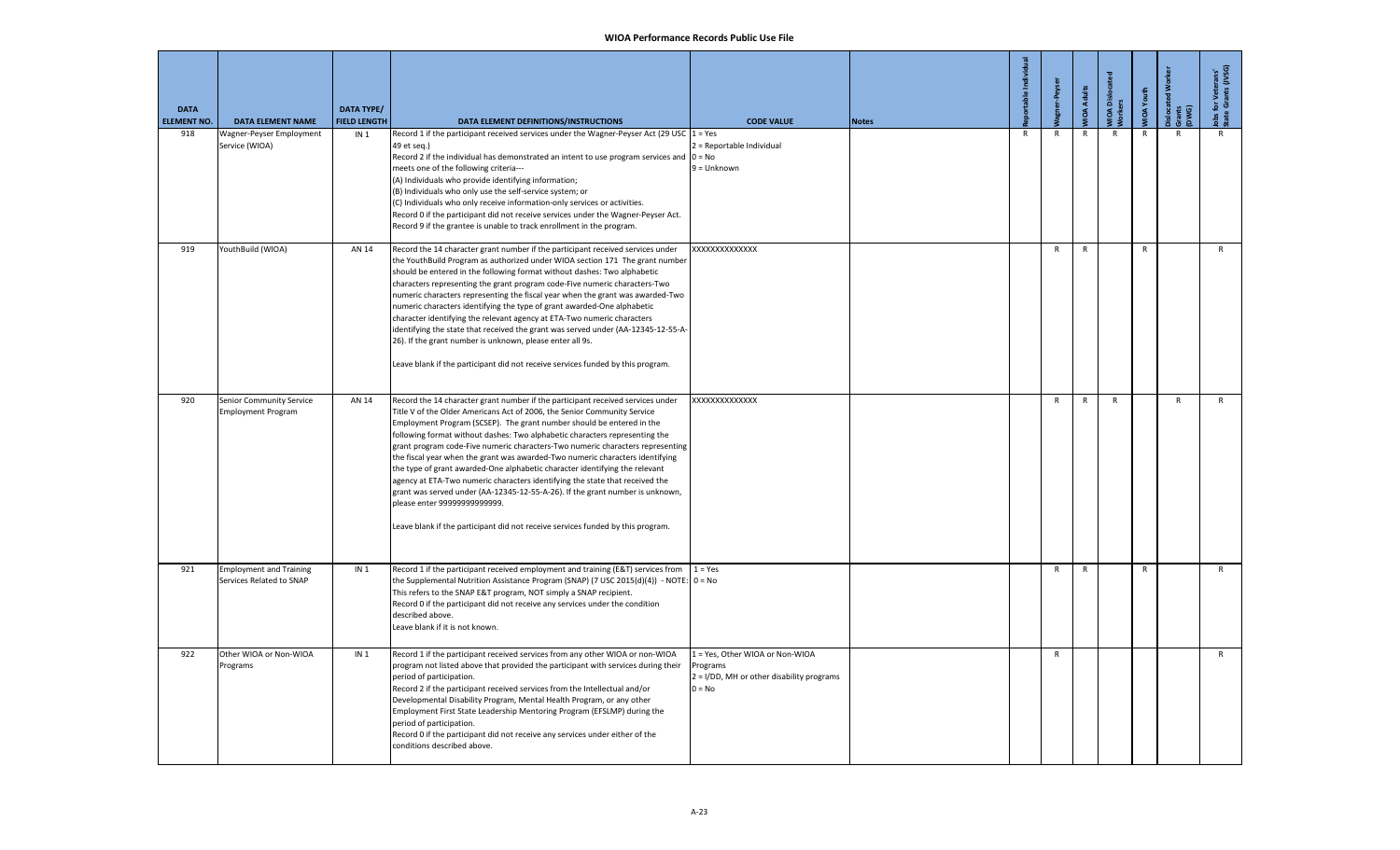| <b>DATA</b><br><b>ELEMENT NO.</b> | <b>DATA ELEMENT NAME</b>                   | <b>DATA TYPE/</b><br><b>FIELD LENGTH</b> | DATA ELEMENT DEFINITIONS/INSTRUCTIONS                                                                                                                                                                                                                                                                                                                                                                                                                                                                                                                                                                                                                                                                                                                                                                                                                                                                                                                                                                                                                                                                                                                                                                                                                                                                                                                                                                                                                                                                                                                                                                                                                                                                      | <b>CODE VALUE</b>                                                                                                                                 | <b>Notes</b> | portable Individ | r-Peyser     | <b>IIOA Adults</b> | VIOA Dislocat | VIOA Youth   | islocated Worke<br>irants<br>DWG) | obs for Veterans'<br>state Grants (JVSG) |
|-----------------------------------|--------------------------------------------|------------------------------------------|------------------------------------------------------------------------------------------------------------------------------------------------------------------------------------------------------------------------------------------------------------------------------------------------------------------------------------------------------------------------------------------------------------------------------------------------------------------------------------------------------------------------------------------------------------------------------------------------------------------------------------------------------------------------------------------------------------------------------------------------------------------------------------------------------------------------------------------------------------------------------------------------------------------------------------------------------------------------------------------------------------------------------------------------------------------------------------------------------------------------------------------------------------------------------------------------------------------------------------------------------------------------------------------------------------------------------------------------------------------------------------------------------------------------------------------------------------------------------------------------------------------------------------------------------------------------------------------------------------------------------------------------------------------------------------------------------------|---------------------------------------------------------------------------------------------------------------------------------------------------|--------------|------------------|--------------|--------------------|---------------|--------------|-----------------------------------|------------------------------------------|
| 923                               | Other Reasons for Exit (WIOA)              | IN <sub>2</sub>                          | Record 01 if the participant exits the program because he or she has become<br>incarcerated in a correctional institution or has become a resident of an institution 02 = Health/Medical<br>or facility providing 24-hour support such as a hospital or treatment center during 03 = Deceased<br>the course of receiving services as a participant.<br>Record 02 if the participant exits the program because of medical treatment and<br>that treatment is expected to last longer than 90 days and precludes entry into<br>unsubsidized employment or continued participation in the program.<br>Record 03 if the participant is deceased.<br>Record 04 if the participant exits the program because the participant is a member<br>of the National Guard or other reserve military unit of the armed forces and is<br>called to active duty for at least 90 days.<br>Record 05 if the participant is in the foster care system as defined in 45 CFR<br>1355.20(a), and exits the program because the participant has moved from the<br>area as part of such a program or system (Youth participants only).<br>Record 06 if the participant, who was determine to be eligible, is later determined<br>not a have met eligibility criteria. NOTE: This circumstance applies only to the VR<br>program, in which participant eligibility is routinely revisited during the<br>participation period. For titles I, II, and III program eligibility is determined at the<br>time an individual becomes a participant.<br>Record 07 if the participant is a criminal offender in a correctional institution<br>under section 225 of WIOA.<br>Record 00 if the participant meets none of the above conditions. | 01 = Institutionalized<br>04 = Reserve Forces called to Active Duty<br>05 = Foster Care<br>06 = Ineligible<br>07 = Criminal Offender<br>$00 = No$ |              |                  | $\mathsf{R}$ | $\mathsf{R}$       | $\mathsf{R}$  | $\mathsf{R}$ |                                   | $\mathsf{R}$                             |
| 930                               | Pay-For-Performance                        | IN <sub>1</sub>                          | Record 1 if the participant received training services from a WIOA Title I service<br>provider engaged in a contract with a local board which includes pay-for-<br>performance strategies.<br>Record 0 if the participant did not received services described under the condition<br>described above.                                                                                                                                                                                                                                                                                                                                                                                                                                                                                                                                                                                                                                                                                                                                                                                                                                                                                                                                                                                                                                                                                                                                                                                                                                                                                                                                                                                                      | $1 = Yes$<br>$0 = No$                                                                                                                             |              |                  |              | $\mathsf{R}$       | $\mathsf{R}$  | $\mathsf{R}$ | $\mathsf{R}$                      |                                          |
| 931                               | Registered Apprenticeship<br>Program       | IN1                                      | Record 1 if the participant entered into a Registered Apprenticeship program or if $1 = Yes$<br>the participant was a registered apprentice at the time of program entry.<br>Record 0 if the participant did not enter into a Registered Apprenticeship<br>program.<br>Record 9 if grantee is unable to track enrollment in the program.                                                                                                                                                                                                                                                                                                                                                                                                                                                                                                                                                                                                                                                                                                                                                                                                                                                                                                                                                                                                                                                                                                                                                                                                                                                                                                                                                                   | $0 = No$<br>$9 =$ Unknown                                                                                                                         |              |                  | R            | $\mathsf R$        | R             | $\mathsf{R}$ | $\mathsf{R}$                      | $\mathsf{R}$                             |
| 932                               | National Dislocated Worker<br>Grants (DWG) | IN <sub>1</sub>                          | Record 1 if the participant received services under WIOA Title I-D, Section 170.<br>Record 2 if the individual has demonstrated an intent to use program services and $2 =$ Reportable Individual<br>meets one of the following criteria---<br>(A) Individuals who provide identifying information;<br>(B) Individuals who only use the self-service system; or<br>(C) Individuals who only receive information-only services or activities.<br>Record 0 if the participant did not receive any services under the condition<br>described above.<br>Record 9 if grantee is unable to track enrollment in the program.                                                                                                                                                                                                                                                                                                                                                                                                                                                                                                                                                                                                                                                                                                                                                                                                                                                                                                                                                                                                                                                                                      | 1 = Yes, NDWG Participant<br>$0 = No$<br>$9 =$ Unknown                                                                                            |              |                  | $\mathsf{R}$ | $\mathsf{R}$       | $\mathsf{R}$  | R            | R                                 | $\mathsf{R}$                             |
| 933                               | Date of First DWG Service                  | DT8                                      | Record the date on which the participant began receiving his/her first service<br>funded by the DWG program following a determination of eligibility to participate<br>in the program.<br>Leave blank if the participant did not receive services funded by the DWG<br>program.                                                                                                                                                                                                                                                                                                                                                                                                                                                                                                                                                                                                                                                                                                                                                                                                                                                                                                                                                                                                                                                                                                                                                                                                                                                                                                                                                                                                                            | YYYYMMDD                                                                                                                                          |              |                  |              |                    |               |              | $\mathsf{R}$                      |                                          |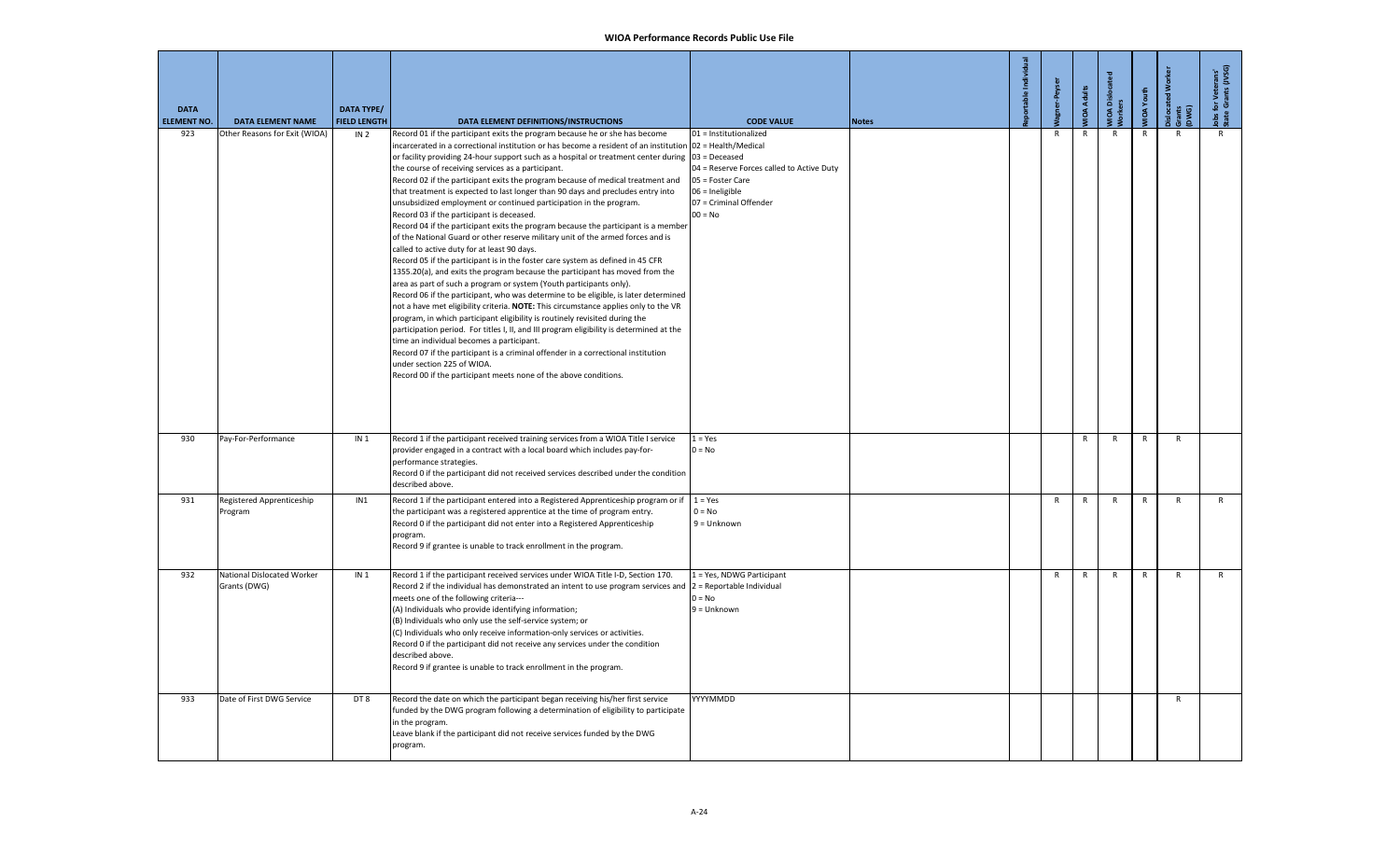| <b>DATA</b><br><b>ELEMENT NO.</b> | <b>DATA ELEMENT NAME</b>                           | <b>DATA TYPE/</b><br><b>FIELD LENGTH</b> | DATA ELEMENT DEFINITIONS/INSTRUCTIONS                                                                                                                                                                                                                                                                                                                                                                                                                                                                                                                                                                                                                                                                                                                                                                                                                                                                          | <b>CODE VALUE</b>                                                                                                                                                                          | <b>Notes</b> | portable Indir | -Peyse       | <b>MOA Adults</b> | MIOA Dislocat<br>Morkers | <b>IIOA</b> Youth | islocated<br>Grants<br>DWG) | Jobs for Veterans'<br>State Grants (JVSG) |
|-----------------------------------|----------------------------------------------------|------------------------------------------|----------------------------------------------------------------------------------------------------------------------------------------------------------------------------------------------------------------------------------------------------------------------------------------------------------------------------------------------------------------------------------------------------------------------------------------------------------------------------------------------------------------------------------------------------------------------------------------------------------------------------------------------------------------------------------------------------------------------------------------------------------------------------------------------------------------------------------------------------------------------------------------------------------------|--------------------------------------------------------------------------------------------------------------------------------------------------------------------------------------------|--------------|----------------|--------------|-------------------|--------------------------|-------------------|-----------------------------|-------------------------------------------|
| 934                               | Rapid Response Event Number                        | AN 12                                    | Record the 12-digit unique number of the event through which rapid response<br>services were provided to the participant. This unique identification number is the<br>same one provided to the state or local area through the USDOL Rapid Response<br>Information Network. Until such time as this system is operational, states are<br>encouraged to voluntarily report this information using the following format<br>XX000000000X. The first two characters are the state postal code. The next four<br>characters are the Program Year. The next five characters are the event number,<br>numbered sequentially starting at 00001 each program year. The last character is<br>letter A through Z allowing for multiple service events to be associated with the<br>same larger response event. For example, the first Rapid Response Event Number<br>in Ohio for Program Year 2016 would be OH201600001A. | XXXXXXXXXXX                                                                                                                                                                                |              |                |              |                   | $\mathsf{R}$             |                   | $\mathsf{R}$                |                                           |
| 935                               | <b>Accountability Exit Status</b>                  | IN <sub>1</sub>                          | Record 1 if the participant either disclosed an invalid social security number (SSN)<br>or chose not to disclose a SSN.<br>Record 2 if the participant retired from employment.<br>Record 3 if the participant is a TAA participant who is eligible under more than one benefits and services under subsequent<br>petition certification, and began receiving benefits and services under a<br>subsequent TAA petition certification during current report quarter.<br>Record 0 or leave blank if none of the above conditions apply.                                                                                                                                                                                                                                                                                                                                                                          | 1 = Invalid SSN or failed to disclosed SSN<br>$2 =$ Retirement<br>3 = TAA participant began receiving TAA<br>petition certification.<br>0 or Blank = None of the above conditions<br>apply |              |                | $\mathsf{R}$ | R                 | $\mathsf{R}$             | $\mathsf{R}$      | $\mathsf{R}$                | R                                         |
| 936                               | <b>Reentry Employment</b><br>Opportunities (Adult) | AN 14                                    | Record the 14 character grant number if the participant received services under<br>the Reentry Employment Opportunities (Adult) program. The grant number<br>should be entered in the following format without dashes: Two alphabetic<br>characters representing the grant program code-Five numeric characters-Two<br>numeric characters representing the fiscal year when the grant was awarded-Two<br>numeric characters identifying the type of grant awarded-One alphabetic<br>character identifying the relevant agency at ETA-Two numeric characters<br>identifying the state that received the grant was served under (AA-12345-12-55-A-<br>26). If the grant number is unknown, please enter 99999999999999.<br>Leave blank if the participant did not receive services funded by this program.                                                                                                       | XXXXXXXXXXXXXX                                                                                                                                                                             |              |                | $\mathsf{R}$ | $\mathsf{R}$      |                          | $\mathsf{R}$      |                             | $\mathsf{R}$                              |
| 937                               | <b>Reentry Employment</b><br>Opportunities (Youth) | AN 14                                    | Record the 14 character grant number if the participant received services under<br>the Reentry Employment Opportunities (Youth) program. The grant number<br>should be entered in the following format without dashes: Two alphabetic<br>characters representing the grant program code-Five numeric characters-Two<br>numeric characters representing the fiscal year when the grant was awarded-Two<br>numeric characters identifying the type of grant awarded-One alphabetic<br>character identifying the relevant agency at ETA-Two numeric characters<br>identifying the state that received the grant was served under (AA-12345-12-55-A-<br>26). If the grant number is unknown, please enter 99999999999999.<br>Leave blank if the participant did not receive services funded by this program.                                                                                                       | XXXXXXXXXXXXX                                                                                                                                                                              |              |                | R            | $\mathsf{R}$      |                          | $\mathsf{R}$      |                             | $\mathsf{R}$                              |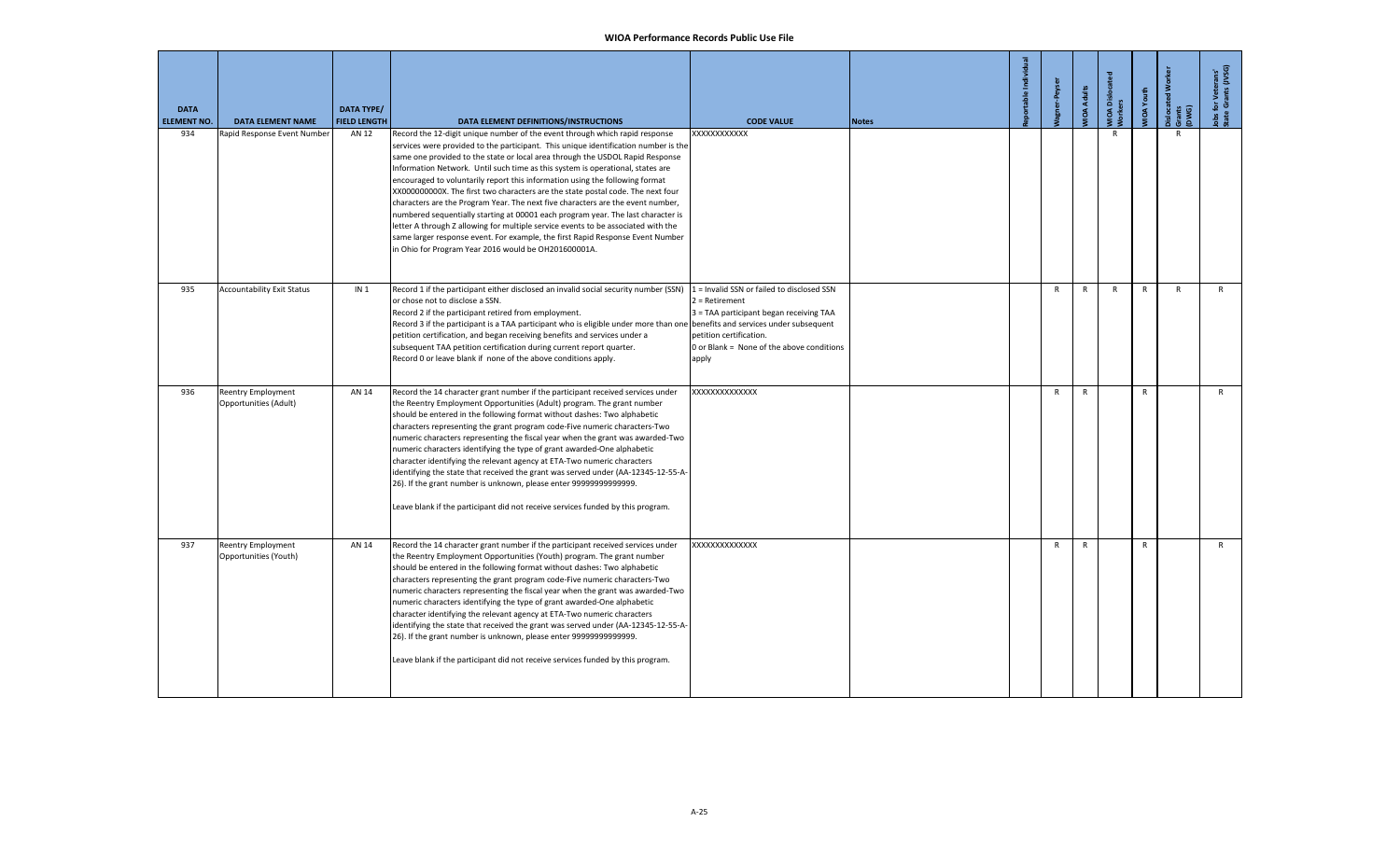| <b>DATA</b><br><b>ELEMENT NO.</b> | <b>DATA ELEMENT NAME</b>                                                        | <b>DATA TYPE/</b><br><b>FIELD LENGTH</b> | DATA ELEMENT DEFINITIONS/INSTRUCTIONS                                                                                                                                                                                                                                                                                                                                                                                                                                                                                                                                                                                                                                                                                                                                                                                                                                                                                                                                                                                                                                                                                                                                                                                                                                                                                                                                                                                                                                                                         | <b>CODE VALUE</b>                                                               | <b>Notes</b> | ible Individ | -Peyser      | <b>MOA Adults</b> | WIOA Disloca<br>Workers | VIOA Youth   | Dislocated<br>Grants<br>(DWG) | Jobs for Veterans'<br>State Grants (JVSG) |
|-----------------------------------|---------------------------------------------------------------------------------|------------------------------------------|---------------------------------------------------------------------------------------------------------------------------------------------------------------------------------------------------------------------------------------------------------------------------------------------------------------------------------------------------------------------------------------------------------------------------------------------------------------------------------------------------------------------------------------------------------------------------------------------------------------------------------------------------------------------------------------------------------------------------------------------------------------------------------------------------------------------------------------------------------------------------------------------------------------------------------------------------------------------------------------------------------------------------------------------------------------------------------------------------------------------------------------------------------------------------------------------------------------------------------------------------------------------------------------------------------------------------------------------------------------------------------------------------------------------------------------------------------------------------------------------------------------|---------------------------------------------------------------------------------|--------------|--------------|--------------|-------------------|-------------------------|--------------|-------------------------------|-------------------------------------------|
| 938                               | $H-1B$                                                                          | AN 14                                    | Record the 14 character grant number if the participant received services under<br>any H-1B funded program. The grant number should be entered in the following<br>format without dashes: Two alphabetic characters representing the grant program<br>code-Five numeric characters-Two numeric characters representing the fiscal year<br>when the grant was awarded-Two numeric characters identifying the type of grant<br>awarded-One alphabetic character identifying the relevant agency at ETA-Two<br>numeric characters identifying the state that received the grant was served under<br>(AA-12345-12-55-A-26). If the grant number is unknown, please enter<br>9999999999999.<br>Leave blank if the participant did not receive services funded by this program.                                                                                                                                                                                                                                                                                                                                                                                                                                                                                                                                                                                                                                                                                                                                     | XXXXXXXXXXXXX                                                                   |              |              | $\mathsf{R}$ | $\mathsf{R}$      | $\mathsf{R}$            |              | R                             | $\mathsf{R}$                              |
| 939                               | Individual With A Disability<br>Individualized Education<br>Program Participant | IN <sub>1</sub>                          | For those participants where Individual With A Disability (WIOA) = 1:<br>Record 1 if the participant currently has an Individualized Education<br>Program/Special Education Services while attending Secondary School.<br>Record 2 if the participant formerly had an Individualized Education<br>Program/Special Education Services while attending Secondary School.<br>Record 0 or leave blank if neither condition applies<br>An Individualized Education Program (IEP) is a plan used to ensure that students<br>with disabilities eligible to receive special education and related services under the<br>Individuals with Disabilities Education Act receive services tailored to meet their<br>unique needs in the least restrictive environment to prepare them for further<br>education, employment, and independent living. 34 C.F.R. §300.340. To be<br>eligible the student generally must be between ages 3 and 21, have a qualifying<br>disability in one of the following 13 categories that impacts their educational<br>performance and be in need of special education and related services:<br>1. autism:<br>2. deaf-blindness;<br>3. deafness;<br>4. emotional disturbance;<br>5. hearing impairment;<br>6. intellectual disability;<br>7. multiple disabilities;<br>8. orthopedic impairment;<br>9. other health impairment;<br>10. specific learning disability;<br>11. speech or language impairment;<br>12. traumatic brain injury; or<br>13. visual impairment (including blindness | $1 =$ Current IEP<br>2 = Previous IEP<br>0 or Blank = Neither condition applies |              |              |              | $\mathsf{R}$      |                         | $\mathsf{R}$ |                               |                                           |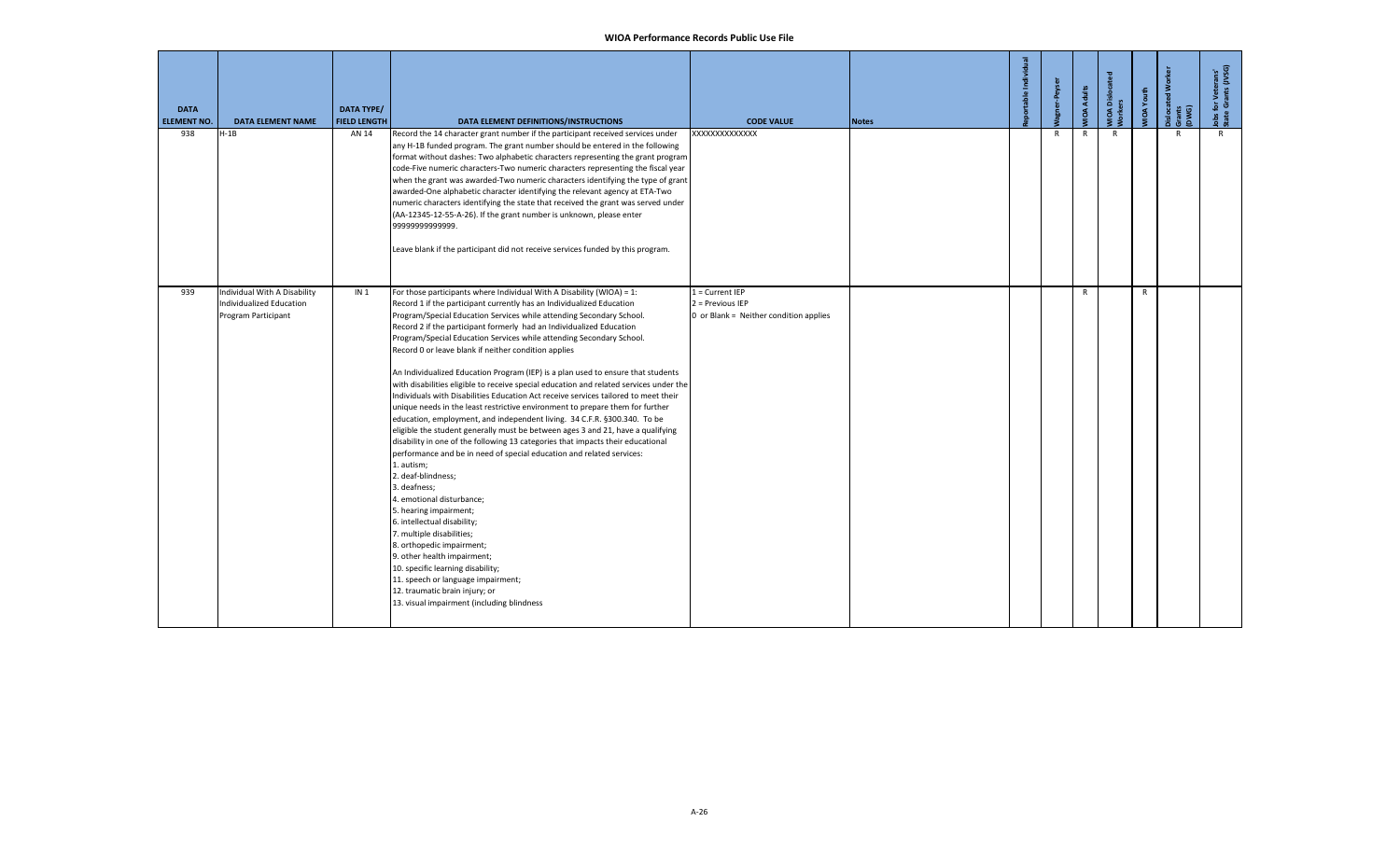| <b>DATA</b><br><b>ELEMENT NO.</b> | <b>DATA ELEMENT NAME</b>                                                                                                   | DATA TYPE/<br><b>FIELD LENGTH</b> | DATA ELEMENT DEFINITIONS/INSTRUCTIONS                                                                                                                                                                                                                                                                                                                                                                                                                                                                                                                                                                                                                                                                                                                                                                                                                                                                                                                                                                                                                                            | <b>CODE VALUE</b>                               | <b>Notes</b> | able Individual | gner-Peyse   | <b>MOA Adults</b> | /IOA Disloc<br>/orkers | VIOA Youth   | <b>Dislocated</b><br>Grants<br>DWG) | Jobs for Veterans'<br>State Grants (JVSG) |
|-----------------------------------|----------------------------------------------------------------------------------------------------------------------------|-----------------------------------|----------------------------------------------------------------------------------------------------------------------------------------------------------------------------------------------------------------------------------------------------------------------------------------------------------------------------------------------------------------------------------------------------------------------------------------------------------------------------------------------------------------------------------------------------------------------------------------------------------------------------------------------------------------------------------------------------------------------------------------------------------------------------------------------------------------------------------------------------------------------------------------------------------------------------------------------------------------------------------------------------------------------------------------------------------------------------------|-------------------------------------------------|--------------|-----------------|--------------|-------------------|------------------------|--------------|-------------------------------------|-------------------------------------------|
| 940                               | ndividual With A Disability<br>Section 504 Plan                                                                            | IN <sub>1</sub>                   | For those participants where Individual With A Disability (WIOA) = 1:<br>Record 1 if the participant has a Section 504 plan.<br>Record 0 if the participant does not meet the condition described above.<br>Leave blank if the condition does not apply to the participant.<br>Section 504, of the Rehabilitation Act, 29 U.S.C. § 794, is a federal law that<br>protects students with disabilities that interfere with their ability to learn or<br>access school programs from discrimination by schools receiving Federal financial<br>assistance. Under Section 503 students are entitled to receive a free and<br>appropriate education comparable to students without disabilities. A Section 504<br>Plan can be used to get reasonable accommodations for an individual with a<br>disability that falls outside of the 13 disability categories required under IDEA, or<br>who does not need special education and related services. A 504 plan outlines<br>how the individual's specific needs will be met through accommodations,<br>modifications and other services. | $1 = Yes$<br>$0 = No$<br>Blank = Does not apply |              |                 |              | $\mathsf{R}$      |                        | $\mathsf{R}$ |                                     |                                           |
| 1000                              | <b>SECTION C.01-GENERAL SERVICES OVERVIEW</b><br>Date of First Basic Career<br>Service (Self-<br>Service/Information-only) | DT8                               | Record the first date a job seeker accessed self-services/information-only services   YYYYMMDD<br>or activities during the reporting period, either in a physical location or remotely<br>via the use of electronic technologies. Self-Service does not uniformly apply to all<br>virtually accessed services. For example, virtually accessed services that provide a<br>level of support beyond independent job or information seeking on the part of the<br>reportable individual would not qualify as self-service. Information-only activities<br>or services may be either self-service or staff assisted.<br>Leave blank if the reportable individual/participant accessed no self-<br>services/information-only basic career services.                                                                                                                                                                                                                                                                                                                                   |                                                 |              | $\mathsf{R}$    | $\mathsf{R}$ | $\mathsf{R}$      | $\mathsf{R}$           | R            | R                                   | $\mathsf{R}$                              |
| 1001                              | Date of First Basic Career<br>Service (Staff-Assisted)                                                                     | DT8                               | Record the first date the participant received any staff-assisted basic services<br>(includes any career service under WIOA section 134(c)(2)(A)(i)-(xi) that is not<br>provided via self-service or information-only services and activities)".<br>Leave blank if the participant did not receive a staff-assisted basic career service.                                                                                                                                                                                                                                                                                                                                                                                                                                                                                                                                                                                                                                                                                                                                        | YYYYMMDD                                        |              |                 | $\mathsf{R}$ | $\mathsf{R}$      | $\mathsf{R}$           |              | $\mathsf{R}$                        | $\mathsf{R}$                              |
| 1002                              | Most Recent Date Received<br><b>Basic Career Services (Self-</b><br>Service/Information-Only)                              | DT8                               | Record the most recent date a job seeker accessed self-services/information-only<br>services or activities during the reporting period, either a physical location or<br>remotely via the use of electronic technologies. Self-Service does not uniformly<br>apply to all virtually accessed services; For example, virtual accessed services that<br>provide a level of support above independent job or information seeking on the<br>part of a reportable individual/participant would not qualify as self-service.<br>Information-only activities or services may be either self-service or staff assisted.<br>Leave blank if the reportable individual/participant did not access a self-<br>service/information-only basic career service.                                                                                                                                                                                                                                                                                                                                 | YYYYMMDD                                        |              | $\mathsf{R}$    | R            | $\mathsf{R}$      | $\mathsf{R}$           | $\mathsf{R}$ | $\mathsf{R}$                        | $\mathsf{R}$                              |
| 1003                              | Most Recent Date Received<br><b>Basic Career Services (Staff-</b><br>Assisted)                                             | DT8                               | Record the most recent date on which the participant received any basic career<br>service (includes any career service under WIOA Section 134(c)(2)(A)(i)-(xi) that is<br>not provided via self-service or information services and activities).<br>Leave blank if the participant did not receive a basic career service with significant<br>staff involvement.                                                                                                                                                                                                                                                                                                                                                                                                                                                                                                                                                                                                                                                                                                                 | YYYYMMDD                                        |              |                 | $\mathsf{R}$ | $\mathsf{R}$      | $\mathsf{R}$           |              | $\mathsf{R}$                        | $\mathsf{R}$                              |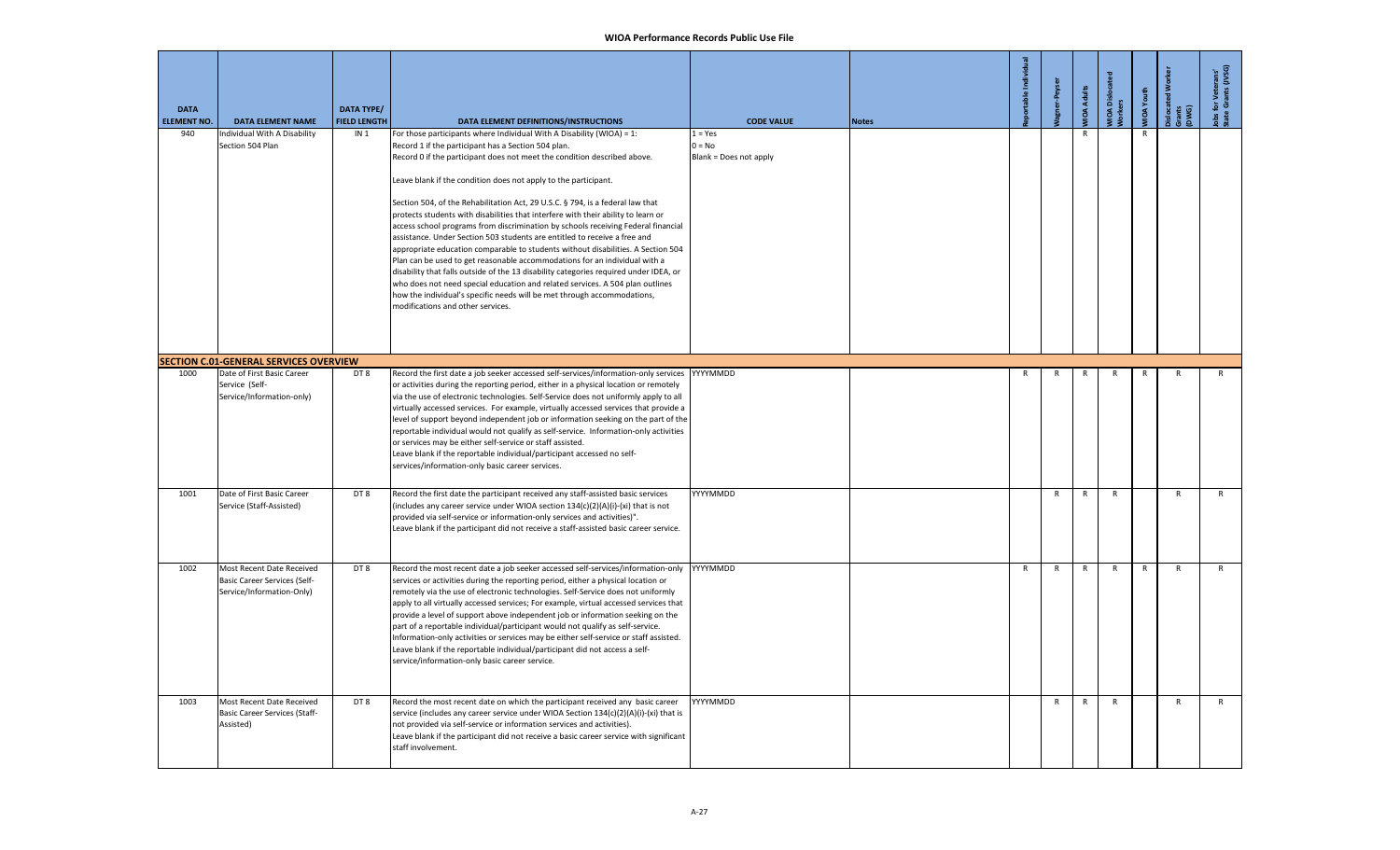| <b>DATA</b><br><b>ELEMENT NO.</b> | <b>DATA ELEMENT NAME</b>                                                                                  | <b>DATA TYPE/</b><br><b>FIELD LENGTH</b> | DATA ELEMENT DEFINITIONS/INSTRUCTIONS                                                                                                                                                                                                                                                                                                                                                                                                                                                                                                                                                                                                                                                                                                                                                                |          | <b>CODE VALUE</b> | <b>Notes</b> | portable Ind | Peyse        | <b>MOA Adults</b> | VIOA Disloca<br><b>Jorkers</b> | <b>JIOA</b> Youth | Gwa<br>E     | Jobs for Veterans'<br>State Grants (JVSG) |
|-----------------------------------|-----------------------------------------------------------------------------------------------------------|------------------------------------------|------------------------------------------------------------------------------------------------------------------------------------------------------------------------------------------------------------------------------------------------------------------------------------------------------------------------------------------------------------------------------------------------------------------------------------------------------------------------------------------------------------------------------------------------------------------------------------------------------------------------------------------------------------------------------------------------------------------------------------------------------------------------------------------------------|----------|-------------------|--------------|--------------|--------------|-------------------|--------------------------------|-------------------|--------------|-------------------------------------------|
| 1004                              | Date of Most Recent Career<br>Service (WIOA)                                                              | DT8                                      | Record the date on which career services (both basic and individualized) were last<br>received (excluding self-services, information services or activities, or follow-up<br>services).<br>Leave blank if the participant did not receive career services.                                                                                                                                                                                                                                                                                                                                                                                                                                                                                                                                           | YYYYMMDD |                   |              |              | R            | R                 | R                              |                   |              | R                                         |
| 1005                              | Most Recent Date Received<br>Staff-Assisted Services (DVOP<br>specialist)                                 | DT8                                      | Record the most recent date on which the participant received any career service<br>provided by a DVOP specialist.<br>Leave blank if the participant did not receive a service with significant staff<br>involvement or this data element does not apply to the participant.                                                                                                                                                                                                                                                                                                                                                                                                                                                                                                                         | YYYYMMDD |                   |              |              | $\mathsf{R}$ | R                 | $\mathsf{R}$                   |                   | $\mathsf{R}$ | $\mathsf{R}$                              |
| 1006                              | Date Referred to Department<br>of Veterans Affairs Vocational<br>Rehabilitation and<br>Employment Program | DT8                                      | Record the most recent date on which the participant was referred to the<br>Department of Veterans Affairs Vocational Rehabilitation and Employment<br>Program.                                                                                                                                                                                                                                                                                                                                                                                                                                                                                                                                                                                                                                      | YYYYMMDD |                   |              |              | R            | R                 | $\mathsf{R}$                   |                   | R            | R                                         |
| 1007                              | Date of Most Recent<br>Reportable Individual Contact                                                      | DT8                                      | Record the most recent date on which the job seeker had reportable individual<br>level contact, including provision of identifying information or enrollment, with<br>one or more applicable programs.                                                                                                                                                                                                                                                                                                                                                                                                                                                                                                                                                                                               | YYYYMMDD |                   |              | R            | R            | R                 | $\mathsf{R}$                   | $\mathsf{R}$      | $\mathsf{R}$ |                                           |
|                                   | <b>SECTION C.02-BASIC CAREER SERVICES</b>                                                                 |                                          |                                                                                                                                                                                                                                                                                                                                                                                                                                                                                                                                                                                                                                                                                                                                                                                                      |          |                   |              |              |              |                   |                                |                   |              |                                           |
| 1100                              | Most Recent Date Accessed<br><b>Information-Only Activities</b>                                           | DT8                                      | Record the most recent date on which the reportable individual/participant<br>accessed information-only services or activities. Information-only services or<br>activities provide readily available information that does not require an<br>assessment by a staff member of the individual's skills, education, or career<br>objectives.<br>Leave blank if the reportable individual/participant did not access information-<br>only activities.                                                                                                                                                                                                                                                                                                                                                    | YYYYMMDD |                   |              | R            | R            | R                 | R                              |                   | R            | R                                         |
| 1101                              | Most Recent Date of Self-<br><b>Service Activities</b>                                                    | DT8                                      | Record the most recent date a job seeker accessed self-services during the<br>reporting period, either a physical location or remotely via the use of electronic<br>technologies. Self-Service does not uniformly apply to all virtually accessed<br>services; For example, virtual accessed services that provide a level of support<br>above independent job or information seeking on the part of a reportable<br>individual/participant would not qualify as self-service.<br>Leave blank if the reportable individual/participant did not access a self-service<br>basic career service.                                                                                                                                                                                                        | YYYYMMDD |                   |              | R            | R            | R                 | R                              |                   | R            | R                                         |
| 1102                              | Most Recent Date Received<br><b>Staff-Assisted Career Guidance</b><br>Services                            | DT8                                      | Record the most recent date on which the participant received career guidance<br>services with significant staff involvement. Career guidance services include the<br>provision of information (Including information on local performance and eligible<br>training providers), materials, suggestions, or advice intended to assist the job<br>seeker in making occupation or career decisions.<br>Leave blank if the participant did not receive a career guidance service.                                                                                                                                                                                                                                                                                                                        | YYYYMMDD |                   |              |              | R            | R                 | $\mathsf{R}$                   |                   | R            | R                                         |
| 1103                              | Most Recent Date Received<br>Workforce Information<br>Services                                            | DT8                                      | Record the most recent date that the reportable individual/participant received<br>workforce information services including information on state and local labor<br>market conditions industries, occupations and characteristic of the workforce;<br>area business identified skills needs; employer wage and benefit trends; short and<br>long term industry and occupational projections; worker supply and demand; and<br>job vacancies survey results. Workforce information also includes local<br>employment dynamics information such as workforce availability; business<br>turnover rates; job creation; and job identification of high growth and high<br>demand industries.<br>Leave blank if the reportable individual/participant did not receive a workforce<br>information. service. | YYYYMMDD |                   |              | R            | R            | $\mathsf{R}$      | $\mathsf{R}$                   |                   | $\mathsf{R}$ | R                                         |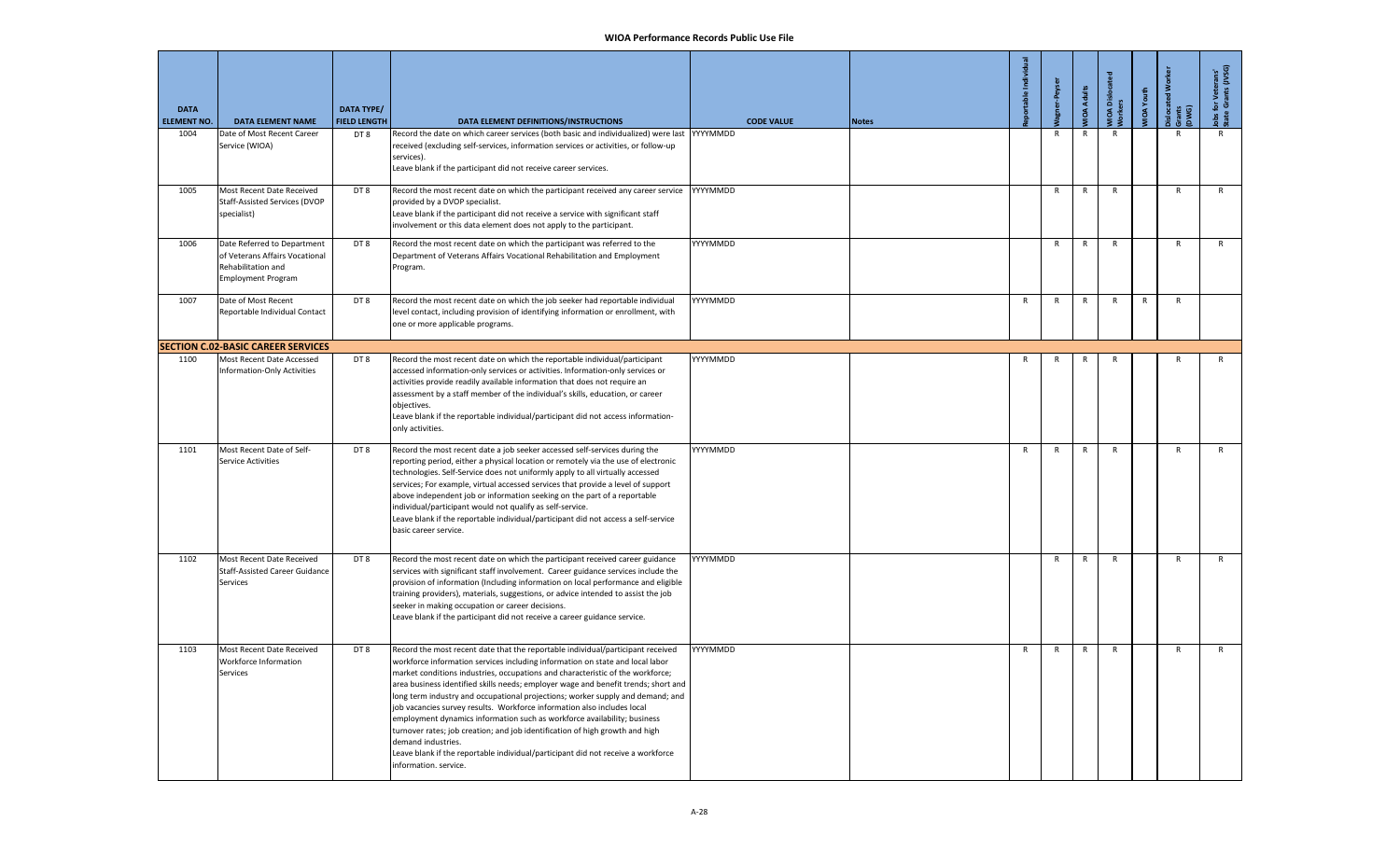| <b>DATA</b><br><b>ELEMENT NO.</b> | <b>DATA ELEMENT NAME</b>                                                    | <b>DATA TYPE/</b><br><b>FIELD LENGTH</b> | DATA ELEMENT DEFINITIONS/INSTRUCTIONS                                                                                                                                                                                                                                                                                                                                                                                                                                                                                                                                                                                                                                                                                                                                                                                                                                                                                                                                                                                                                                                                                                                                                                                                                                                                                                                                                                                                                            | <b>CODE VALUE</b> | <b>Notes</b> | table |              | <b>IOA Adults</b> | <b>JOA</b> Disloc<br>kers | IOA Youth | islocated<br>Gwer<br>E | i for Veterans'<br>e Grants (JVSG)<br>lobs f<br>State |
|-----------------------------------|-----------------------------------------------------------------------------|------------------------------------------|------------------------------------------------------------------------------------------------------------------------------------------------------------------------------------------------------------------------------------------------------------------------------------------------------------------------------------------------------------------------------------------------------------------------------------------------------------------------------------------------------------------------------------------------------------------------------------------------------------------------------------------------------------------------------------------------------------------------------------------------------------------------------------------------------------------------------------------------------------------------------------------------------------------------------------------------------------------------------------------------------------------------------------------------------------------------------------------------------------------------------------------------------------------------------------------------------------------------------------------------------------------------------------------------------------------------------------------------------------------------------------------------------------------------------------------------------------------|-------------------|--------------|-------|--------------|-------------------|---------------------------|-----------|------------------------|-------------------------------------------------------|
| 1104                              | Most Recent Date Received<br>Staff-Assisted Job Search<br><b>Activities</b> | DT8                                      | Record the most recent date that the participant was provided job search<br>activities with significant staff involvement, and which are designed to help the<br>participant plan and carry out a successful job hunting strategy. The services<br>include resume preparation assistance, job search workshops, job finding clubs,<br>and development of a job search plan.<br>"Resume Assistance" - Providing instructions on the content and format of<br>resumes and cover letters and providing assistance in the development and<br>production of the same.<br>"Job Search Workshops" - An organized activity that provides instructions on<br>resume writing, application preparation, interviewing skills, and/or job lead<br>development.<br>"Job Finding Clubs" - Have all the elements of a Job Search Workshop, plus a<br>period of structured application where participants attempt to obtain jobs.<br>"Job Search Planning" - Development of a plan (not necessarily a written plan) that<br>includes the necessary steps and timetables to achieve employment in specific<br>occupational, industry, or geographic area.<br>Leave blank if the participant did not receive a job search activity with significant<br>staff involvement.<br>Additional Note: This definition excludes participants who receive workforce<br>information services or attend a TAP employment workshop. Those services will<br>be collected and reported separately. | YYYYMMDD          |              |       | $\mathsf{R}$ | $\mathsf{R}$      | $\mathsf{R}$              |           | $\mathsf{R}$           | $\mathsf{R}$                                          |
| 1105                              | Most Recent Date Referred to<br>Employment                                  | DT8                                      | Indicate the most recent date that the participant received a referral to<br>employment which included significant staff involvement. A referral to<br>employment is (a) the act of bringing to the attention of an employer a job seeker<br>or group of registered job seekers who are available for a job and (b) the record of<br>such a referral.<br>Leave blank if the participant did not receive a referral to employment.                                                                                                                                                                                                                                                                                                                                                                                                                                                                                                                                                                                                                                                                                                                                                                                                                                                                                                                                                                                                                                | YYYYMMDD          |              |       | $\mathsf{R}$ | $\mathsf R$       | $\mathsf{R}$              |           | $\mathsf{R}$           | $\mathsf{R}$                                          |
| 1106                              | Most Recent Date Referred to<br><b>Federal Training</b>                     | DT8                                      | Record the most recent date that the participant was referred to a training<br>program supported by the Federal Government, such as WIOA-funded projects,<br>TAA, Adult Education, Vocational Rehabilitation and Job Corps.<br>Leave blank if the participant did not receive a referral to federal training.                                                                                                                                                                                                                                                                                                                                                                                                                                                                                                                                                                                                                                                                                                                                                                                                                                                                                                                                                                                                                                                                                                                                                    | YYYYMMDD          |              |       | R            | R                 | R                         |           | $\mathsf{R}$           | R                                                     |
| 1107                              | Most Recent Date Placed in<br><b>Federal Training</b>                       | DT8                                      | Record the most recent date on which the participant entered any training<br>program supported by the Federal Government, such as WIOA-funded projects,<br>TAA, Adult Education, Vocational Rehabilitation and Job Corps.<br>Leave blank if the participant did not enter any training program supported by the<br>Federal Government.                                                                                                                                                                                                                                                                                                                                                                                                                                                                                                                                                                                                                                                                                                                                                                                                                                                                                                                                                                                                                                                                                                                           | YYYYMMDD          |              |       | $\mathsf{R}$ | $\mathsf{R}$      | $\mathsf{R}$              |           | $\mathsf{R}$           | $\mathsf{R}$                                          |
| 1108                              | Most Recent Date Referred to<br>Federal Job                                 | DT8                                      | Record the most recent date that the participant was referred to a job opening<br>filed with a placement office by a department or agency of the Federal<br>Government or other entity under the jurisdiction of the U.S. Office of Personnel<br>Management. For example, a job posting with USAJOBS.<br>Leave blank if the participant did not receive a referral to a Federal job.                                                                                                                                                                                                                                                                                                                                                                                                                                                                                                                                                                                                                                                                                                                                                                                                                                                                                                                                                                                                                                                                             | YYYYMMDD          |              |       | R            | R                 | $\mathsf{R}$              |           | $\mathsf{R}$           | R                                                     |
| 1109                              | Most Recent Date Referred to<br>Federal Contractor Job                      | DT <sub>8</sub>                          | Record the most recent date that the participant who is a disabled veteran,<br>campaign veteran, or recently separated veteran was referred to a job opening<br>listed by an employer identified as a Federal contractor.<br>Leave blank if the participant did not receive a referral to a job opening listed by<br>an employer identified as a Federal contractor.                                                                                                                                                                                                                                                                                                                                                                                                                                                                                                                                                                                                                                                                                                                                                                                                                                                                                                                                                                                                                                                                                             | YYYYMMDD          |              |       | $\mathsf{R}$ | R                 | $\mathsf{R}$              |           | R                      | R                                                     |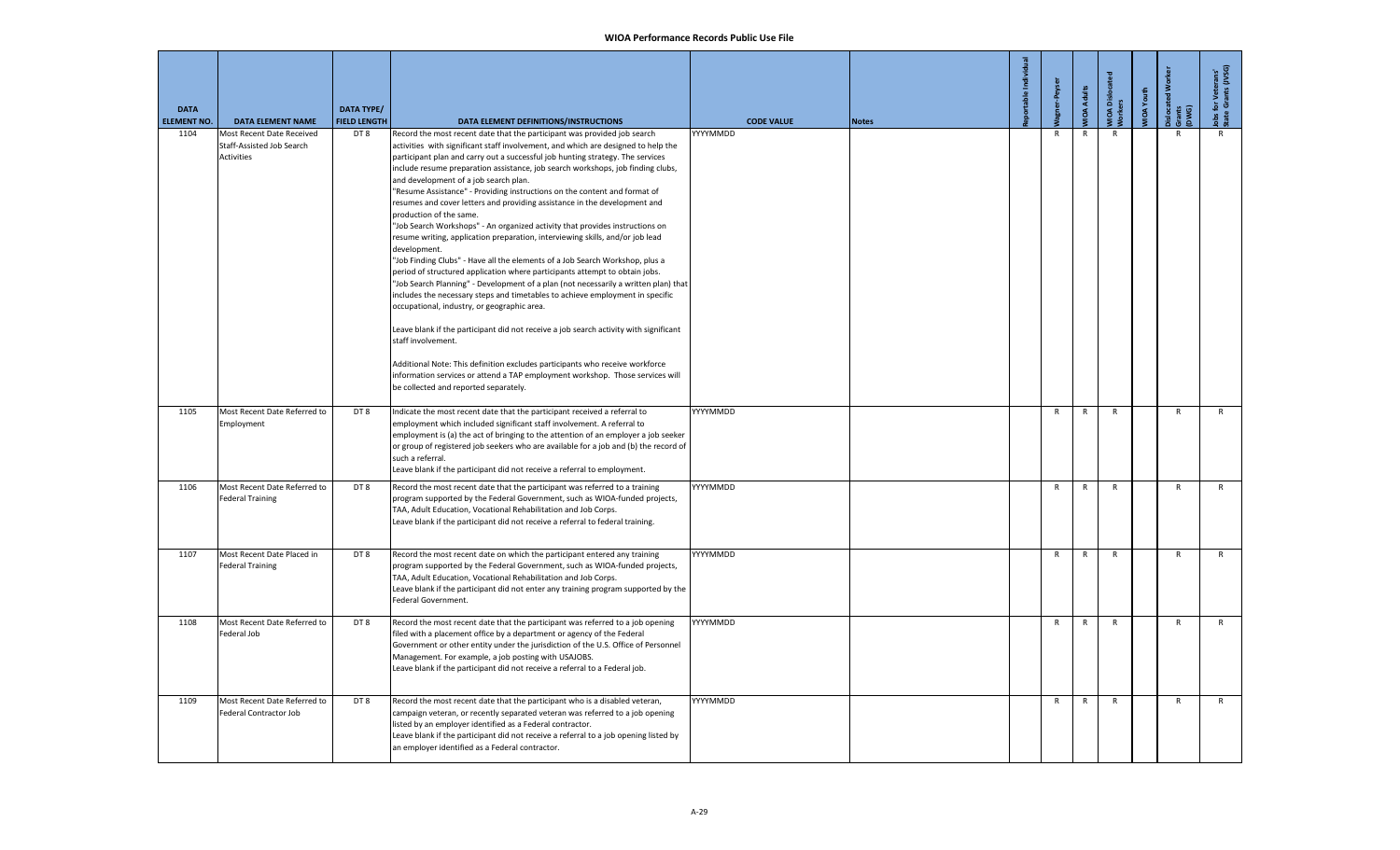| <b>DATA</b>                |                                                                                                                                    | <b>DATA TYPE/</b>          |                                                                                                                                                                                                                                                                                                                                                                                                                                                                                                                                                                                                                                                                                                          |                                                                                                                                                                                                                                                             |                                                                                   | İndi<br>able | gner-Peyse   | <b>JIDA Adults</b> | VIOA Dislocat<br><b>Jorkers</b> | <b>JIOA</b> Youth | 3<br>islocated<br>irants<br>JWG) | i for Veterans'<br>e Grants (JVSG)<br>obs fo<br>state |
|----------------------------|------------------------------------------------------------------------------------------------------------------------------------|----------------------------|----------------------------------------------------------------------------------------------------------------------------------------------------------------------------------------------------------------------------------------------------------------------------------------------------------------------------------------------------------------------------------------------------------------------------------------------------------------------------------------------------------------------------------------------------------------------------------------------------------------------------------------------------------------------------------------------------------|-------------------------------------------------------------------------------------------------------------------------------------------------------------------------------------------------------------------------------------------------------------|-----------------------------------------------------------------------------------|--------------|--------------|--------------------|---------------------------------|-------------------|----------------------------------|-------------------------------------------------------|
| <b>ELEMENT NO.</b><br>1110 | <b>DATA ELEMENT NAME</b><br>Most Recent Date Entered Into<br>Federal Job                                                           | <b>FIELD LENGTH</b><br>DT8 | DATA ELEMENT DEFINITIONS/INSTRUCTIONS<br>Record the most recent date a job seeker entered into a job filed with a placement YYYYMMDD<br>office by a department or agency or other entity under the jurisdiction of the U.S.<br>Office of Personnel Management. Leave blank if the participant was not placed                                                                                                                                                                                                                                                                                                                                                                                             | <b>CODE VALUE</b>                                                                                                                                                                                                                                           | <b>Notes</b>                                                                      |              | $\mathsf{R}$ | $\mathsf{R}$       | $\mathsf{R}$                    |                   |                                  |                                                       |
| 1111                       | Most Recent Date Entered Into<br>Federal Contractor Job                                                                            | DT8                        | into a federal iob.<br>Record the most recent date a job seeker who is either a special disabled veteran,<br>campaign veteran, or recently separated veteran entered into a Federal Contractor<br>Job.<br>Leave blank if the participant was not placed into a federal contractor job.                                                                                                                                                                                                                                                                                                                                                                                                                   | YYYYMMDD                                                                                                                                                                                                                                                    |                                                                                   |              | R            | $\mathsf{R}$       | $\mathsf{R}$                    |                   | $\mathsf{R}$                     | $\mathsf{R}$                                          |
| 1112                       | Most Recent Date Received<br>Unemployment Insurance (UI)<br>Claim Assistance                                                       | DT8                        | Indicate the most recent date a job seeker was provided meaningful assistance in<br>filing a UI claim.<br>Leave blank if the participant did not receive unemployment insurance claim<br>assistance.                                                                                                                                                                                                                                                                                                                                                                                                                                                                                                     | YYYYMMDD                                                                                                                                                                                                                                                    | This Item is blank in public use file to<br>preserve participant confidentiality. |              | R            | R                  | $\mathsf{R}$                    |                   | $\mathsf{R}$                     | R                                                     |
| 1113                       | Most Recent Date Referred to<br>Other Federal/State Assistance                                                                     | DT8                        | Record the most recent date a job seeker was referred to Other Federal/State<br>Assistance. This may include Supplemental Nutrition Assistance Program (SNAP)<br>benefits, Temporary Assistance for Needy Families (TANF), health insurance<br>assistance, child support assistance, tax preparation support, and any other<br>Federal or State assistance programs.<br>Leave blank if the participant was not referred to Other Federal/State assistance.                                                                                                                                                                                                                                               | YYYYMMDD                                                                                                                                                                                                                                                    |                                                                                   |              | R            | $\mathsf{R}$       | $\mathsf{R}$                    |                   | $\mathsf{R}$                     | R                                                     |
| 1114                       | Referred to Jobs for Veterans<br>State Grants (JVSG) Services                                                                      | IN <sub>1</sub>            | Record 1 if the participant was referred to JVSG services due to significant barrier<br>to employment.<br>Record 2 if the participant was referred to JVSG services due to TSM identified as<br>in need of individualized career services.<br>Record 3 if the participant was referred to JVSG services as wounded, ill, or injured $3 =$ Referred as wounded, ill, or injured<br>located in a military treatment facility, or his or her caregiver.<br>Record 4 if the participant was referred to JVSG services for reasons other than<br>those listed above.<br>Record 0 if the participant was not referred to JVSG services.<br>Leave blank if this data element does not apply to the participant. | 1 = Referred due to significant barrier to<br>employment<br>2 = Referred due to TSM identified as in<br>need of individualized career services<br>located in a military treatment facility, or<br>his or her caretaker<br>$4 = Other$<br>$0 = Not$ Referred |                                                                                   |              | R            | $\mathsf{R}$       | $\mathsf{R}$                    |                   | $\mathsf{R}$                     | R                                                     |
| 1115                       | Referred to Department of<br>Veterans Affairs (VA) Services                                                                        | IN <sub>1</sub>            | Record 1 if the participant was referred for Vocational Rehabilitation and<br>Employment (VR&E) determinations.<br>Record 2 if the participant was referred to Post-9/11 GI Bill benefits.<br>Record 3 if the participant was referred to Montgomery GI Bill benefits.<br>Record 4 if the participant was referred to both the Post-9/11 GI Bill and to the<br>Montgomery GI Bill.<br>Record 5 for all other referrals for services from the Department of Veteran's<br>Affairs (VA). These include referrals for PTSD and TBI treatment and substance<br>abuse assistance to identify the most common.<br>Leave blank if this data element does not apply to the participant.                           | $1 = VR&E$<br>$2 = Post 9/11$ GI Bill<br>3 = Montgomery GI Bill<br>4 = Post 9/11 GI Bill and Montgomery GI<br>5 = All other referrals for VA services                                                                                                       |                                                                                   |              | $\mathsf{R}$ | $\mathsf{R}$       | $\mathsf{R}$                    |                   | $\mathsf{R}$                     | R                                                     |
| 1116                       | Most Recent Date Received<br><b>Staff-Assisted Basic Career</b><br>Services (Other)<br>SECTION C.03-INDIVIDUALIZED CAREER SERVICES | DT8                        | Record the most recent date on which the participant received basic career<br>services requiring a significant expenditure of staff involvement, if said basic<br>career service is not otherwise recorded in data elements 1102-1115. These<br>additional basic career services may include, but are not limited to, (a)<br>reemployment services; (b) federal bonding program; (c) job development<br>contacts; (d) referrals to educational services; and (e) tax credit eligibility<br>determination.<br>Leave blank if the participant did not receive any other basic career services.                                                                                                             | YYYYMMDD                                                                                                                                                                                                                                                    |                                                                                   |              | R            | $\mathsf{R}$       | $\mathsf{R}$                    |                   | $\mathsf{R}$                     | R                                                     |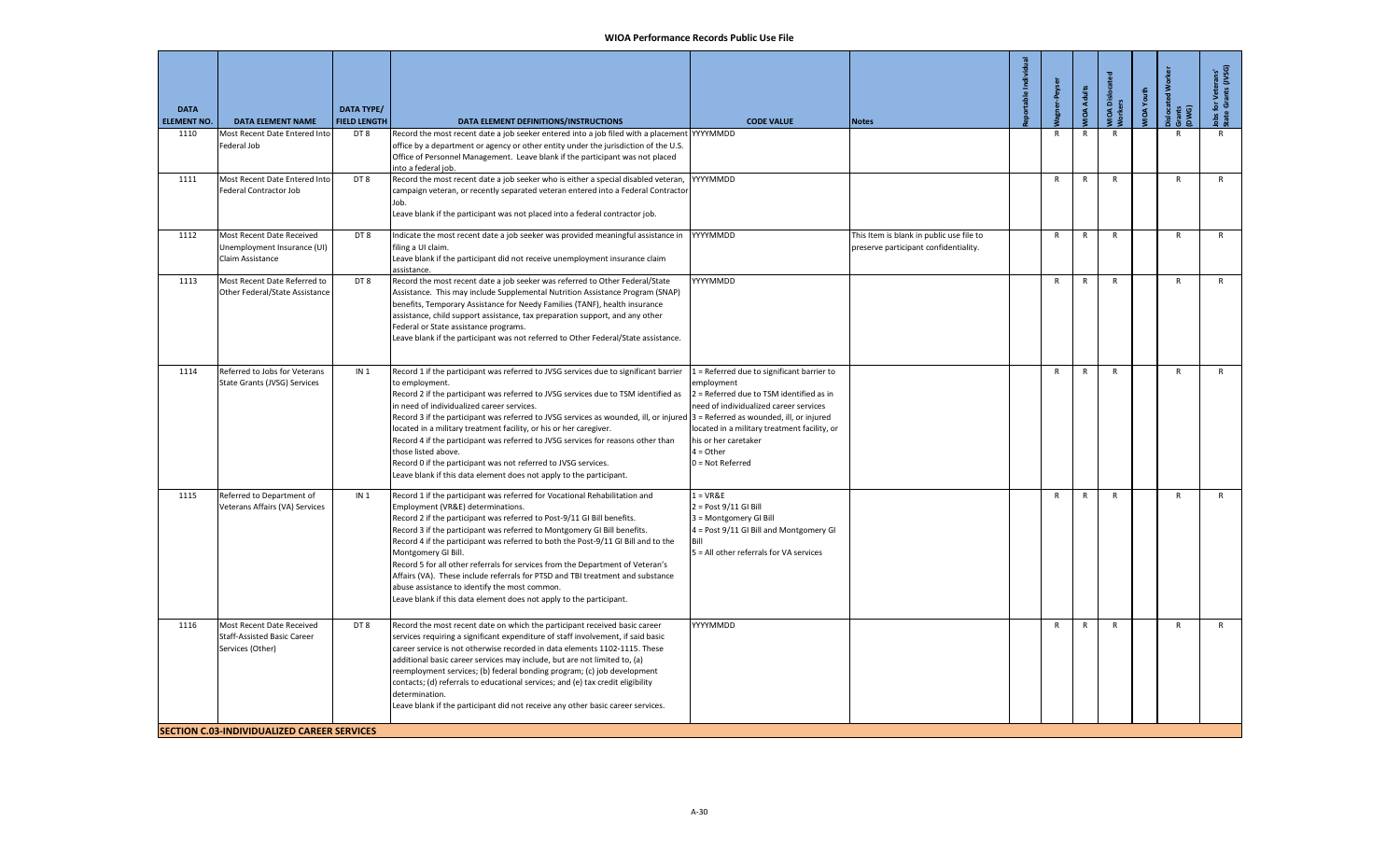| <b>DATA</b><br><b>ELEMENT NO.</b> | <b>DATA ELEMENT NAME</b>                                                    | DATA TYPE/<br><b>FIELD LENGTH</b> | DATA ELEMENT DEFINITIONS/INSTRUCTIONS                                                                                                                                                                                                                                                                                                                                                                                                                                                                                                                                                                                                                                                                                                                                                                                                                                                                                                                                                                                                                                                                                                                                                                                                                                                                                                                                                                                                                                                                                                                      | <b>CODE VALUE</b>                                                                                                                                                                                                                                                                                                                                                                                                                                | <b>Notes</b> | able Individual | Peyser       | <b>IOA Adults</b> | VIOA Dislocat<br>Vorkers | IOA Youth | slocated Worker<br>arants<br>DWG) | lobs for Veterans'<br>State Grants (JVSG) |
|-----------------------------------|-----------------------------------------------------------------------------|-----------------------------------|------------------------------------------------------------------------------------------------------------------------------------------------------------------------------------------------------------------------------------------------------------------------------------------------------------------------------------------------------------------------------------------------------------------------------------------------------------------------------------------------------------------------------------------------------------------------------------------------------------------------------------------------------------------------------------------------------------------------------------------------------------------------------------------------------------------------------------------------------------------------------------------------------------------------------------------------------------------------------------------------------------------------------------------------------------------------------------------------------------------------------------------------------------------------------------------------------------------------------------------------------------------------------------------------------------------------------------------------------------------------------------------------------------------------------------------------------------------------------------------------------------------------------------------------------------|--------------------------------------------------------------------------------------------------------------------------------------------------------------------------------------------------------------------------------------------------------------------------------------------------------------------------------------------------------------------------------------------------------------------------------------------------|--------------|-----------------|--------------|-------------------|--------------------------|-----------|-----------------------------------|-------------------------------------------|
| 1200                              | Date of First Individualized<br><b>Career Service</b>                       | DT8                               | Record the first date the participant received any individualized career service on<br>or after the date of participation. Individualized Career Services include<br>development of an Individual Employment Plan, Pre-Vocational Services, provision<br>of comprehensive skills and career assessments, internships or work experiences,<br>financial literacy services, English as Second Language Services, or any other<br>service that comprises a significant amount of staff time with an individual<br>participant as described in WIOA sec. 134(c)(2)(xii).<br>Leave blank if the participant did not receive any individualized career service or<br>this data element does not apply to the individual.                                                                                                                                                                                                                                                                                                                                                                                                                                                                                                                                                                                                                                                                                                                                                                                                                                         | YYYYMMDD                                                                                                                                                                                                                                                                                                                                                                                                                                         |              |                 | $\mathsf{R}$ | R                 | $\mathsf{R}$             |           | R                                 | $\mathsf{R}$                              |
| 1201                              | Most Recent Date Received<br>Individualized Career Service                  | DT8                               | Record the most recent date on which the participant received individualized<br>career services as described in WIOA sec. 134(c)(2)(xii).                                                                                                                                                                                                                                                                                                                                                                                                                                                                                                                                                                                                                                                                                                                                                                                                                                                                                                                                                                                                                                                                                                                                                                                                                                                                                                                                                                                                                  | YYYYMMDD                                                                                                                                                                                                                                                                                                                                                                                                                                         |              |                 | R            | R                 | R                        |           | $\mathsf{R}$                      | $\mathsf{R}$                              |
| 1202                              | Date Individual Employment<br>Plan Created                                  | DT8                               | Record the date on which the participant's Individual Employment Plan (IEP) was<br>created or otherwise established to identify the participant's employment goals,<br>their appropriate achievement objectives, and the appropriate combination of<br>services for the participant to achieve the employment goals.<br>Leave blank if an employment plan was not created for the participant, or if the<br>individual is not a participant.                                                                                                                                                                                                                                                                                                                                                                                                                                                                                                                                                                                                                                                                                                                                                                                                                                                                                                                                                                                                                                                                                                               | YYYYMMDD                                                                                                                                                                                                                                                                                                                                                                                                                                         |              |                 | R            | R                 | R                        |           | $\mathsf{R}$                      | $\mathsf{R}$                              |
| 1203                              | Most Recent Date Received<br>Internship or Work Experience<br>opportunities | DT <sub>8</sub>                   | Record the most recent date on which the participant received an internship or<br>work experience opportunity directly linked to a career.<br>Leave blank if the participant did not receive an internship or work experience<br>opportunity or this data element does not apply to the participant.                                                                                                                                                                                                                                                                                                                                                                                                                                                                                                                                                                                                                                                                                                                                                                                                                                                                                                                                                                                                                                                                                                                                                                                                                                                       | YYYYMMDD                                                                                                                                                                                                                                                                                                                                                                                                                                         |              |                 | $\mathsf{R}$ | R                 | $\mathsf{R}$             |           | $\mathsf{R}$                      | $\mathsf{R}$                              |
| 1205                              | Type of Work Experience                                                     | IN <sub>1</sub>                   | If the participant received work experience, record the appropriate code to<br>indicate the type of work experience provided to the participant.<br>Record 1 if the participant participated in summer employment or an internship<br>during the summer months (WIOA Youth).<br>Record 2 if the participant participated in an internship or employment<br>opportunity during the non-summer months or if it extends beyond the summer<br>months.<br>Record 3 if the participant participated in a pre-apprenticeship program.<br>Record 4 if the participant participated in job shadowing.<br>Record 5 if the participant participated in on-the-job training (WIOA Youth).<br>Record 6 if the participant participated in a transitional job, as defined in WIOA<br>Section 134(d)(5).<br>Record 7 if the participant participated in another type of work experience not<br>covered in 1 through 5.<br>Record 0 if the participant did not participate in a work experience.<br>Leave blank if this data element does not apply to the participant.<br>NOTE: Code Value 6 should only be selected when other work experience<br>opportunities are provided that are not captured elsewhere. This code value is<br>also for use with Adult, Dislocated Worker, and Dislocated Worker Grants<br>programs only.<br>NOTE: If employment opportunities not limited to summer months are part of a<br>pre-apprenticeship program, or if on-the-job training for WIOA Youth is part of a<br>pre-apprenticeship program, choose Code 3 for pre-apprenticeship. | 1 = Summer employment/Internships<br>during the summer (WIOA Youth)<br>2 = Employment opportunities, including<br>internships, not limited to summer months<br>3 = Pre-apprenticeship programs<br>$4 =$ Job shadowing<br>5 = On-the-Job Training (WIOA Youth)<br>6 = Transitional Job (WIOA Adult,<br>Dislocated Worker, and Dislocated Worker<br>Grants)<br>7 = Other work experience activities<br>0 = Did Not Participate in these activities |              |                 | $\mathsf{R}$ | R                 | R                        | R         | $\mathsf{R}$                      | $\mathsf{R}$                              |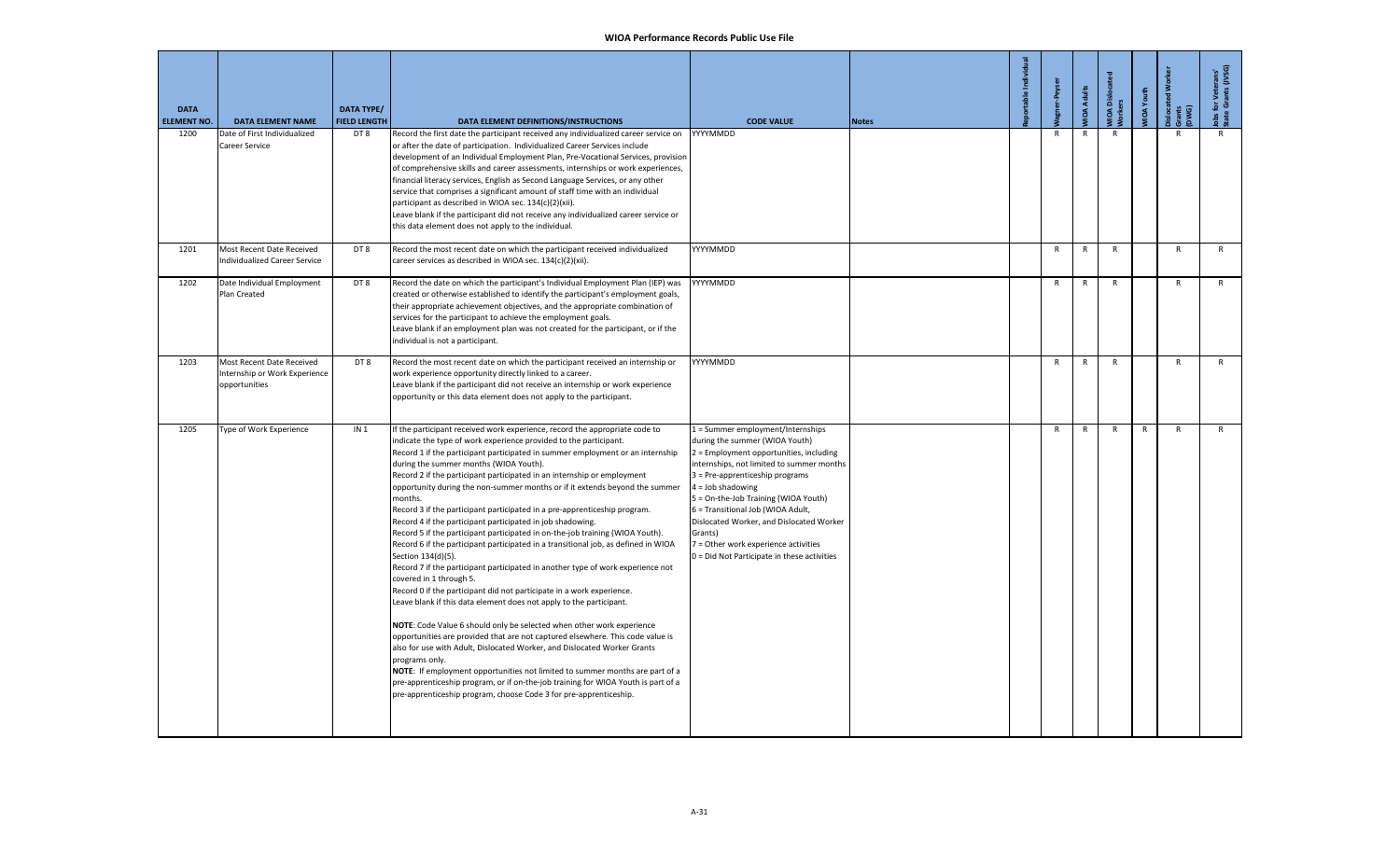| <b>DATA</b><br><b>ELEMENT NO.</b> | <b>DATA ELEMENT NAME</b>                                             | DATA TYPE/<br><b>FIELD LENGTH</b> | DATA ELEMENT DEFINITIONS/INSTRUCTIONS                                                                                                                                                                                                                                                                                                                                                                                                                                                                                                                                                                                                                                                                                                                                                                                                                                                                                                                       | <b>CODE VALUE</b>                | <b>Notes</b> | Jagner-Peyse | <b>VIOA Adults</b> | WIOA Disloca<br>Workers | <b>JIOA</b> Youth | š<br>Grants<br>DWG) | for Veterans'<br>e Grants (JVSG)<br>obs f<br>itate |
|-----------------------------------|----------------------------------------------------------------------|-----------------------------------|-------------------------------------------------------------------------------------------------------------------------------------------------------------------------------------------------------------------------------------------------------------------------------------------------------------------------------------------------------------------------------------------------------------------------------------------------------------------------------------------------------------------------------------------------------------------------------------------------------------------------------------------------------------------------------------------------------------------------------------------------------------------------------------------------------------------------------------------------------------------------------------------------------------------------------------------------------------|----------------------------------|--------------|--------------|--------------------|-------------------------|-------------------|---------------------|----------------------------------------------------|
| 1206                              | Date Received Financial<br>Literacy Services                         | DT8                               | Record the date, at any time during participation in the program, that the<br>participant received any financial literacy services. They may include services that<br>help with creating budgets, initiate checking and savings accounts at banks,<br>applying for and managing loans and credit cards, learning about credit reports<br>and credit scores, and identifies identity theft.<br>Leave blank if this data element does not apply to the participant.                                                                                                                                                                                                                                                                                                                                                                                                                                                                                           | YYYYMMDD                         |              | $\mathsf{R}$ | R                  | R                       |                   |                     |                                                    |
| 1207                              | Date Received English as<br>Second Language Services                 | DT8                               | Record the date, at any time during participation in the program, that the<br>participant received any English as a second language service or training. ESL<br>services are those services provided to participants whose primary language is not<br>English. These services are designed to increase the English language proficiency<br>of the participant so they can attain training and/or employment success.<br>Leave blank if this data element does not apply to the participant.                                                                                                                                                                                                                                                                                                                                                                                                                                                                 | YYYYMMDD                         |              | $\mathsf{R}$ | ${\sf R}$          | $\mathsf{R}$            |                   | ${\sf R}$           | R                                                  |
| 1210                              | Received Pre-Vocational<br><b>Activities</b>                         | DT8                               | Record the date at any time during the individual's participant in the program that YYYYMMDD<br>they received short-term prevocational services, including development of<br>earning skills, communication skills, interviewing skills, punctuality, personal<br>maintenance skills, and professional conduct to prepare individuals for<br>unsubsidized employment or training.<br>Leave blank if this data element does not apply to the participant.                                                                                                                                                                                                                                                                                                                                                                                                                                                                                                     |                                  |              | R            | R                  | $\mathsf{R}$            |                   | $\mathsf{R}$        | R                                                  |
| 1211                              | <b>Transitional Jobs</b>                                             | IN <sub>2</sub>                   | Record 1 if the participant received work experience at a transitional job as<br>described in WIOA Section 134(d)(5).<br>Record 0 if the participant did not receive transitional jobs training as described<br>above.                                                                                                                                                                                                                                                                                                                                                                                                                                                                                                                                                                                                                                                                                                                                      | 1 = Transitional Job<br>$0 = No$ |              | ${\sf R}$    | $\mathsf{R}$       | $\mathsf{R}$            |                   | $\mathsf{R}$        | $\mathsf{R}$                                       |
| 1213                              | Most Recent Date Received<br>Individualized Career Service<br>(DVOP) | DT8                               | Record the most date on which the participant received individualized career<br>services (excluding case management) from a DVOP specialist, as described as<br>'intensive services" in Veteran's Program Letter 07-10. This includes the provision<br>of a combination of a) a comprehensive assessment and b) the development of an<br>participant employment plan. Upon receipt of both of these services, the<br>participant can be reported as receiving a single instance of individualized career<br>services. Please note that states should not report provision of adult basic<br>education and literacy activities as part of this specification. Receipt of<br>individualized career services with significant staff involvement also does not<br>require prior participation in "career services."<br>Leave blank if the participant did not receive Individualized Career Services or this<br>data element does not apply to the participant. | YYYYMMDD                         |              | R            |                    |                         |                   |                     | $\mathsf{R}$                                       |
| 1214                              | Most Recent Date Received<br>Job Search Activities (DVOP)            | DT8                               | Record the most recent date that a participant was provided job search activities<br>which are designed to help the participant plan and carry out a successful job<br>hunting strategy by a DVOP staff person. The services include resume preparation<br>assistance, job search workshops, job finding clubs, and development of a job<br>search plan.<br>Leave blank if the participant did not receive a job search activity or this data<br>element does not apply to the participant.                                                                                                                                                                                                                                                                                                                                                                                                                                                                 | YYYYMMDD                         |              | $\mathsf{R}$ |                    |                         |                   |                     | $\mathsf{R}$                                       |
| 1215                              | Most Recent Date Referred to<br>Employment (DVOP)                    | DT8                               | Record the most recent date that a participant was referred to employment by a<br>DVOP staff person. A referral to employment is (a) the act of bringing to the<br>attention of an employer a job seeker or group of registered job seekers who are<br>available for a job and (b) the record of such a referral.<br>Leave blank if the participant did not receive a referral to employment or this data<br>element does not apply to the participant.                                                                                                                                                                                                                                                                                                                                                                                                                                                                                                     | YYYYMMDD                         |              | R            |                    |                         |                   |                     | R                                                  |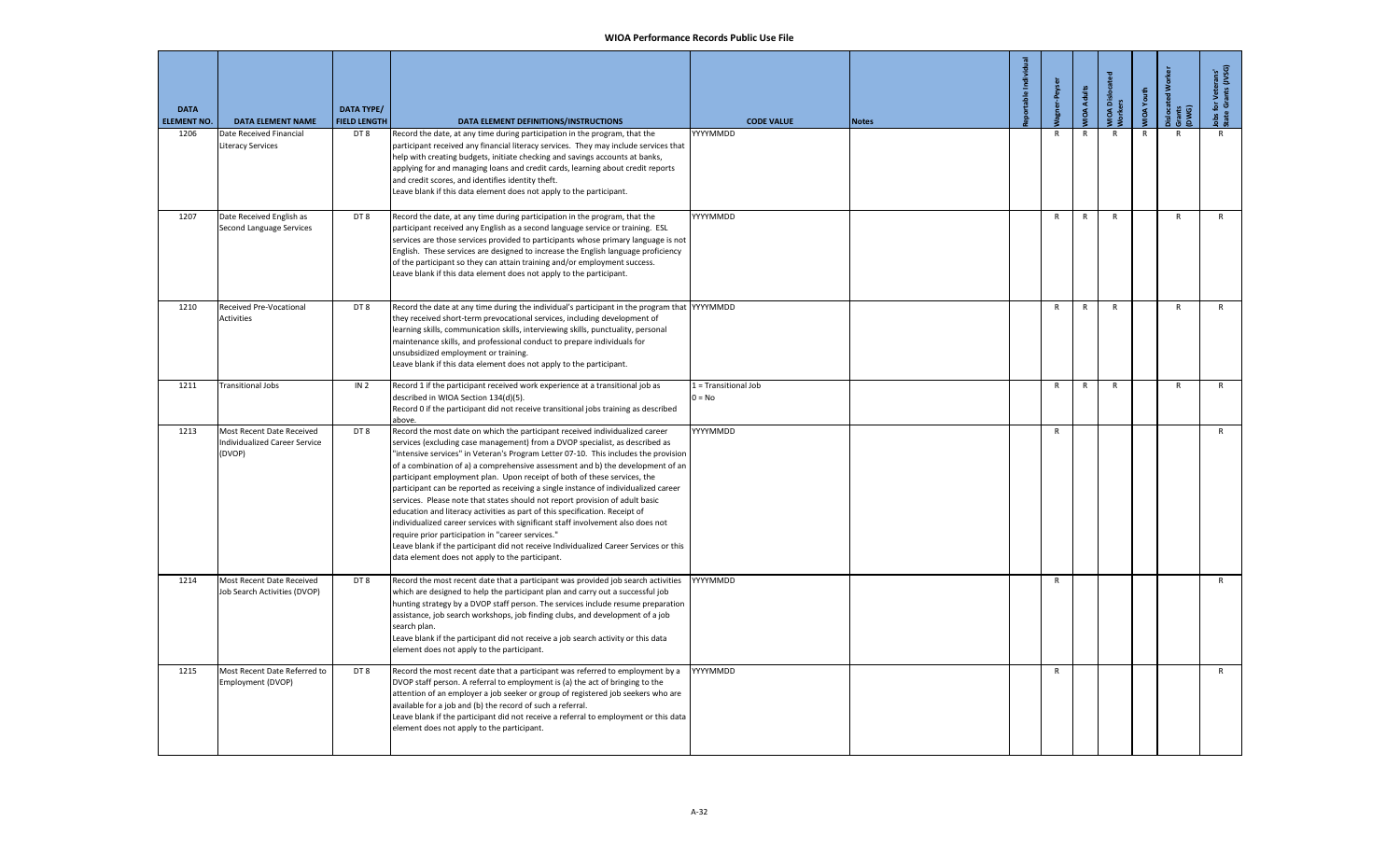| <b>DATA</b><br><b>ELEMENT NO.</b> | <b>DATA ELEMENT NAME</b>                                                          | <b>DATA TYPE/</b><br><b>FIELD LENGTH</b> | DATA ELEMENT DEFINITIONS/INSTRUCTIONS                                                                                                                                                                                                                                                                                                                                                                                                                                                                               | <b>CODE VALUE</b> | <b>Notes</b> | able Individua | agner-Peyse  | <b>IOA Adults</b> | VIOA Disloca<br><b>lorkers</b> | <b>IIOA</b> Youth | slocated<br>arants<br>DWG) | Jobs for Veterans'<br>State Grants (JVSG) |
|-----------------------------------|-----------------------------------------------------------------------------------|------------------------------------------|---------------------------------------------------------------------------------------------------------------------------------------------------------------------------------------------------------------------------------------------------------------------------------------------------------------------------------------------------------------------------------------------------------------------------------------------------------------------------------------------------------------------|-------------------|--------------|----------------|--------------|-------------------|--------------------------------|-------------------|----------------------------|-------------------------------------------|
| 1216                              | Most Recent Date Referred to<br>Federal Training (DVOP)                           | DT 8                                     | Record the most recent date that a participant was referred by a DVOP staff<br>person to a training program supported by the Federal Government, such as WIOA-<br>funded projects, TAA, NAFTA, and Job Corps. This definition does include DVA-<br>OJT.<br>Leave blank if the participant did not receive a referral to Federal training or this<br>data element does not apply to the participant.                                                                                                                 | YYYYMMDD          |              |                | $\mathsf{R}$ |                   |                                |                   |                            | R                                         |
| 1217                              | Most Recent Date Referred to<br>Federal Job (DVOP)                                | DT8                                      | Record the most recent date that the participant was referred by a DVOP staff<br>person to a job opening filed with a placement office by a department or agency<br>of the Federal government or other entity under the jurisdiction of the U.S. Office<br>of Personnel Management.<br>Leave blank if the participant did not receive a referral to a Federal job or this data<br>element does not apply to the participant.                                                                                        | YYYYMMDD          |              |                | $\mathsf{R}$ |                   |                                |                   |                            | R                                         |
| 1218                              | Most Recent Date Referred to<br>Federal Contractor Job (DVOP)                     | DT8                                      | Record the most recent date that the participant who is a disabled veteran,<br>campaign veteran, or recently separated veteran was referred by a DVOP staff<br>person to a job opening listed by an employer identified as a Federal contractor.<br>Leave blank if the participant did not receive a referral to a job opening listed by<br>an employer identified as a Federal contractor or this data element does not apply<br>to the participant.                                                               | YYYYMMDD          |              |                | $\mathsf{R}$ |                   |                                |                   |                            | $\mathsf{R}$                              |
| 1219                              | Most Recent Date Received<br>Other Staff-Assisted Basic<br>Career Services (DVOP) | DT8                                      | Record the most recent date on which the individual received other services<br>requiring a significant expenditure of DVOP staff time. These additional career<br>services may include, but are not limited to: (a) reemployment services; (b) federal<br>bonding program; (c) job development contacts; (d) referrals to educational<br>services; and (e) tax credit eligibility determination.<br>Leave blank if the participant did not receive any other career services with<br>significant staff involvement. | YYYYMMDD          |              |                | R            |                   |                                |                   |                            | R                                         |
| 1220                              | Most Recent Date Received<br><b>Career Guidance Services</b><br>(DVOP)            | DT8                                      | Record the most recent date that a participant received career guidance services,<br>which includes the provision of information, materials, suggestions, or advice by<br>DVOP staff intended to assist the job seeker in making occupation or career<br>decisions.<br>Leave blank if the participant did not receive a career guidance service.                                                                                                                                                                    | YYYYMMDD          |              |                | $\mathsf{R}$ |                   |                                |                   |                            | $\mathsf{R}$                              |
| 1221                              | Most Recent Date Entered<br>Federal Job (DVOP)                                    | DT8                                      | Indicate the most recent date a job seeker entered into a job filed with a<br>placement office by a department or agency or other entity under the jurisdiction<br>of the U.S. Office of Personnel Management (DVOP).<br>Leave blank if the participant did not begin a federal job.                                                                                                                                                                                                                                | YYYYMMDD          |              |                | $\mathsf{R}$ |                   |                                |                   |                            | R                                         |
| 1222                              | Most Recent Date Entered<br>Federal Contractor Job (DVOP)                         | DT8                                      | Indicate the most recent date a job seeker who is either a special disabled veteran, YYYYMMDD<br>campaign veteran, or recently separated veteran entered into a Federal Contractor<br>Job (DVOP).<br>Leave blank if the participant did not begin working in a Federal Contractor Job.                                                                                                                                                                                                                              |                   |              |                | $\mathsf{R}$ |                   |                                |                   |                            | R                                         |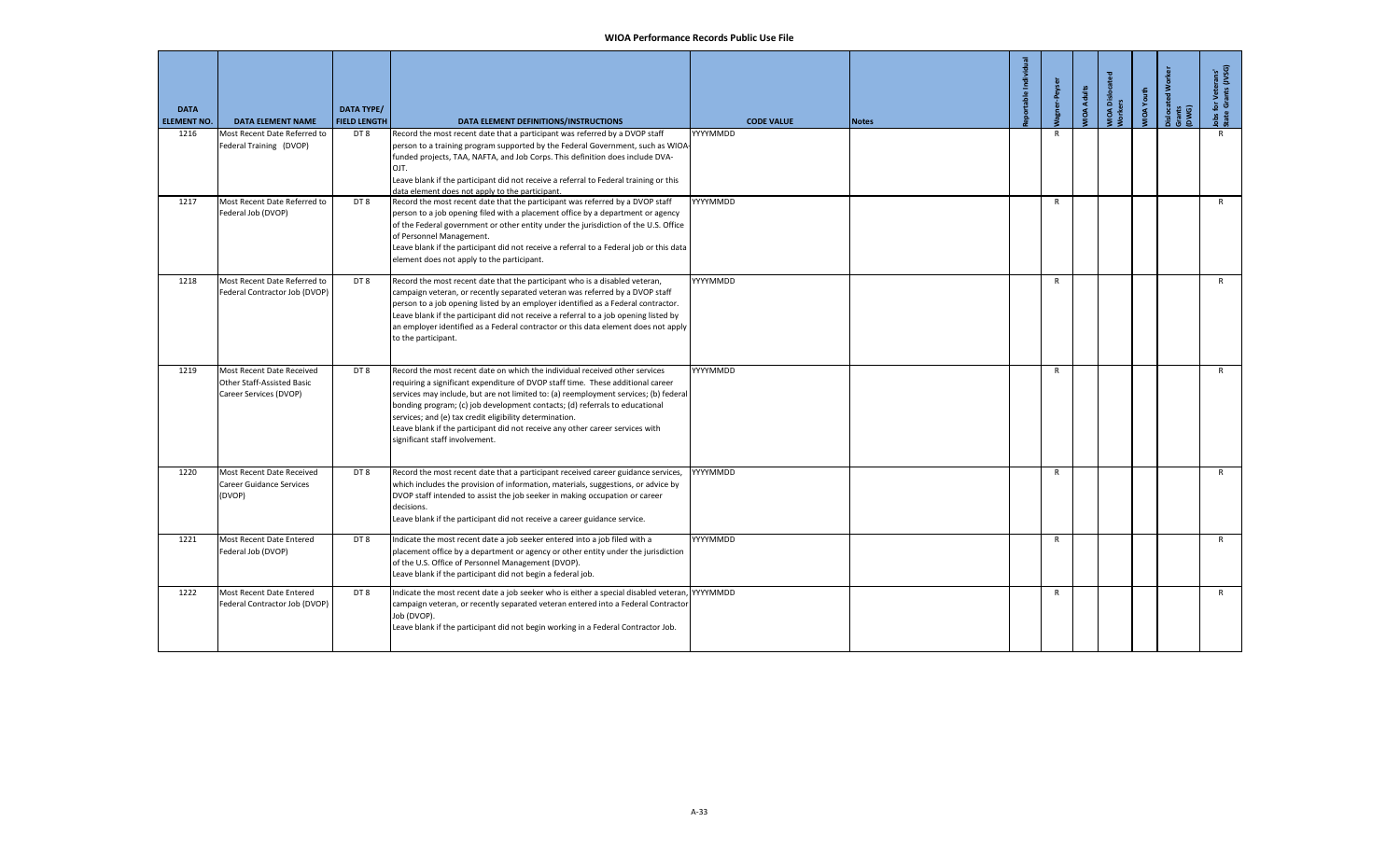| <b>DATA</b><br><b>ELEMENT NO.</b> | <b>DATA ELEMENT NAME</b>                                             | <b>DATA TYPE/</b><br><b>FIELD LENGTH</b> | DATA ELEMENT DEFINITIONS/INSTRUCTIONS                                                                                                                                                                                                                                                                                                                                                                                                                                                                      | <b>CODE VALUE</b>                                                                                                                                                                                                                                                                                                                                                                                                                                                                                                                                                                                                                                   | <b>Notes</b> | er-Peyser | <b>IOA Adults</b> | <b>IOA Disloca</b><br>rkers | <b>JIOA</b> Youth | з<br>ilocated<br>ants<br>WG) | s for Veterans'<br>:e Grants (JVSG) |
|-----------------------------------|----------------------------------------------------------------------|------------------------------------------|------------------------------------------------------------------------------------------------------------------------------------------------------------------------------------------------------------------------------------------------------------------------------------------------------------------------------------------------------------------------------------------------------------------------------------------------------------------------------------------------------------|-----------------------------------------------------------------------------------------------------------------------------------------------------------------------------------------------------------------------------------------------------------------------------------------------------------------------------------------------------------------------------------------------------------------------------------------------------------------------------------------------------------------------------------------------------------------------------------------------------------------------------------------------------|--------------|-----------|-------------------|-----------------------------|-------------------|------------------------------|-------------------------------------|
|                                   | <b>SECTION C.04-TRAINING SERVICES</b>                                |                                          |                                                                                                                                                                                                                                                                                                                                                                                                                                                                                                            |                                                                                                                                                                                                                                                                                                                                                                                                                                                                                                                                                                                                                                                     |              |           |                   |                             |                   |                              |                                     |
| 1300                              | Received Training (WIOA)                                             | IN <sub>1</sub>                          | Record 1 if the participant received training services.<br>Record 0 if the participant did not receive training services.                                                                                                                                                                                                                                                                                                                                                                                  | $1 = Yes$<br>$0 = No$                                                                                                                                                                                                                                                                                                                                                                                                                                                                                                                                                                                                                               |              | R         | R                 | R                           | R                 | R                            | $\mathsf{R}$                        |
| 1301                              | Eligible Training Provider -<br>Name - Training Service #1<br>(WIOA) | AN 75                                    | Enter the name of the eligible training provider where the participant received<br>training.<br>Leave blank if this data element does apply to the participant.                                                                                                                                                                                                                                                                                                                                            | XXXXXXXXXXXX                                                                                                                                                                                                                                                                                                                                                                                                                                                                                                                                                                                                                                        |              |           | $\mathsf{R}$      | $\mathsf{R}$                |                   | $\mathsf{R}$                 |                                     |
| 1302                              | Date Entered Training #1<br>(WIOA)                                   | DT8                                      | Record the date on which the participant's first training service actually began.<br>Leave blank if the participant did not receive a first training service or this data<br>element does not apply to the participant.                                                                                                                                                                                                                                                                                    | YYYYMMDD                                                                                                                                                                                                                                                                                                                                                                                                                                                                                                                                                                                                                                            |              |           | $\mathsf{R}$      | $\mathsf{R}$                | $\mathsf{R}$      | $\mathsf{R}$                 |                                     |
| 1303                              | Type of Training Service #1<br>(WIOA)                                | IN <sub>2</sub>                          | Use the appropriate code to indicate the type of approved training being provided $01 =$ On the Job Training (non-WIOA<br>to the participant.<br>NOTE: If OJT or Skill Upgrading is being provided as part of a Registered<br>Apprenticeship program, choose Code 09.<br>NOTE: Code 06 should only be utilized when other codes are clearly not<br>appropriate.<br>Record 00 if the participant did not receive a training service.<br>Leave blank if this data element does not apply to the participant. | Youth).<br>02 = Skill Upgrading<br>03 = Entrepreneurial Training (non-WIOA<br>Youth)<br>04 = ABE or ESL (contextualized or other) in<br>conjunction with Training<br>05 = Customized Training<br>06 = Occupational Skills Training (non-<br>WIOA Youth)<br>07 = ABE or ESL (contextualized or other)<br>NOT in conjunction with training (funded<br>by Trade Adjustment Assistance only)<br>08 = Prerequisite Training<br>09 = Registered Apprenticeship<br>10 = Youth Occupational Skills Training<br>11 = Other Non-Occupational-Skills Training<br>12 = Job Readiness Training in conjunction<br>with other training<br>00 = No Training Service |              |           | $\mathsf{R}$      | $\mathsf{R}$                | $\mathsf{R}$      | $\mathsf{R}$                 |                                     |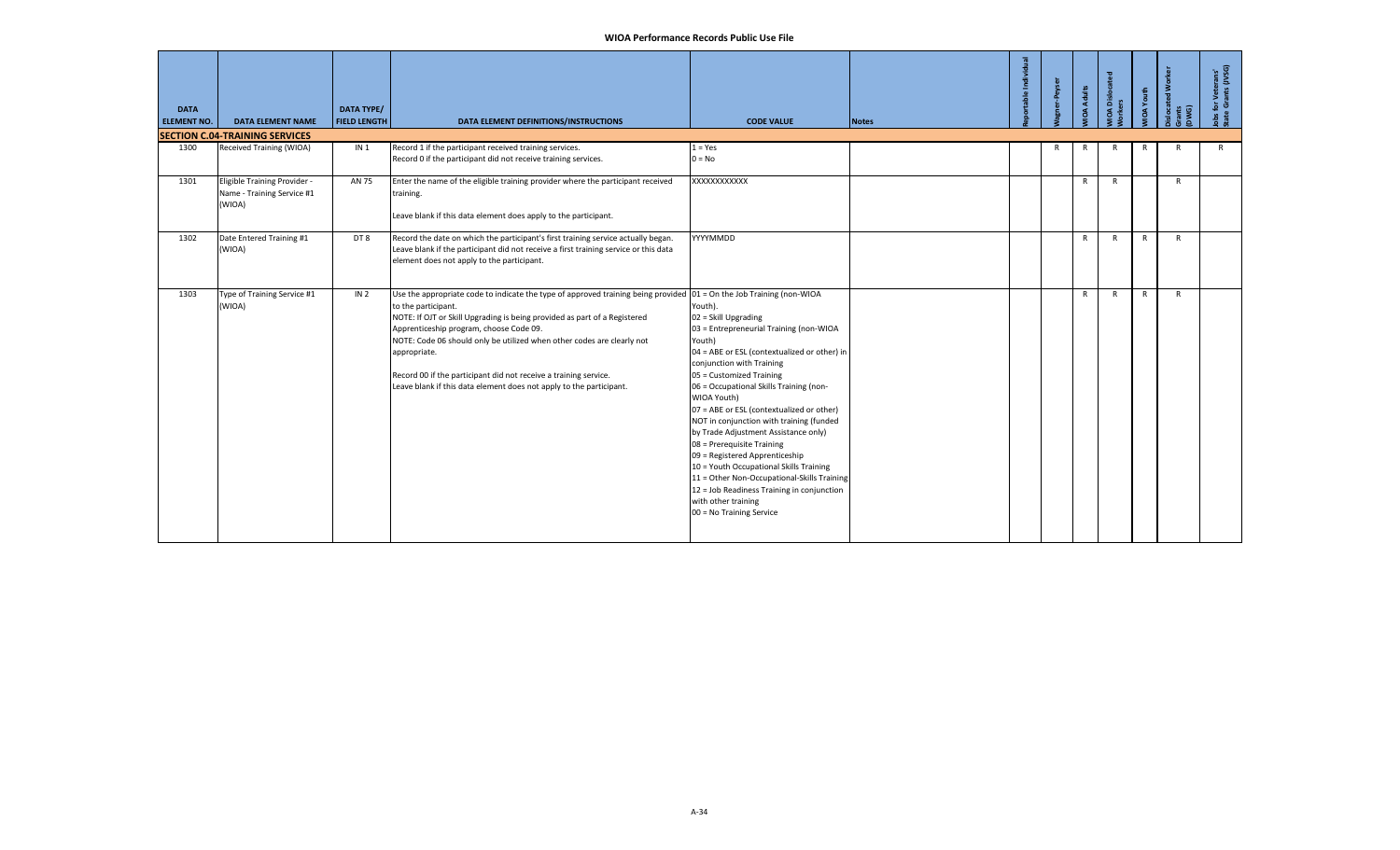| <b>DATA</b><br><b>ELEMENT NO.</b> | <b>DATA ELEMENT NAME</b>                                | <b>DATA TYPE/</b><br><b>FIELD LENGTH</b> | DATA ELEMENT DEFINITIONS/INSTRUCTIONS                                                                                                                                                                                                                                                                                                                                                                                                                                                                                                                                                                                                                                                                                                                                                                                                                                                                                                                    | <b>CODE VALUE</b>                                                                                                                                                                                                                                                                                                                                                                                                                                                                                                                                                                                                                                                                                                                                             | <b>Notes</b>                                                                                                        | eportable Individual | er-Peyse | <b>MOA Adults</b> | <b>MOA Dislocat</b><br><b>Norkers</b> | MIOA Youth   | š<br>Dislocated<br>Grants<br>DWG) | Jobs for Veterans'<br>State Grants (JVSG) |
|-----------------------------------|---------------------------------------------------------|------------------------------------------|----------------------------------------------------------------------------------------------------------------------------------------------------------------------------------------------------------------------------------------------------------------------------------------------------------------------------------------------------------------------------------------------------------------------------------------------------------------------------------------------------------------------------------------------------------------------------------------------------------------------------------------------------------------------------------------------------------------------------------------------------------------------------------------------------------------------------------------------------------------------------------------------------------------------------------------------------------|---------------------------------------------------------------------------------------------------------------------------------------------------------------------------------------------------------------------------------------------------------------------------------------------------------------------------------------------------------------------------------------------------------------------------------------------------------------------------------------------------------------------------------------------------------------------------------------------------------------------------------------------------------------------------------------------------------------------------------------------------------------|---------------------------------------------------------------------------------------------------------------------|----------------------|----------|-------------------|---------------------------------------|--------------|-----------------------------------|-------------------------------------------|
| 1304                              | Eligible Training Provider -<br>Program of Study (WIOA) | IN <sub>9</sub>                          | Enter the participant's Program of Study for the Eligible Training Provider.<br>A program of study is synonymous with a "program of training services" as<br>defined at 20 CFR part 680.420. A program of training services is one or more<br>courses or classes, or a structured regimen that provides the services in 20 CFR<br>part 680.200 and leads to:<br>(a) An industry-recognized certificate or certification, a certificate of completion<br>of a registered apprenticeship, a license recognized by the State involved or the<br>Federal Government, an associate or baccalaureate degree, or community college<br>certificate of completion;<br>(b) Consistent with § 680.350, a secondary school diploma or its equivalent;<br>(c) Employment; or<br>(d) Measurable skill gains toward a credential described in paragraph (a) or (b) of<br>this section or employment.<br>Record all that apply if the program of study can be classified | 1 = A program of study leading to an<br>industry-recognized certificate or<br>certification<br>$2 = A program of study leading to a$<br>certificate of completion of a registered<br>apprenticeship<br>3 = A program of study leading to a license<br>recognized by the State involved or the<br><b>Federal Government</b><br>$4 = A program of study leading to an$<br>associate degree<br>5 = A program of study leading to a<br>baccalaureate degree<br>$6$ = A program of study leading to a<br>community college certificate of<br>completion<br>7 = A program of study leading to a<br>secondary school diploma or its equivalent<br>8 = A program of study leading to<br>employment<br>$9 = A program of study leading to a$<br>measurable skills gain | Separate responses are coded in Items<br>4030 to 4038.                                                              |                      |          | $\mathsf{R}$      | $\mathsf{R}$                          |              | R                                 |                                           |
| 1305                              | Eligible Training Provider - CIP<br>Code (WIOA)         | IN <sub>6</sub>                          | A program of study is identified through both the type of program outlined above<br>(e.g. industry-recognized certificate) and the field of study. The taxonomy that<br>will be used to identify fields of study will be the Classification of Instructional<br>Programs (CIP). The CIP code can be found here:<br>https://nces.ed.gov/ipeds/cipcode/Default.aspx?y=55<br>This field should represent the 6-digit CIP code, without decimal points.                                                                                                                                                                                                                                                                                                                                                                                                                                                                                                      | <b>XXXX</b>                                                                                                                                                                                                                                                                                                                                                                                                                                                                                                                                                                                                                                                                                                                                                   |                                                                                                                     |                      |          | $\mathsf{R}$      | $\mathsf{R}$                          |              | $\mathsf{R}$                      |                                           |
| 1306                              | <b>Occupational Skills Training</b><br>Code #1          | IN 6                                     | Enter the 8 digit O*Net 4.0 (or later versions) code that best describes the training 000000<br>occupation for which the participant received training services.<br>Leave blank if occupational code is not available or not known.<br>Additional Notes: If all 8 digits of the occupational skills code are not collected,<br>record as many digits as are available. If the participant receives multiple training<br>services, use the occupational skills training code for the most recent training.                                                                                                                                                                                                                                                                                                                                                                                                                                                |                                                                                                                                                                                                                                                                                                                                                                                                                                                                                                                                                                                                                                                                                                                                                               | Original codes were cross walked to the<br>O*Net 10.0 code. Blank if the reported<br>occupation code was not valid. |                      |          | $\mathsf{R}$      | $\mathsf{R}$                          | R            | $\mathsf{R}$                      |                                           |
| 1307                              | Training Completed #1                                   | IN <sub>1</sub>                          | Record 1 if the participant completed approved training.<br>Record 0 if the participant did not complete training (withdrew).<br>Leave blank if the participant did not receive a first training service or this data<br>element does not apply to the participant.                                                                                                                                                                                                                                                                                                                                                                                                                                                                                                                                                                                                                                                                                      | $1 = Yes$<br>$0 = No$ (Withdrew)                                                                                                                                                                                                                                                                                                                                                                                                                                                                                                                                                                                                                                                                                                                              |                                                                                                                     |                      |          | $\mathsf{R}$      | $\mathsf{R}$                          | R            | $\mathsf{R}$                      |                                           |
| 1308                              | Date Completed, or Withdrew<br>from, Training #1        | DT8                                      | Record the date when the participant completed training or withdrew<br>permanently from training. If multiple training services were received, record the<br>most recent date on which the participant completed training.<br>Leave blank if the participant did not receive a first training service or this data<br>element does not apply to the participant.                                                                                                                                                                                                                                                                                                                                                                                                                                                                                                                                                                                         | YYYYMMDD                                                                                                                                                                                                                                                                                                                                                                                                                                                                                                                                                                                                                                                                                                                                                      |                                                                                                                     |                      |          | $\mathsf{R}$      | $\mathsf{R}$                          | $\mathsf{R}$ | $\mathsf{R}$                      |                                           |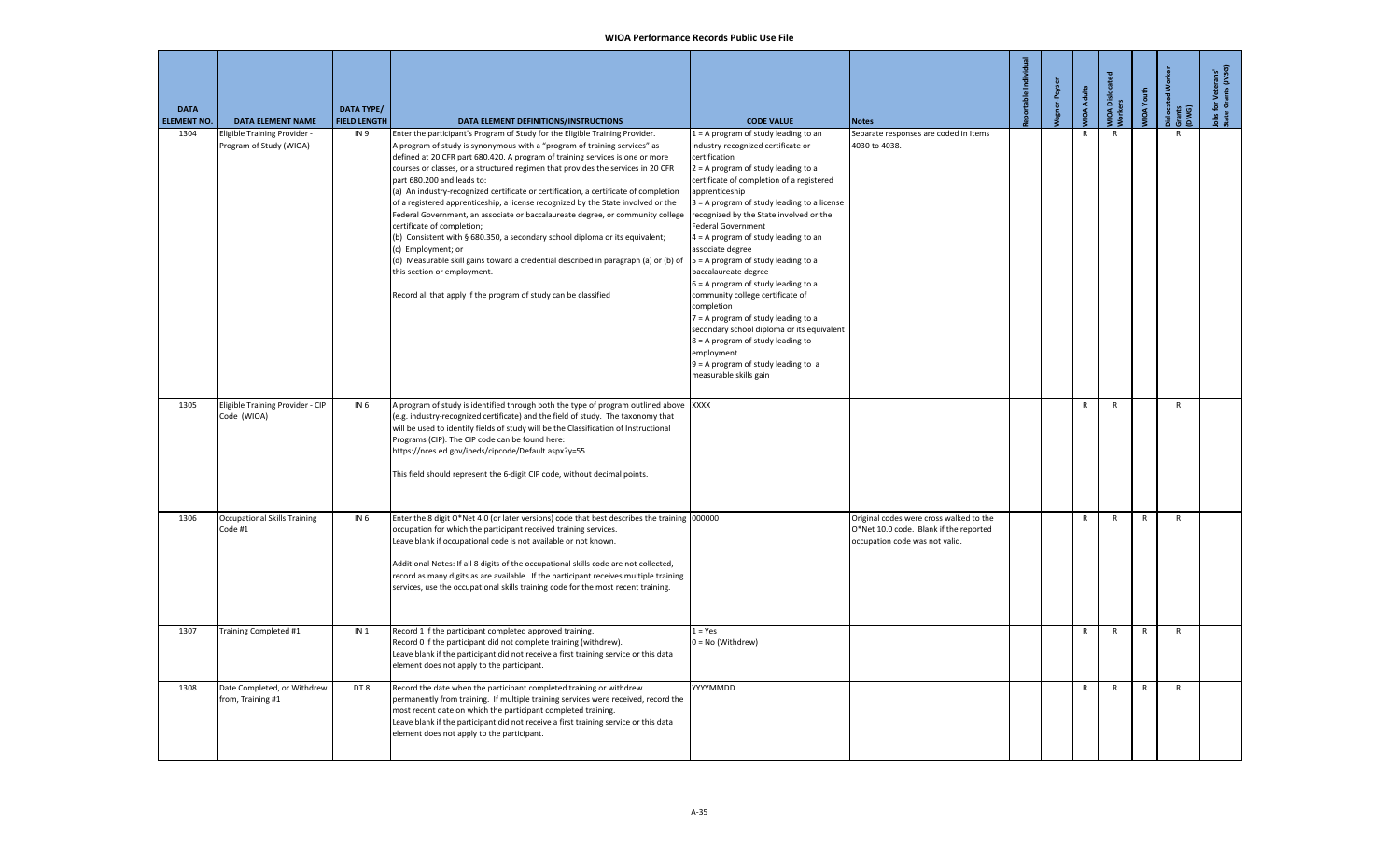| <b>DATA</b><br><b>ELEMENT NO.</b> | <b>DATA ELEMENT NAME</b>                         | <b>DATA TYPE/</b><br><b>FIELD LENGTH</b> | DATA ELEMENT DEFINITIONS/INSTRUCTIONS                                                                                                                                                                                                                                                                                                                                                                                                                                                                                                   | <b>CODE VALUE</b>                                                                                                                                                                                                                                                                                                                                                                                                                                                                                                                                                                                                                                                                         | <b>Notes</b>                                                                                                        | able Indi | gner-Peyse | <b>JIDA Adults</b> | NIOA Disloca<br>Norkers | <b>IIOA</b> Youth | islocated Wo<br>Grants<br>DWG) | for Veterans'<br>e Grants (JVSG)<br>as<br>tate |
|-----------------------------------|--------------------------------------------------|------------------------------------------|-----------------------------------------------------------------------------------------------------------------------------------------------------------------------------------------------------------------------------------------------------------------------------------------------------------------------------------------------------------------------------------------------------------------------------------------------------------------------------------------------------------------------------------------|-------------------------------------------------------------------------------------------------------------------------------------------------------------------------------------------------------------------------------------------------------------------------------------------------------------------------------------------------------------------------------------------------------------------------------------------------------------------------------------------------------------------------------------------------------------------------------------------------------------------------------------------------------------------------------------------|---------------------------------------------------------------------------------------------------------------------|-----------|------------|--------------------|-------------------------|-------------------|--------------------------------|------------------------------------------------|
| 1309                              | Date Entered Training #2                         | DT8                                      | Record the date on which the participant's second training service actually began.<br>Leave blank if the participant did not receive a second training service or this data<br>element does not apply to the participant.                                                                                                                                                                                                                                                                                                               | YYYYMMDD                                                                                                                                                                                                                                                                                                                                                                                                                                                                                                                                                                                                                                                                                  |                                                                                                                     |           |            | R                  | R                       | R                 | R                              |                                                |
| 1310                              | Type of Training Service #2<br>(WIOA)            | IN <sub>2</sub>                          | If the participant received a second type of training, record the appropriate code<br>to indicate the type of approved training being provided to the participant.<br>NOTE: If OJT or Skill Upgrading is being provided as part of a Registered<br>Apprenticeship program, choose Code 09.<br>NOTE: Code 06 should only be instances when other codes are clearly not<br>appropriate.<br>Record 00 if the participant did not receive a second training service.<br>Leave blank if this data element does not apply to the participant. | 01 = On the Job Training (non-WIOA<br>Youth).<br>02 = Skill Upgrading<br>03 = Entrepreneurial Training (non-WIOA<br>Youth)<br>04 = ABE or ESL (contextualized or other) in<br>conjunction with Training<br>05 = Customized Training<br>06 = Occupational Skills Training (non-<br>WIOA Youth)<br>07 = ABE or ESL (contextualized or other)<br>NOT in conjunction with training (funded<br>by Trade Adjustment Assistance only)<br>08 = Prerequisite Training<br>09 = Registered Apprenticeship<br>10 = Youth Occupational Skills Training<br>11 = Other Non-Occupational-Skills Training<br>12 = Job Readiness Training in conjunction<br>with other training<br>00 = No Training Service |                                                                                                                     |           |            | $\mathsf{R}$       | $\mathsf{R}$            | $\mathsf{R}$      | $\mathsf{R}$                   |                                                |
| 1311                              | <b>Occupational Skills Training</b><br>Code #2   | IN 6                                     | Enter the 8 digit O*Net 4.0 (or later versions) code that best describes the training 000000<br>occupation for which the participant received training services.<br>Leave blank if occupational code is not available or not known.<br>Additional Notes: If all 8 digits of the occupational skills code are not collected,<br>record as many digits as are available. If the participant receives multiple training<br>services, use the occupational skills training code for the most recent training.                               |                                                                                                                                                                                                                                                                                                                                                                                                                                                                                                                                                                                                                                                                                           | Original codes were cross walked to the<br>O*Net 10.0 code. Blank if the reported<br>occupation code was not valid. |           |            | $\mathsf{R}$       | $\mathsf{R}$            | R                 | $\mathsf{R}$                   |                                                |
| 1312                              | Training Completed #2                            | IN <sub>1</sub>                          | Record 1 if the participant completed approved training.<br>Record 0 if the participant did not complete training (withdrew).<br>Leave blank if the participant did not receive a second training service or this data<br>element does not apply to the participant.                                                                                                                                                                                                                                                                    | $1 = Yes$<br>0 = No (Withdrew)                                                                                                                                                                                                                                                                                                                                                                                                                                                                                                                                                                                                                                                            |                                                                                                                     |           |            | $\mathsf{R}$       | $\mathsf{R}$            | $\mathsf{R}$      | $\mathsf{R}$                   |                                                |
| 1313                              | Date Completed, or Withdrew<br>from, Training #2 | DT8                                      | Record the date when the participant completed training or withdrew<br>permanently from training. If multiple training services were received, record the<br>most recent date on which the participant completed training.<br>Leave blank if the participant did not receive a second training service or this data<br>element does not apply to the participant.                                                                                                                                                                       | YYYYMMDD                                                                                                                                                                                                                                                                                                                                                                                                                                                                                                                                                                                                                                                                                  |                                                                                                                     |           |            | $\mathsf{R}$       | $\mathsf{R}$            | R                 | $\mathsf{R}$                   |                                                |
| 1314                              | Date Entered Training #3                         | DT8                                      | Record the date on which the participant's third training service actually began. If<br>the participant received more than 3 training services, record the date on which<br>the participant actually began the last (or most recent) training service.<br>Leave blank if the participant did not receive a third training service or this data<br>element does not apply to the participant.                                                                                                                                            | YYYYMMDD                                                                                                                                                                                                                                                                                                                                                                                                                                                                                                                                                                                                                                                                                  |                                                                                                                     |           |            | R                  | R                       | $\mathsf{R}$      | $\mathsf{R}$                   |                                                |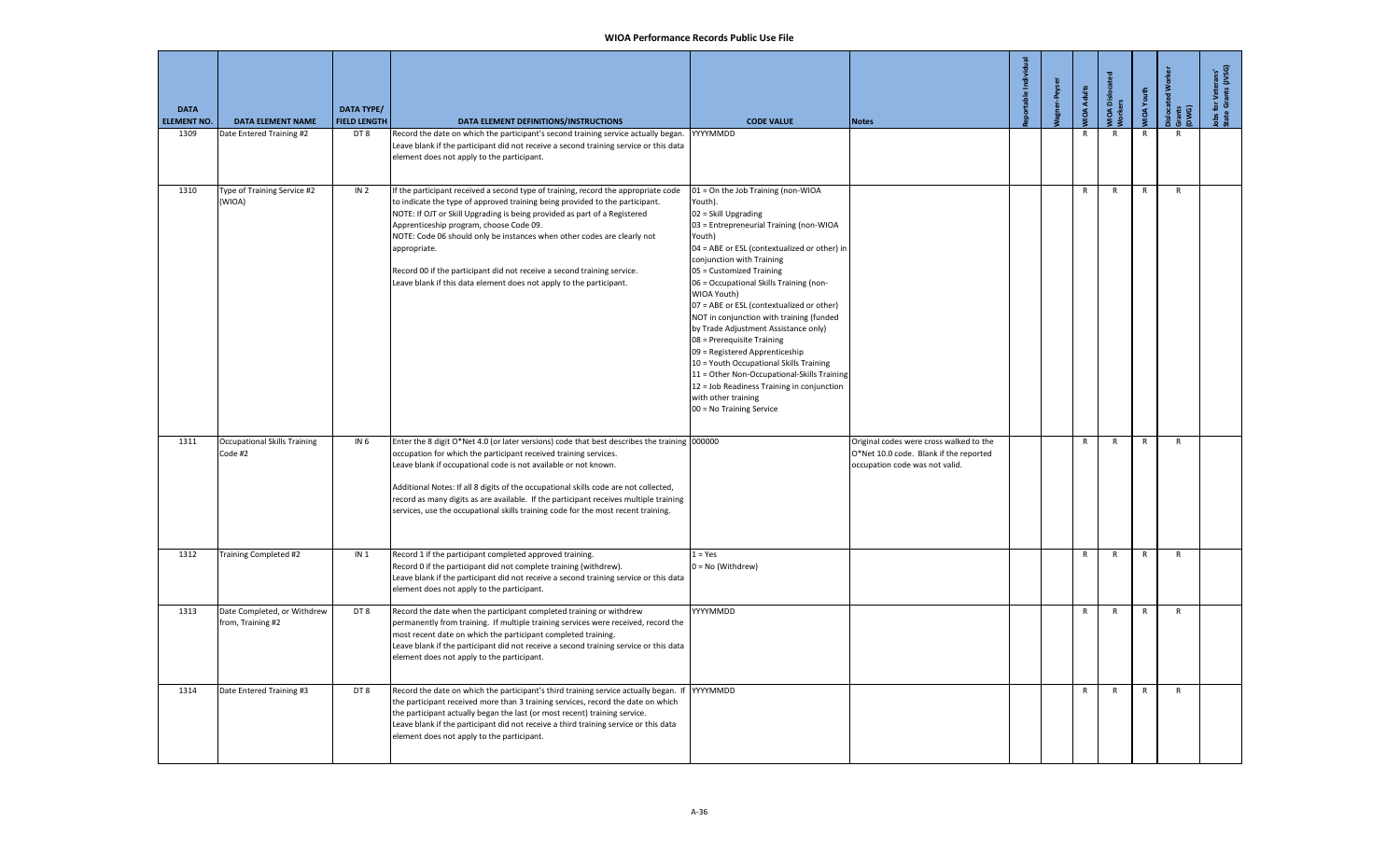| <b>DATA</b><br><b>ELEMENT NO.</b> | <b>DATA ELEMENT NAME</b>                                | <b>DATA TYPE/</b><br><b>FIELD LENGTH</b> | DATA ELEMENT DEFINITIONS/INSTRUCTIONS                                                                                                                                                                                                                                                                                                                                                                                                                                                                                                                                                                                                                                                                                                                        | <b>CODE VALUE</b>                                                                                                                                                                                                                                                                                                                                                                                                                                                                                                                                                                                                                            | <b>Notes</b>                                                                                                        | table Ind | <b>MOA Adults</b> | NIOA Dislocat<br>Vorkers | <b>IIOA</b> Youth | islocated<br>irants<br>DWG) | Jobs for Veterans'<br>State Grants (JVSG) |
|-----------------------------------|---------------------------------------------------------|------------------------------------------|--------------------------------------------------------------------------------------------------------------------------------------------------------------------------------------------------------------------------------------------------------------------------------------------------------------------------------------------------------------------------------------------------------------------------------------------------------------------------------------------------------------------------------------------------------------------------------------------------------------------------------------------------------------------------------------------------------------------------------------------------------------|----------------------------------------------------------------------------------------------------------------------------------------------------------------------------------------------------------------------------------------------------------------------------------------------------------------------------------------------------------------------------------------------------------------------------------------------------------------------------------------------------------------------------------------------------------------------------------------------------------------------------------------------|---------------------------------------------------------------------------------------------------------------------|-----------|-------------------|--------------------------|-------------------|-----------------------------|-------------------------------------------|
| 1315                              | ype of Training Service #3<br>(WIOA)                    | IN <sub>2</sub>                          | If the participant received a third type of training, record the appropriate code to<br>indicate the type of approved training being provided to the participant.<br>NOTE: If OJT or Skill Upgrading is being provided as part of a Registered<br>Apprenticeship program, choose Code 09.<br>NOTE: Code 06 should only be utilized when other codes are clearly not<br>appropriate.<br>Record 00 if the participant did not receive a third service.<br>Leave blank if this data element does not apply to the participant.<br>Additional Note: If the participant receives more than three training services,<br>record the last (or most recent) training services received by the participant in this 07 = ABE or ESL (contextualized or other)<br>field. | 01 = On the Job Training (non-WIOA<br>Youth).<br>02 = Skill Upgrading<br>03 = Entrepreneurial Training (non-WIOA<br>Youth)<br>04 = ABE or ESL (contextualized or other) in<br>conjunction with Training<br>05 = Customized Training<br>06 = Occupational Skills Training (non-<br>WIOA Youth)<br>NOT in conjunction with training (funded<br>by Trade Adjustment Assistance only)<br>08 = Prerequisite Training<br>09 = Registered Apprenticeship<br>10 = Youth Occupational Skills Training<br>11 = Other Non-Occupational-Skills Training<br>12 = Job Readiness Training in conjunction<br>with other training<br>00 = No Training Service |                                                                                                                     |           | R                 | R                        |                   | R                           |                                           |
| 1316                              | <b>Occupational Skills Training</b><br>Code #3          | IN 6                                     | Enter the 8 digit O*Net 4.0 (or later versions) code that best describes the training 000000<br>occupation for which the participant received training services.<br>Leave blank if occupational code is not available or not known or if this data<br>element does not apply to the participant.<br>Additional Notes: If all 8 digits of the occupational skills code are not collected,<br>record as many digits as are available. If the participant receives multiple training<br>services, use the occupational skills training code for the most recent training. If<br>the participant received more than 3 training services, use the occupational skills<br>training code for the last (or most recent) training service.                            |                                                                                                                                                                                                                                                                                                                                                                                                                                                                                                                                                                                                                                              | Original codes were cross walked to the<br>O*Net 10.0 code. Blank if the reported<br>occupation code was not valid. |           | R                 | $\mathsf{R}$             | $\mathsf{R}$      | $\mathsf{R}$                |                                           |
| 1317                              | Training Completed #3                                   | IN <sub>1</sub>                          | Record 1 if the participant completed approved training.<br>Record 0 if the participant did not complete training (withdrew).<br>Leave blank if the participant did not receive a third training service or this data<br>element does not apply to the participant.                                                                                                                                                                                                                                                                                                                                                                                                                                                                                          | $1 = Yes$<br>0 = No (Withdrew)                                                                                                                                                                                                                                                                                                                                                                                                                                                                                                                                                                                                               |                                                                                                                     |           | R                 | R                        | R                 | R                           |                                           |
| 1318                              | Date Completed, or Withdrew<br>from, Training #3        | DT8                                      | Record the date when the participant completed training or withdrew<br>permanently from training. If multiple training services were received, record the<br>most recent date on which the participant completed training.<br>Leave blank if the participant did not receive a third training service or this data<br>element does not apply to the participant.                                                                                                                                                                                                                                                                                                                                                                                             | YYYYMMDD                                                                                                                                                                                                                                                                                                                                                                                                                                                                                                                                                                                                                                     |                                                                                                                     |           | $\mathsf{R}$      | $\mathsf{R}$             | $\mathsf{R}$      | $\mathsf{R}$                |                                           |
| 1319                              | <b>Established Individual Training</b><br>Account (ITA) | IN <sub>1</sub>                          | Record 1 if any of the individual's services were purchased utilizing an Individual<br>Training Account funded by WIOA Title I. This information can be updated<br>anytime during participation.<br>Record 0 if the individual does not meet the condition described above.<br>Leave blank if this data element does not apply to the participant.                                                                                                                                                                                                                                                                                                                                                                                                           | $1 = Yes$<br>$0 = No$                                                                                                                                                                                                                                                                                                                                                                                                                                                                                                                                                                                                                        |                                                                                                                     |           | $\mathsf{R}$      | $\mathsf{R}$             | $\mathsf{R}$      | $\mathsf{R}$                |                                           |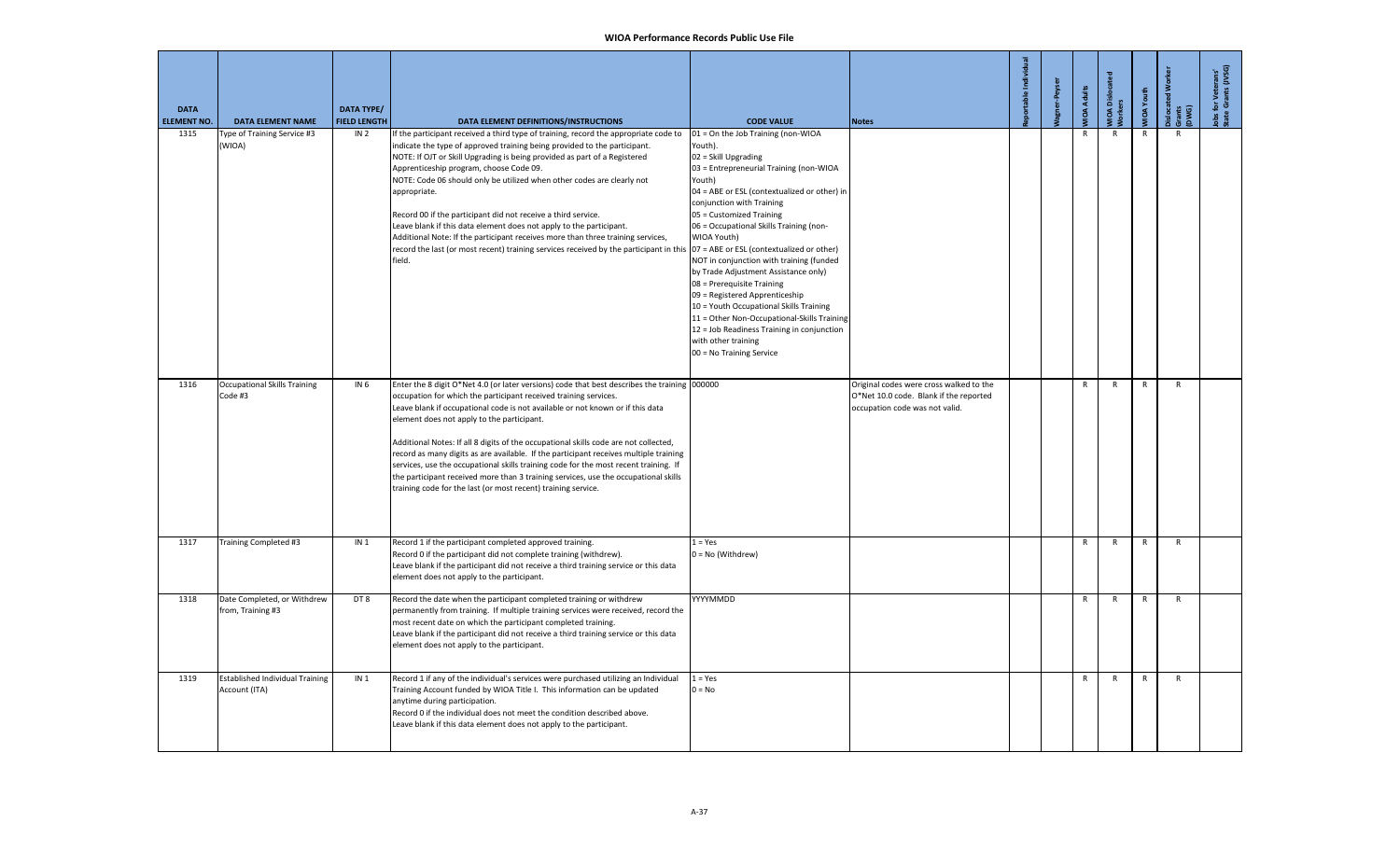| <b>DATA</b><br><b>ELEMENT NO.</b> | <b>DATA ELEMENT NAME</b>                                                                 | <b>DATA TYPE/</b><br><b>FIELD LENGTH</b> | DATA ELEMENT DEFINITIONS/INSTRUCTIONS                                                                                                                                                                                                                                                                                                                                                                                                                                                                                                                                                                                                                                                                                                                                                                     | <b>CODE VALUE</b>                                                                                                | <b>Notes</b>                  | portable Individual | er-Peyser | <b>JOA Adults</b> | VIOA Disloca<br>Vorkers | <b>MIOA Youth</b> | slocated<br>Gwants<br>DWG) | Jobs for Veterans'<br>State Grants (JVSG) |
|-----------------------------------|------------------------------------------------------------------------------------------|------------------------------------------|-----------------------------------------------------------------------------------------------------------------------------------------------------------------------------------------------------------------------------------------------------------------------------------------------------------------------------------------------------------------------------------------------------------------------------------------------------------------------------------------------------------------------------------------------------------------------------------------------------------------------------------------------------------------------------------------------------------------------------------------------------------------------------------------------------------|------------------------------------------------------------------------------------------------------------------|-------------------------------|---------------------|-----------|-------------------|-------------------------|-------------------|----------------------------|-------------------------------------------|
| 1320                              | Pell Grant Recipient                                                                     | IN <sub>1</sub>                          | Record 1 if the participant is or has been notified s/he will be receiving a Pell Grant 1 = Yes<br>at any time during participation in the program. This information may be updated $ 0 = No$<br>at any time during participation in the program.<br>Record 0 if the participant does not meet the condition described above.<br>Leave blank if this data element does not apply to the participant or if unavailable.                                                                                                                                                                                                                                                                                                                                                                                    |                                                                                                                  |                               |                     |           | $\mathsf{R}$      | $\mathsf{R}$            | $\mathsf{R}$      | $\mathsf{R}$               |                                           |
| 1328                              | <b>Training Povided</b><br>Virtual/Online                                                | IN <sub>1</sub>                          | Record the mething in which training was delivered to the participant at any time<br>during program participation.<br>Record 1 if the participant received training through virtual/online methods only.<br>Record 2 if the participant received training through a combination of in-person<br>and virtual/online methods.<br>Record 0 if the participant received training through only in-person methods.<br>Leave blank if the participant did not received training at any point during<br>program participation.                                                                                                                                                                                                                                                                                    | 1 = Virtual/Online<br>2 = Mix of In-person and Virtual/Online<br>0 = No Virtual/Online, In-person Only           | New item effective PY 2021 Q1 |                     |           | R                 | R                       | $\mathsf{R}$      | $\mathsf{R}$               |                                           |
| 1332                              | Participated in Postsecondary<br><b>Education During Program</b><br>Participation (WIOA) | IN <sub>1</sub>                          | Record 1 if the participant was in a postsecondary education program that leads<br>to a credential or degree from an accredited postsecondary education institution<br>at any point during program participation<br>Record 0 if the participant was not a postsecondary education program that leads<br>to a credential or degree from an accredited postsecondary education institution<br>during program participation<br>Leave blank if this does not apply to the participant<br>Note: This data element relates to the credential indicator denominator and those<br>who are recorded as 1 are included in the credential rate denominator. This<br>element is a subset of PIRL 1811. Do not record 1 if the participant was first<br>enrolled in postsecondary education after exiting the program. | 1 = Yes, Participated in Postsecondary<br>Education<br>0 = No, Did Not Participate in<br>Postsecondary Education |                               |                     |           | $\mathsf{R}$      | $\mathsf{R}$            | $\mathsf{R}$      | $\mathsf{R}$               |                                           |
| 1333                              | Received training from<br>program(s) operated by the<br>private sector                   | IN <sub>1</sub>                          | Record 1 if the participant received training services from one or more programs<br>operated by the private sector under WIOA sec. 134 (c)(3)(D)(v).<br>Record 0 if the participant did not receive training services from a program<br>operated by the private sector under WIOA sec. 134 (c)(3)(D)(v).<br>Leave blank if the participant did not receive training.                                                                                                                                                                                                                                                                                                                                                                                                                                      | $1 = Yes$<br>$0 = No$                                                                                            |                               |                     |           | $\mathsf{R}$      | $\mathsf{R}$            | $\mathsf{R}$      | $\mathsf{R}$               |                                           |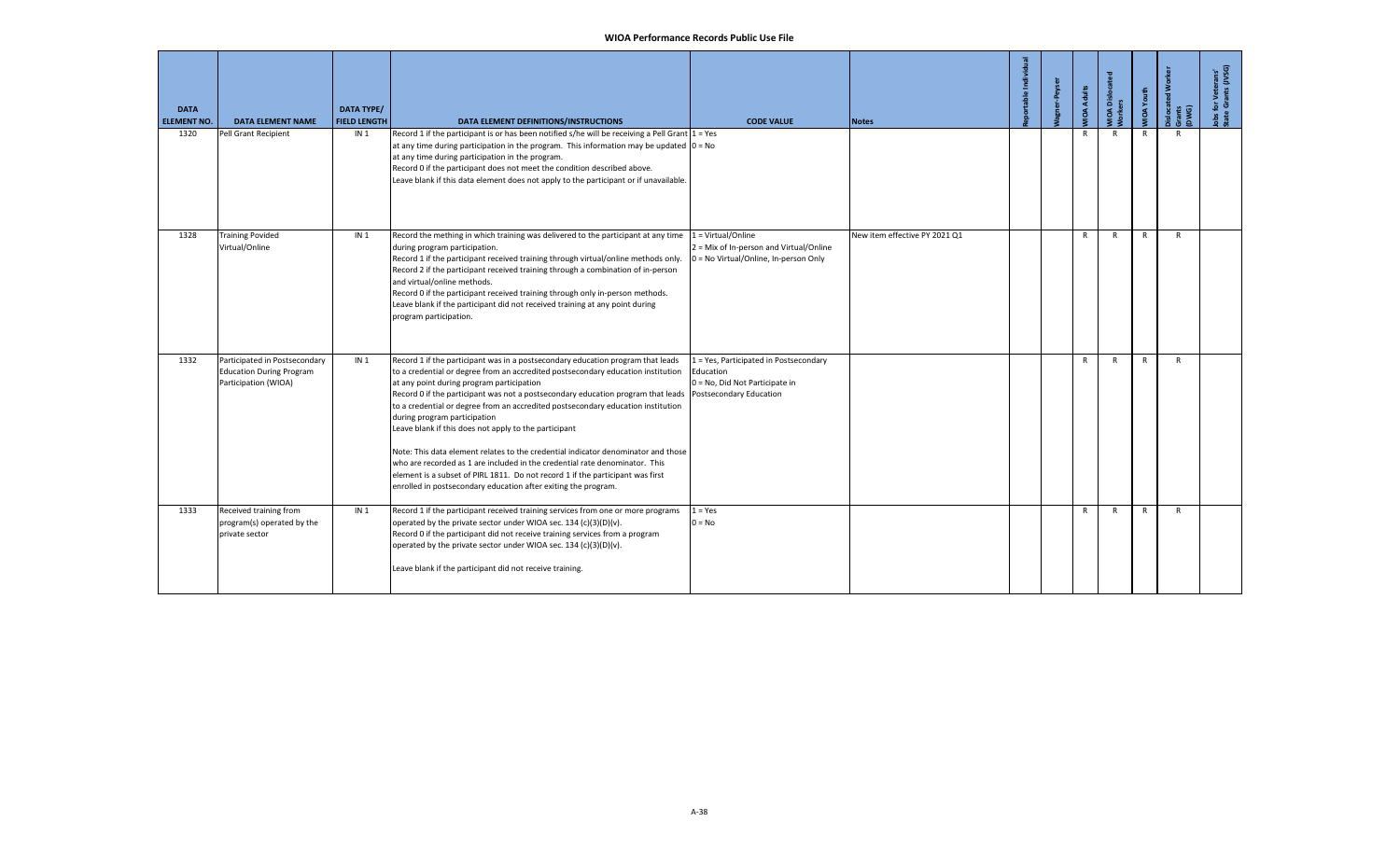| <b>DATA</b><br><b>ELEMENT NO.</b> | <b>DATA ELEMENT NAME</b>                                                                                                            | DATA TYPE/<br><b>FIELD LENGTH</b> | DATA ELEMENT DEFINITIONS/INSTRUCTIONS                                                                                                                                                                                                                                                                                                                                                                                                                                                                                                                                                                                                                                                                                                                                                                                                                                                                                                                                                                                                                                                            | <b>CODE VALUE</b>     | <b>Notes</b> | table Indiv | <b>her-Peyser</b> | <b>IIOA Adults</b> | <b>IOA</b> Dislocat<br>ឌ | <b>IOA</b> Youth | <b>ilocated Wo</b><br>ints<br>NG) | obs for Veterans'<br>tate Grants (JVSG) |
|-----------------------------------|-------------------------------------------------------------------------------------------------------------------------------------|-----------------------------------|--------------------------------------------------------------------------------------------------------------------------------------------------------------------------------------------------------------------------------------------------------------------------------------------------------------------------------------------------------------------------------------------------------------------------------------------------------------------------------------------------------------------------------------------------------------------------------------------------------------------------------------------------------------------------------------------------------------------------------------------------------------------------------------------------------------------------------------------------------------------------------------------------------------------------------------------------------------------------------------------------------------------------------------------------------------------------------------------------|-----------------------|--------------|-------------|-------------------|--------------------|--------------------------|------------------|-----------------------------------|-----------------------------------------|
|                                   |                                                                                                                                     |                                   | SECTION C.05-YOUTH PROGRAM SERVICES/ ELEMENTS (Not Captured Elsewhere)                                                                                                                                                                                                                                                                                                                                                                                                                                                                                                                                                                                                                                                                                                                                                                                                                                                                                                                                                                                                                           |                       |              |             |                   |                    |                          |                  | $\mathsf{R}$                      |                                         |
| 1401                              | <b>Enrolled in Secondary</b><br>Education Program (WIOA)                                                                            | IN <sub>1</sub>                   | Record 1 if the participant was enrolled in a Secondary Education Program at or<br>above the 9th Grade level. A Secondary Education program includes both<br>secondary school and enrollment in a program of study with instruction designed<br>to lead to a high school equivalent credential. Examples may include adult high<br>school credit programs and programs designed to prepare participants to pass<br>recognized high school equivalency exams such as the GED, HiSET, or TASC.<br>Programs of study designed to teach English proficiency skills or literacy skills<br>below the 9th grade equivalent are not considered Secondary Education<br>Programs. States may use this coding value if the participant was either already<br>enrolled in education or training at the time of application to the program OR<br>became enrolled in an education or training program at or above the 9th Grade<br>level at any point while participating in the program.<br>Record 0 if the participant was not enrolled in a secondary education program at<br>or above the 9th grade level. | $1 = Yes$<br>$0 = No$ |              |             |                   | R                  | $\mathsf{R}$             | R                |                                   |                                         |
| 1402                              | Most Recent Date Received<br><b>Educational Achievement</b><br><b>Services</b>                                                      | DT8                               | Record the most recent date on which the participant received an educational<br>achievement service. Educational achievement services include, but are not<br>limited to tutoring, study skills training, instruction, and evidence-based dropout<br>prevention and recovery strategies that lead to completion of the requirements<br>for a secondary school diploma or its recognized equivalent (including a<br>recognized certificate of attendance or similar document for individuals with<br>disabilities) or for a recognized postsecondary credential.<br>Leave blank if the participant did not receive educational achievement services or<br>this data element does not apply to the individual.                                                                                                                                                                                                                                                                                                                                                                                     | YYYYMMDD              |              |             |                   |                    |                          | $\mathsf{R}$     |                                   |                                         |
| 1403                              | Most Recent Date Received<br>Alternative Secondary School<br>Services                                                               | DT8                               | Record the most recent date on which the participant received alternative<br>secondary school services, or dropout recovery services, as appropriate.<br>Leave blank if the participant did not receive alternative secondary school services<br>or dropout recovery services.                                                                                                                                                                                                                                                                                                                                                                                                                                                                                                                                                                                                                                                                                                                                                                                                                   | YYYYMMDD              |              |             |                   |                    |                          | $\mathsf{R}$     |                                   |                                         |
| 1405                              | Most Recent Date Received<br>Work Experience<br>Opportunities                                                                       | DT8                               | Record the most recent date on which the youth participant received work<br>experience opportunities that have as a component academic and occupational<br>education. Work experiences are a planned, structured learning experience that<br>takes place in a workplace for a limited period of time. Work experiences include:<br>summer employment opportunities and other employment opportunities<br>available throughout the school year; pre-apprenticeship programs; internships<br>and job shadowing; and on-the-job training opportunities.<br>Leave blank if the participant did not receive work experience opportunities or this<br>data element does not apply to the participant.                                                                                                                                                                                                                                                                                                                                                                                                  | YYYYMMDD              |              |             |                   |                    |                          | $\mathsf{R}$     |                                   |                                         |
| 1406                              | Date Enrolled in Post Exit<br><b>Education or Training Program</b><br>Leading to a Recognized<br>Postsecondary Credential<br>(WIOA) | DT8                               | Record the date the participant is enrolled in an education or training program<br>that leads to a recognized postsecondary credential after program exit.<br>Leave blank if this data element does not apply to the participant.<br>NOTE: This element only applies to participants who exited secondary education<br>and obtained a secondary school diploma or its equivalency per Sec<br>116(b)(2)(A)(iii). This data element applies to the Credential Rate indicator.                                                                                                                                                                                                                                                                                                                                                                                                                                                                                                                                                                                                                      | YYYYMMDD              |              |             |                   | $\mathsf{R}$       | $\mathsf{R}$             | $\mathsf{R}$     | $\mathsf{R}$                      |                                         |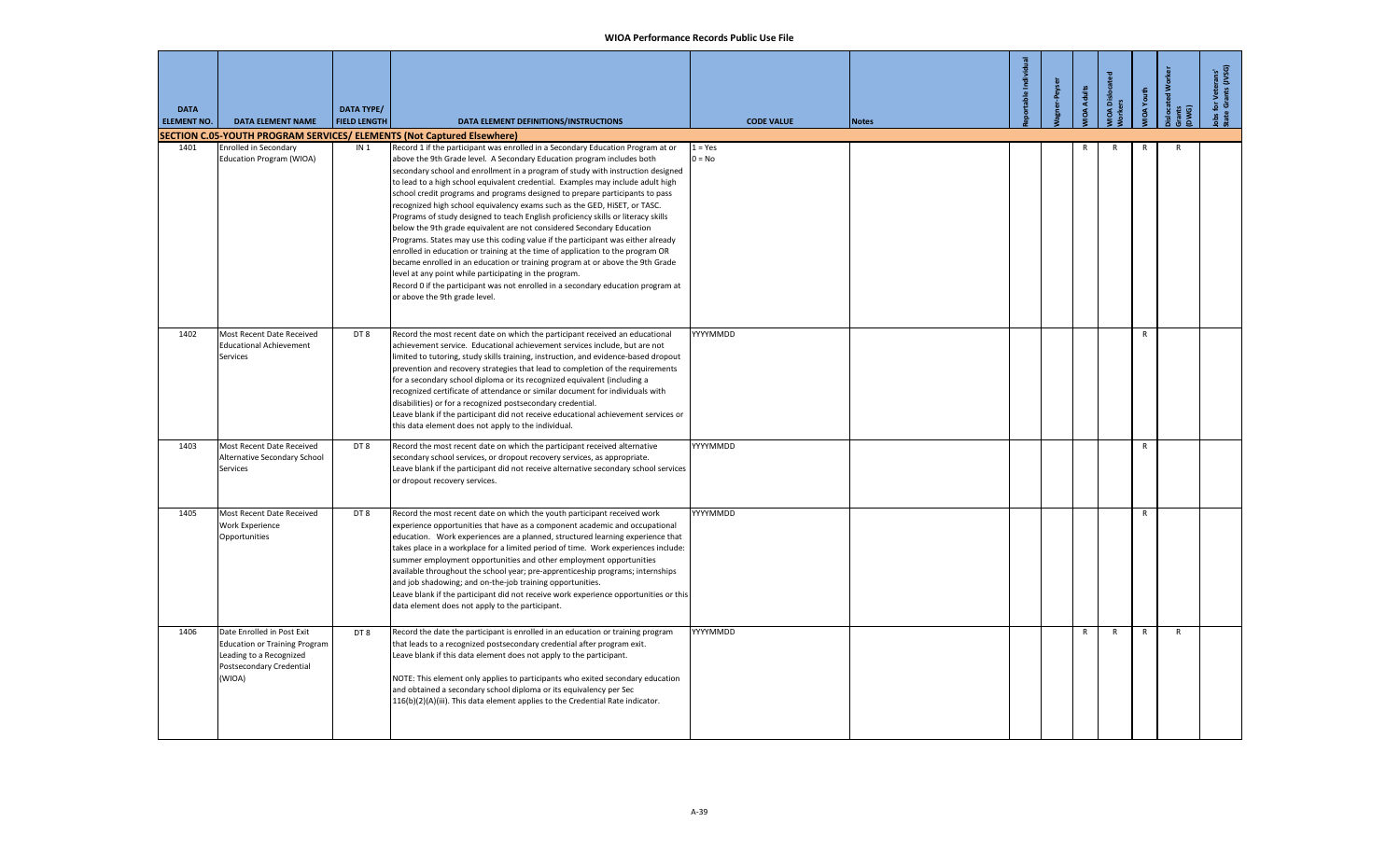| <b>DATA</b><br><b>ELEMENT NO.</b> | <b>DATA ELEMENT NAME</b>                                                                            | <b>DATA TYPE/</b><br><b>FIELD LENGTH</b> | DATA ELEMENT DEFINITIONS/INSTRUCTIONS                                                                                                                                                                                                                                                                                                                                                                                                                                                                                                                                                                                                                                                                                                                                                                                                                                                                                                                                                                                                                                                                                                                                                                                                                                                                                                           | <b>CODE VALUE</b> | <b>Notes</b> | table Individual | gner-Peyse | <b>JIDA Adults</b> | <b>VIOA Dislocated</b><br><b>Jorkers</b> | VIOA Youth   | slocated<br>irants<br>DWG) | Jobs for Veterans'<br>State Grants (JVSG) |
|-----------------------------------|-----------------------------------------------------------------------------------------------------|------------------------------------------|-------------------------------------------------------------------------------------------------------------------------------------------------------------------------------------------------------------------------------------------------------------------------------------------------------------------------------------------------------------------------------------------------------------------------------------------------------------------------------------------------------------------------------------------------------------------------------------------------------------------------------------------------------------------------------------------------------------------------------------------------------------------------------------------------------------------------------------------------------------------------------------------------------------------------------------------------------------------------------------------------------------------------------------------------------------------------------------------------------------------------------------------------------------------------------------------------------------------------------------------------------------------------------------------------------------------------------------------------|-------------------|--------------|------------------|------------|--------------------|------------------------------------------|--------------|----------------------------|-------------------------------------------|
| 1407                              | Most Recent Date Received<br><b>Education Offered</b><br>Concurrently with Workforce<br>Preparation | DT8                                      | Record the most recent date on which the participant received education offered<br>concurrently with and in in the same context as workforce preparation activities<br>and training for a specific occupation or occupational cluster.<br>Leave blank if the participant did not receive education offered concurrently with<br>workforce preparation.                                                                                                                                                                                                                                                                                                                                                                                                                                                                                                                                                                                                                                                                                                                                                                                                                                                                                                                                                                                          | YYYYMMDD          |              |                  |            |                    |                                          | R            |                            |                                           |
| 1408                              | Most Recent Date Received<br>Leadership Development<br>Opportunities                                | DT8                                      | Record the most recent date on which the participant received services that<br>include, but are not limited to, opportunities that may include community service<br>and peer-centered activities encouraging responsibility and other positive social<br>and civic behaviors, as appropriate.<br>Leave blank if the participant did not receive a leadership development service or<br>this data element does not apply to the participant.                                                                                                                                                                                                                                                                                                                                                                                                                                                                                                                                                                                                                                                                                                                                                                                                                                                                                                     | YYYYMMDD          |              |                  |            |                    |                                          | $\mathsf{R}$ |                            |                                           |
| 1409                              | Most Recent Date Received<br><b>Supportive Services</b>                                             | DT <sub>8</sub>                          | Record the most recent date on which the participant received a supportive<br>service (WIOA section 134(d)(2)) which include, but are not limited to, assistance<br>with transportation, child care, dependent care, and housing that are necessary to<br>enable the participant to participate in programs which provide career and<br>training services as defined in WIOA sec. 134(c)(2) and 134(c)(3). Support services<br>for youth participants include; (a) linkages to community services; (b) assistance<br>with transportation; (c) assistance with child care and dependent care; (d)<br>assistance with housing; (e) needs-related payments; (f) assistance with<br>educational testing; (g) reasonable accommodations for youth with disabilities; (h)<br>referrals to healthcare; (i) assistance with uniforms or other appropriate work<br>attire and work-related tools, including such items as eye glasses and protective<br>eye gear; (j) assistance with books, fees, school supplies, and other necessary<br>items for students enrolled in postsecondary education classes; and (k) payments<br>and fees for employment and training-related applications, tests, and<br>certifications.<br>Leave blank if the participant did not receive supportive services or this data<br>element does not apply to the participant. | YYYYMMDD          |              |                  |            | $\mathsf{R}$       | $\mathsf{R}$                             | $\mathsf{R}$ | $\mathsf{R}$               |                                           |
| 1410                              | Most Recent Date Received<br><b>Adult Mentoring Services</b>                                        | DT8                                      | Record the most recent date on which the participant received adult mentoring<br>services. Adult mentoring services may last for at least twelve (12) months and<br>may occur both during and after program participation.<br>Leave blank if the participant did not receive adult mentoring services or this data<br>element does not apply to the participant.                                                                                                                                                                                                                                                                                                                                                                                                                                                                                                                                                                                                                                                                                                                                                                                                                                                                                                                                                                                | YYYYMMDD          |              |                  |            |                    |                                          | $\mathsf{R}$ |                            |                                           |
| 1411                              | Most Recent Date Received<br>Comprehensive Guidance/<br><b>Counseling Services</b>                  | DT8                                      | Record the most recent date on which the participant received comprehensive<br>guidance and counseling services, which may include drug and alcohol abuse<br>counseling.<br>Leave blank if the participant did not receive comprehensive guidance/counseling<br>services or this data element does not apply to the participant.                                                                                                                                                                                                                                                                                                                                                                                                                                                                                                                                                                                                                                                                                                                                                                                                                                                                                                                                                                                                                | YYYYMMDD          |              |                  |            |                    |                                          | $\mathsf{R}$ |                            |                                           |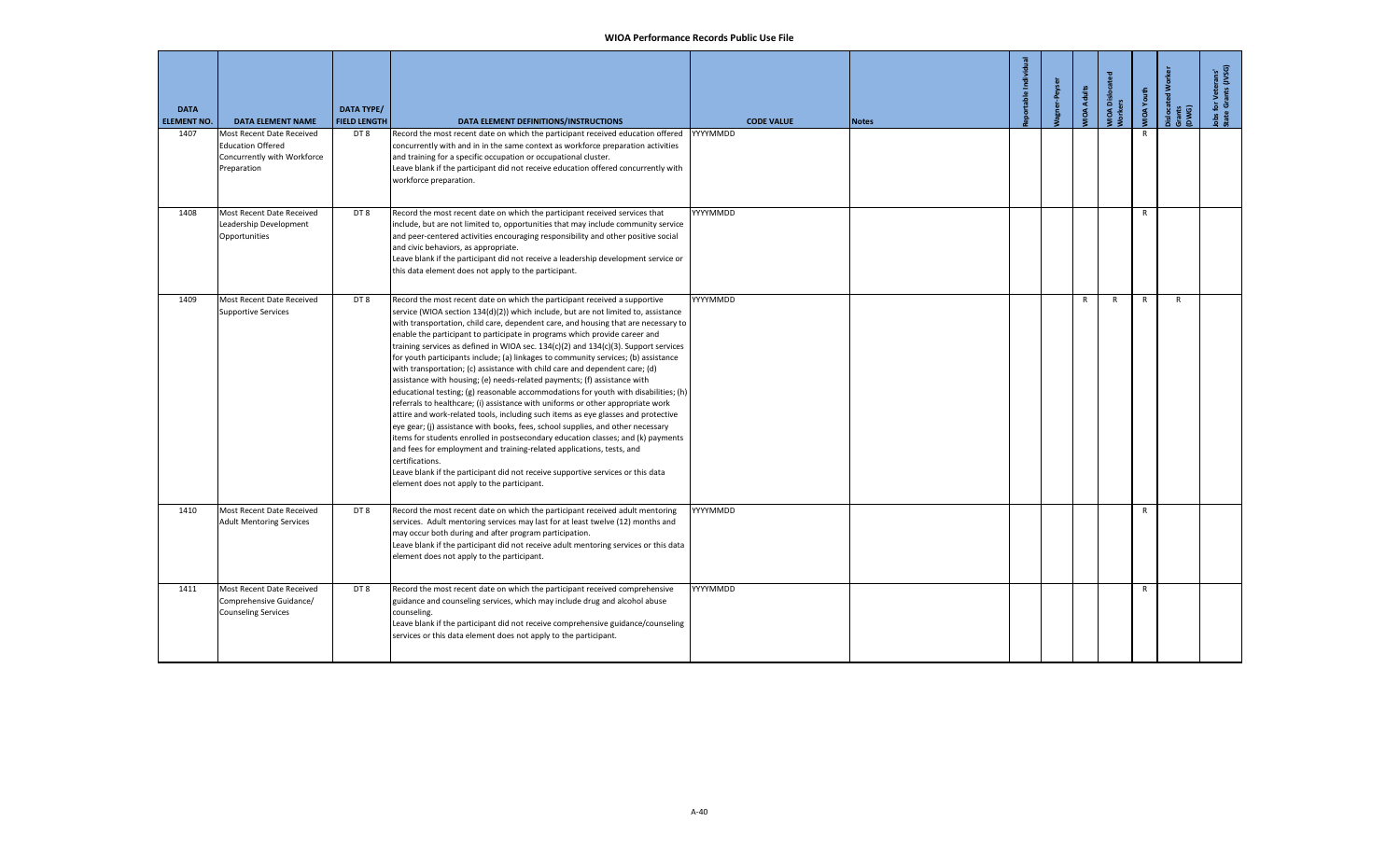| <b>DATA</b><br><b>ELEMENT NO.</b> | <b>DATA ELEMENT NAME</b>                                                                                           | <b>DATA TYPE/</b><br><b>FIELD LENGTH</b> | DATA ELEMENT DEFINITIONS/INSTRUCTIONS                                                                                                                                                                                                                                                                                                                                                                                                                                                                                                                                                                                                                                                                                                                                                                                                                                                                                                                                                                                                                                                                                                                                                                                                                                                                                                                                                                                                                                                                                                                                                               | <b>CODE VALUE</b>     | <b>Notes</b> | portable Individual | er-Peyser | <b>MOA Adults</b> | VIOA Dislocat<br>Vorkers | <b>MIDA Youth</b> | islocated Wo<br>irants<br>DWG) | lobs for Veterans'<br>State Grants (JVSG) |
|-----------------------------------|--------------------------------------------------------------------------------------------------------------------|------------------------------------------|-----------------------------------------------------------------------------------------------------------------------------------------------------------------------------------------------------------------------------------------------------------------------------------------------------------------------------------------------------------------------------------------------------------------------------------------------------------------------------------------------------------------------------------------------------------------------------------------------------------------------------------------------------------------------------------------------------------------------------------------------------------------------------------------------------------------------------------------------------------------------------------------------------------------------------------------------------------------------------------------------------------------------------------------------------------------------------------------------------------------------------------------------------------------------------------------------------------------------------------------------------------------------------------------------------------------------------------------------------------------------------------------------------------------------------------------------------------------------------------------------------------------------------------------------------------------------------------------------------|-----------------------|--------------|---------------------|-----------|-------------------|--------------------------|-------------------|--------------------------------|-------------------------------------------|
| 1412                              | Most Recent Date Received<br>Youth Follow-up Services                                                              | DT8                                      | Record the most recent date on which the youth participant received follow-up<br>services after exiting the program. Follow-up services for youth participants are<br>described as: (a) Follow-up services are critical services provided following a<br>youth's exit from the program to help ensure the youth is successful in<br>employment and/or postsecondary education and training. Follow-up services<br>may include regular contact with a youth participant's employer, including<br>assistance in addressing work-related problems that arise. (b) Follow-up services<br>for youth may also include the following program elements: (1) Supportive<br>services; (2) Adult mentoring; (3) Financial literacy education; (4) Services that<br>provide labor market and employment information about in-demand industry<br>sectors or occupations available in the local area, such as career awareness, career<br>counseling, and career exploration services; and (5) Activities that help youth<br>prepare for and transition to postsecondary education and training. (c) All youth<br>participants must be offered the opportunity to receive follow-up services that<br>align with their Individual Service Strategies. Furthermore, follow-up services<br>must be provided to all participants for a minimum of 12 months unless the<br>participant declines to receive follow-up services or the participant cannot be<br>located or contacted.<br>Leave blank if the participant did not receive follow-up services or if this data<br>element does not apply to the participant. | YYYYMMDD              |              |                     |           |                   |                          | $\mathsf{R}$      |                                |                                           |
| 1413                              | Most Recent Date Youth<br>Received Entrepreneurial Skills<br>Training                                              | DT8                                      | Record the most recent date on which the participant participated in<br>entrepreneurial skills training.<br>Leave blank if the participant did not participate in entrepreneurial skills training.                                                                                                                                                                                                                                                                                                                                                                                                                                                                                                                                                                                                                                                                                                                                                                                                                                                                                                                                                                                                                                                                                                                                                                                                                                                                                                                                                                                                  | YYYYMMDD              |              |                     |           |                   |                          | $\mathsf{R}$      |                                |                                           |
| 1414                              | Most Recent Date Youth<br>Received Services that provide<br>labor market information and<br>employment information | DT8                                      | Record the most recent date on which the participant participated in services that<br>provide labor market and employment information about in-demand industry<br>sectors or occupations available in the local area, such as career awareness, career<br>counseling, and career exploration services.<br>Leave blank if the participant did not participate in these services.                                                                                                                                                                                                                                                                                                                                                                                                                                                                                                                                                                                                                                                                                                                                                                                                                                                                                                                                                                                                                                                                                                                                                                                                                     | YYYYMMDD              |              |                     |           |                   |                          | $\mathsf{R}$      |                                |                                           |
| 1415                              | Most Recent Date Youth<br>Received Postsecondary<br>transition and preparatory<br>activities                       | DT8                                      | Record the most recent date on which a youth participant received activities that<br>helped them to prepare for and transition to postsecondary education and<br>training.<br>Leave blank if the participant did not participate in activities that helped them to<br>prepare for and transition to postsecondary education and training.                                                                                                                                                                                                                                                                                                                                                                                                                                                                                                                                                                                                                                                                                                                                                                                                                                                                                                                                                                                                                                                                                                                                                                                                                                                           | YYYYMMDD              |              |                     |           |                   |                          | $\mathsf{R}$      |                                |                                           |
| 1416                              | Date of Completion of Youth<br>Services                                                                            | DT8                                      | Record the date the participant received their last service in the WIOA Youth<br>program other than follow-up services. This element is only required for<br>participants who completed the WIOA Youth program but are co-enrolled in the<br>WIOA Adult program or another partner program that would extend their exit<br>date beyond their completion date in WIOA Youth.<br>Leave blank if this does not apply to the participant.                                                                                                                                                                                                                                                                                                                                                                                                                                                                                                                                                                                                                                                                                                                                                                                                                                                                                                                                                                                                                                                                                                                                                               | YYYYMMDD              |              |                     |           |                   |                          | $\mathsf{R}$      |                                |                                           |
|                                   |                                                                                                                    |                                          | SECTION C.06-OTHER RELATED ASSISTANCE AND SUPPORT SERVICES FOR NON-YOUTH CUSTOMERS                                                                                                                                                                                                                                                                                                                                                                                                                                                                                                                                                                                                                                                                                                                                                                                                                                                                                                                                                                                                                                                                                                                                                                                                                                                                                                                                                                                                                                                                                                                  |                       |              |                     |           |                   |                          |                   |                                |                                           |
| 1500                              | Received Needs-Related<br>Payments                                                                                 | IN <sub>1</sub>                          | Record 1 if the participant received needs related payments (WIOA section<br>134(d)(3)) for the purpose of enabling the participant to participate in approved<br>training funded under WIOA Title IB.<br>Record 0 if the participant did not receive any needs-related payments as<br>described above.<br>Leave blank if this data element does not apply to the participant.                                                                                                                                                                                                                                                                                                                                                                                                                                                                                                                                                                                                                                                                                                                                                                                                                                                                                                                                                                                                                                                                                                                                                                                                                      | $1 = Yes$<br>$0 = No$ |              |                     |           | R                 | R                        |                   | R                              |                                           |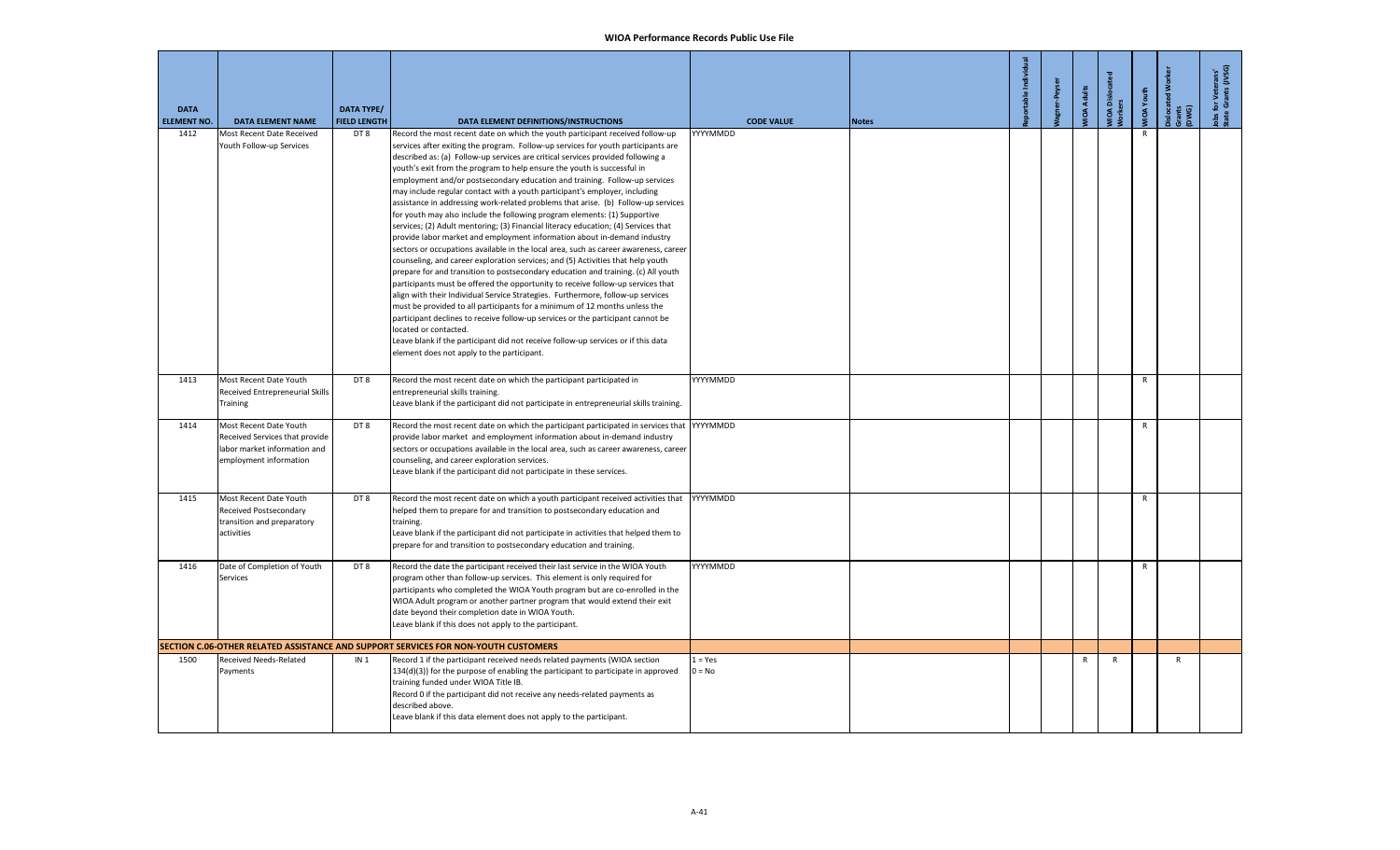| <b>DATA</b><br><b>ELEMENT NO.</b> | <b>DATA ELEMENT NAME</b>                             | <b>DATA TYPE/</b><br><b>FIELD LENGTH</b> | DATA ELEMENT DEFINITIONS/INSTRUCTIONS                                                                                                                                                                                                                                                                                                                                                                                                                                                                                                                                                 | <b>CODE VALUE</b> | <b>Notes</b> |  | 공 | ة |  |  |
|-----------------------------------|------------------------------------------------------|------------------------------------------|---------------------------------------------------------------------------------------------------------------------------------------------------------------------------------------------------------------------------------------------------------------------------------------------------------------------------------------------------------------------------------------------------------------------------------------------------------------------------------------------------------------------------------------------------------------------------------------|-------------------|--------------|--|---|---|--|--|
| 1501                              | Most Recent Date Received<br>Rapid Response Services | DT 8                                     | Record the most recent date on which the participant received a rapid response<br>service authorized under WIOA section 134(a)(2)(A). Rapid response<br>encompasses the activities necessary to plan and deliver services to enable<br>dislocated workers to transition to new employment as quickly as possible,<br>following either a permanent closure or mass layoff, or a natural or other disaster<br>resulting in a mass job dislocation.<br>Leave blank if the participant did not receive rapid response services or this data<br>element does not apply to the participant. | YYYYMMDD          |              |  |   |   |  |  |
| 1503                              | Most Recent Date Received<br>Follow-up Service       | DT8                                      | Record the most recent date on which the participant received follow-up services, YYYYMMDD<br>which may include counseling in the workplace.<br>Leave blank if the participant did not receive this service or if it does not apply to<br>this participant.<br>Note that follow-up services do not change the date of exit for performance<br><b>NUTDOCAC</b>                                                                                                                                                                                                                         |                   |              |  |   |   |  |  |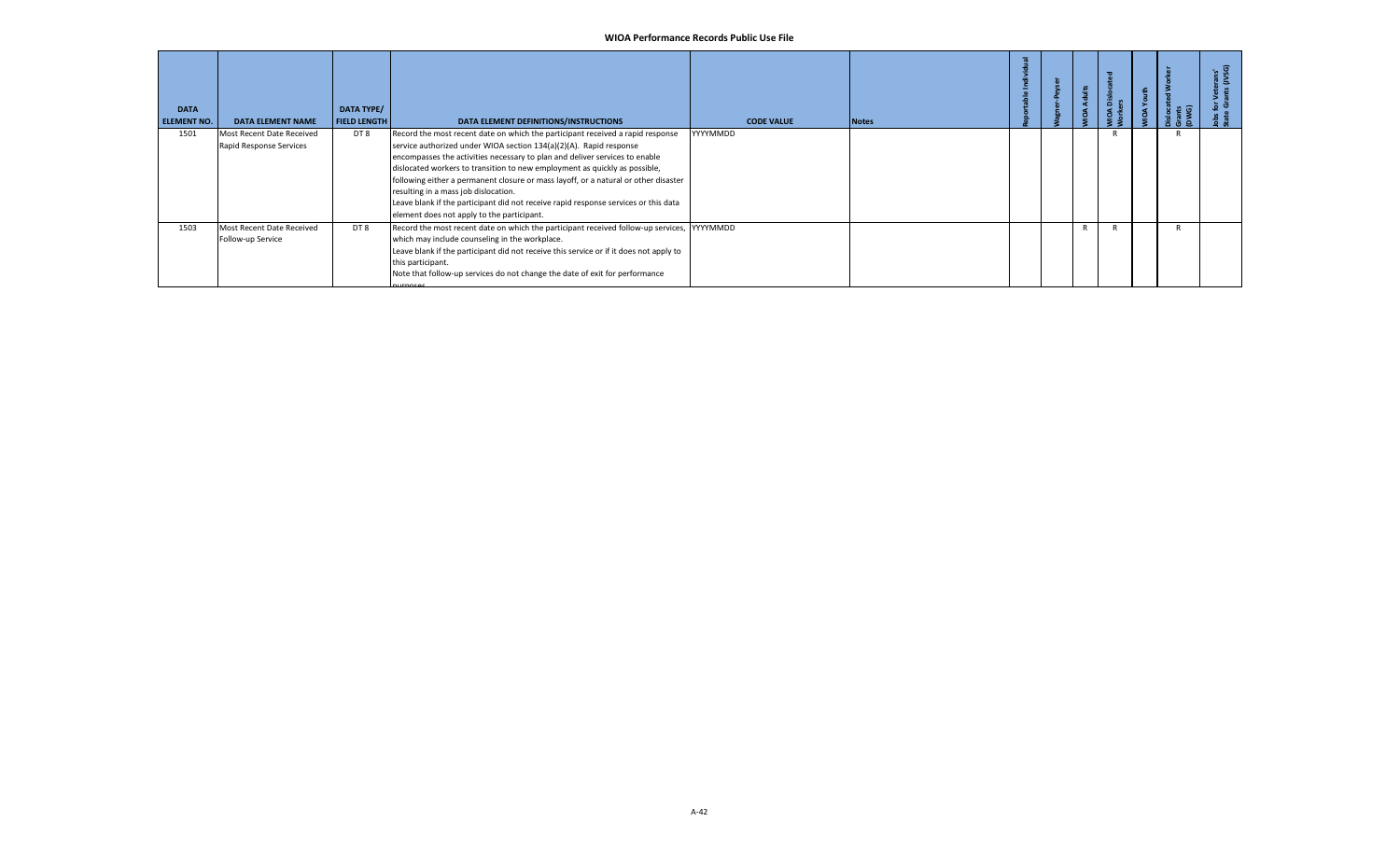| <b>DATA</b><br><b>ELEMENT NO.</b> | <b>DATA ELEMENT NAME</b>                                                        | <b>DATA TYPE/</b><br><b>FIELD LENGTH</b> | DATA ELEMENT DEFINITIONS/INSTRUCTIONS                                                                                                                                                                                                                                                                                                                                                                                                                                                                                                                                                                                                                                                                       | <b>CODE VALUE</b>                                                                                                                                                                    | <b>Notes</b>                                                                        | ortable Individual | r-Peyser     | <b>IOA Adults</b> | A Dislocat   | IOA Youth    | cated Wo     | i for Veterans'<br>e Grants (JVSG) |
|-----------------------------------|---------------------------------------------------------------------------------|------------------------------------------|-------------------------------------------------------------------------------------------------------------------------------------------------------------------------------------------------------------------------------------------------------------------------------------------------------------------------------------------------------------------------------------------------------------------------------------------------------------------------------------------------------------------------------------------------------------------------------------------------------------------------------------------------------------------------------------------------------------|--------------------------------------------------------------------------------------------------------------------------------------------------------------------------------------|-------------------------------------------------------------------------------------|--------------------|--------------|-------------------|--------------|--------------|--------------|------------------------------------|
|                                   | <b>SECTION D-PROGRAM OUTCOMES INFORMATION</b>                                   |                                          |                                                                                                                                                                                                                                                                                                                                                                                                                                                                                                                                                                                                                                                                                                             |                                                                                                                                                                                      |                                                                                     |                    |              |                   |              |              |              |                                    |
| 1600                              | SECTION D.01-EMPLOYMENT AND JOB RETENTION DATA<br>Employed in 1st Quarter After | IN <sub>1</sub>                          | Record 1 if the participant is in unsubsidized employment                                                                                                                                                                                                                                                                                                                                                                                                                                                                                                                                                                                                                                                   | $1 = Yes$                                                                                                                                                                            | This Item is recoded in public use file to                                          |                    |              |                   |              |              |              |                                    |
|                                   | Exit Quarter (WIOA)                                                             |                                          | Record 0 if the participant was not employed in the first quarter after the quarter<br>of exit.<br>Record 9 if the participant has exited but employment information is not yet<br>available.                                                                                                                                                                                                                                                                                                                                                                                                                                                                                                               | $0 = No$<br>9 = Information not yet available                                                                                                                                        | preserve participant confidentiality.                                               |                    |              |                   |              |              |              |                                    |
| 1601                              | Type of Employment Match<br>1st Quarter After Exit Quarter<br>(WIOA)            | IN <sub>1</sub>                          | Use the appropriate code to identify the method used in determining the<br>participant's employment status in the first quarter following the quarter of exit.<br>Wage records will be the primary data source for tracking employment in the first<br>quarter after the exit quarter. If the participant is not found in wage records,<br>grantees may then use supplemental data sources. If the participant is found in<br>more than one source of employment using wage records, record the data source<br>for which the participant's earnings are greatest.<br>Record 0 if the participant was not employed in the first quarter after the quarter<br>of exit.                                        | 1 = Verified by a direct wage match<br>$2$ = Verified with supplemental information preserve participant confidentiality.<br>9 = Information not yet available<br>$0 = Not$ employed | This Item is recoded in public use file to                                          |                    | $\mathsf{R}$ | R                 | $\mathsf{R}$ | $\mathsf{R}$ | $\mathsf{R}$ | $\mathsf{R}$                       |
| 1602                              | Employed in 2nd Quarter After<br>Exit Quarter (WIOA)                            | IN <sub>1</sub>                          | Record 1 if the participant is in unsubsidized employment<br>Record 0 if the participant was not employed in the first quarter after the quarter<br>of exit.<br>Record 9 if the participant has exited but employment information is not yet<br>available.                                                                                                                                                                                                                                                                                                                                                                                                                                                  | $1 = Yes$<br>$0 = No$<br>9 = Information not yet available                                                                                                                           | This Item is recoded in public use file to<br>preserve participant confidentiality. |                    | $\mathsf{R}$ | $\mathsf{R}$      | $\mathsf{R}$ | $\mathsf{R}$ | $\mathsf{R}$ | $\mathsf{R}$                       |
| 1603                              | Type of Employment Match<br>2nd Quarter After Exit Quarter<br>(WIOA)            | IN <sub>1</sub>                          | Use the appropriate code to identify the method used in determining the<br>participant's employment status in the second quarter following the quarter of<br>exit. Wage records will be the primary data source for tracking employment in the  9 = Information not yet available<br>second quarter after the exit quarter. If the participant is not found in wage<br>records, grantees may then use supplemental data sources. If the participant is<br>found in more than one source of employment using wage records, record the<br>data source for which the participant's earnings are greatest.<br>Record 0 if the participant was not employed in the second quarter after the<br>quarter of exit.  | 1 = Verified by a direct wage match<br>2 = Verified with supplemental information   preserve participant confidentiality.<br>$0 = Not employed$                                      | This Item is recoded in public use file to                                          |                    | $\mathsf{R}$ | $\mathsf{R}$      | $\mathsf{R}$ | $\mathsf{R}$ | $\mathsf{R}$ | $\mathsf{R}$                       |
| 1604                              | Employed in 3rd Quarter After<br>Exit Quarter (WIOA)                            | IN <sub>1</sub>                          | Record 1 if the participant is in unsubsidized employment<br>Record 0 if the participant was not employed in the first quarter after the quarter<br>of exit.<br>Record 9 if the participant has exited but employment information is not yet<br>available.                                                                                                                                                                                                                                                                                                                                                                                                                                                  | $1 = Yes$<br>$0 = No$<br>9 = Information not yet available                                                                                                                           | This Item is recoded in public use file to<br>preserve participant confidentiality. |                    | $\mathsf{R}$ | $\mathsf{R}$      | $\mathsf{R}$ | $\mathsf{R}$ | R            | $\mathsf{R}$                       |
| 1605                              | Type of Employment Match<br>3rd Quarter After Exit Quarter<br>(WIOA)            | IN <sub>1</sub>                          | Use the appropriate code to identify the method used in determining the<br>participant's employment status in the third quarter following the quarter of exit.<br>Wage records will be the primary data source for tracking employment in the third  9 = Information not yet available<br>quarter after the exit quarter. If the participant is not found in the wage records,<br>grantees may then use supplemental data sources. If the participant is found in<br>more than one source of employment using wage records, record the data source<br>for which the participant's earnings are greatest.<br>Record 0 if the participant was not employed in the third quarter after the quarter<br>of exit. | 1 = Verified by a direct wage match<br>2 = Verified with supplemental information<br>$0 = Not employed$                                                                              | This Item is recoded in public use file to<br>preserve participant confidentiality. |                    | $\mathsf{R}$ | $\mathsf{R}$      | $\mathsf{R}$ | $\mathsf{R}$ | $\mathsf{R}$ | $\mathsf{R}$                       |
| 1606                              | Employed in 4th Quarter After<br>Exit Quarter (WIOA)                            | IN <sub>1</sub>                          | Record 1 if the participant is in unsubsidized employment<br>Record 0 if the participant was not employed in the first quarter after the quarter<br>of exit.<br>Record 9 if the participant has exited but employment information is not yet<br>available.                                                                                                                                                                                                                                                                                                                                                                                                                                                  | $1 = Yes$<br>$0 = No$<br>9 = Information not yet available                                                                                                                           | This Item is recoded in public use file to<br>preserve participant confidentiality. |                    | $\mathsf{R}$ | $\mathsf{R}$      | $\mathsf{R}$ | $\mathsf{R}$ | $\mathsf{R}$ | $\mathsf{R}$                       |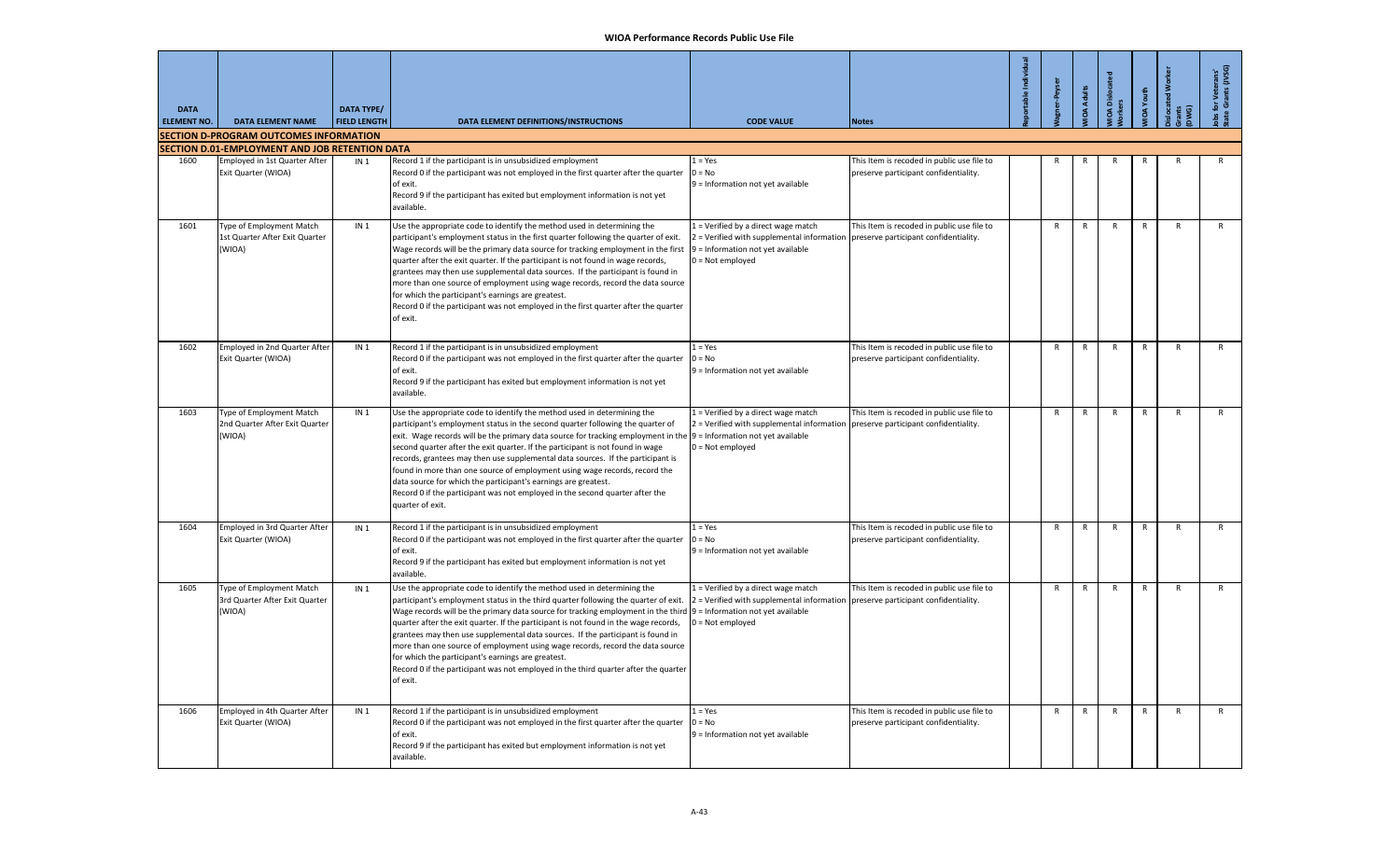| <b>DATA</b><br><b>ELEMENT NO.</b> | <b>DATA ELEMENT NAME</b>                                                                        | <b>DATA TYPE/</b><br><b>FIELD LENGTH</b> | DATA ELEMENT DEFINITIONS/INSTRUCTIONS                                                                                                                                                                                                                                                                                                                                                                                                                                                                                                                                                                                                                                                                                                                                            | <b>CODE VALUE</b>                                                                                       | <b>Notes</b>                                                                                                                                                                                                                                                                                                                                                                                                              | oortable Individual | gner-Peyser  | <b>IOA Adults</b> | <b>IOA</b> Dislocated<br>orkers | <b>JIOA</b> Youth | <b>islocated Wo</b><br>irants<br>DWG) | lobs for Veterans'<br>State Grants (JVSG) |
|-----------------------------------|-------------------------------------------------------------------------------------------------|------------------------------------------|----------------------------------------------------------------------------------------------------------------------------------------------------------------------------------------------------------------------------------------------------------------------------------------------------------------------------------------------------------------------------------------------------------------------------------------------------------------------------------------------------------------------------------------------------------------------------------------------------------------------------------------------------------------------------------------------------------------------------------------------------------------------------------|---------------------------------------------------------------------------------------------------------|---------------------------------------------------------------------------------------------------------------------------------------------------------------------------------------------------------------------------------------------------------------------------------------------------------------------------------------------------------------------------------------------------------------------------|---------------------|--------------|-------------------|---------------------------------|-------------------|---------------------------------------|-------------------------------------------|
| 1607                              | Type of Employment Match<br>4th Quarter After Exit Quarter<br>(WIOA)                            | IN <sub>1</sub>                          | Use the appropriate code to identify the method used in determining the<br>participant's employment status in the fourth quarter following the quarter of<br>exit. Wage records will be the primary data source for tracking employment in the 9 = Information not yet available<br>fourth quarter after the exit quarter. If the participant is not found in the wage<br>records, grantees may then use supplemental data sources. If the participant is<br>found in more than one source of employment using wage records, record the<br>data source for which the participant's earnings are greatest.<br>Record 0 if the participant was not employed in the fourth quarter after the<br>quarter of exit.                                                                    | 1 = Verified by a direct wage match<br>2 = Verified with supplemental information<br>$0 = Not$ employed | This Item is recoded in public use file to<br>preserve participant confidentiality.                                                                                                                                                                                                                                                                                                                                       |                     | $\mathsf{R}$ | $\mathsf{R}$      | $\mathsf{R}$                    | $\mathsf{R}$      | $\mathsf{R}$                          | $\mathsf{R}$                              |
| 1608                              | <b>Employment Related to</b><br>Training (2nd Quarter After<br>Exit) (WIOA)                     | IN <sub>1</sub>                          | Record 1 if the participant received training services and obtained employment<br>directed related to the training services received.<br>Record 0 if the participant received training services and did not obtain<br>employment directly related to the training services received.<br>Leave blank if the data is not available.                                                                                                                                                                                                                                                                                                                                                                                                                                                | $1 = Yes$<br>$0 = No$                                                                                   |                                                                                                                                                                                                                                                                                                                                                                                                                           |                     | R            | R                 | R                               | $\mathsf{R}$      | $\overline{R}$                        | $\mathsf{R}$                              |
| 1610                              | Occupational Code (if<br>available)                                                             | IN <sub>6</sub>                          | Record the 8-digit occupational code that best describes the participant's<br>employment using the O*Net Version 4.0 (or later versions) classification system.<br>This information can be based on any job held after exit from the program.<br>Leave blank if occupational code is not available or not known, or the data<br>element does not apply.<br>Additional Notes: This information can be based on any job held after exit and<br>only applies to adults, dislocated workers and youth who entered employment in<br>the quarter after the exit quarter. If all 8 digits of the occupational skills code are<br>not collected, record as many digits as are available. If the individual had multiple<br>jobs, use the occupational code for the most recent job held. | 000000                                                                                                  | Original codes were cross walked to the<br>O*Net 10.0 code, modified to display at the<br>minor group (3-digit) or major group (2-<br>digit) level if fewer than 3 participants in a<br>local area, truncated to 6 digits with trailing<br>Os added if fewer than 6 digits. Blank if the<br>reported occupation code was not valid or<br>fewer than 3 participants in the major<br>group (2-digit) level in a local area. |                     | R            | R                 | R                               | $\mathsf{R}$      | $\mathsf{R}$                          | $\mathsf{R}$                              |
| 1611                              | <b>Entered Non-Traditional</b><br>Employment                                                    | IN <sub>1</sub>                          | Record 1 if the participant's employment is in an occupation or field of work for<br>which individuals of the participant's gender comprise less than 25% of the<br>individuals employed in such occupation or field of work. Non-traditional<br>employment can be based on either local or national data, and both males and<br>females can be in non-traditional employment. This information can be based on<br>any job held after exit and only applies to adults, dislocated workers and youth<br>who entered employment in the second quarter after the exit quarter.<br>Record 0 if the participant does not meet the condition described above.<br>Record 9 if not known.                                                                                                | $1 = Yes$<br>$0 = No$<br>$9 =$ Unknown                                                                  |                                                                                                                                                                                                                                                                                                                                                                                                                           |                     |              | R                 | R                               | R                 |                                       |                                           |
| 1612                              | Occupational Code of<br>Employment 2 <sup>nd</sup> Quarter After<br>Exit Quarter (If available) | IN <sub>6</sub>                          | Record the 8-digit occupational code that best describes the participant's<br>employment using the O*Net Version 4 0 (or later versions) classification system.                                                                                                                                                                                                                                                                                                                                                                                                                                                                                                                                                                                                                  | 000000                                                                                                  | Original codes were cross walked to the<br>O*Net 10.0 code, modified to display at the<br>minor group (3-digit) or major group (2-<br>digit) level if fewer than 3 participants in a<br>local area, truncated to 6 digits with trailing<br>Os added if fewer than 6 digits. Blank if the<br>reported occupation code was not valid or<br>fewer than 3 participants in the major<br>group (2-digit) level in a local area. |                     | $\mathsf{R}$ | $\mathsf{R}$      | ${\sf R}$                       | $\mathsf{R}$      |                                       | $\mathsf{R}$                              |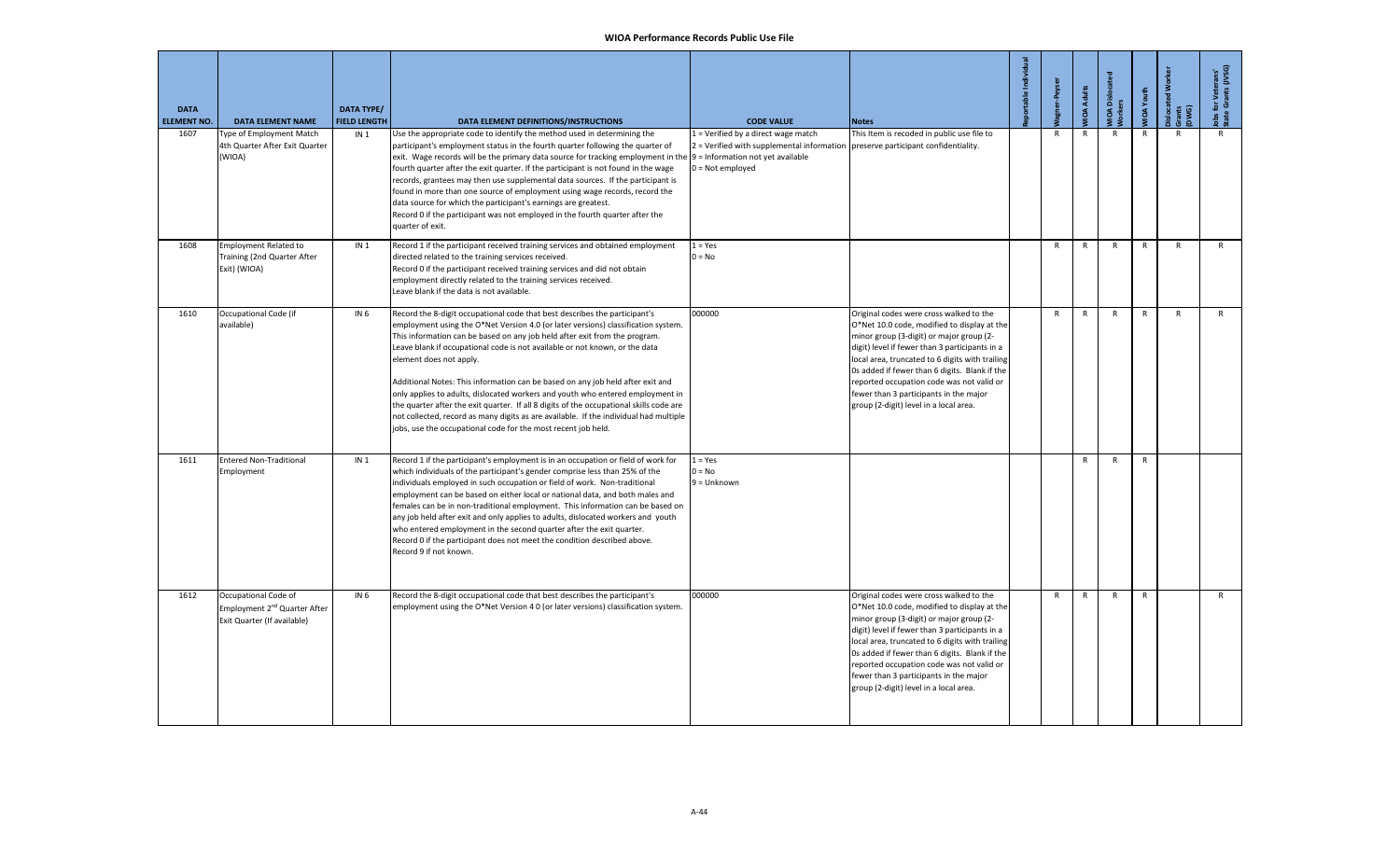| <b>DATA</b><br><b>ELEMENT NO.</b> | <b>DATA ELEMENT NAME</b>                                                                        | <b>DATA TYPE/</b><br><b>FIELD LENGTH</b> | DATA ELEMENT DEFINITIONS/INSTRUCTIONS                                                                                                                                                                                                                                                                                                                                                                                                                                                   | <b>CODE VALUE</b> | <b>Notes</b>                                                                                                                                                                                                                                                                                                                                                                                                              | ortable Individual | <b>Jagner-Peyser</b> | <b>VIOA Adults</b> | <b>MOA Dislocat</b> | VIOA Youth   | <b>Dislocated Worker</b><br>Gwar<br>Dw | Jobs for Veterans'<br>State Grants (JVSG) |
|-----------------------------------|-------------------------------------------------------------------------------------------------|------------------------------------------|-----------------------------------------------------------------------------------------------------------------------------------------------------------------------------------------------------------------------------------------------------------------------------------------------------------------------------------------------------------------------------------------------------------------------------------------------------------------------------------------|-------------------|---------------------------------------------------------------------------------------------------------------------------------------------------------------------------------------------------------------------------------------------------------------------------------------------------------------------------------------------------------------------------------------------------------------------------|--------------------|----------------------|--------------------|---------------------|--------------|----------------------------------------|-------------------------------------------|
| 1613                              | Occupational Code of<br>Employment 4 <sup>th</sup> Quarter After<br>Exit Quarter (If available) | IN <sub>6</sub>                          | Record the 8-digit occupational code that best describes the participant's<br>employment using the O*Net Version 4 0 (or later versions) classification system.                                                                                                                                                                                                                                                                                                                         | 000000            | Original codes were cross walked to the<br>O*Net 10.0 code, modified to display at the<br>minor group (3-digit) or major group (2-<br>digit) level if fewer than 3 participants in a<br>local area, truncated to 6 digits with trailing<br>Os added if fewer than 6 digits. Blank if the<br>reported occupation code was not valid or<br>fewer than 3 participants in the major<br>group (2-digit) level in a local area. |                    | $\mathsf{R}$         | $\mathsf{R}$       | $\mathsf{R}$        | R            |                                        | R                                         |
| 1614                              | Industry Code of Employment<br>1st Quarter After Exit Quarter                                   | IN <sub>6</sub>                          | Record the 4 to 6-digit industry code that best describes the participant's<br>employment using the North American Industrial Classification System (NAICS). If<br>more than one NAICS is reported, then the NAICS associated with the highest<br>gross wage should be reported.<br>Enter 999999 if 'Wages 1st Quarter After the Exit Quarter exist and NAICS Code is<br>not known.<br>Leave blank if this data element does not apply to the person or wages are not yet<br>available. | 000000            | Original codes were cross walked to the<br>2012 NAICS industry codes, modified to<br>display at the industry group (4-digit), sub<br>sector (3-digit) or sector (2-digit) level if<br>fewer than 3 participants in a local area,<br>and trailing Os added if fewer than 6 digits.<br>Blank if the reported industry code was not<br>valid or fewer than 3 participants in the<br>sector (2-digit) level in a local area.  |                    | R                    | R                  | $\mathsf{R}$        | R            | R                                      | $\mathsf{R}$                              |
| 1615                              | Industry Code of Employment<br>2nd Quarter After Exit Quarter                                   | <b>IN 6</b>                              | Record the 4 to 6-digit industry code that best describes the participant's<br>employment using the North American Industrial Classification System (NAICS). If<br>more than one NAICS is reported, then the NAICS associated with the highest<br>gross wage should be reported.<br>Enter 999999 if 'Wages 2nd Quarter After the Exit Quarter exist and NAICS Code is<br>not known.<br>Leave blank if this data element does not apply to the person or wages are not yet<br>available. | 000000            | Original codes were cross walked to the<br>2012 NAICS industry codes, modified to<br>display at the industry group (4-digit), sub<br>sector (3-digit) or sector (2-digit) level if<br>fewer than 3 participants in a local area,<br>and trailing Os added if fewer than 6 digits.<br>Blank if the reported industry code was not<br>valid or fewer than 3 participants in the<br>sector (2-digit) level in a local area.  |                    | $\mathsf{R}$         | $\mathsf{R}$       | $\mathsf{R}$        | $\mathsf{R}$ | $\mathsf{R}$                           | $\mathsf{R}$                              |
| 1616                              | Industry Code of Employment<br>3rd Quarter After Exit Quarter                                   | IN <sub>6</sub>                          | Record the 4 to 6-digit industry code that best describes the participant's<br>employment using the North American Industrial Classification System (NAICS). If<br>more than one NAICS is reported, then the NAICS associated with the highest<br>gross wage should be reported.<br>Enter 999999 if 'Wages 3rd Quarter After the Exit Quarter exist and NAICS Code is<br>not known.<br>Leave blank if this data element does not apply to the person or wages are not yet<br>available  | 000000            | Original codes were cross walked to the<br>2012 NAICS industry codes, modified to<br>display at the industry group (4-digit), sub<br>sector (3-digit) or sector (2-digit) level if<br>fewer than 3 participants in a local area,<br>and trailing Os added if fewer than 6 digits.<br>Blank if the reported industry code was not<br>valid or fewer than 3 participants in the<br>sector (2-digit) level in a local area.  |                    | $\mathsf{R}$         | $\mathsf{R}$       | $\mathsf{R}$        | R            | $\mathsf{R}$                           | $\mathsf{R}$                              |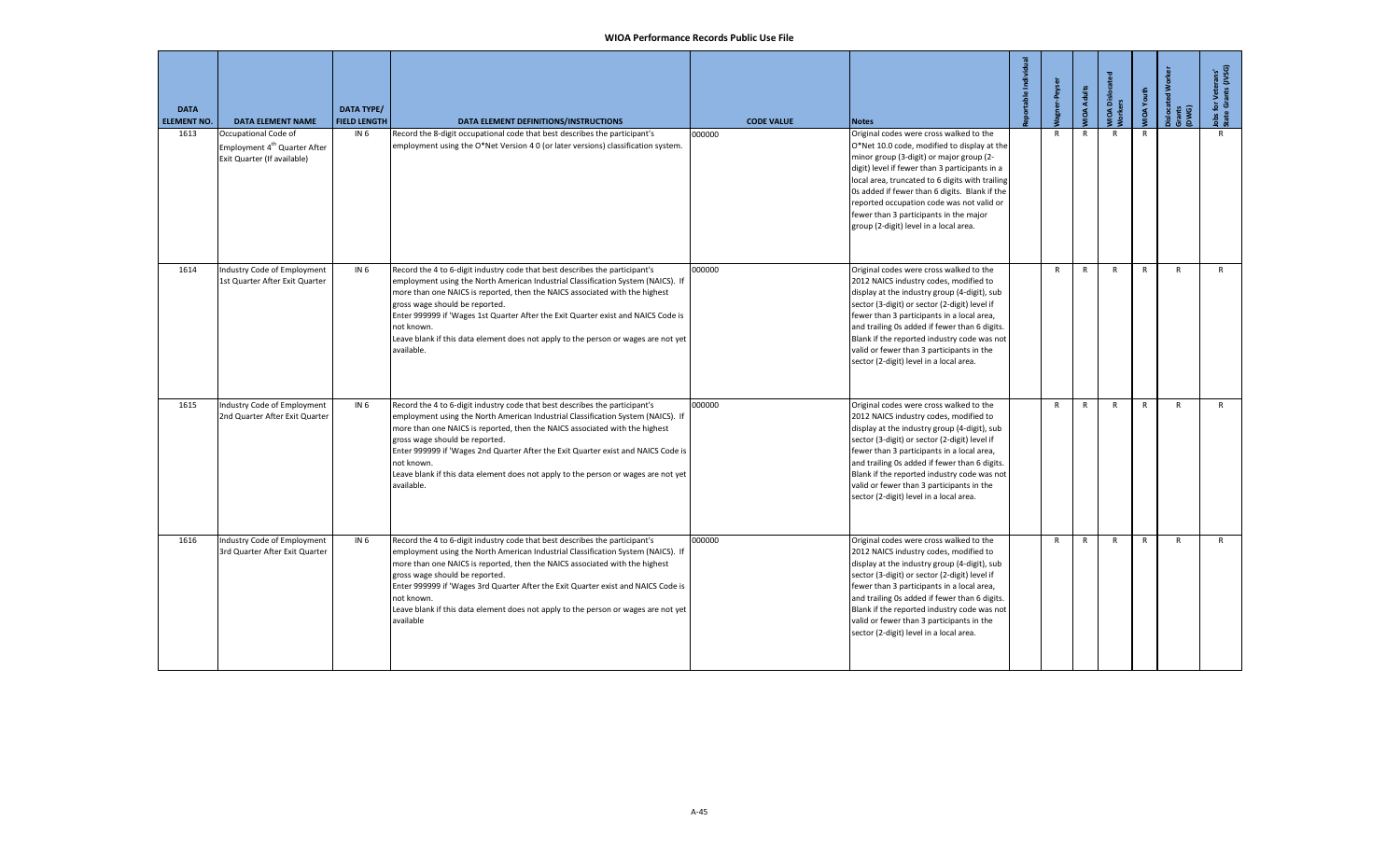| <b>DATA</b><br><b>ELEMENT NO.</b> | <b>DATA ELEMENT NAME</b>                                                             | <b>DATA TYPE/</b><br><b>FIELD LENGTH</b> | DATA ELEMENT DEFINITIONS/INSTRUCTIONS                                                                                                                                                                                                                                                                                                                                                                                                                                                   | <b>CODE VALUE</b>     | <b>Notes</b>                                                                                                                                                                                                                                                                                                                                                                                                             | portable Individual | gner-Peyser  | <b>VIOA Adults</b> | WIOA Dislocated<br>Workers | <b>MOA Youth</b> | Dislocated Wo<br>Grants<br>DWG) | Jobs for Veterans'<br>State Grants (JVSG) |
|-----------------------------------|--------------------------------------------------------------------------------------|------------------------------------------|-----------------------------------------------------------------------------------------------------------------------------------------------------------------------------------------------------------------------------------------------------------------------------------------------------------------------------------------------------------------------------------------------------------------------------------------------------------------------------------------|-----------------------|--------------------------------------------------------------------------------------------------------------------------------------------------------------------------------------------------------------------------------------------------------------------------------------------------------------------------------------------------------------------------------------------------------------------------|---------------------|--------------|--------------------|----------------------------|------------------|---------------------------------|-------------------------------------------|
| 1617                              | Industry Code of Employment<br>4th Quarter After Exit Quarter                        | IN <sub>6</sub>                          | Record the 4 to 6-digit industry code that best describes the participant's<br>employment using the North American Industrial Classification System (NAICS). If<br>more than one NAICS is reported, then the NAICS associated with the highest<br>gross wage should be reported.<br>Enter 999999 if 'Wages 4th Quarter After the Exit Quarter exist and NAICS Code is<br>not known.<br>Leave blank if this data element does not apply to the person or wages are not yet<br>available. | 000000                | Original codes were cross walked to the<br>2012 NAICS industry codes, modified to<br>display at the industry group (4-digit), sub<br>sector (3-digit) or sector (2-digit) level if<br>fewer than 3 participants in a local area,<br>and trailing 0s added if fewer than 6 digits.<br>Blank if the reported industry code was not<br>valid or fewer than 3 participants in the<br>sector (2-digit) level in a local area. |                     | $\mathsf{R}$ | R                  | R                          | $\mathsf{R}$     | R                               | R                                         |
| 1618                              | Retention with the same<br>employer in the 2nd Quarter<br>and the 4th Quarter (WIOA) | IN 1                                     | Record 1 if the participant's employer in the second quarter also matches the<br>employer in the fourth quarter.<br>Record 0 if the participant is not employed in the second or fourth quarters after<br>exit, or the employer in the second quarter does not match the employer in the<br>ourth quarter                                                                                                                                                                               | $1 = Yes$<br>$0 = No$ |                                                                                                                                                                                                                                                                                                                                                                                                                          |                     | $\mathsf{R}$ | $\mathsf{R}$       | $\mathsf{R}$               | $\mathsf{R}$     | $\mathsf{R}$                    | $\mathsf{R}$                              |
|                                   | <b>SECTION D.02-WAGE RECORD DATA</b>                                                 |                                          |                                                                                                                                                                                                                                                                                                                                                                                                                                                                                         |                       |                                                                                                                                                                                                                                                                                                                                                                                                                          |                     |              |                    |                            |                  |                                 |                                           |
| 1700                              | Wages 3rd Quarter Prior to<br>Participation Quarter                                  | IN 6                                     | Record total earnings from wage records for the third quarter prior to the quarter 1000000<br>of participation.<br>Leave blank if data element does not apply to the participant.                                                                                                                                                                                                                                                                                                       |                       | Wages have been rounded to the nearest<br>whole dollar and randomly altered so that<br>adjusted, rather than actual wages, are<br>displayed. These adjusted wages retain the<br>same underlying statistical properties in<br>the aggregate as the actual wages.                                                                                                                                                          |                     | R            | R                  | R                          |                  | R                               | R                                         |
| 1701                              | Wages 2nd Quarter Prior to<br>Participation Quarter                                  | IN <sub>6</sub>                          | Record total earnings from wage records for the second quarter prior to the<br>quarter of participation.<br>Leave blank if data element does not apply to the participant.                                                                                                                                                                                                                                                                                                              | 000000                | Wages have been rounded to the nearest<br>whole dollar and randomly altered so that<br>adjusted, rather than actual wages, are<br>displayed. These adjusted wages retain the<br>same underlying statistical properties in<br>the aggregate as the actual wages.                                                                                                                                                          |                     | R            | R                  | R                          |                  | R                               | R                                         |
| 1702                              | Wages 1st Quarter Prior to<br>Participation Quarter                                  | IN 6                                     | Record total earnings from wage records for the first quarter prior to the quarter<br>of participation.<br>Leave blank if data element does not apply to the participant.                                                                                                                                                                                                                                                                                                               | 000000                | Wages have been rounded to the nearest<br>whole dollar and randomly altered so that<br>adjusted, rather than actual wages, are<br>displayed. These adjusted wages retain the<br>same underlying statistical properties in<br>the aggregate as the actual wages.                                                                                                                                                          |                     | R            | R                  | $\mathsf{R}$               |                  | R                               | $\mathsf{R}$                              |
| 1703                              | Wages 1st Quarter After Exit<br>Quarter (WIOA)                                       | IN 6                                     | Record total earnings for the first quarter after the quarter of exit.<br>Leave blank if data element does not apply to the participant.                                                                                                                                                                                                                                                                                                                                                | 000000                | Wages have been rounded to the nearest<br>whole dollar and randomly altered so that<br>adjusted, rather than actual wages, are<br>displayed. These adjusted wages retain the<br>same underlying statistical properties in<br>the aggregate as the actual wages.                                                                                                                                                          |                     | R            | R                  | $\mathsf{R}$               | $\mathsf{R}$     | R                               | R                                         |
| 1704                              | Wages 2nd Quarter After Exit<br>Quarter (WIOA)                                       | IN <sub>6</sub>                          | Record total earnings for the second quarter after the quarter of exit.<br>Leave blank if data element does not apply to the participant.                                                                                                                                                                                                                                                                                                                                               | 000000                | Wages have been rounded to the nearest<br>whole dollar and randomly altered so that<br>adjusted, rather than actual wages, are<br>displayed. These adjusted wages retain the<br>same underlying statistical properties in<br>the aggregate as the actual wages.                                                                                                                                                          |                     | $\mathsf{R}$ | $\mathsf{R}$       | $\mathsf{R}$               | $\mathsf{R}$     | $\mathsf{R}$                    | R                                         |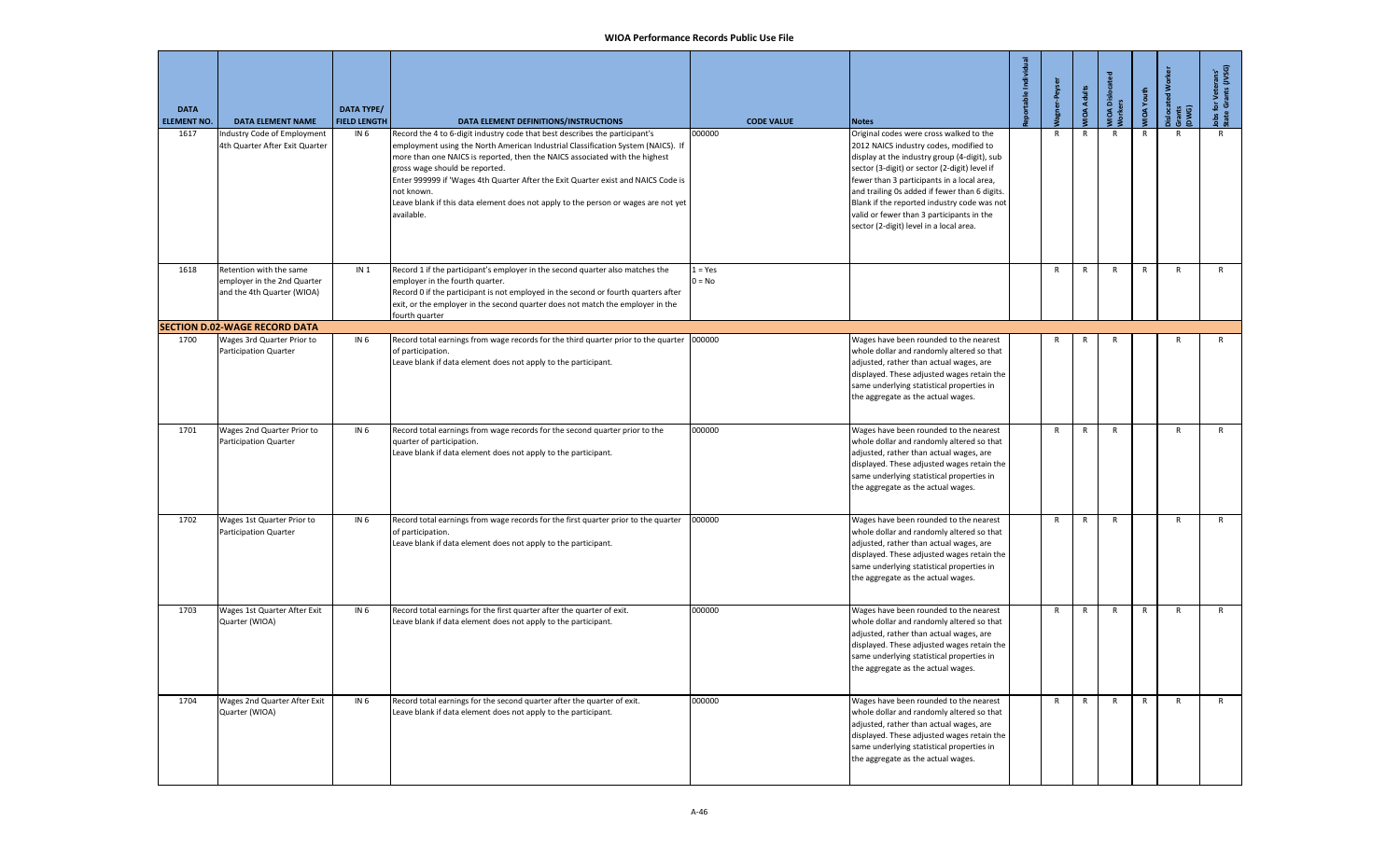| <b>DATA</b><br><b>ELEMENT NO.</b> | <b>DATA ELEMENT NAME</b>                       | DATA TYPE/<br><b>FIELD LENGTH</b> | DATA ELEMENT DEFINITIONS/INSTRUCTIONS                                                                                                     | <b>CODE VALUE</b> | <b>Notes</b>                                                                                                                                                                                                                                                    |              | <b>IOA Adults</b> | OA Disk<br>vrkers | <b>IIOA</b> Youth | Gwer<br>E | terans'<br>s (JVSG)<br>ු මි |
|-----------------------------------|------------------------------------------------|-----------------------------------|-------------------------------------------------------------------------------------------------------------------------------------------|-------------------|-----------------------------------------------------------------------------------------------------------------------------------------------------------------------------------------------------------------------------------------------------------------|--------------|-------------------|-------------------|-------------------|-----------|-----------------------------|
| 1705                              | Wages 3rd Quarter After Exit<br>Quarter (WIOA) | IN <sub>6</sub>                   | Record total earnings for the third quarter after the quarter of exit.<br>Leave blank if data element does not apply to the participant   | 000000            | Wages have been rounded to the nearest<br>whole dollar and randomly altered so that<br>adjusted, rather than actual wages, are<br>displayed. These adjusted wages retain the<br>same underlying statistical properties in<br>the aggregate as the actual wages. | $\mathsf{R}$ |                   |                   | R                 |           |                             |
| 1706                              | Wages 4th Quarter After Exit<br>Quarter (WIOA) | IN <sub>6</sub>                   | Record total earnings for the fourth quarter after the quarter of exit.<br>Leave blank if data element does not apply to the participant. | 000000            | Wages have been rounded to the nearest<br>whole dollar and randomly altered so that<br>adjusted, rather than actual wages, are<br>displayed. These adjusted wages retain the<br>same underlying statistical properties in<br>the aggregate as the actual wages. | R            |                   |                   | $\mathsf{R}$      |           |                             |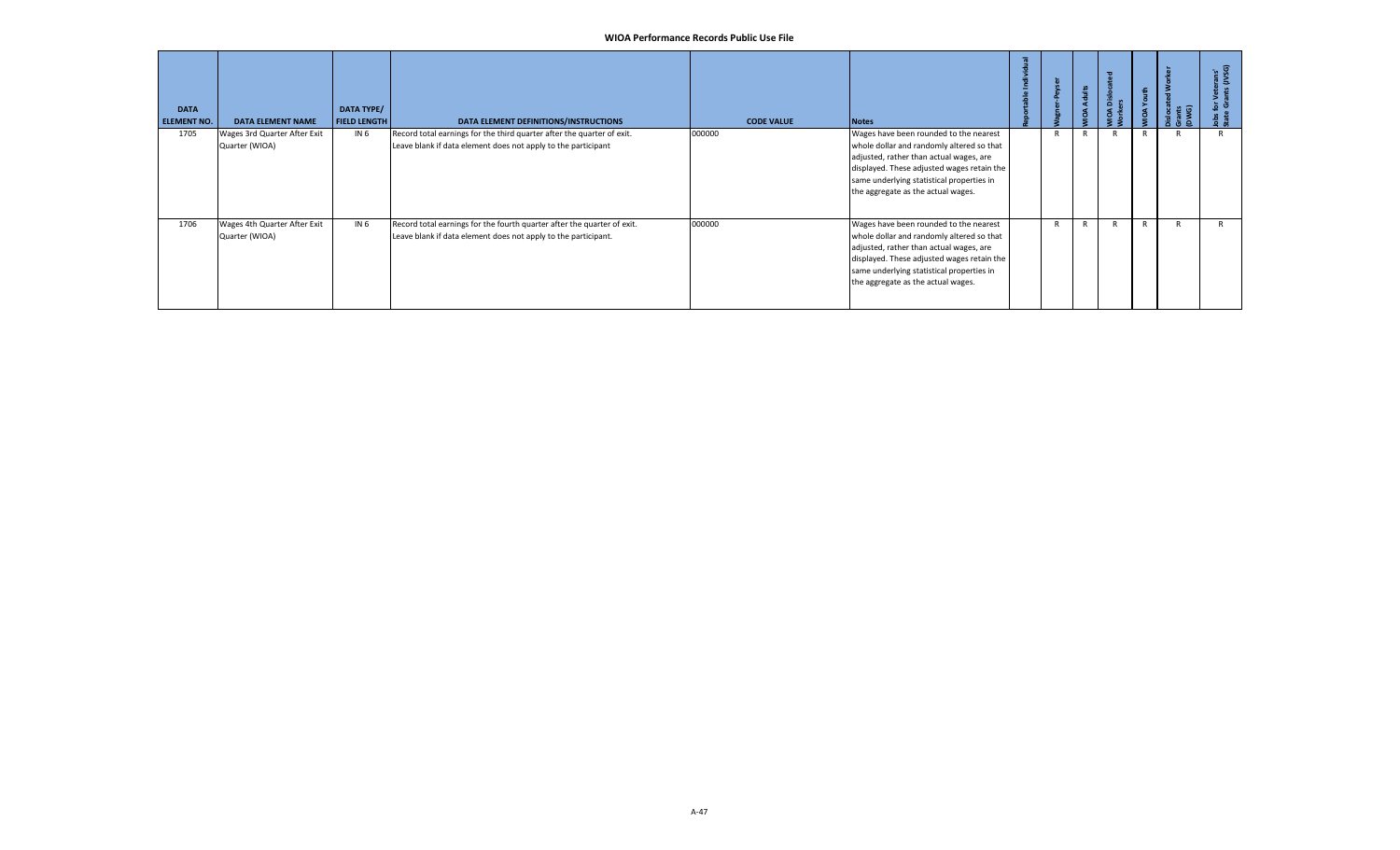| <b>DATA</b><br><b>ELEMENT NO.</b> | <b>DATA ELEMENT NAME</b><br><b>SECTION D.03-EDUCATION AND CREDENTIAL DATA</b> | <b>DATA TYPE/</b><br><b>FIELD LENGTH</b> | DATA ELEMENT DEFINITIONS/INSTRUCTIONS                                                                                                                                                                                                                                                                                                                                                                                                                                                                                                                                                                                                                                                                                                                                                                                                                                                                                | <b>CODE VALUE</b>                                                                                                                                                                                                                                                                                       | <b>Notes</b> | ortable Individua | ner-Peyser | <b>IOA Adults</b> | <b>IOA</b> Dislocat<br>kers | <b>IIOA</b> Youth | ocated Wo<br><sub>差</sub> | obs for Veterans'<br>itate Grants (JVSG) |
|-----------------------------------|-------------------------------------------------------------------------------|------------------------------------------|----------------------------------------------------------------------------------------------------------------------------------------------------------------------------------------------------------------------------------------------------------------------------------------------------------------------------------------------------------------------------------------------------------------------------------------------------------------------------------------------------------------------------------------------------------------------------------------------------------------------------------------------------------------------------------------------------------------------------------------------------------------------------------------------------------------------------------------------------------------------------------------------------------------------|---------------------------------------------------------------------------------------------------------------------------------------------------------------------------------------------------------------------------------------------------------------------------------------------------------|--------------|-------------------|------------|-------------------|-----------------------------|-------------------|---------------------------|------------------------------------------|
| 1800                              | Type of Recognized Credential                                                 | IN <sub>1</sub>                          | Use the appropriate code to record the type of recognized diploma, degree, or a                                                                                                                                                                                                                                                                                                                                                                                                                                                                                                                                                                                                                                                                                                                                                                                                                                      | 1 = Secondary School Diploma/or                                                                                                                                                                                                                                                                         |              |                   | R          | R                 | R                           | $\mathsf{R}$      | $\mathsf{R}$              | R                                        |
|                                   | (WIOA)                                                                        |                                          | credential consisting of an industry-recognized certificate or certification, a<br>certificate of completion of a Registered Apprenticeship, a license recognized by<br>the State involved or Federal Government, or an associate or baccalaureate<br>degree attained by the participant who received education or training services.<br>Record 0 if the participant received education or training services, but did not<br>attain a recognized diploma, degree, license or certificate.<br>Leave blank if data element does not apply to the participant.<br>NOTE: Diplomas, degrees, licenses or certificates must be attained either during<br>participation or within one year of exit. This data element applies to both the<br>Credential Rate indicator and the Measurable Skills Gain indicator for all<br>programs.                                                                                        | equivalency<br>2 = AA or AS Diploma/Degree<br>3 = BA or BS Diploma/Degree<br>4 = Occupational Licensure<br>5 = Occupational Certificate<br>6 = Occupational Certification<br>7 = Other Recognized Diploma, Degree, or<br>Certificate<br>0 = No recognized credential                                    |              |                   |            |                   |                             |                   |                           |                                          |
| 1801                              | Date Attained Recognized<br>Credential (WIOA)                                 | DT8                                      | Record the date on which the participant attained a recognized credential.<br>Leave blank if the participant did not attain a degree or certificate.                                                                                                                                                                                                                                                                                                                                                                                                                                                                                                                                                                                                                                                                                                                                                                 | YYYYMMDD                                                                                                                                                                                                                                                                                                |              |                   | R          | $\mathsf{R}$      | $\mathsf{R}$                | $\mathsf{R}$      | $\mathsf{R}$              | R                                        |
| 1802                              | Type of Recognized Credential<br>#2 (WIOA)                                    | IN <sub>1</sub>                          | Use the appropriate code to record the type of recognized diploma, degree, or a<br>credential consisting of an industry-recognized certificate or certification, a<br>certificate of completion of a Registered Apprenticeship, a license recognized by<br>the State involved or Federal Government, or an associate or baccalaureate<br>degree attained by the participant who received education or training services.<br>Record 0 if the participant received education or training services, but did not<br>attain a recognized diploma, degree, license or certificate.<br>Leave blank if data element does not apply to the participant.<br>NOTE: Diplomas, degrees, licenses or certificates must be attained either during<br>participation or within one year of exit. This data element applies to both the<br>Credential Rate indicator and the Measurable Skills Gain indicator for all DOL<br>programs. | 1 = Secondary School Diploma/or<br>equivalency<br>2 = AA or AS Diploma/Degree<br>3 = BA or BS Diploma/Degree<br>4 = Occupational Licensure<br>5 = Occupational Certificate<br>6 = Occupational Certification<br>7 = Other Recognized Diploma, Degree, or<br>Certificate<br>0 = No recognized credential |              |                   |            | $\mathsf{R}$      | $\mathsf{R}$                | $\mathsf{R}$      | $\mathsf{R}$              |                                          |
| 1803                              | Date Attained Recognized<br>Credential #2 (WIOA)                              | DT8                                      | Record the date on which the participant attained a second recognized credential. YYYYMMDD<br>Leave blank if the participant did not attain a second recognized credential, or if<br>this data element does not apply.                                                                                                                                                                                                                                                                                                                                                                                                                                                                                                                                                                                                                                                                                               |                                                                                                                                                                                                                                                                                                         |              |                   |            | $\mathsf{R}$      | $\mathsf{R}$                | $\mathsf{R}$      | $\mathsf{R}$              |                                          |
| 1804                              | Type of Recognized Credential<br>#3 (WIOA)                                    | IN <sub>1</sub>                          | Use the appropriate code to record the type of recognized diploma, degree, or a<br>credential consisting of an industry-recognized certificate or certification, a<br>certificate of completion of a Registered Apprenticeship, a license recognized by<br>the State involved or Federal Government, or an associate or baccalaureate<br>degree attained by the participant who received education or training services.<br>Record 0 if the participant received education or training services, but did not<br>attain a recognized diploma, degree, license or certificate.<br>Leave blank if data element does not apply to the participant.<br>NOTE: Diplomas, degrees, licenses or certificates must be attained either during<br>participation or within one year of exit. This data element applies to both the<br>Credential Rate indicator and the Measurable Skills Gain indicator for all DOL<br>programs. | 1 = Secondary School Diploma/or<br>equivalency<br>2 = AA or AS Diploma/Degree<br>3 = BA or BS Diploma/Degree<br>4 = Occupational Licensure<br>5 = Occupational Certificate<br>6 = Occupational Certification<br>7 = Other Recognized Diploma, Degree, or<br>Certificate<br>0 = No recognized credential |              |                   |            | $\mathsf{R}$      | $\mathsf{R}$                | $\mathsf{R}$      | $\mathsf{R}$              |                                          |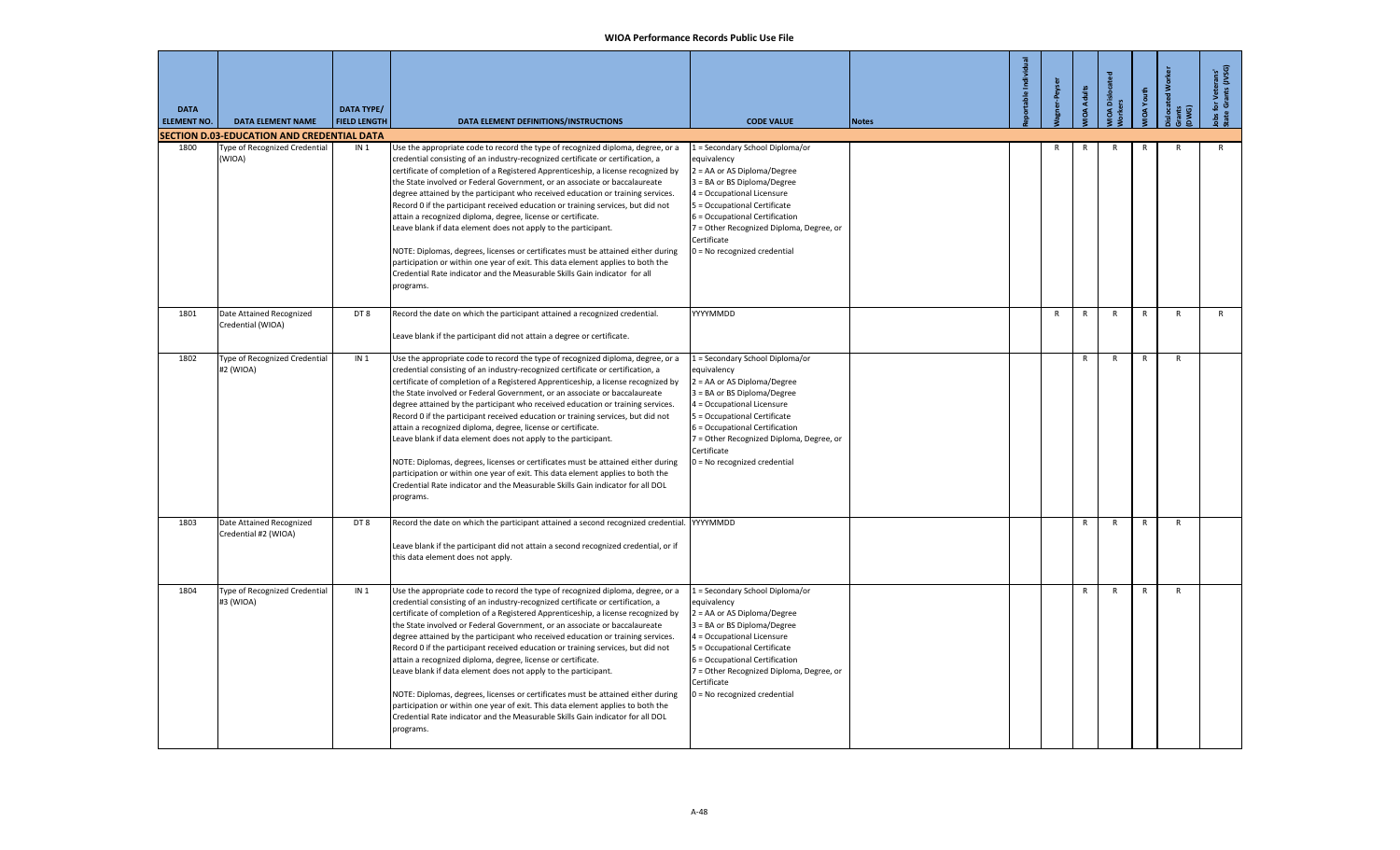| <b>DATA</b><br><b>ELEMENT NO.</b> | <b>DATA ELEMENT NAME</b>                                                                               | <b>DATA TYPE/</b><br><b>FIELD LENGTH</b> | DATA ELEMENT DEFINITIONS/INSTRUCTIONS                                                                                                                                                                                                                                                                                                                                                                                                                                                                                                                                                                                                                                                                                                                                                              | <b>CODE VALUE</b> | <b>Notes</b> | ortable Indi | er-Peyser | <b>IIOA Adults</b> | <b>IIOA</b> Dislocat<br>kers | <b>IIOA</b> Youth | slocated<br>irants<br>DWG) | Jobs for Veterans'<br>State Grants (JVSG) |
|-----------------------------------|--------------------------------------------------------------------------------------------------------|------------------------------------------|----------------------------------------------------------------------------------------------------------------------------------------------------------------------------------------------------------------------------------------------------------------------------------------------------------------------------------------------------------------------------------------------------------------------------------------------------------------------------------------------------------------------------------------------------------------------------------------------------------------------------------------------------------------------------------------------------------------------------------------------------------------------------------------------------|-------------------|--------------|--------------|-----------|--------------------|------------------------------|-------------------|----------------------------|-------------------------------------------|
| 1805                              | Date Attained Recognized<br>Credential #3 (WIOA)                                                       | DT 8                                     | Record the date on which the participant attained a third recognized credential.<br>Leave blank if the participant did not attain a third recognized credential, or if this<br>data element does not apply.                                                                                                                                                                                                                                                                                                                                                                                                                                                                                                                                                                                        | YYYYMMDD          |              |              |           | R                  | R                            | R                 | $\mathsf{R}$               |                                           |
| 1806                              | Date of Most Recent<br>Measurable Skill Gains:<br><b>Educational Functioning Level</b><br>(EFL) (WIOA) | DT8                                      | Record the most recent date the participant who received instruction below the<br>postsecondary education level achieved at least one EFL. EFL gain may be<br>documented in one of three ways: 1) by comparing a participant's initial EFL as<br>measured by a pre-test with the participant's EFL as measured by a participant's<br>post-test; or 2) for States that offer secondary school programs that lead to a<br>secondary school diploma or its recognized equivalent, an EFL gain may be<br>measured through the awarding of credits or Carnegie units: or 3) States may<br>report an EFL gain for participants who exit the program and enroll in<br>postsecondary education or training during the program year.<br>Leave blank if this data element does not apply to the participant. | YYYYMMDD          |              |              |           | $\mathsf{R}$       | $\mathsf{R}$                 | $\mathsf{R}$      | R                          |                                           |
| 1807                              | Date of Most Recent<br>Measurable Skill Gains:<br>Postsecondary<br>Transcript/Report Card (WIOA)       | DT8                                      | Record the most recent date of the participant's transcript or report card for<br>postsecondary education who complete a minimum of 12 hours per semester, or<br>for part time students a total of at least 12 credit hours over the course of two<br>completed semesters during the same 12 month period, that shows a participant<br>is meeting the State unit's academic standards.<br>Leave blank if this data element does not apply to the participant.                                                                                                                                                                                                                                                                                                                                      | YYYYMMDD          |              |              |           | R                  | $\mathsf{R}$                 | R                 | R                          |                                           |
| 1808                              | Date of Most Recent<br>Measurable Skill Gains:<br>Secondary Transcript/Report<br>Card (WIOA)           | DT8                                      | Record the most recent date of the participant's transcript or report card for<br>secondary education for one semester showing that the participant is meeting the<br>State unit's academic standards.<br>Leave blank if this data element does not apply to the participant.                                                                                                                                                                                                                                                                                                                                                                                                                                                                                                                      | YYYYMMDD          |              |              |           | R                  | $\mathsf{R}$                 | R                 | $\mathsf{R}$               |                                           |
| 1809                              | Date of Most Recent<br>Measurable Skill Gains:<br>Training Milestone (WIOA)                            | DT8                                      | Record the most recent date that the participant had a satisfactory or better<br>progress report towards established milestones from an employer/training<br>provider who is providing training (e.g., completion of on-the-job training (OJT),<br>completion of one year of a registered apprenticeship program, etc.).<br>Leave blank if this data element does not apply to the participant.                                                                                                                                                                                                                                                                                                                                                                                                    | YYYYMMDD          |              |              |           | $\mathsf{R}$       | $\mathsf{R}$                 | $\mathsf{R}$      | $\mathsf{R}$               |                                           |
| 1810                              | Date of Most Recent<br>Measurable Skill Gains: Skills<br>Progression (WIOA)                            | DT8                                      | Record the most recent date the participant successfully completed an exam that<br>is required for a particular occupation, or progress in attaining technical or<br>occupational skills as evidenced by trade-related benchmarks such as knowledge-<br>based exams.<br>Leave blank if this data element does not apply to the participant.                                                                                                                                                                                                                                                                                                                                                                                                                                                        | YYYYMMDD          |              |              |           | R                  | $\mathsf{R}$                 | R                 | $\mathsf{R}$               |                                           |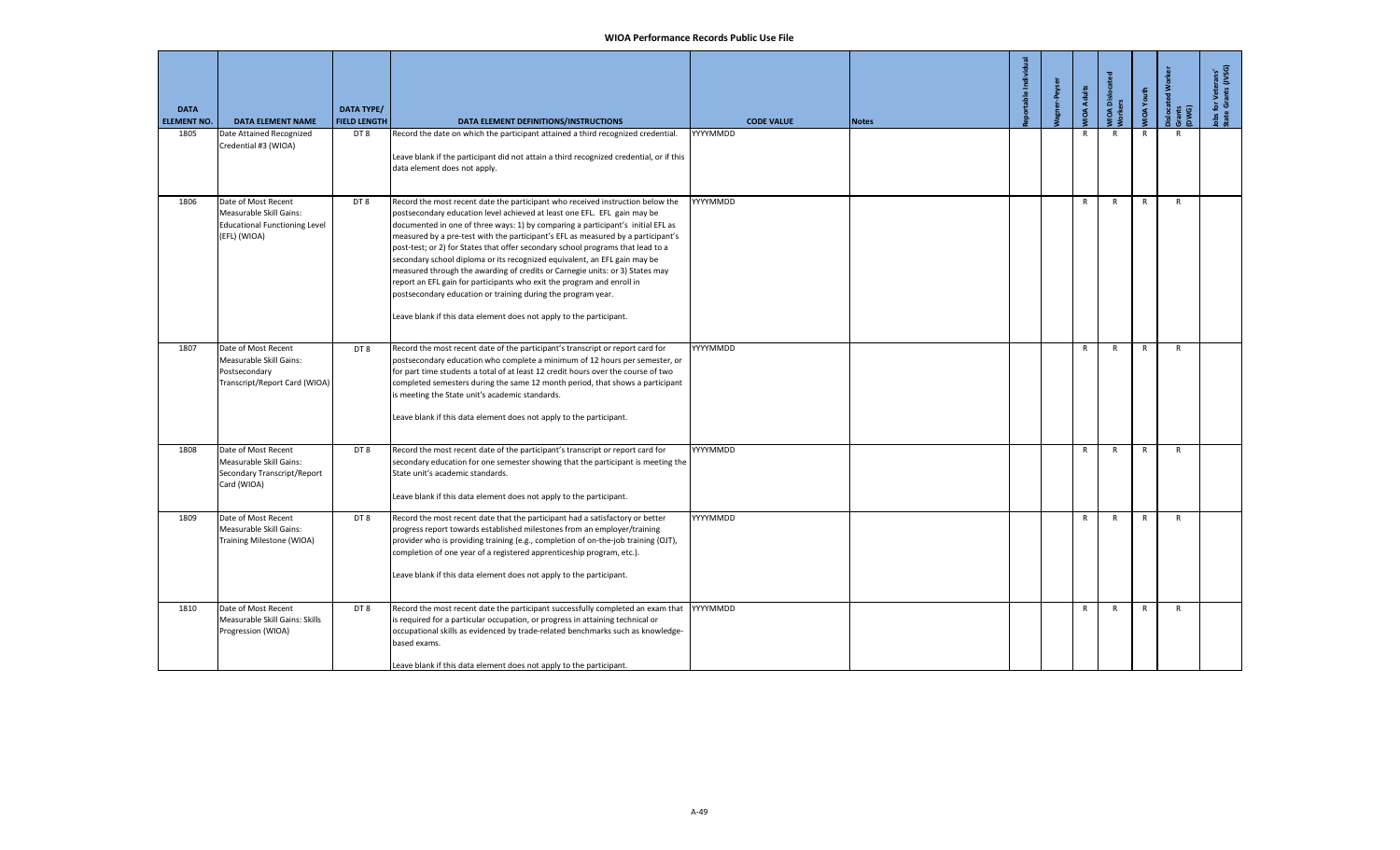| <b>DATA</b><br><b>ELEMENT NO.</b> | <b>DATA ELEMENT NAME</b>                               | <b>DATA TYPE/</b><br><b>FIELD LENGTH</b> | DATA ELEMENT DEFINITIONS/INSTRUCTIONS                                                                                                                              | <b>CODE VALUE</b>                                                         | <b>Notes</b> | able Individual | <b>IOA Adults</b> | /IOA Disloca<br>/orkers | <b>JIOA</b> Youth | š<br>ē.<br>Dislocat<br>Grants<br>[DWG] | Jobs for Veterans'<br>State Grants (JVSG) |
|-----------------------------------|--------------------------------------------------------|------------------------------------------|--------------------------------------------------------------------------------------------------------------------------------------------------------------------|---------------------------------------------------------------------------|--------------|-----------------|-------------------|-------------------------|-------------------|----------------------------------------|-------------------------------------------|
| 1811                              | Date Enrolled During Program                           | DT 8                                     | Record the date the participant was enrolled during program participation in an                                                                                    | YYYYMMDD                                                                  |              |                 | R                 | R                       | R                 | $\mathsf{R}$                           |                                           |
|                                   | Participation in an Education                          |                                          | education or training program that leads to a recognized postsecondary                                                                                             |                                                                           |              |                 |                   |                         |                   |                                        |                                           |
|                                   | or Training Program Leading to                         |                                          | credential, including a secondary education program, or training program that                                                                                      |                                                                           |              |                 |                   |                         |                   |                                        |                                           |
|                                   | a Recognized Postsecondary<br>Credential or Employment |                                          | eads to employment as defined by the core program in which the participant<br>participates. States may use this coding value if the participant was either already |                                                                           |              |                 |                   |                         |                   |                                        |                                           |
|                                   | (WIOA)                                                 |                                          | enrolled in education or training at the time of program entry or became enrolled                                                                                  |                                                                           |              |                 |                   |                         |                   |                                        |                                           |
|                                   |                                                        |                                          | n education or training at any point while participating in the program. If the                                                                                    |                                                                           |              |                 |                   |                         |                   |                                        |                                           |
|                                   |                                                        |                                          | participant was enrolled in postsecondary education at program entry, the date in                                                                                  |                                                                           |              |                 |                   |                         |                   |                                        |                                           |
|                                   |                                                        |                                          | this field should be the date of Program Entry. This includes, but is not limited to,                                                                              |                                                                           |              |                 |                   |                         |                   |                                        |                                           |
|                                   |                                                        |                                          | participation in Job Corps or YouthBuild or Adult Education or secondary                                                                                           |                                                                           |              |                 |                   |                         |                   |                                        |                                           |
|                                   |                                                        |                                          | education programs.                                                                                                                                                |                                                                           |              |                 |                   |                         |                   |                                        |                                           |
|                                   |                                                        |                                          | Leave blank if the data element does not apply to the participant.                                                                                                 |                                                                           |              |                 |                   |                         |                   |                                        |                                           |
|                                   |                                                        |                                          | NOTE: This data element applies to the Measurable Skill Gains Indicator, and                                                                                       |                                                                           |              |                 |                   |                         |                   |                                        |                                           |
|                                   |                                                        |                                          | specifically will be utilized to calculate the denominator. It encompasses all                                                                                     |                                                                           |              |                 |                   |                         |                   |                                        |                                           |
|                                   |                                                        |                                          | education and training program enrollment.                                                                                                                         |                                                                           |              |                 |                   |                         |                   |                                        |                                           |
|                                   |                                                        |                                          |                                                                                                                                                                    |                                                                           |              |                 |                   |                         |                   |                                        |                                           |
| 1812                              | School Status at Exit                                  | IN <sub>1</sub>                          | Record 1 if the participant has not received a secondary school diploma or its                                                                                     | 1 = In-school, secondary school or less                                   |              |                 |                   |                         | $\mathsf{R}$      |                                        |                                           |
|                                   |                                                        |                                          | recognized equivalent and is attending any secondary school (including<br>elementary, intermediate, junior high school, whether full or part-time), or is          | 2 = In-school, Alternative school<br>3 = In-school, Postsecondary school. |              |                 |                   |                         |                   |                                        |                                           |
|                                   |                                                        |                                          | between school terms and intends to return to school.                                                                                                              | 4 = Not attending school or Secondary                                     |              |                 |                   |                         |                   |                                        |                                           |
|                                   |                                                        |                                          | Record 2 if the participant has not received a secondary school diploma or its                                                                                     | School Dropout                                                            |              |                 |                   |                         |                   |                                        |                                           |
|                                   |                                                        |                                          | recognized equivalent and is attending an alternative secondary school or an                                                                                       | 5 = Not attending school; secondary school                                |              |                 |                   |                         |                   |                                        |                                           |
|                                   |                                                        |                                          | alternative course of study approved by the local educational agency whether full                                                                                  | graduate or has a recognized equivalent                                   |              |                 |                   |                         |                   |                                        |                                           |
|                                   |                                                        |                                          | or part-time.                                                                                                                                                      | $6$ = Not attending school; within age of                                 |              |                 |                   |                         |                   |                                        |                                           |
|                                   |                                                        |                                          | Record 3 if the participant has received a secondary school diploma or its                                                                                         | compulsory school attendance                                              |              |                 |                   |                         |                   |                                        |                                           |
|                                   |                                                        |                                          | recognized equivalent and is attending a postsecondary school or program                                                                                           |                                                                           |              |                 |                   |                         |                   |                                        |                                           |
|                                   |                                                        |                                          | (whether full or part-time), or is between school terms and intends to return to                                                                                   |                                                                           |              |                 |                   |                         |                   |                                        |                                           |
|                                   |                                                        |                                          | school.                                                                                                                                                            |                                                                           |              |                 |                   |                         |                   |                                        |                                           |
|                                   |                                                        |                                          | Record 4 if the participant is no longer attending any school and has not received<br>a secondary school diploma or its recognized equivalent.                     |                                                                           |              |                 |                   |                         |                   |                                        |                                           |
|                                   |                                                        |                                          | Record 5 if the participant is not attending any school and has either graduated                                                                                   |                                                                           |              |                 |                   |                         |                   |                                        |                                           |
|                                   |                                                        |                                          | from secondary school or holds an equivalency.                                                                                                                     |                                                                           |              |                 |                   |                         |                   |                                        |                                           |
|                                   |                                                        |                                          | Record 6 if the participant is within the age of compulsory school attendance, but                                                                                 |                                                                           |              |                 |                   |                         |                   |                                        |                                           |
|                                   |                                                        |                                          | has not attended school for at least the most recent complete school year                                                                                          |                                                                           |              |                 |                   |                         |                   |                                        |                                           |
|                                   |                                                        |                                          | calendar quarter and has not received a secondary school diploma or its                                                                                            |                                                                           |              |                 |                   |                         |                   |                                        |                                           |
|                                   |                                                        |                                          | recognized equivalent.                                                                                                                                             |                                                                           |              |                 |                   |                         |                   |                                        |                                           |
|                                   |                                                        |                                          | Leave blank if data element does not apply to the participant.                                                                                                     |                                                                           |              |                 |                   |                         |                   |                                        |                                           |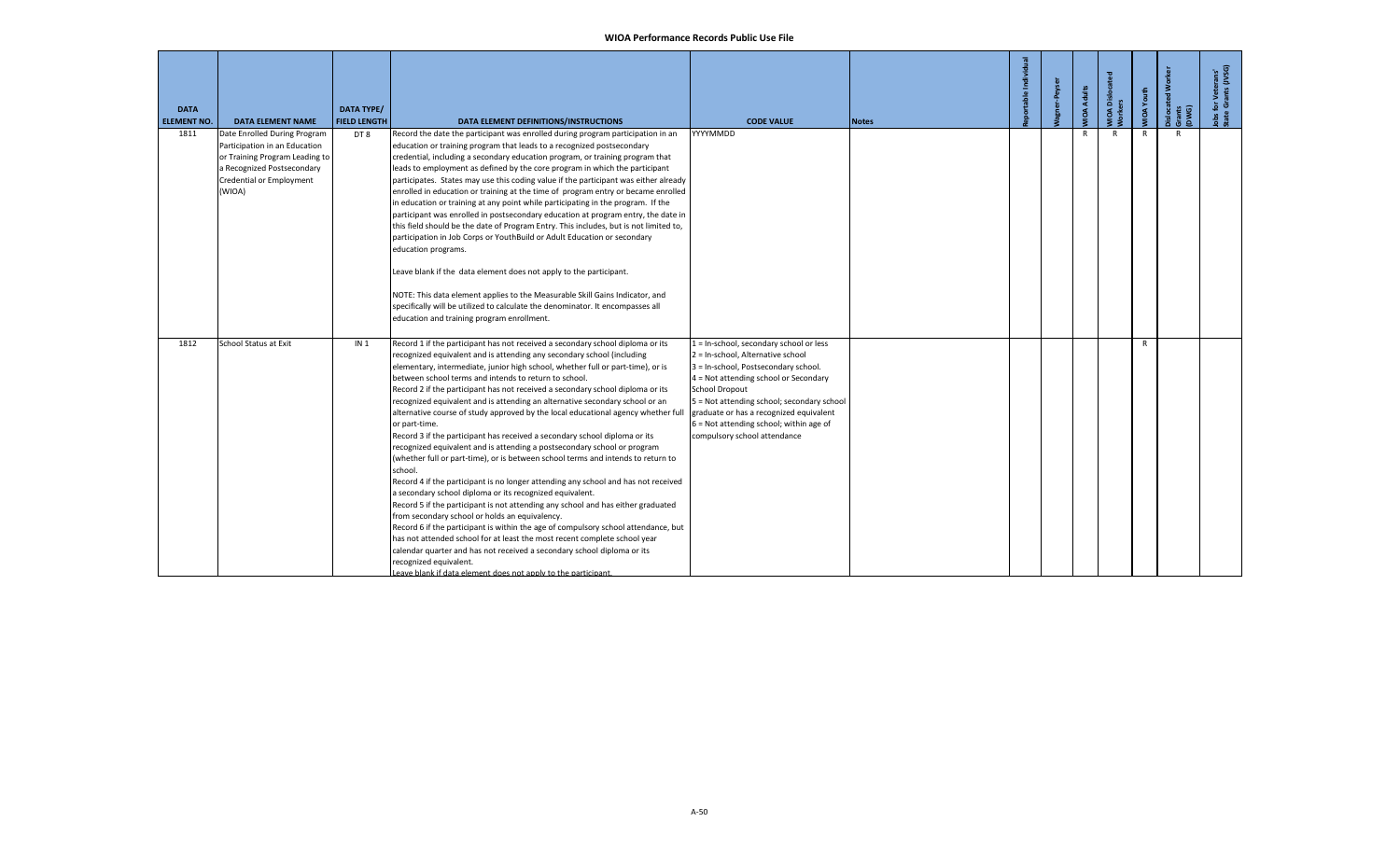| <b>DATA</b><br><b>ELEMENT NO.</b> | <b>DATA ELEMENT NAME</b>                                                                                                                                                   | <b>DATA TYPE/</b><br><b>FIELD LENGTH</b> | DATA ELEMENT DEFINITIONS/INSTRUCTIONS                                                                                                                                                                                                                                                                                                                                                                                                                                                                                                                                                                                                                                                                                                                                                                                                                                                                                                                                                                                                                                                                                                                                                               | <b>CODE VALUE</b> | <b>Notes</b> | -Peys        | <b>IIOA Adults</b> | /IOA Dislocate<br>/orkers | VIOA Youth   | Dislocated<br>Grants<br>(DWG) | Jobs for Veterans'<br>State Grants (JVSG) |
|-----------------------------------|----------------------------------------------------------------------------------------------------------------------------------------------------------------------------|------------------------------------------|-----------------------------------------------------------------------------------------------------------------------------------------------------------------------------------------------------------------------------------------------------------------------------------------------------------------------------------------------------------------------------------------------------------------------------------------------------------------------------------------------------------------------------------------------------------------------------------------------------------------------------------------------------------------------------------------------------------------------------------------------------------------------------------------------------------------------------------------------------------------------------------------------------------------------------------------------------------------------------------------------------------------------------------------------------------------------------------------------------------------------------------------------------------------------------------------------------|-------------------|--------------|--------------|--------------------|---------------------------|--------------|-------------------------------|-------------------------------------------|
| 1813                              | Date Completed, During<br>Program Participation, an<br><b>Education or Training Program</b><br>Leading to a Recognized<br>Postsecondary Credential or<br>Employment (WIOA) | DT 8                                     | Record the date the participant complete, during program participation, an<br>education or training program that leads to a recognized postsecondary<br>credential, including a secondary education program, or training program that<br>leads to employment as defined by the core program in which the participant<br>participates. States may use this coding value if the participant was either already<br>enrolled in education or training at the time of program entry or became enrolled<br>in education or training at any point while participating in the program. If the<br>participant was enrolled in postsecondary education at program entry, the date in<br>this field should be after the date of Program Entry. This includes, but is not<br>limited to, participation in Job Corps, Youthbuild, a Registered Apprenticeship<br>program, Adult Education or secondary education programs.<br>Leave blank if the data element does not apply to the participant.<br>NOTE: This data element applies to the Measurable Skill Gains Indicator, and<br>specifically will be utilized to calculate the denominator. It encompasses all<br>education and training program enrollment. | YYYYMMDD          |              |              | $\mathsf{R}$       | $\mathsf{R}$              | $\mathsf{R}$ | R                             |                                           |
| 1814                              | Date Attained Graduate/Post<br>Graduate Degree (WIOA)                                                                                                                      | DT8                                      | Record the date a participant attained a masters' degree after receiving education YYYYMMDD<br>or training services.<br>Leave blank if data element does not apply to the participant.<br>NOTE: Diplomas, degrees, licenses or certificates must be attained either during<br>participation or within one year of exit. This data element applies to the Credential<br>Rate for RSA programs.                                                                                                                                                                                                                                                                                                                                                                                                                                                                                                                                                                                                                                                                                                                                                                                                       |                   |              | $\mathsf{R}$ | R                  | $\mathsf{R}$              |              | $\mathsf{R}$                  |                                           |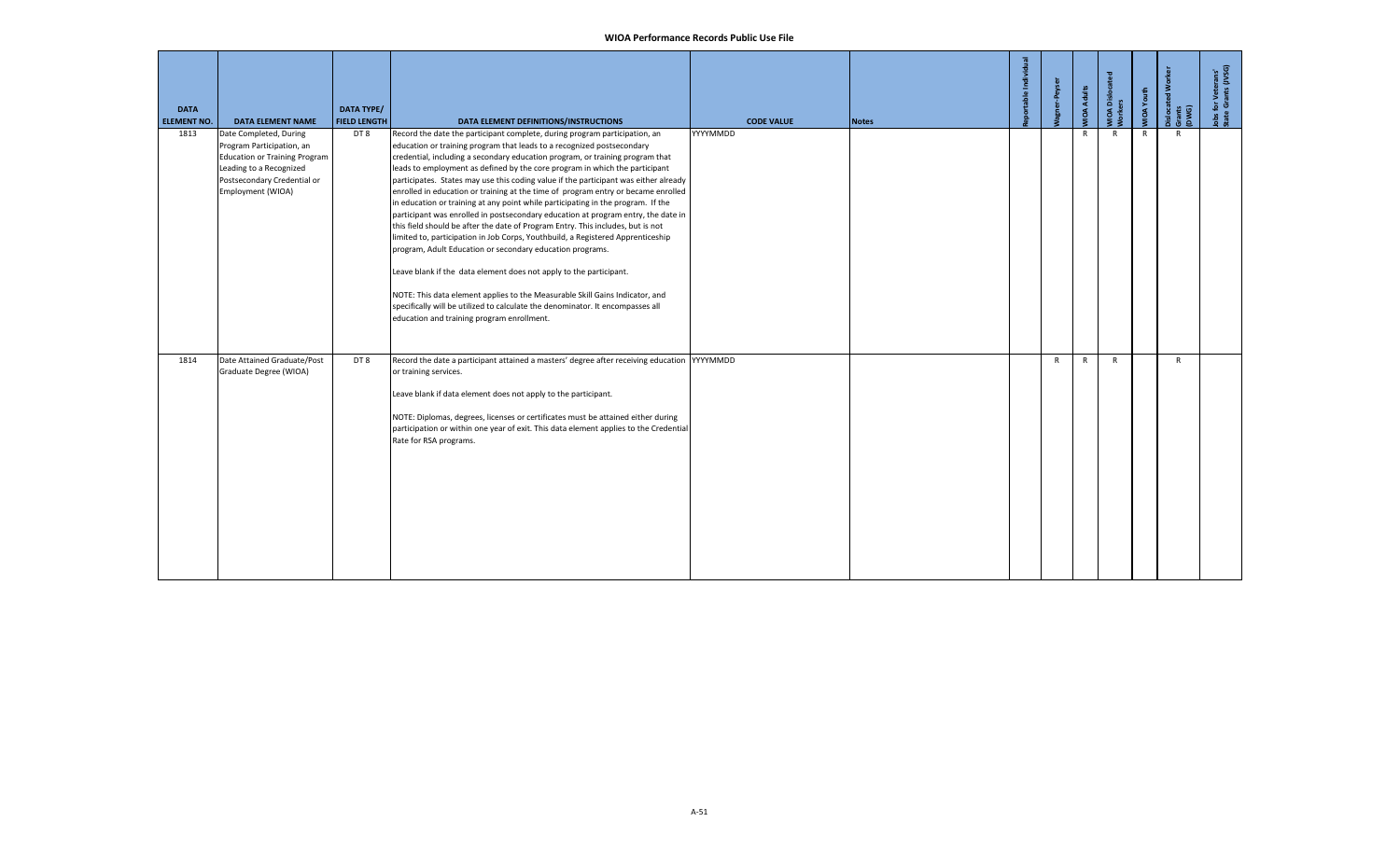| <b>DATA</b><br><b>ELEMENT NO.</b> | <b>DATA ELEMENT NAME</b>                                  | DATA TYPE/<br><b>FIELD LENGTH</b> | DATA ELEMENT DEFINITIONS/INSTRUCTIONS                                                                                                                                                                                                                                                                                             | <b>CODE VALUE</b>                                                                                                | <b>Notes</b> |  | ã<br>$\circ$ | <b>.</b> ල | . ಕೆಲ |
|-----------------------------------|-----------------------------------------------------------|-----------------------------------|-----------------------------------------------------------------------------------------------------------------------------------------------------------------------------------------------------------------------------------------------------------------------------------------------------------------------------------|------------------------------------------------------------------------------------------------------------------|--------------|--|--------------|------------|-------|
|                                   | <b>SECTION D.04-ADDITIONAL YOUTH-RELATED OUTCOME DATA</b> |                                   |                                                                                                                                                                                                                                                                                                                                   |                                                                                                                  |              |  |              |            |       |
| 1900                              | Youth 2nd Quarter Placement<br>(Title I) (WIOA)           | IN <sub>1</sub>                   | Record 1 if the participant is enrolled in occupational skills training (including<br>advanced training).<br>Record 2 if the participant is enrolled in postsecondary education.<br>Record 3 if the participant is enrolled in secondary education.<br>Record 0 if the participant was not placed in any of the above conditions. | 1 = Occupational Skills Training<br>2 = Postsecondary Education<br>3 = Secondary Education<br>$0 = No$ placement |              |  |              |            |       |
| 1901                              | Youth 4th Quarter Placement<br>(Title I) (WIOA)           | IN <sub>1</sub>                   | Record 1 if the participant is enrolled in occupational skills training (including<br>advanced training).<br>Record 2 if the participant is enrolled in postsecondary education.<br>Record 3 if the participant is enrolled in secondary education.<br>Record 0 if the participant was not placed in any of the above conditions. | 1 = Occupational Skills Training<br>2 = Postsecondary Education<br>3 = Secondary Education<br>$0 = No$ placement |              |  |              |            |       |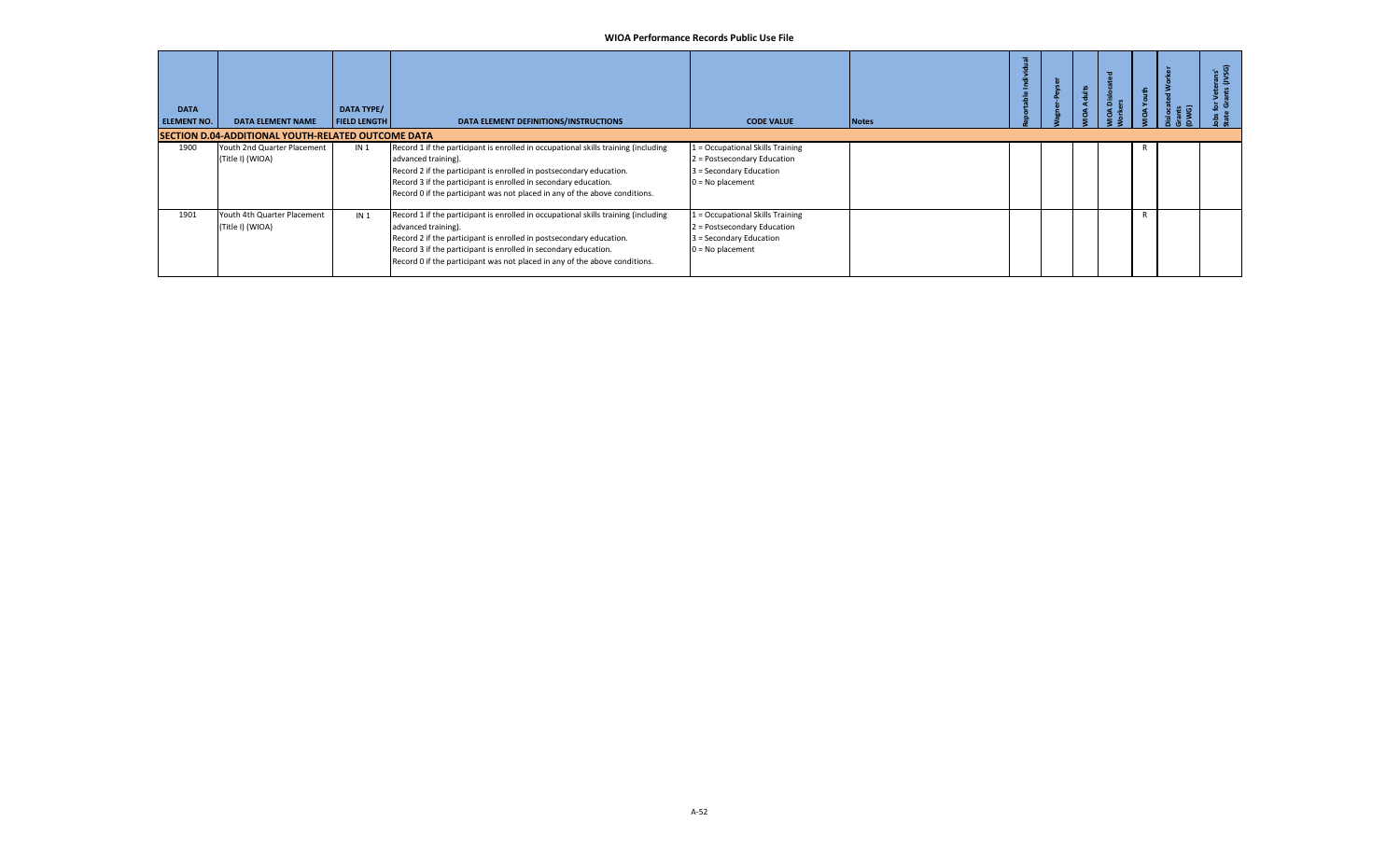| <b>DATA</b><br><b>ELEMENT NO.</b> | <b>DATA ELEMENT NAME</b>                                                           | <b>DATA TYPE/</b><br><b>FIELD LENGTH</b> | <b>DATA ELEMENT DEFINITIONS/INSTRUCTIONS</b>                                                                                                                                                                                                                                                                                                                                                                                                                                                                                                                                                                                                                                                                                                                                                            | <b>CODE VALUE</b>                                                                                                                       | <b>Notes</b>                                                                      | table Individua | er-Peyser | <b>IOA Adults</b> | <b>IOA</b> Dislocated<br>ers | <b>IOA</b> Youth | slocated Work | for Veterans'<br>e Grants (JVSG) |
|-----------------------------------|------------------------------------------------------------------------------------|------------------------------------------|---------------------------------------------------------------------------------------------------------------------------------------------------------------------------------------------------------------------------------------------------------------------------------------------------------------------------------------------------------------------------------------------------------------------------------------------------------------------------------------------------------------------------------------------------------------------------------------------------------------------------------------------------------------------------------------------------------------------------------------------------------------------------------------------------------|-----------------------------------------------------------------------------------------------------------------------------------------|-----------------------------------------------------------------------------------|-----------------|-----------|-------------------|------------------------------|------------------|---------------|----------------------------------|
|                                   |                                                                                    |                                          | SECTION E-NEW DATA ELEMENTS (Data Elements are Specific to Each Program, As Listed)                                                                                                                                                                                                                                                                                                                                                                                                                                                                                                                                                                                                                                                                                                                     |                                                                                                                                         |                                                                                   |                 |           |                   |                              |                  |               |                                  |
|                                   | <b>SECTION E.01-DISLOCATED WORKER GRANTS</b>                                       |                                          |                                                                                                                                                                                                                                                                                                                                                                                                                                                                                                                                                                                                                                                                                                                                                                                                         |                                                                                                                                         |                                                                                   |                 |           |                   |                              |                  |               |                                  |
| 2001                              | Date of Completion of DWG<br>Services                                              | DT 8                                     | Record the date the participant received their last service in the DWG program.                                                                                                                                                                                                                                                                                                                                                                                                                                                                                                                                                                                                                                                                                                                         | YYYYMMDD                                                                                                                                |                                                                                   |                 |           |                   |                              |                  | R             |                                  |
| 2002                              | Employed at Completion of<br><b>DWG Services</b>                                   | IN <sub>1</sub>                          | Record 1 if the participant is employed at completion of participation in services<br>under a Dislocated Worker Grant (DWG). Employment is counted the quarter in<br>which the participant stops receiving services funded through a DWG project.<br>Record 0 if the participant does not meet the condition described above.                                                                                                                                                                                                                                                                                                                                                                                                                                                                           | $1 = Yes$<br>$0 = No$                                                                                                                   |                                                                                   |                 |           |                   |                              |                  | $\mathsf{R}$  |                                  |
| 2003                              | <b>DWG Grant Number</b>                                                            | AN <sub>7</sub>                          | Record the first 7 characters of the grant number if the participant received<br>services under the National Dislocated Worker Grant (DWG) program. The grant<br>number should be entered in the following format without dashes: Two<br>alphabetic characters representing the grant program, followed by numeric<br>characters (XXXXXXX).<br>If the grant number is unknown, please enter 9999999.<br>Leave blank if the participant did not receive services funded by this program.<br>NOTE: If the participant received services funded by more than one DWG, report<br>the additional grant number under PIRL 105 Special Project ID in the same format<br>(first 7 characters of the grant number). PIRL 105 may only be used for DWG if<br>there is already a grant number entered in PIRL 2003 | XXXXXXX                                                                                                                                 |                                                                                   |                 |           |                   |                              |                  | R             |                                  |
| 2004                              | Received Services through a<br>Disaster Recovery Dislocated<br><b>Worker Grant</b> | IN <sub>1</sub>                          | Record 1 if the participant received disaster relief employment only under a<br>Disaster Recovery DWG, and received no other services under a Disaster Recovery  2 = Disaster Relief Employment and<br>DWG.<br>Record 2 if the participant received disaster relief employment and received<br>Employment and Training services (Career and Training services) under a Disaster<br>Recovery DWG.<br>Record 3 if the participant received Employment and Training services (Career and                                                                                                                                                                                                                                                                                                                   | 1 = Disaster Relief Employment Only<br><b>Employment and Training Services</b><br>3 = Employment and Training Services Only<br>$0 = No$ |                                                                                   |                 |           |                   |                              |                  | R             |                                  |
|                                   | SECTION E.05-REINTEGRATION OF EX-OFFENDERS (ADULT)                                 |                                          |                                                                                                                                                                                                                                                                                                                                                                                                                                                                                                                                                                                                                                                                                                                                                                                                         |                                                                                                                                         |                                                                                   |                 |           |                   |                              |                  |               |                                  |
| 2413                              | Incarcerated at Program Entry<br>(WIOA)                                            | IN <sub>1</sub>                          | Record 1 if the participant, at program entry, was a criminal offender in a<br>correctional institution at program entry.<br>Record 0 if this data element does not apply to the participant.                                                                                                                                                                                                                                                                                                                                                                                                                                                                                                                                                                                                           | $1 = Yes$<br>$0 = No$                                                                                                                   |                                                                                   |                 |           |                   |                              | R                |               |                                  |
| 2414                              | Date Released from<br>Incarceration<br>(WIOA)                                      | DT8                                      | Record the date the participant was released from a correctional institution.<br>Leave blank if participant remains in a correctional institution at program exit.                                                                                                                                                                                                                                                                                                                                                                                                                                                                                                                                                                                                                                      | YYYYMMDD                                                                                                                                |                                                                                   |                 |           |                   |                              | R                |               |                                  |
| 2516                              | Date of postsecondary<br>education or training<br>placement                        | DT8                                      | Record the date of participant's placement into postsecondary education or<br>training.<br>Leave blank if the participant was not placed into postsecondary education or<br>training.                                                                                                                                                                                                                                                                                                                                                                                                                                                                                                                                                                                                                   | YYYYMMDD                                                                                                                                | New item effective PY 2021 Q1                                                     |                 | R         |                   |                              |                  |               | R                                |
|                                   | <b>SECTION E.08-MISCELLANEOUS DATA ELEMENTS AND USER DEFINED FIELDS</b>            |                                          |                                                                                                                                                                                                                                                                                                                                                                                                                                                                                                                                                                                                                                                                                                                                                                                                         |                                                                                                                                         |                                                                                   |                 |           |                   |                              |                  |               |                                  |
| 2700                              | <b>Social Security Number</b>                                                      | IN <sub>9</sub>                          | Record the Social Security Number (SSN) assigned to the participant.<br>NOTE: THE SSN MUST NOT BE INCLUDED UNLESS SPECIFIED UNDER PROGRAM<br>OR FUNDING STREAM REPORTING REQUIREMENTS.                                                                                                                                                                                                                                                                                                                                                                                                                                                                                                                                                                                                                  | XXXXXXXXX                                                                                                                               | This Item is blank in public use file to<br>preserve participant confidentiality. |                 |           |                   |                              |                  | R             | R                                |
| 2701                              | WIB Name                                                                           | AN 75                                    | Record the WIB Name from which the reportable individual/participant received<br>services<br>eave blank if this data element does not apply or is unknown                                                                                                                                                                                                                                                                                                                                                                                                                                                                                                                                                                                                                                               | N/A                                                                                                                                     | This Item is blank in public use file to<br>preserve participant confidentiality. |                 | $R^{DEV}$ | $R^{DEV}$         | $R^{DEV}$                    | $R^{DEFV}$       | $R^{DEFV}$    | $R^{DEFV}$                       |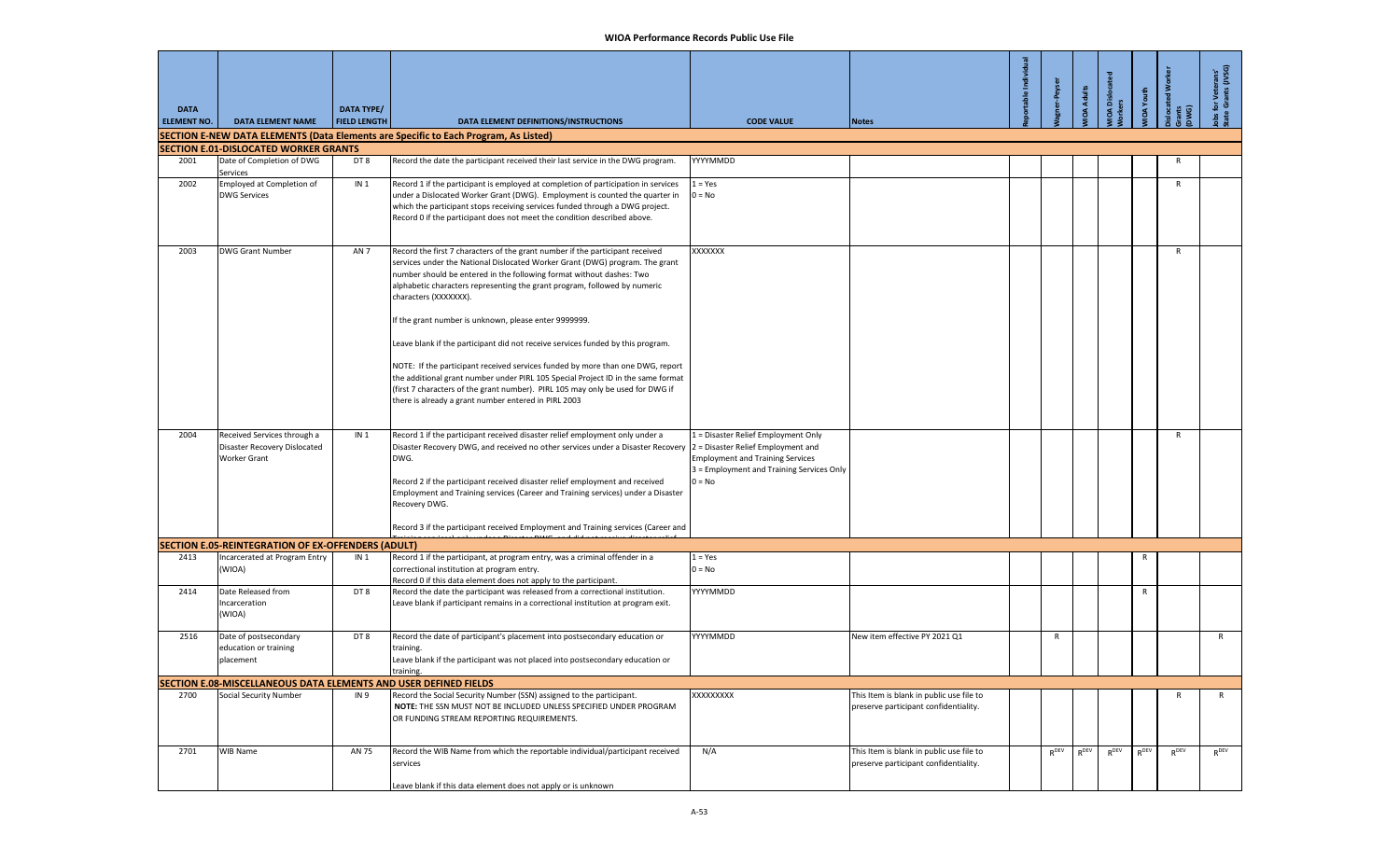| <b>DATA</b><br><b>ELEMENT NO.</b> | <b>DATA ELEMENT NAME</b>                                  | <b>DATA TYPE/</b><br><b>FIELD LENGTH</b> | DATA ELEMENT DEFINITIONS/INSTRUCTIONS                                                                                                                                                                                                                                                                                                                                                                                                                                                                                                                                                                                                                                                                                                                          | <b>CODE VALUE</b>                                                                                                                                                                                                | <b>Notes</b>                                                                      | portable Individual | <b>Vagner-Peyser</b> | <b>MOA Adults</b> | NIOA Dislocat<br>Vorkers | <b>MOA Youth</b> | <b>S</b><br>islocated<br>Grants<br>DWG) | Jobs for Veterans'<br>State Grants (JVSG) |
|-----------------------------------|-----------------------------------------------------------|------------------------------------------|----------------------------------------------------------------------------------------------------------------------------------------------------------------------------------------------------------------------------------------------------------------------------------------------------------------------------------------------------------------------------------------------------------------------------------------------------------------------------------------------------------------------------------------------------------------------------------------------------------------------------------------------------------------------------------------------------------------------------------------------------------------|------------------------------------------------------------------------------------------------------------------------------------------------------------------------------------------------------------------|-----------------------------------------------------------------------------------|---------------------|----------------------|-------------------|--------------------------|------------------|-----------------------------------------|-------------------------------------------|
| 2702                              | Office Name                                               | AN 75                                    | Record the Office Name from which the participant received services<br>Leave blank if this data element does not apply or is unknown                                                                                                                                                                                                                                                                                                                                                                                                                                                                                                                                                                                                                           | N/A                                                                                                                                                                                                              | This Item is blank in public use file to<br>preserve participant confidentiality. |                     | $R^{DEV}$            | $R^{DEFV}$        | $R^{DEV}$                | RDEV             | RDEV                                    | $R^{DEV}$                                 |
|                                   | SECTION E.11 ADDITIONAL MISC. ELEMENTS (ADDED 2021)       |                                          |                                                                                                                                                                                                                                                                                                                                                                                                                                                                                                                                                                                                                                                                                                                                                                |                                                                                                                                                                                                                  |                                                                                   |                     |                      |                   |                          |                  |                                         |                                           |
| 3004                              | <b>Individualized Services</b><br>Provided Virtual/Online | IN <sub>1</sub>                          | Record the method in which the individualized services other than training were<br>delivered to the participant at any point during program participation.<br>Record 1 if the participant received individualized services other than training that<br>were delivered only through virtual/online methods.<br>Record 2 if the participant received individualized services other than training that<br>were delivered through in-person and virtual/online methods.<br>Record 0 if the participant received individualized services other than training that<br>were delivered only through in-person methods.<br>Leave blank if the participant did not receive any individualized services other than<br>training at any point during program participation. | 1 = Virtual/Online<br>2 = Mix of In-person and Virtual/Online<br>0 = No Virtual/Online, In-person Only                                                                                                           | New item effective PY 2021 Q1                                                     |                     | R                    | R                 | R                        | R                | R                                       |                                           |
| 3005                              | <b>Transitioning Service Member</b><br>Warm Handover      | IN <sub>1</sub>                          | Record 1 if the transitioning service member (defined as a person who has not yet<br>separated from the U.S. military or has separated in the past 180 days) was<br>referred or offered additional services through the Department of Labor by his/her<br>military branch.<br>Record 2 if the transitioning service member (defined as a person who has not yet<br>separated from the U.S. military or has separated in the past 180 days) received<br>information about DOL services during their transition but was NOT sent to the<br>AJC by his/her military officer.<br>Record 3 if the service member was not made aware of DOL services from his/her<br>Commander.<br>Record 0 if the participant is not a transitioning service member.                | 1 = Yes, received information and was<br>sent to the AJC by military officer.<br>2 = Yes, received information but visited<br>AJC on their own accord.<br>3 = No, information was not provided.<br>$0 = Not TSM$ | New item effective PY 2021 Q1                                                     |                     | $\mathsf{R}$         |                   |                          |                  |                                         | $\mathsf{R}$                              |
| 3006                              | <b>Transitioning Service Member</b><br>Housing Plan       | IN1                                      | Record a 1 if the transitioning service member (defined as a person who has not<br>yet separated from the U.S. military or has separated in the past 180 days) was<br>assessed by the military as having an adequate post-transition housing plan.<br>Record a 2 if the transitioning service member (defined as a person who has not<br>yet separated from the U.S. military or has separated in the past 180 days) was<br>assessed by the military as not having an adequate post-transition plan.<br>Record 0 if the participant is not a transitioning service member.                                                                                                                                                                                     | 1= Yes, adequate housing plan<br>$2 = No$ , housing plan is not adequate or<br>non-existent<br>$0 = Not TSM$                                                                                                     | New item effective PY 2021 Q1                                                     |                     | $\mathsf{R}$         |                   |                          |                  |                                         | $\mathsf{R}$                              |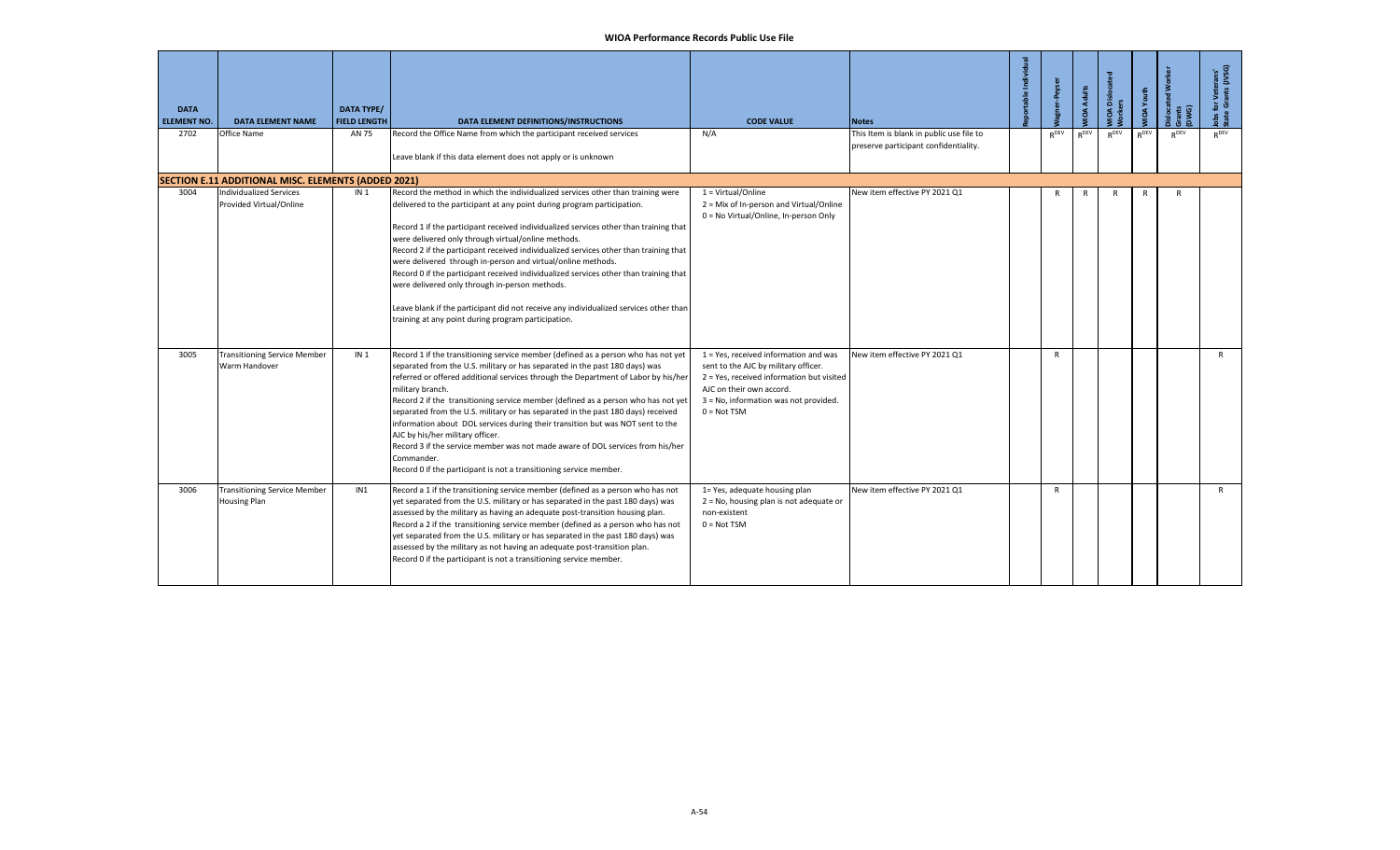| <b>DATA</b><br><b>ELEMENT NO.</b> | <b>DATA ELEMENT NAME</b>                                      | <b>DATA TYPE/</b><br><b>FIELD LENGTH</b> | DATA ELEMENT DEFINITIONS/INSTRUCTIONS                                                                                                                                                                                                                                                                                                                                                                                                                                                                                                                                                                                                                                                                                                                                                                                                                                                                                                                                                                                                                                                                                                                                                                                                                                                                                                        | <b>CODE VALUE</b>                                                                                                                                                                                                                                                                                                                                                                                              | <b>Notes</b>                  |  | Adults<br>$\mathbf{o}$ | A Disk<br>ers<br>ഉ | ્રિ<br>$\mathbf{a}$ | Gwants<br>DWG) | ့် ဖြ |
|-----------------------------------|---------------------------------------------------------------|------------------------------------------|----------------------------------------------------------------------------------------------------------------------------------------------------------------------------------------------------------------------------------------------------------------------------------------------------------------------------------------------------------------------------------------------------------------------------------------------------------------------------------------------------------------------------------------------------------------------------------------------------------------------------------------------------------------------------------------------------------------------------------------------------------------------------------------------------------------------------------------------------------------------------------------------------------------------------------------------------------------------------------------------------------------------------------------------------------------------------------------------------------------------------------------------------------------------------------------------------------------------------------------------------------------------------------------------------------------------------------------------|----------------------------------------------------------------------------------------------------------------------------------------------------------------------------------------------------------------------------------------------------------------------------------------------------------------------------------------------------------------------------------------------------------------|-------------------------------|--|------------------------|--------------------|---------------------|----------------|-------|
| 3007                              | Referred from Department of<br>Veterans Affairs (VA) Services | IN <sub>1</sub>                          | This data element reflects the agency where the participant was referred from.<br>Record 1 if the participant was referred to the AJC from the Department of<br>Veterans Affairs Vocational Rehabilitation and Employment Service for Labor<br>Market Information to be used in development of the Individual Written<br>Rehabilitation Plan (IWRP). Note: this alone will not begin a participation period.<br>Record 2 if the participant was referred from the Department of Veterans Affairs<br>Vocational Rehabilitation and Employment Service for employment services.<br>Record 3 if the participant was referred from the Department of Veterans Affairs<br>Regional Office for employment services.<br>Record 4 if the participant was referred from the Department of Veterans Affairs<br>Medical Center for employment services.<br>Record 5 if the participant entered into a Registered Apprenticeship program and<br>Department of Veterans Affairs Vocational Rehabilitation participant or if the<br>participant was a registered apprentice at the time of program entry and<br>Department of Veterans Affairs Vocational Rehabilitation participant<br>Record 9 if the participant indicates they were referred by the Department of<br>Veterans Affairs, but does not specify which of the above programs referred them. | 1 = Referred from the VA VR&E for LMI<br>to be used in development of the IWRP<br>2 = Referred from the VA VR&E for<br>employment services<br>3= Referred from the VA Regional Office<br>for employment services.<br>4= Referred from the VA Medical Center<br>for employment services.<br>5 = Department of Veterans Affairs<br><b>Vocational Rehabilitation Funded</b><br>9 = Referred by VA, Entity Unknown | New item effective PY 2021 Q1 |  |                        |                    |                     |                |       |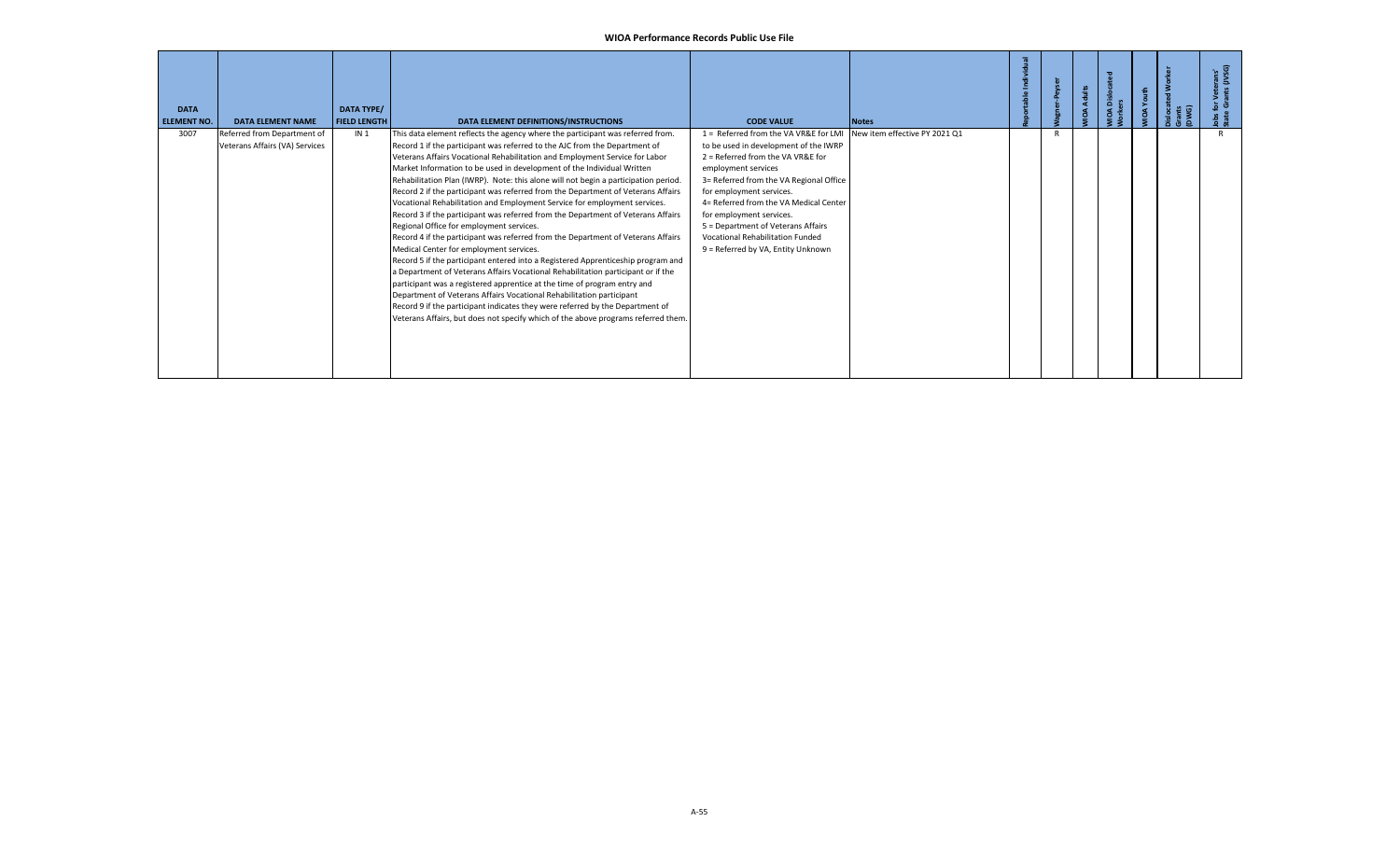| <b>DATA</b><br><b>ELEMENT NO.</b> | <b>DATA ELEMENT NAME</b>                                                                                                                                                                                                          | DATA TYPE/<br><b>FIELD LENGTH</b> | DATA ELEMENT DEFINITIONS/INSTRUCTIONS                                                        | <b>CODE VALUE</b>                                                 | <b>Notes</b> | table Indi   | er-Peyser    | <b>VIOA Adults</b> | IOA Disloca<br>orkers | <b>JIOA</b> Youth | slocated Wo<br>ants<br>WG) | Jobs for Veterans'<br>State Grants (JVSG) |
|-----------------------------------|-----------------------------------------------------------------------------------------------------------------------------------------------------------------------------------------------------------------------------------|-----------------------------------|----------------------------------------------------------------------------------------------|-------------------------------------------------------------------|--------------|--------------|--------------|--------------------|-----------------------|-------------------|----------------------------|-------------------------------------------|
|                                   | <b>SECTION F - CALCULATED FIELDS</b>                                                                                                                                                                                              |                                   |                                                                                              |                                                                   |              |              |              |                    |                       |                   |                            |                                           |
| 4000                              | State postal abbreviation                                                                                                                                                                                                         | AN <sub>2</sub>                   | Based on WIPS submission file ID                                                             | AK, AL, etc.                                                      |              | $\mathsf{R}$ | $\mathsf{R}$ | $\mathsf R$        | $\mathsf{R}$          | $\mathsf{R}$      | R                          | R                                         |
| 4001                              | Served by an adult funding<br>stream                                                                                                                                                                                              | IN <sub>1</sub>                   | Item 903-Adult = $1,2,3$                                                                     | $1 = Yes$<br>$0 = No$                                             |              | $\mathsf{R}$ | $\mathsf{R}$ | $\mathsf{R}$       | $\mathsf{R}$          | $\mathsf{R}$      | R                          | R                                         |
| 4002                              | Served by a dislocated worker<br>funding stream                                                                                                                                                                                   | IN <sub>1</sub>                   | Item 904-Dislocated worker = 1,2,3 or Item 900-Rapid response additional<br>$assistance = 1$ | $1 = Yes$<br>$0 = No$                                             |              | $\mathsf{R}$ | $\mathsf{R}$ | $\mathsf{R}$       | $\mathsf{R}$          | $\mathsf{R}$      | $\mathsf{R}$               | R                                         |
| 4003                              | Served by a youth funding<br>stream                                                                                                                                                                                               | IN <sub>1</sub>                   | Item 905-Youth = $1,2,3$                                                                     | $1 = Yes$<br>$0 = No$                                             |              | $\mathsf{R}$ | $\mathsf{R}$ | $\mathsf R$        | $\mathsf{R}$          | R                 | $\mathsf{R}$               | R                                         |
| 4004                              | Served by a dislocated worker<br>grant                                                                                                                                                                                            | IN <sub>1</sub>                   | Item 2003-DWG Grant Number has grant number                                                  | $1 = Yes$<br>$0 = No$                                             |              | $\mathsf{R}$ | R            | R                  | $\mathsf{R}$          | R                 | R                          | R                                         |
| 4005                              | Received services under the<br>Wagner-Peyser Act                                                                                                                                                                                  | IN <sub>1</sub>                   | Item 918-Wagner-Peyser Employment Service = 1                                                | $1 = Yes$ 0 = No                                                  |              |              | R            | R                  | $\mathsf{R}$          | R                 | R                          | R                                         |
| 4006                              | Reportable individual                                                                                                                                                                                                             | IN <sub>1</sub>                   | Based on definition of WIOA reportable individual                                            | $1 = Yes$<br>0= No                                                |              | $\mathsf{R}$ | R            | $\mathsf{R}$       | $\mathsf{R}$          | $\mathsf{R}$      | R                          | R                                         |
| 4007                              | WIOA Measurable skill gains                                                                                                                                                                                                       | IN <sub>1</sub>                   | Based on definition of WIOA measurable skill gains                                           | $1 =$ Skill gain<br>0 = No skill gain<br>blank = not applicable   |              |              | $\mathsf{R}$ | $\mathsf R$        | $\mathsf{R}$          | $\mathsf{R}$      | $\mathsf{R}$               | R                                         |
| 4008                              | Achievement of at least one<br>educational functioning level<br>of a participant in an education<br>program that provides<br>instruction below the post-<br>secondary level                                                       | IN <sub>1</sub>                   | Based on definition of WIOA measurable skill gains                                           | $1 =$ Skill gain<br>$0 = No$ skill gain<br>blank = not applicable |              |              | R            | R                  | $\mathsf{R}$          | R                 | $\mathsf{R}$               | R                                         |
| 4009                              | Attainment of a high school<br>diploma or its equivalent                                                                                                                                                                          | IN <sub>1</sub>                   | Based on definition of WIOA measurable skill gains                                           | $1 =$ Skill gain<br>$0 = No$ skill gain<br>blank = not applicable |              |              | $\mathsf{R}$ | $\mathsf{R}$       | $\mathsf{R}$          | R                 | $\mathsf{R}$               | R                                         |
| 4010                              | Transcript or report card for<br>either secondary or post-<br>secondary education that<br>shows a participant is<br>achieving the state unit's<br>academic standards                                                              | IN <sub>1</sub>                   | Based on definition of WIOA measurable skill gains                                           | $1 =$ Skill gain<br>0 = No skill gain<br>blank = not applicable   |              |              | $\mathsf{R}$ | R                  | $\mathsf{R}$          | $\mathsf{R}$      | $\mathsf{R}$               | R                                         |
| 4011                              | Satisfactory or better progress<br>report, towards established<br>milestones from an<br>employer/training provider<br>who is providing training                                                                                   | IN <sub>1</sub>                   | Based on definition of WIOA measurable skill gains                                           | $1 =$ Skill gain<br>$0 = No$ skill gain<br>blank = not applicable |              |              | $\mathsf{R}$ | R                  | $\mathsf{R}$          | $\mathsf{R}$      | $\mathsf{R}$               | R                                         |
| 4012                              | Successful completion of an<br>exam that is required for a<br>particular occupation, progress<br>in attaining technical or<br>occupational skills as<br>evidenced by trade-related<br>benchmarks such as<br>knowledge-based exams | IN <sub>1</sub>                   | Based on definition of WIOA measurable skill gains                                           | $1 =$ Skill gain<br>$0 = No$ skill gain<br>blank = not applicable |              |              | $\mathsf{R}$ | R                  | $\mathsf{R}$          | R                 | $\mathsf{R}$               | R                                         |
| 4013                              | WIOA Employment rate<br>(quarter 2)                                                                                                                                                                                               | IN <sub>1</sub>                   | Based on definition of WIOA quarter 2 employment rate                                        | $1 =$ Employed<br>$0 = Not$ employed<br>blank = not applicable    |              |              | R            | R                  | $\mathsf{R}$          | R                 | R                          | R                                         |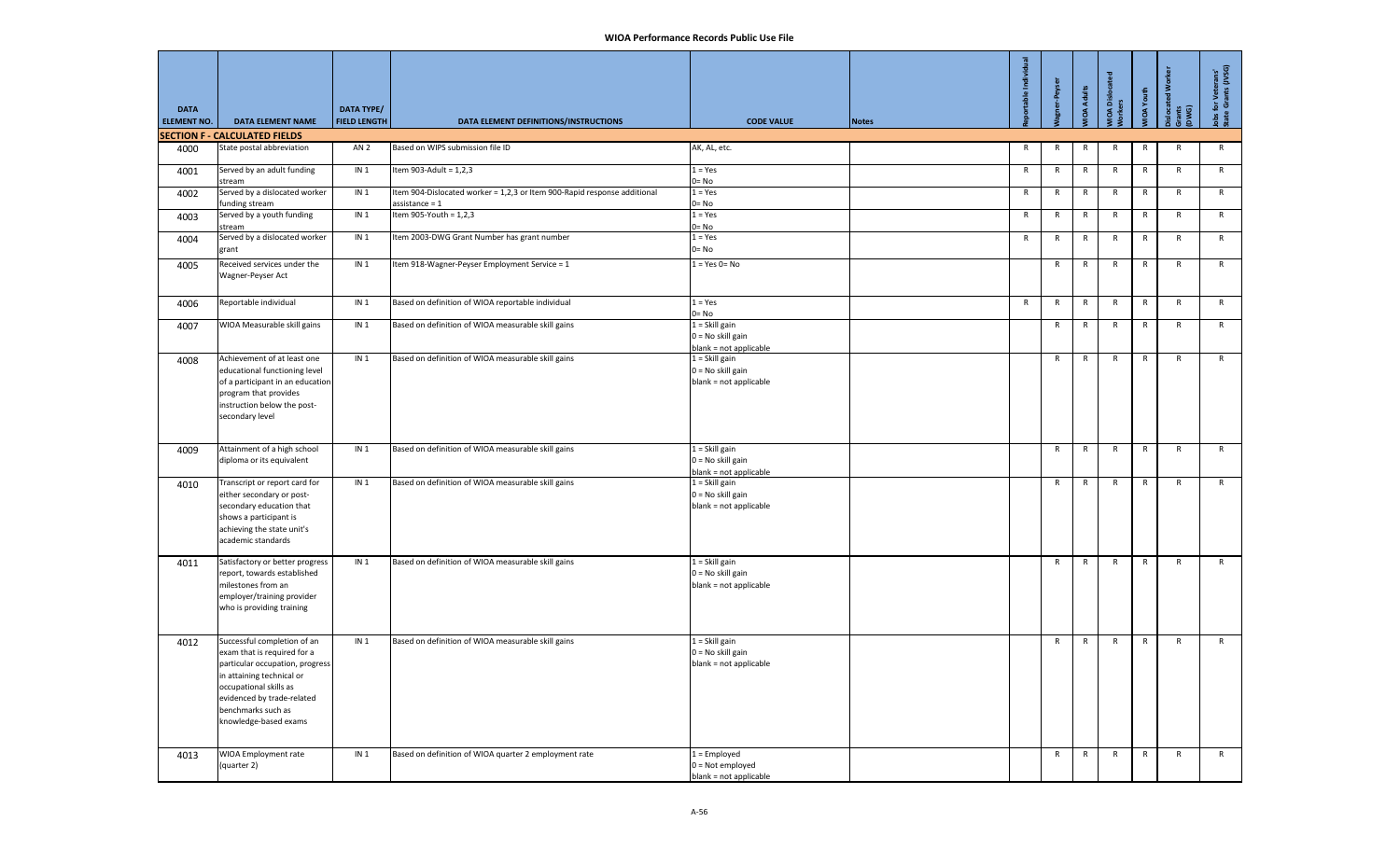| <b>DATA</b><br><b>ELEMENT NO.</b> | <b>DATA ELEMENT NAME</b>                           | <b>DATA TYPE/</b><br><b>FIELD LENGTH</b> | DATA ELEMENT DEFINITIONS/INSTRUCTIONS                                | <b>CODE VALUE</b>                                                                                                                                                                                                                                             | <b>Notes</b>                                                                                                                                                                                                                                                    | oortable Individual | gner-Peyse   | <b>JIDA Adults</b> | <b>MOA Disloc</b> | VIOA Youth   | $\overline{\mathsf{s}}$<br>islocated<br>Gwa<br>Dwa | Jobs for Veterans'<br>State Grants (JVSG) |
|-----------------------------------|----------------------------------------------------|------------------------------------------|----------------------------------------------------------------------|---------------------------------------------------------------------------------------------------------------------------------------------------------------------------------------------------------------------------------------------------------------|-----------------------------------------------------------------------------------------------------------------------------------------------------------------------------------------------------------------------------------------------------------------|---------------------|--------------|--------------------|-------------------|--------------|----------------------------------------------------|-------------------------------------------|
| 4014                              | WIOA Youth Employment rate<br>(quarter 2)          | IN <sub>1</sub>                          | Based on definition of WIOA quarter 2 employment rate for youth      | $1 =$ Employed<br>$0 = Not$ employed<br>blank = not applicable                                                                                                                                                                                                |                                                                                                                                                                                                                                                                 |                     | R            | R                  | $\mathsf{R}$      | R            |                                                    | R                                         |
| 4015                              | WIOA Median earnings<br>(quarter 2)                | IN <sub>6</sub>                          | Based on definition of WIOA median earnings                          | 000000<br>blank = not applicable                                                                                                                                                                                                                              | Wages have been rounded to the nearest<br>whole dollar and randomly altered so that<br>adjusted, rather than actual wages, are<br>displayed. These adjusted wages retain the<br>same underlying statistical properties in<br>the aggregate as the actual wages. |                     | $\mathsf{R}$ | $\mathsf{R}$       | $\mathsf{R}$      | $\mathsf{R}$ | $\mathsf{R}$                                       | $\mathsf{R}$                              |
| 4016                              | WIOA Youth Median earnings<br>(quarter 2)          | IN <sub>6</sub>                          | Based on definition of WIOA median earnings for youth                | 000000<br>blank = not applicable                                                                                                                                                                                                                              | Wages have been rounded to the nearest<br>whole dollar and randomly altered so that<br>adjusted, rather than actual wages, are<br>displayed. These adjusted wages retain the<br>same underlying statistical properties in<br>the aggregate as the actual wages. |                     | R            | $\mathsf{R}$       | $\mathsf{R}$      | R            | $\mathsf{R}$                                       | $\mathsf{R}$                              |
| 4017                              | WIOA Employment rate<br>(quarter 4)                | IN <sub>1</sub>                          | Based on definition of WIOA quarter 4 employment rate                | $1 =$ Employed<br>$0 = Not$ employed<br>blank = not applicable                                                                                                                                                                                                |                                                                                                                                                                                                                                                                 |                     | R            | $\mathsf{R}$       | $\mathsf{R}$      | $\mathsf{R}$ | $\mathsf{R}$                                       | $\mathsf{R}$                              |
| 4018                              | WIOA Youth Employment rate<br>(quarter 4)          | IN <sub>1</sub>                          | Based on definition of WIOA quarter 4 employment rate for youth      | $1 =$ Employed<br>$0 = Not employed$<br>blank = not applicable                                                                                                                                                                                                |                                                                                                                                                                                                                                                                 |                     | $\mathsf{R}$ | $\mathsf R$        | $\mathsf{R}$      | $\mathsf{R}$ | $\mathsf{R}$                                       | $\mathsf{R}$                              |
| 4019                              | WIOA Credential rate                               | IN <sub>1</sub>                          | Based on definition of WIOA credential rate                          | $1$ = Attained credential<br>$0 = No$ credential attained<br>blank = not applicable                                                                                                                                                                           |                                                                                                                                                                                                                                                                 |                     | R            | $\mathsf{R}$       | R                 | R            | $\mathsf{R}$                                       | $\mathsf{R}$                              |
| 4020                              | Race/ethnicity (single<br>response)                | IN <sub>1</sub>                          | Based on Items 210-Hispanic/Latino ethnicity through 215-White       | $1 = Hispanic$<br>2 = Asian (not Hispanic)<br>3 = Black (not Hispanic)<br>4 = Native Hawaiian or Pacific Islander (not<br>Hispanic)<br>5 = American Indian or Alaska Native (not<br>Hispanic)<br>6 = White (not Hispanic)<br>7 = Multiple Race (not Hispanic) |                                                                                                                                                                                                                                                                 |                     | R            | $\mathsf{R}$       | R                 | $\mathsf{R}$ | $\mathsf{R}$                                       | $\mathsf{R}$                              |
| 4021                              | No disability                                      | IN <sub>1</sub>                          | Item 203-Category of disability contained code '0' and no other code | $1 = Yes$<br>$0 = No$                                                                                                                                                                                                                                         |                                                                                                                                                                                                                                                                 |                     | $\mathsf{R}$ | $\mathsf R$        | $\mathsf{R}$      | $\mathsf{R}$ | $\mathsf{R}$                                       | $\mathsf{R}$                              |
| 4022                              | Physical/Chronic Health<br>Condition               | IN <sub>1</sub>                          | Item 203-Category of disability contained code '1'                   | $1 = Yes$<br>$0 = No$                                                                                                                                                                                                                                         |                                                                                                                                                                                                                                                                 |                     | R            | $\mathsf{R}$       | $\mathsf{R}$      | $\mathsf{R}$ | $\mathsf{R}$                                       | $\mathsf{R}$                              |
| 4023                              | Physical/Mobility Impairment                       | IN <sub>1</sub>                          | Item 203-Category of disability contained code '2'                   | $1 = Yes$<br>$0 = No$                                                                                                                                                                                                                                         |                                                                                                                                                                                                                                                                 |                     | R            | $\mathsf{R}$       | R                 | R            | $\mathsf{R}$                                       | $\mathsf{R}$                              |
| 4024                              | Mental or Psychiatric Disability                   | IN <sub>1</sub>                          | Item 203-Category of disability contained code '3'                   | $1 = Yes$<br>$0 = No$                                                                                                                                                                                                                                         |                                                                                                                                                                                                                                                                 |                     | $\mathsf{R}$ | ${\sf R}$          | ${\sf R}$         | $\mathsf{R}$ | $\mathsf{R}$                                       | $\mathsf{R}$                              |
| 4025                              | Vision-related disability                          | IN <sub>1</sub>                          | Item 203-Category of disability contained code '4'                   | $1 = Yes$<br>$0 = No$                                                                                                                                                                                                                                         |                                                                                                                                                                                                                                                                 |                     | R            | R                  | $\mathsf{R}$      | $\mathsf{R}$ | ${\sf R}$                                          | $\mathsf{R}$                              |
| 4026                              | Hearing-related disability                         | IN <sub>1</sub>                          | Item 203-Category of disability contained code '5'                   | $1 = Yes$<br>$0 = No$                                                                                                                                                                                                                                         |                                                                                                                                                                                                                                                                 |                     | R            | $\mathsf{R}$       | R                 | R            | $\mathsf{R}$                                       | $\mathsf{R}$                              |
| 4027                              | Learning Disability                                | IN <sub>1</sub>                          | Item 203-Category of disability contained code '6'                   | $1 = Yes$<br>$0 = No$                                                                                                                                                                                                                                         |                                                                                                                                                                                                                                                                 |                     | $\mathsf{R}$ | ${\sf R}$          | $\mathsf{R}$      | ${\sf R}$    | ${\sf R}$                                          | $\mathsf{R}$                              |
| 4028                              | Cognitive/Intellectual disability                  | IN <sub>1</sub>                          | Item 203-Category of disability contained code '7'                   | $1 = Yes$<br>$0 = No$                                                                                                                                                                                                                                         |                                                                                                                                                                                                                                                                 |                     | R            | $\mathsf{R}$       | R                 | $\mathsf{R}$ | R                                                  | R                                         |
| 4029                              | Participant did not disclose<br>type of disability | IN <sub>1</sub>                          | Item 203-Category of disability contained code '9' and no other code | $1 = Yes$<br>$0 = No$                                                                                                                                                                                                                                         |                                                                                                                                                                                                                                                                 |                     | R            | R                  | $\mathsf{R}$      | R            | R                                                  | $\mathsf{R}$                              |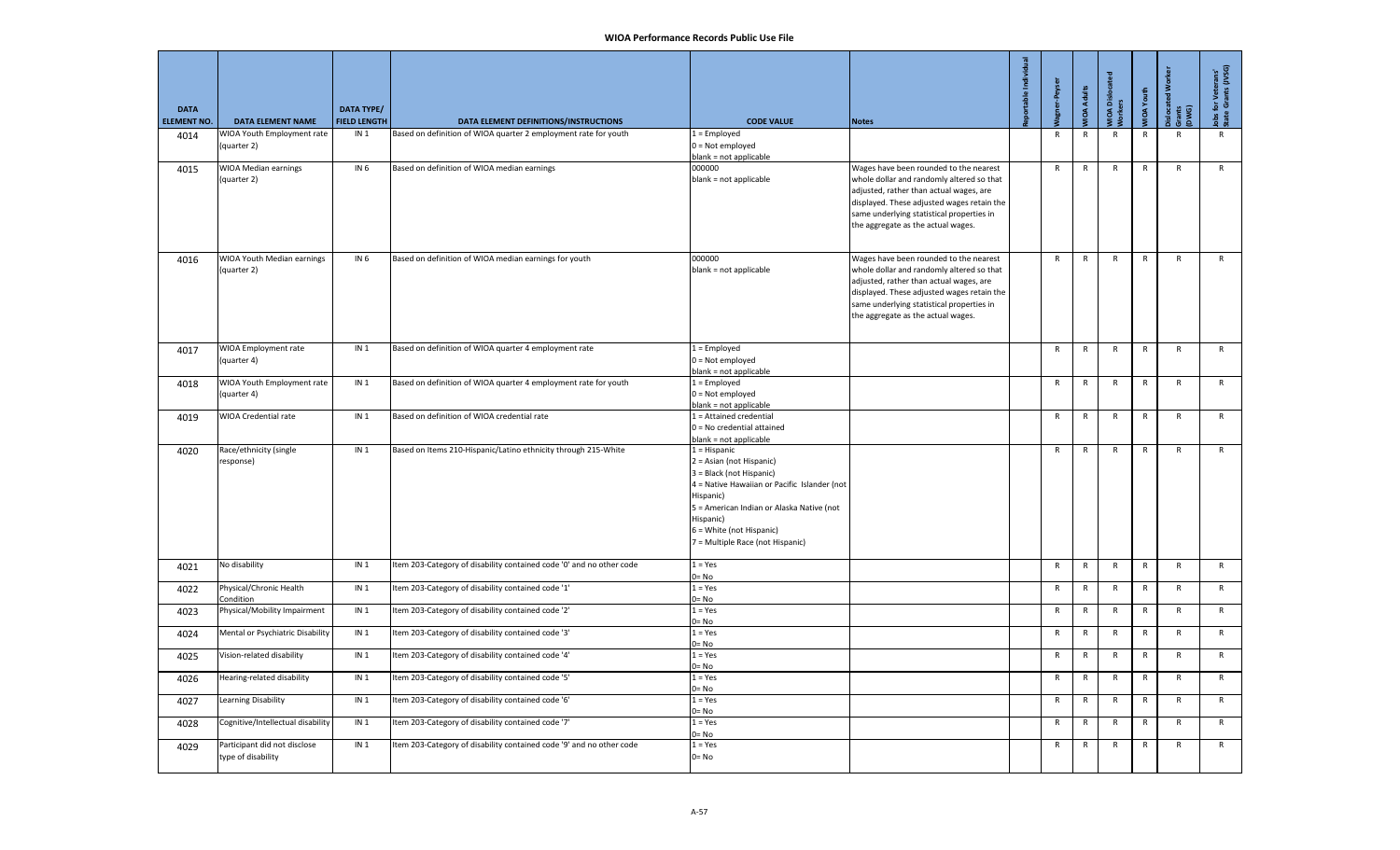| <b>DATA</b><br><b>ELEMENT NO.</b> | <b>DATA ELEMENT NAME</b>                                                                                    | <b>DATA TYPE/</b><br><b>FIELD LENGTH</b> | DATA ELEMENT DEFINITIONS/INSTRUCTIONS                                                     | <b>CODE VALUE</b>                                                  | <b>Notes</b> | portable Indi | gner-Peyse   | <b>JIDA Adults</b> | MIOA Dislocate<br>Morkers | <b>JIOA</b> Youth | <b>Dislocated Wor</b><br>Gwants<br>DWG) | Jobs for Veterans'<br>State Grants (JVSG) |
|-----------------------------------|-------------------------------------------------------------------------------------------------------------|------------------------------------------|-------------------------------------------------------------------------------------------|--------------------------------------------------------------------|--------------|---------------|--------------|--------------------|---------------------------|-------------------|-----------------------------------------|-------------------------------------------|
| 4030                              | A program of study leading to<br>an industry-recognized<br>certificate or certification                     | IN <sub>1</sub>                          | Item 1304-Program of study contained code '1'                                             | $1 = Yes$ 0= No<br>blank = no training or not required             |              |               |              | $\mathsf{R}$       | $\mathsf{R}$              |                   | $\mathsf{R}$                            |                                           |
| 4031                              | A program of study leading to<br>a certificate of completion of<br>an apprenticeship                        | IN <sub>1</sub>                          | Item 1304-Program of study contained code '2'                                             | $1 = Yes$<br>$0 = No$<br>blank = no training or not required       |              |               |              | $\mathsf{R}$       | $\mathsf{R}$              |                   | $\mathsf{R}$                            |                                           |
| 4032                              | A program of study leading to<br>a license recognized by the<br>State involved or the Federal<br>Government | IN <sub>1</sub>                          | Item 1304-Program of study contained code '3'                                             | $1 = Yes$<br>$0 = No$<br>blank = no training or not required       |              |               |              | $\mathsf{R}$       | $\mathsf{R}$              |                   | $\mathsf{R}$                            |                                           |
| 4033                              | A program of study leading to<br>an associate degree                                                        | IN <sub>1</sub>                          | Item 1304-Program of study contained code '4'                                             | $1 = Yes$<br>$0 = No$<br>blank = no training or not required       |              |               |              | $\mathsf{R}$       | $\mathsf{R}$              |                   | $\mathsf{R}$                            |                                           |
| 4034                              | A program of study leading to<br>a baccalaureate degree                                                     | IN <sub>1</sub>                          | Item 1304-Program of study contained code '5'                                             | $1 = Yes$<br>$0 = No$<br>blank = no training or not required       |              |               |              | $\mathsf{R}$       | $\mathsf{R}$              |                   | $\mathsf{R}$                            |                                           |
| 4035                              | A program of study leading to<br>a community college certificate<br>of completion                           | IN <sub>1</sub>                          | Item 1304-Program of study contained code '6'                                             | $1 = Yes$<br>$0 = No$<br>blank = no training or not required       |              |               |              | R                  | R                         |                   | $\mathsf{R}$                            |                                           |
| 4036                              | A program of study leading to<br>a secondary school diploma or<br>its equivalent                            | IN <sub>1</sub>                          | Item 1304-Program of study contained code '7'                                             | $1 = Yes$<br>$0 = No$<br>blank = no training or not required       |              |               |              | $\mathsf{R}$       | R                         |                   | R                                       |                                           |
| 4037                              | A program of study leading to<br>employment                                                                 | IN <sub>1</sub>                          | Item 1304-Program of study contained code '8'                                             | $1 = Yes$<br>$0 = No$<br>blank = no training or not required       |              |               |              | $\mathsf{R}$       | $\mathsf{R}$              |                   | $\mathsf{R}$                            |                                           |
| 4038                              | A program of study leading to<br>a measurable skills gain                                                   | IN <sub>1</sub>                          | Item 1304-Program of study contained code '9'                                             | $1 = Yes$<br>$0 = No$<br>blank = no training or not required       |              |               |              | $\mathsf{R}$       | $\mathsf{R}$              |                   | $\mathsf{R}$                            |                                           |
| 4039                              | Age at participation                                                                                        | IN <sub>2</sub>                          | Calculated from Item 200-birth date and Item 900-program entry date.                      | 00                                                                 |              |               | $\mathsf{R}$ | $\mathsf{R}$       | $\mathsf{R}$              | $\mathsf{R}$      | $\mathsf{R}$                            | R                                         |
| 4040                              | Program year of exit                                                                                        | IN <sub>4</sub>                          | Calculated from Item 901-exit date (July of program year thru June of following<br>year). | $2021 = PY 2021$<br>$2020 = PY 2020$<br>etc.<br>9999 = non exiters |              |               | $\mathsf{R}$ | $\mathsf{R}$       | R                         | $\mathsf{R}$      | $\mathsf{R}$                            | $\mathsf{R}$                              |
| 4041                              | Served by Veteran's Programs                                                                                | IN <sub>1</sub>                          | Item 914-Veterans' Programs = 1 or 2                                                      | $1 = Yes$<br>$0 = No$                                              |              |               | R            | $\mathsf{R}$       | $\mathsf{R}$              | $\mathsf{R}$      | $\mathsf{R}$                            | R                                         |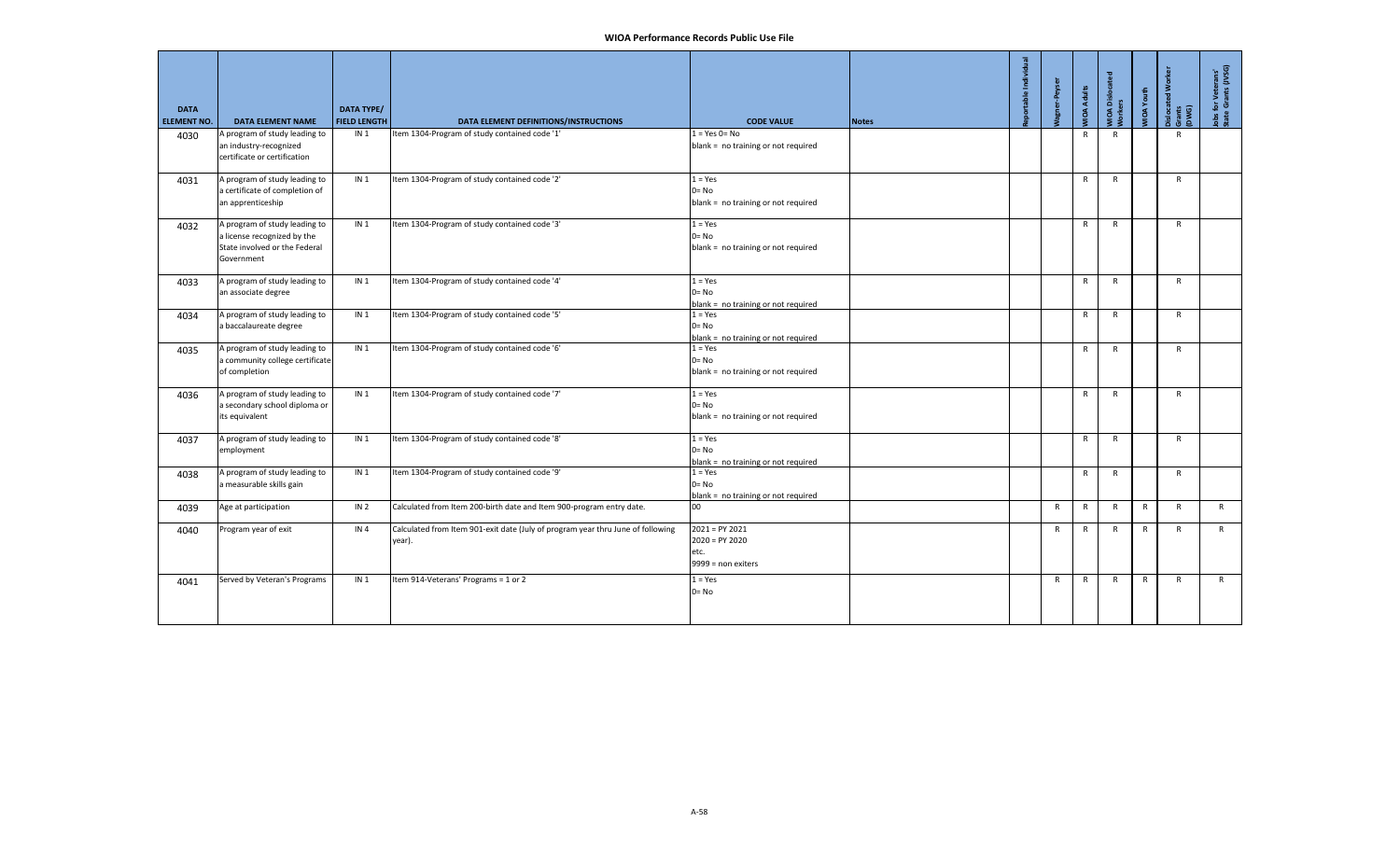**Appendix B**

# **Data Adjustments and Problems**

### **Title I – Adult, Dislocated Workers, and Youth Participants**

**See separate Excel file:**

**WIOA Performance Records Public Use File Record Layout PY2021Q2 Appendix B.xlsx**